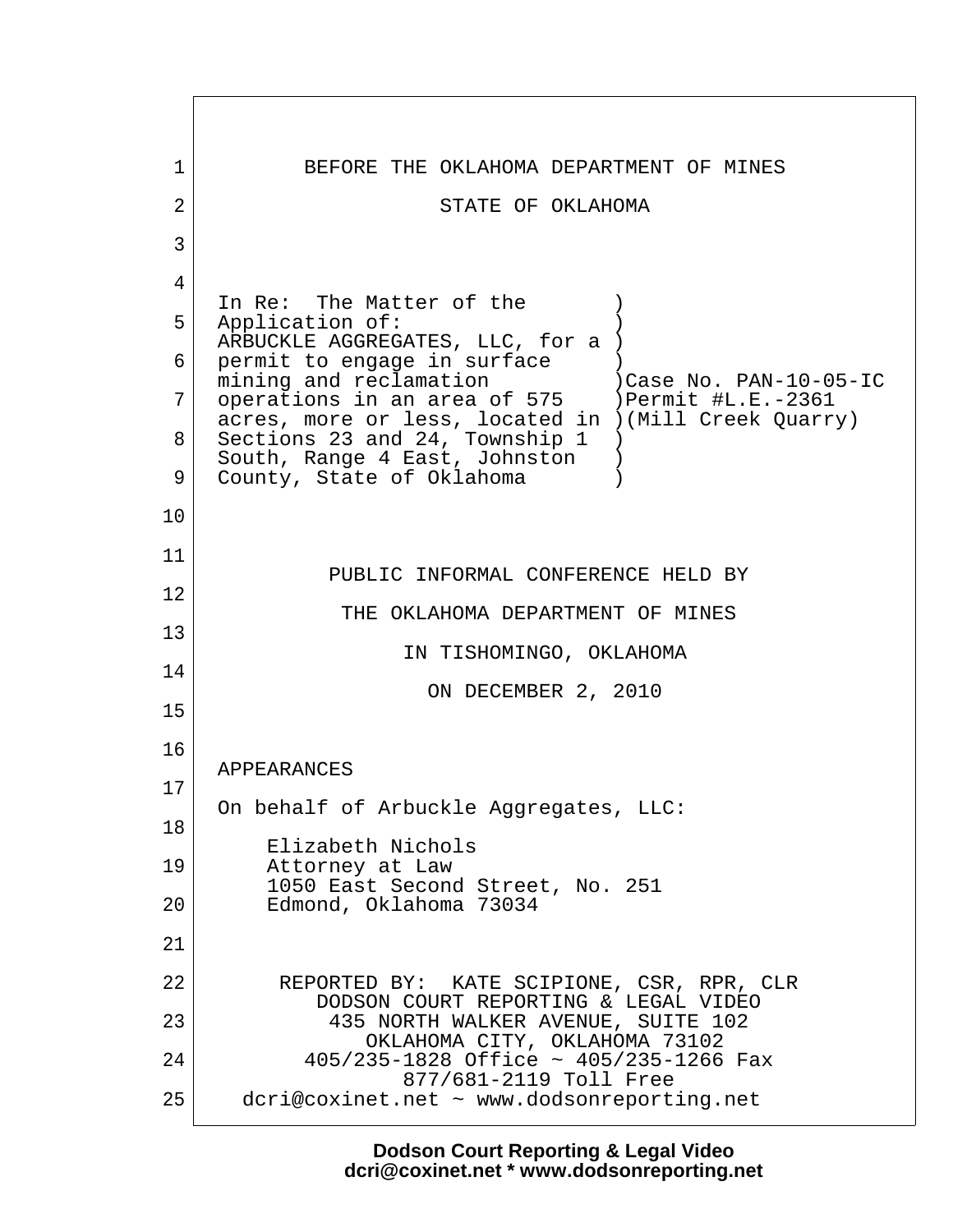2

 1 (Conference began at 9:30 a.m.) 2 \* \* \* \* \* \* \* 3 MR. SHOLAR: Open the record. 4 First thing I want to do before I -- is 5 explain how this is going to work today. If 6 everybody -- everybody that came in needs to sign that 7 white sheet. That is a record that you were here and,  $8 \mid$  plus, if -- what it'll do is you'll get a copy of  $9$  the -- of our -- of the departmental notice when --10 when that is do -- when that is done, so if you didn't 11 sign that white sheet back there or you didn't send a 12 protest letter in, then we won't be able to send you a 13 copy. So we hope that everybody signs that. 14 If you're going to be speaking today as an 15 individual or as representing somebody, then -- then 16 we had you sign either a pink -- the pinks sheets or 17 the yellow sheets. If you did not sign up one of 18 those and you want to cite -- you want to speak later,  $19$  just go out in the hall and sign up and I'm just going  $20$  to work my way -- my way down -- down through the  $21$  list. 22 I would -- do want to stress the fact that 23 this is not a  $-$  a legal proceeding. This is just an 24 informal conference. The department of mines is here 25 simply to listen to the concerns of the citizens and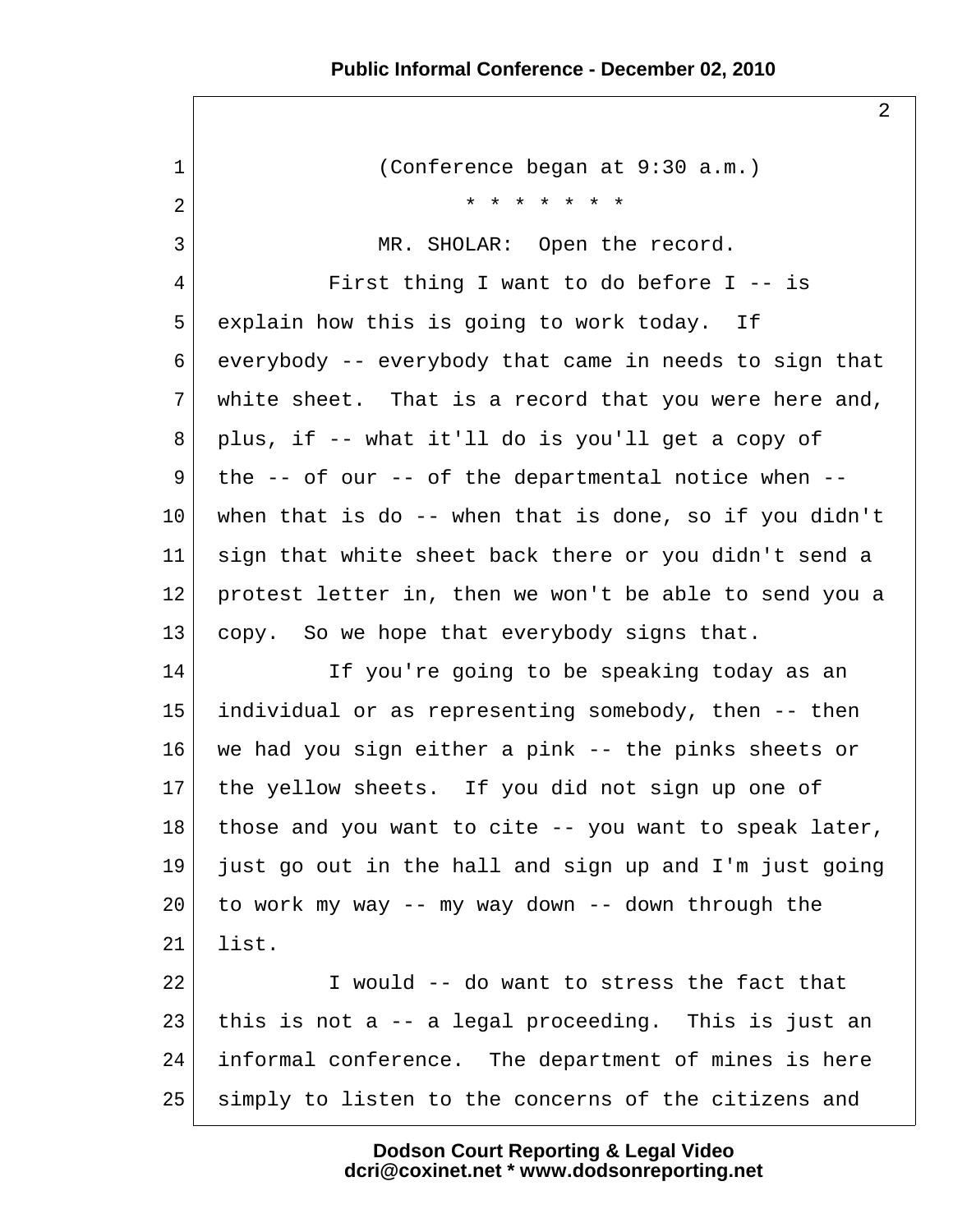| $\mathbf{1}$   | to make sure that we make the right decision in -- in        |
|----------------|--------------------------------------------------------------|
| $\overline{a}$ | issuing this permit. So it's -- it's not going to            |
| 3              | be -- there will be no objections. The attorneys are         |
| 4              | going to have same rights as anybody else does here.         |
| 5              | This is a simply -- just an informal conference to           |
| 6              | listen to -- to every -- to everyone's concerns.             |
| 7              | The order of the way things are going to work                |
| 8              | is -- is like this: I'm going to have the applicant          |
| 9              | come up first, I'm going to give them about 30 minutes       |
| 10             | to speak, and they'll give some opening statements and       |
| 11             | talk about what they're doing, and then we're going to       |
| 12             | go to the representative speakers. If you signed a           |
| 13             | pink -- a pink form, you're representing somebody else       |
| 14             | or a group or somebody, we'll give -- you'll be given        |
| 15             | a chance to speak. When you come up to speak, I need         |
| 16             | you to give me a -- we need a list of who you're             |
| 17             | representing just so we have record of who you're            |
| 18             | representing. You will not be able to speak until --         |
| 19             | unless I have that list.                                     |
| 20             | So when $--$ if you're $--$ if you signed the                |
| 21             | pink sheet, I need a list of who you're representing         |
| 22             | when $--$ when you come up $--$ up to $--$ up to the $--$ to |
| 23             | the front. Also, if you are representing someone, you        |
| 24             | will get -- we're going to -- based on the size of the       |

 $25$  crowd, I kind -- I'm having to -- we're setting time

**Dodson Court Reporting & Legal Video dcri@coxinet.net \* www.dodsonreporting.net**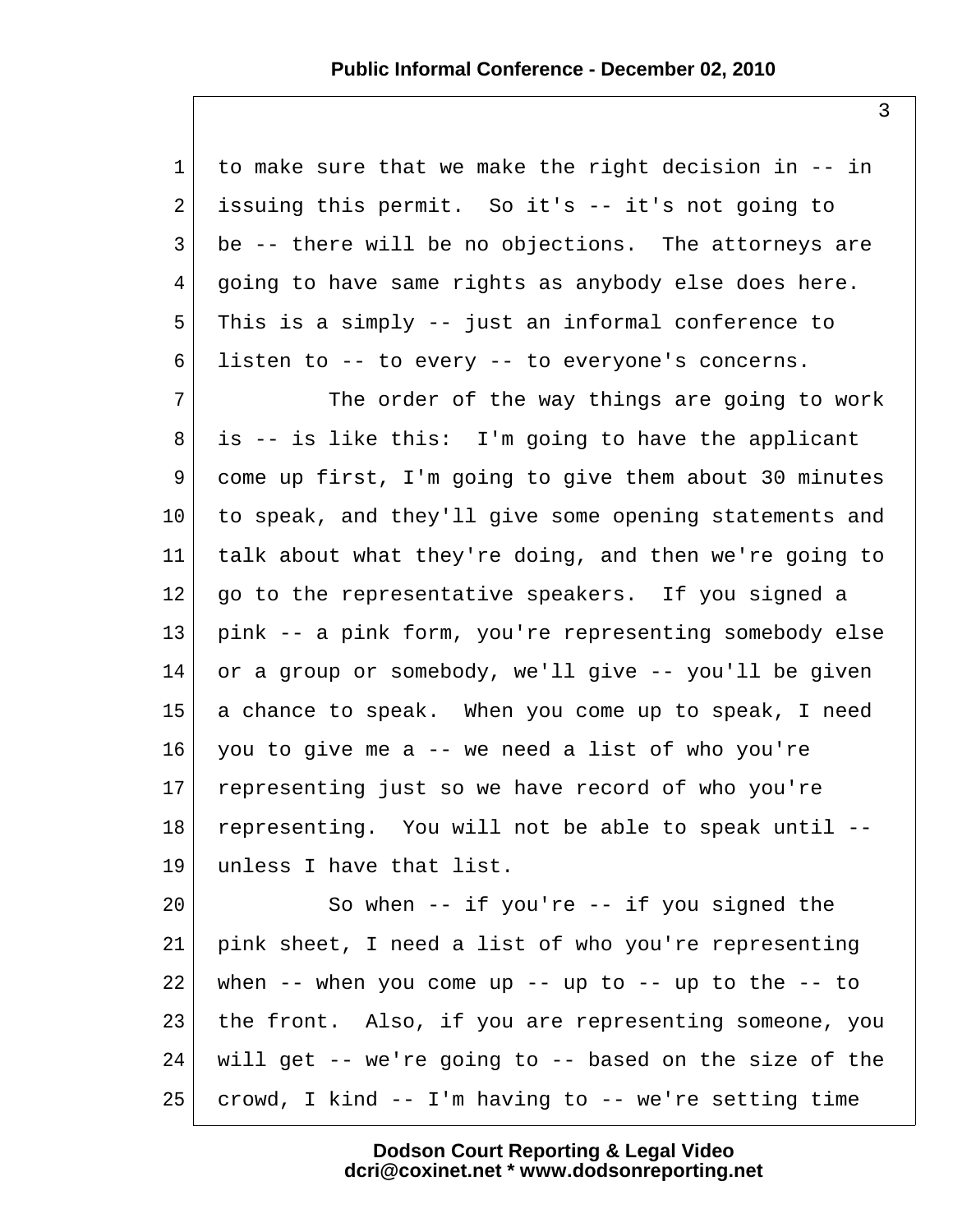1 limits. If you're representing someone, you'll be 2 given six minutes to speak and so we  $-$ - we have  $-$ - 3 Richard here will be keeping the time and so we will 4 let you know as you get closer to that time that you 5 will have -- have six minutes to speak.

 6 If you have signed a yellow sheet as an 7 individual speaker, basically you -- you can't -- you 8 can't speak then unless someone is representing you, 9 so if -- if you have an attorney or somebody 10 representing you talking earlier, then you cannot 11 speak as an individual because you are already -- 12 already being represented. I understand there's going 13 to be the same concerns over and over again and I'm 14 not going to stop anyone from talking, but let's -- to 15 make this run smoother, I want everybody to say what 16 they have to say, but also let's try not to reiterate  $17$  any more than -- than we -- we have to. It will 18 all -- it will all be on record.

19 If you're an individual speaker you will be 20 given three minutes to speak. Everyone that speaks, 21 you need to come up to the microphone and address the 22 front of the microphone because this is being 23 recorded, and so we need to make sure that we get 24 everyone's comments and get them correctly and -- and 25 appropriately.

> **Dodson Court Reporting & Legal Video dcri@coxinet.net \* www.dodsonreporting.net**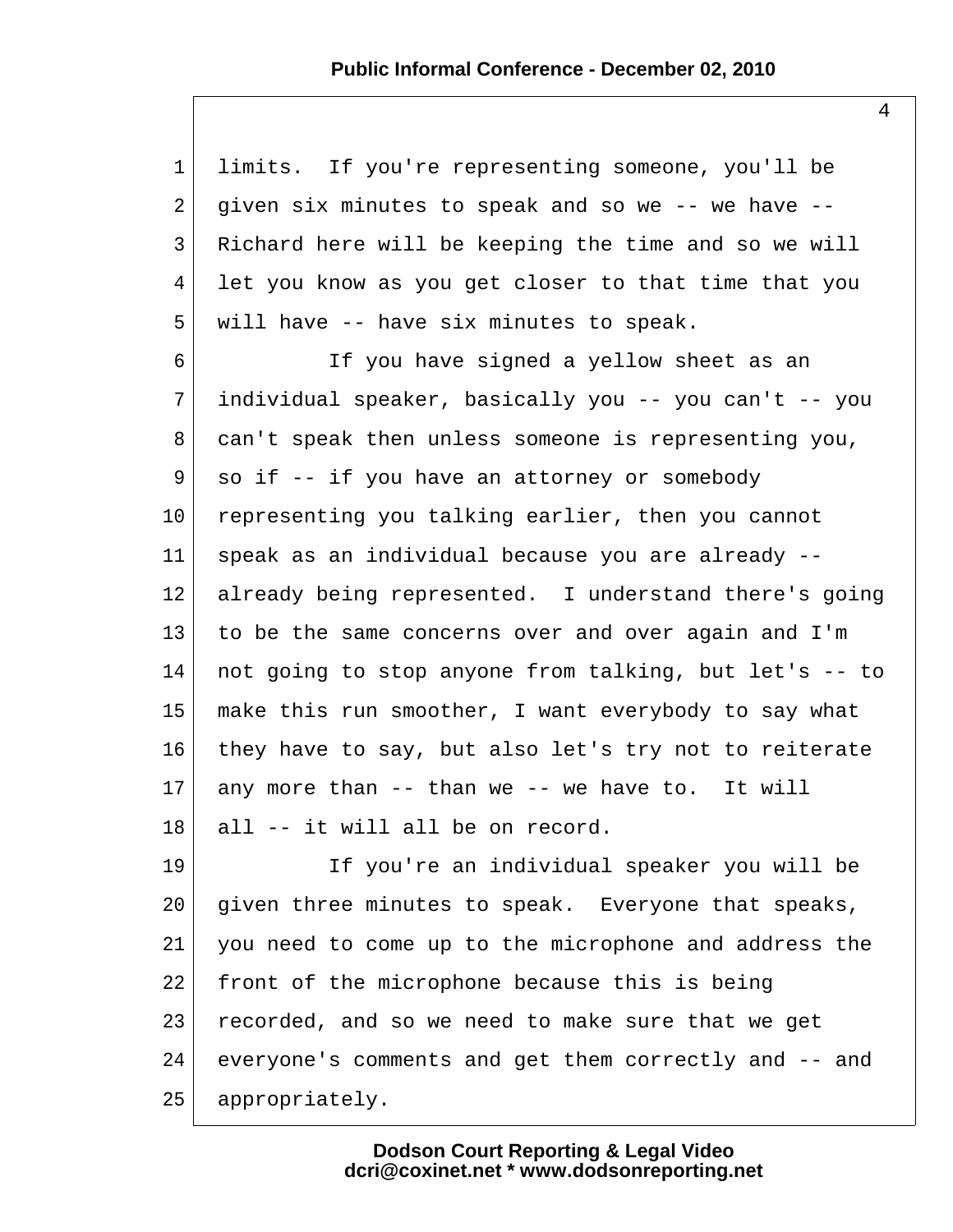| $\mathbf{1}$ | After everyone has had a chance to speak,              |
|--------------|--------------------------------------------------------|
| 2            | then the applicant will have a chance -- a chance      |
| 3            | again to -- to answer any questions that were raised   |
| 4            | earlier in -- in the proceeding. They can take as      |
| 5            | long as they need to answer those and make sure        |
| 6            | that -- that your questions are answered. Again, if    |
| 7            | you -- if you're going to address, I need you only to  |
| 8            | address the front if you're at the microphone so       |
| 9            | when -- when it's your time because we need to hear    |
| $10 \,$      | what's said and if you say it from the back, it's not  |
| 11           | going to be recorded or it's not going to be part --   |
| $12 \,$      | part -- part of the proceedings.                       |
| 13           | If you have any exhibits that you want to              |
| 14           | present today, over here at this table it says         |
| 15           | "exhibits." When you come up, just hand -- hand those  |
| 16           | to her and we will mark those and make those part --   |
| 17           | part of the record. Also, if -- if you have some       |
| 18           | exhibits, something that you thought, man, I wish I'd  |
| 19           | have brought this, or you think of something you want  |
| 20           | to bring, I'm going to -- when this is over, I'm going |
| 21           | to keep the record open for an additional time and     |
| 22           | that way you can send anything in to the department.   |
| 23           | Matter of fact, I'm going to keep the record           |
| 24           | open until January 14, 2011, so we have about a        |
| 25           | month. So if there's more stuff that you want to       |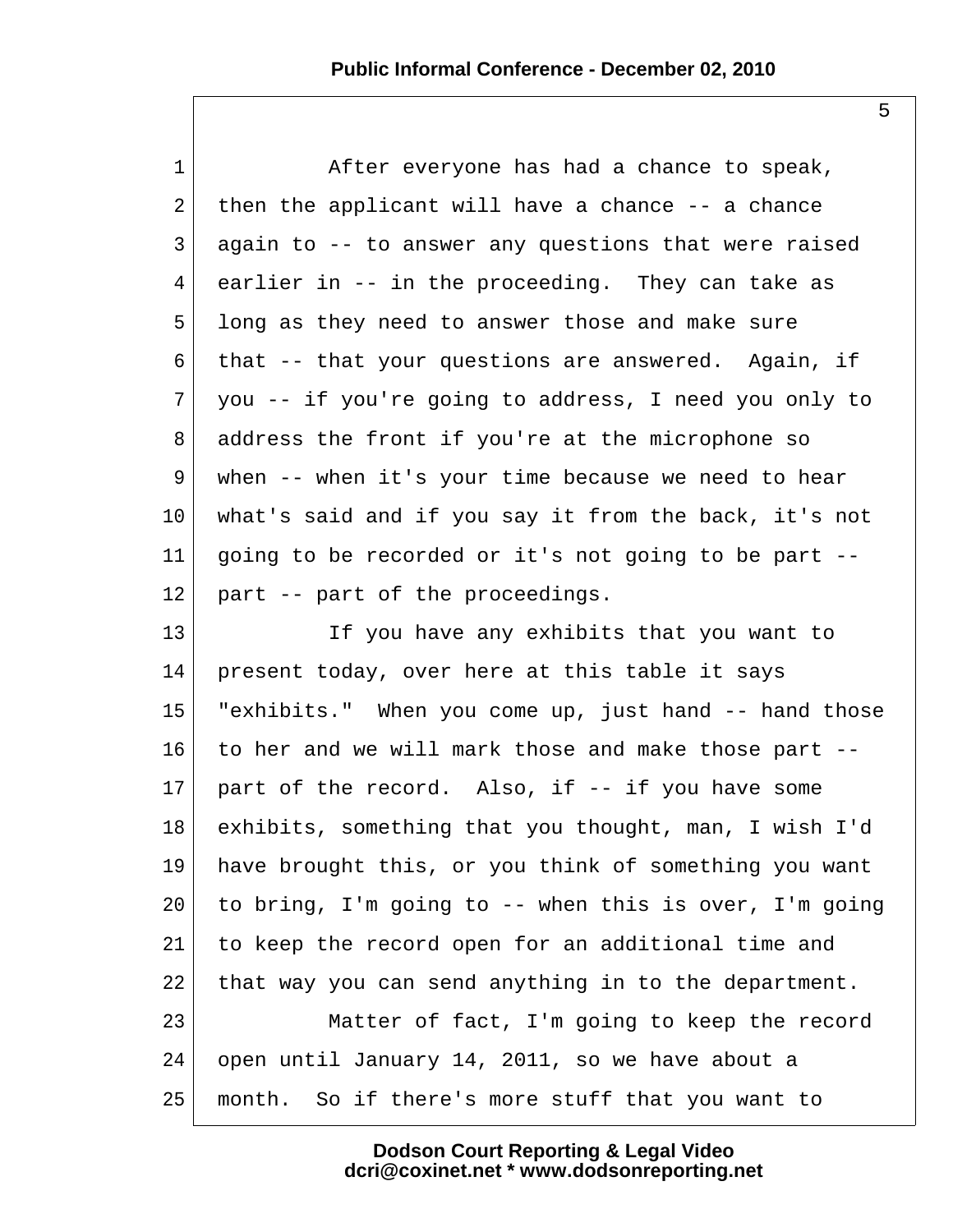1 submit to us, that would be -- just send it to our 2 department. Address is 2915 North Classen Boulevard, 3 Suite 213, Oklahoma City, Oklahoma, 73106. We can  $4 \mid$  give that to you later again if -- if you think you 5 have something, or you can call the -- call our 6 department at 405-427-3859 and we'll give the address  $7$  if you want it -- if you want to send it, or you  $8$  can  $-$  or you can bring it  $-$  bring it by the office. 9 That is and -- that is the January 14th close of the  $10$  day, which is  $-$  is four or 4:30. Again, the record 11 will remain open at that time so -- so I can accept 12 those.

13 Like I said, we just need to make sure you're  $14$  up here when you speak and we -- so we can keep the --15 keep things running smoothly. I'm going to reiterate 16 this again: This is an informal conference and it's  $17$  just a chance to listen and to hear what everybody has 18 to say. After I've gathered all this information, 19 looked at everything, I'll make a recommendation to 20 our deputy director who will issue a departmental 21 notice in regards to it and, like I said, if you have 22 sent a protest letter in or you signed up today, you 23 will be given a copy of that and you have a right -- a 24 right to  $-$  to appeal. So that's the only way you're 25 going to get that is if you've signed up or if you're

> **Dodson Court Reporting & Legal Video dcri@coxinet.net \* www.dodsonreporting.net**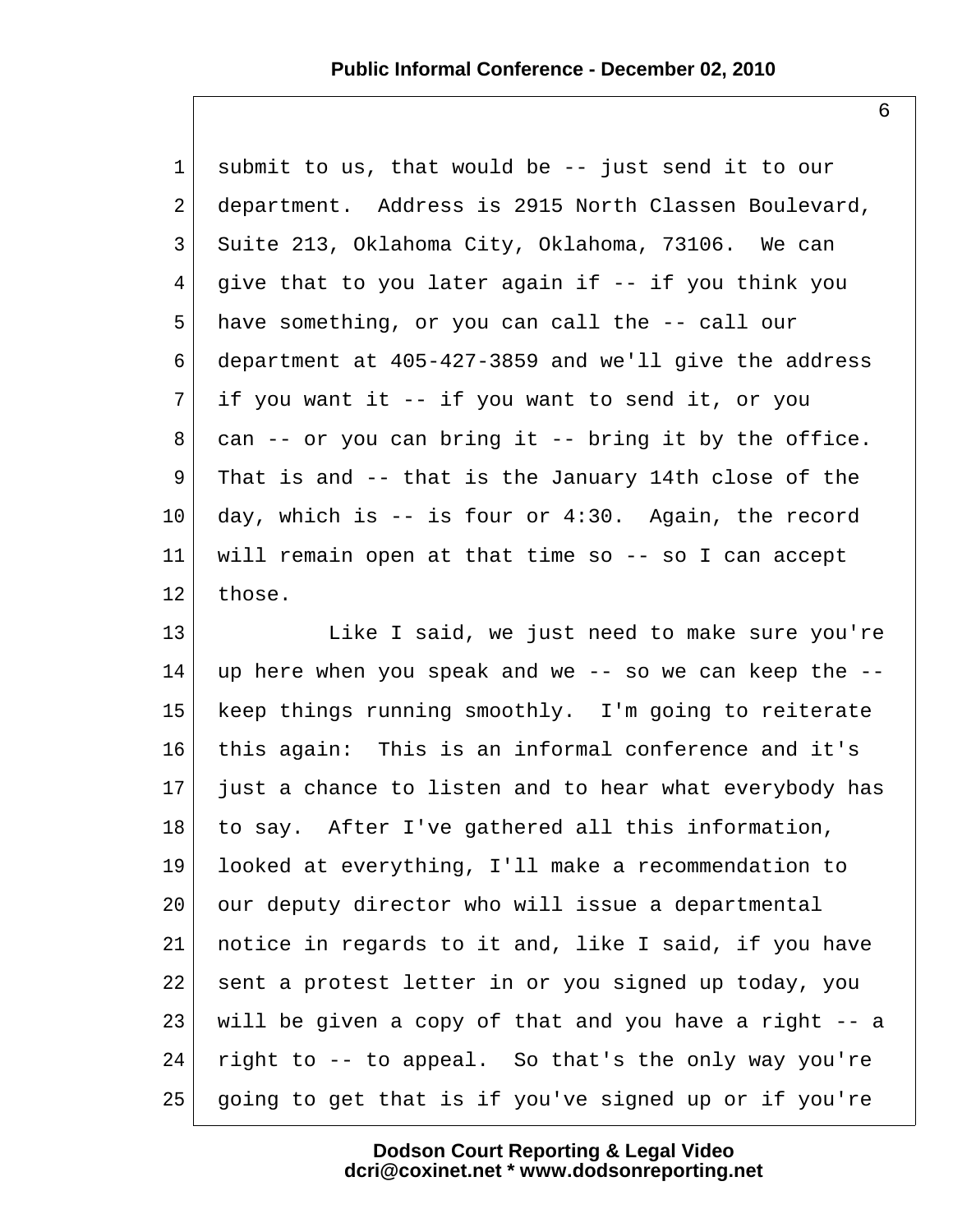1 under -- under protest, or if you call and request 2 that. But we would like for you  $-$ - that way we get 3 everybody who wants some information the information 4 they need. All right.

 5 I'm going to read a few things into -- into 6 the record now. I have the notice and then I'll read 7 some exhibits into the record, and then I can let you 8 quys do the rest of the talking so you don't have to 9 listen to me anymore.

10 This is the fourth Oklahoma Department of 11 Mines, State of Oklahoma, in the matter of the 12 application of Arbuckle Aggregates, LLC for a permit 13 to engage in surface mining and reclamation operations 14 in the area of 575 acres, more or less, located in 15 Sections 23 and 24, Township 1 South, Range 4 East, 16 Johnston County, State of Oklahoma, Case No. PAN-10- 17 05-IC, Permit No. LE-2361, the Mill Creek Quarry.

18 This a notice and order referring and setting 19 an informal conference, the state of Oklahoma to the 20 applicant for a permit to engage in surface mining and 21 reclamation operations, Arbuckle Aggregates, LLC and 22 to all proper objectors who have filed a proper 23 request under OSC 46010-17-7, the Oklahoma Department 24 of Mines Non-coal Rules and Regulations, to wit. 25 Those parties listed on the notice of mailing attached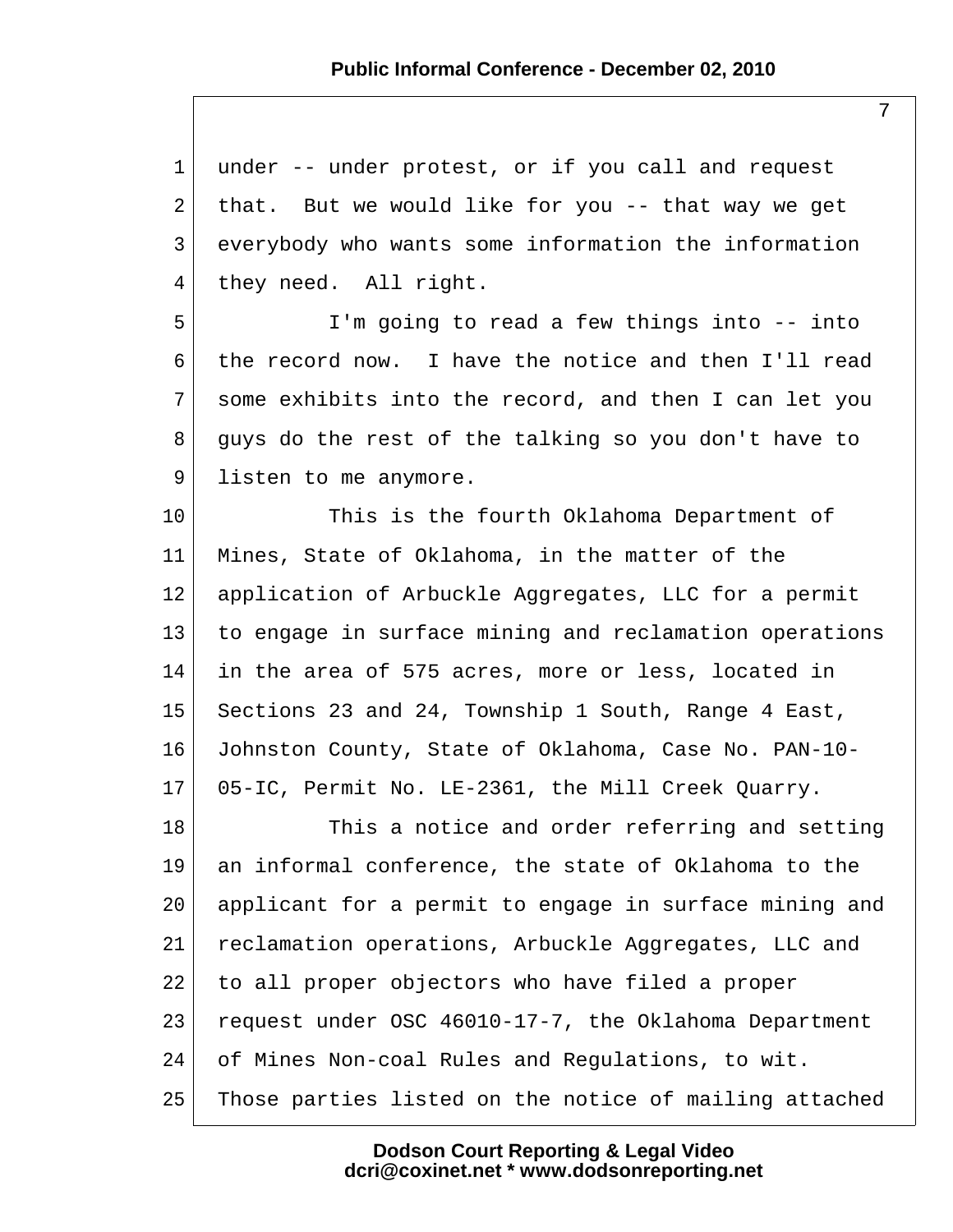| $\mathbf{1}$    | hereto and party hereof. Notice is hereby given that  |
|-----------------|-------------------------------------------------------|
| 2               | an informal conference PAN-10-05-IC is scheduled for  |
| 3               | the 2nd day of December 2010 before Bret Sholar,      |
| 4               | informal conference officer, to be held in the        |
| 5               | Fletcher Auditorium, Murray State College, One Murray |
| 6               | Campus, Tishomingo, Oklahoma, to begin at the hour of |
| $\overline{7}$  | 9:30.                                                 |
| 8               | All right. Now I'm going to enter some                |
| 9               | exhibits in -- into the record.                       |
| 10              | Exhibit 1 is an affidavit of publication for          |
| 11              | legal notice of permit application in the Johnston    |
| 12              | County Capital-Democrat on July 29th, August 5th,     |
| 13              | August 12th, and August 19, 2010.                     |
| 14              | Exhibit 2, notice of order referring and              |
| 15              | setting informal conference dated October 19, 2010.   |
| 16              | Exhibit 3, notice of mailing dated October            |
| 17 <sub>2</sub> | 19, 2010.                                             |
| 18              | Exhibit 4, non-coal mining application and            |
| 19              | reclamation plan, field evaluation for LE-2361, Mill  |
| 20              | Creek Quarry by mine inspector Albert Smith, July 20, |
| 21              | 2010.                                                 |
| 22              | Exhibit $5$ -- $5$ through 16 are objection           |
| 23              | letters for the conference. Exhibit 5, Jim Hunter,    |
| 24              | president, Hunter Cattle Company, received August 13, |
| 25              | 2010.                                                 |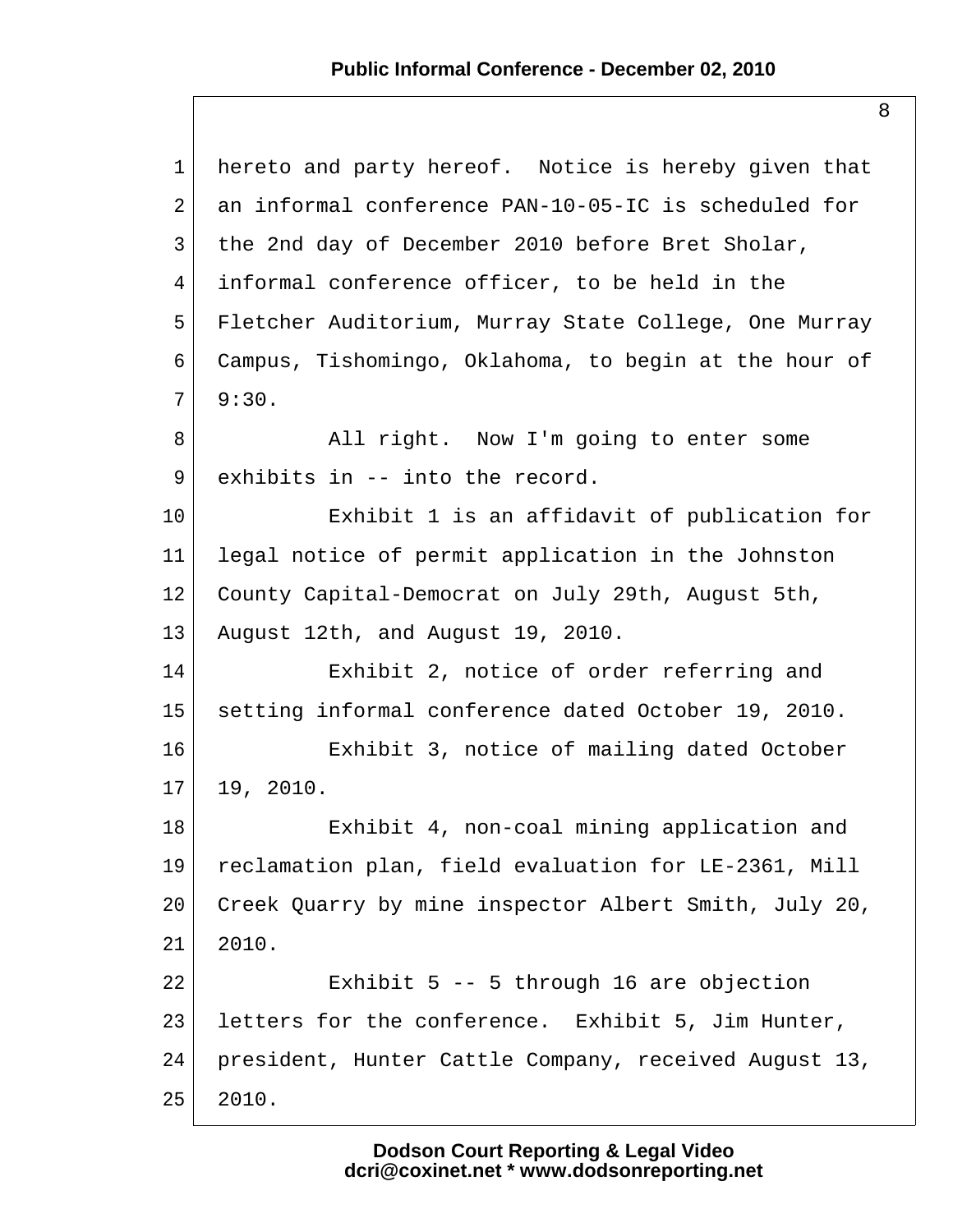9

```
 1 Exhibit 6, Mike -- Mike Oetker, U.S. Fish and
2 Wildlife Service, August 16, 2010.
 3 Exhibit 7, James F. Herndon (sp), received
 4 August 17, 2010.
 5 Exhibit 8, Mary M. Macamore (sp), received
 6 August 18, 2010.
 7 Exhibit 9, Lewis Parkhill, received August
 8 8 -- pardon me -- August 19, 2010.
 9 Exhibit 10, Tommy B. Williams, received
10 August 23, 2010.
11 Exhibit 11, Sandra Solei (sp), received
12 August 23, 2010.
13 Exhibit 12, Larry Johnson, received August
14 24, 2010.
15 Exhibit 13, Bruce Noble, U.S. National Park
16 Service, received August 25, 2010.
17 Exhibit 14, Matt Mauck from the department of
18 wildlife, received August 25, 2010.
19 Number 15, the estate of Ida Sutton Williams,
20 Roy Ann Williams, received August 31, 2010.
21 Exhibit 16, JCB Aamodt, attorney for CPASA,
22 received September 2, 2010.
23 These letters were individual letters that
24 have - people have sent themselves.
25 Exhibit 17 is objection letters requesting
```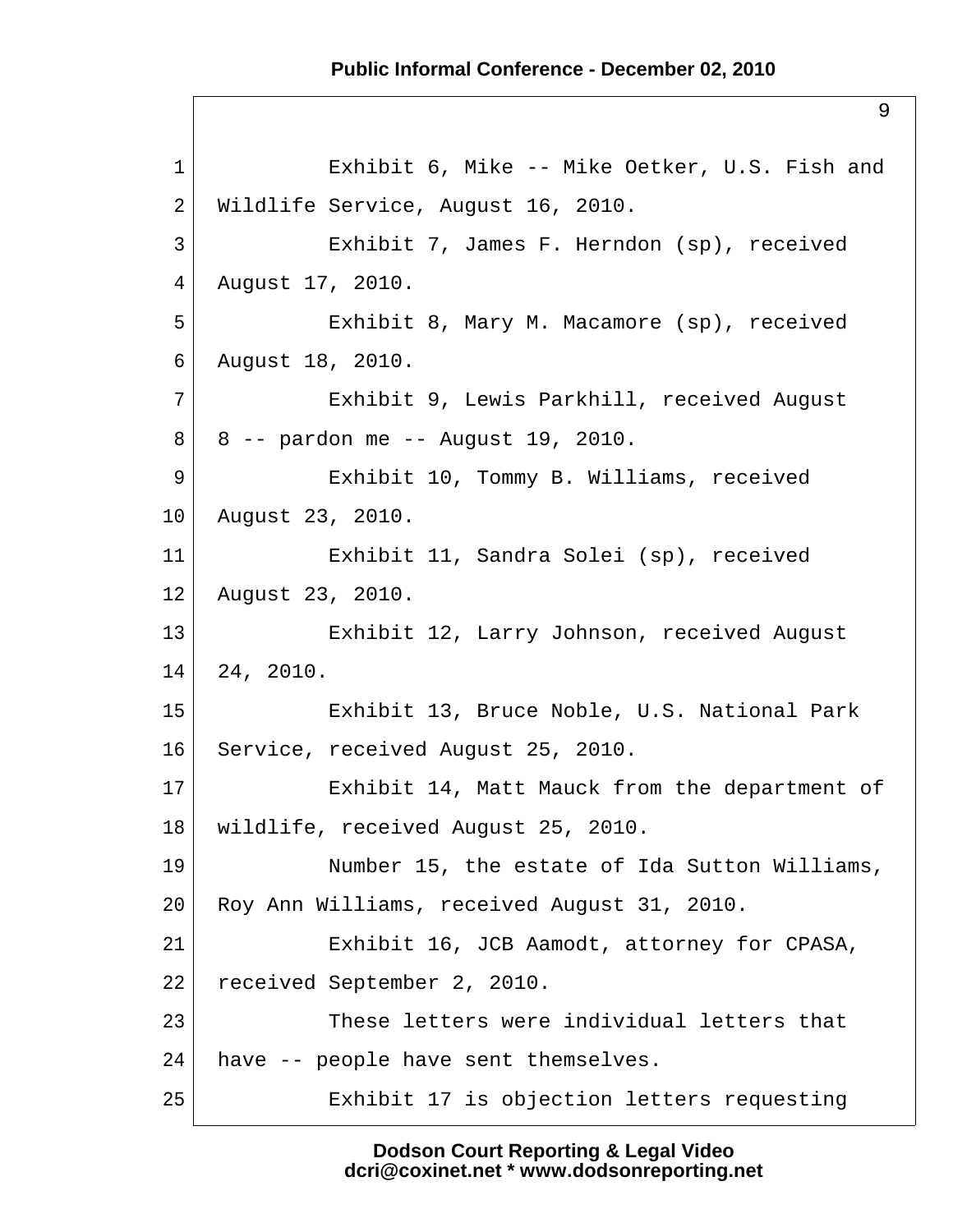## **Public Informal Conference - December 02, 2010**

| $\mathbf 1$    | informal conference and there were 337 form letters,   |
|----------------|--------------------------------------------------------|
| 2              | so I'm not going to read all of those, but those --    |
| $\mathfrak{Z}$ | those were all the same, just had signatures on it.    |
| 4              | Exhibit 18 is a letter from Krystina E.                |
| 5              | Hollarn, Aamodt Law Firm, regarding LE-2361            |
| 6              | application and ODM permitting process.                |
| 7              | Exhibit 19, application for permit to engage           |
| 8              | in non-coal mining received May 7, 2010.               |
| 9              | Again, any -- any additional exhibits you can          |
| 10             | hand up front when you come up to speak and they will  |
| 11             | be made part -- part of the record. At this time I'm   |
| 12             | going to give -- have the applicant come up to speak   |
| 13             | and that will give a chance to address -- you all have |
| 14             | a chance to address them after they are done speaking, |
| 15             | so I'll open it up to you. You've got the floor.       |
| 16             | And when you do come up, I ask that everyone           |
| 17             | give your name and your address for the -- for the     |
| 18             | record.                                                |
| 19             | MS. NICHOLS: Good morning. Can you                     |
| 20             | hear me, everyone? You can't hear me? Can you hear     |
| 21             | me now? Can you hear me now? Okay.                     |
| 22             | My name's Elizabeth Nichols and I am the               |
| 23             | attorney representing the applicant, Arbuckle          |
| 24             | Aggregates.                                            |
| 25             | AUDIENCE MEMBER: Can you turn it up a                  |

**Dodson Court Reporting & Legal Video dcri@coxinet.net \* www.dodsonreporting.net**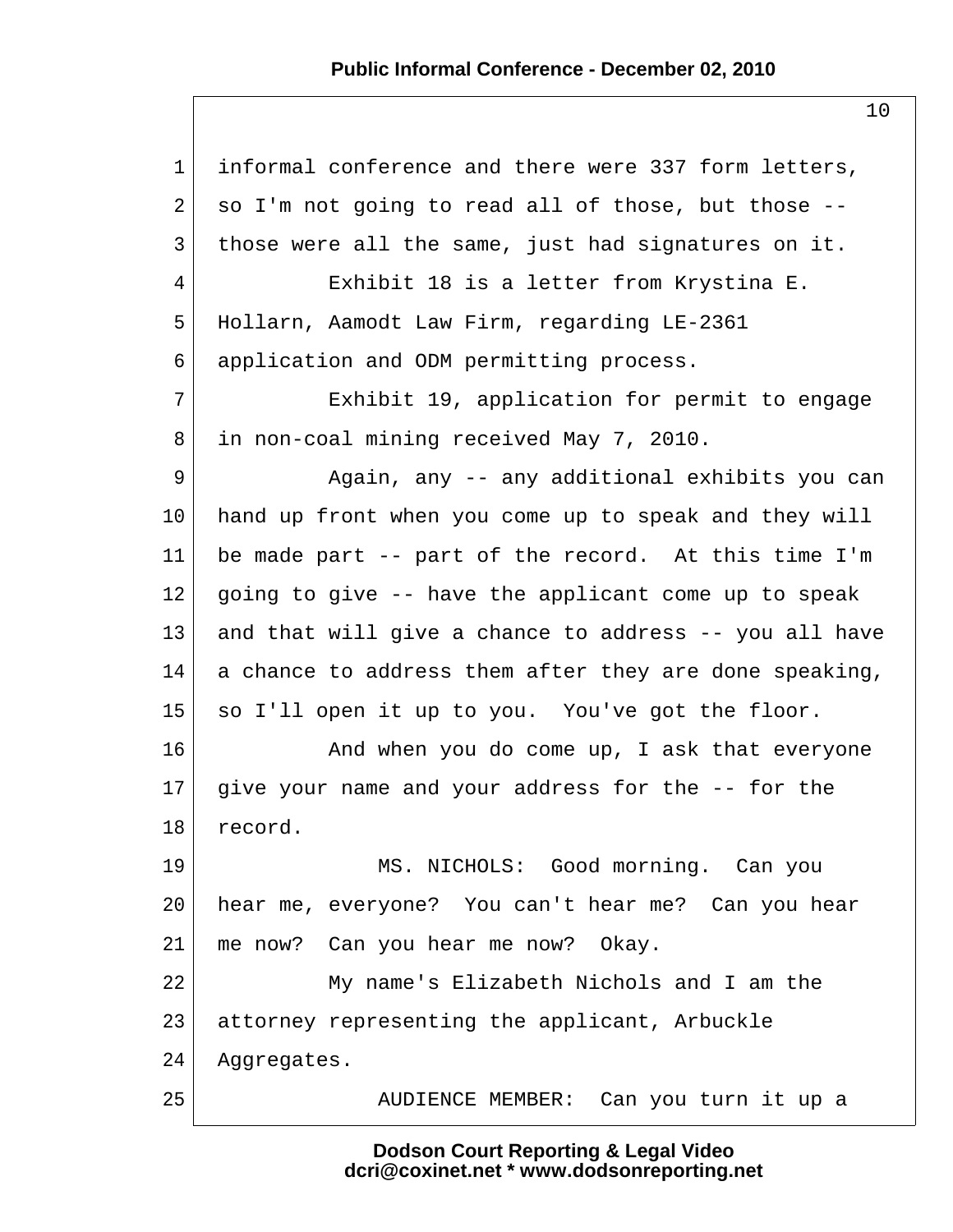11

 1 little bit more? 2 AUDIENCE MEMBER: Can you repeat your 3 name? 4 MS. NICHOLS: Better? Can you hear 5 better now? Okay. 6 My name is Elizabeth Nichols. I'm the 7 attorney for Arbuckle Aggregates, the applicant, and 8 this is why we're all here. Every protest letter 9 submitted by individuals or groups has been reviewed 10 by myself, Pete Dawson who is the representative of 11 the company, and Geoff Canty, seen over there, 12 environmental consultant for Arbuckle Aggregates. 13 Our purpose today is to hopefully provide you 14 with some additional information and some answers to 15 the issues that you raised in your protest letters and 16 provide you any additional information regarding our 17 | plan for the Mill Creek facility. Arbuckle Aggregates 18 is -- is committed to working with the community, 19 working with the state and federal agencies, the 20 Chickasaw Nation, and becoming part of your 21 community. As I'm sure that you know -- 22 | AUDIENCE MEMBER: We can't hear you. 23 MS. NICHOLS: Okay. 24 AUDIENCE MEMBER: Can you turn that 25 microphone towards -- towards your mouth?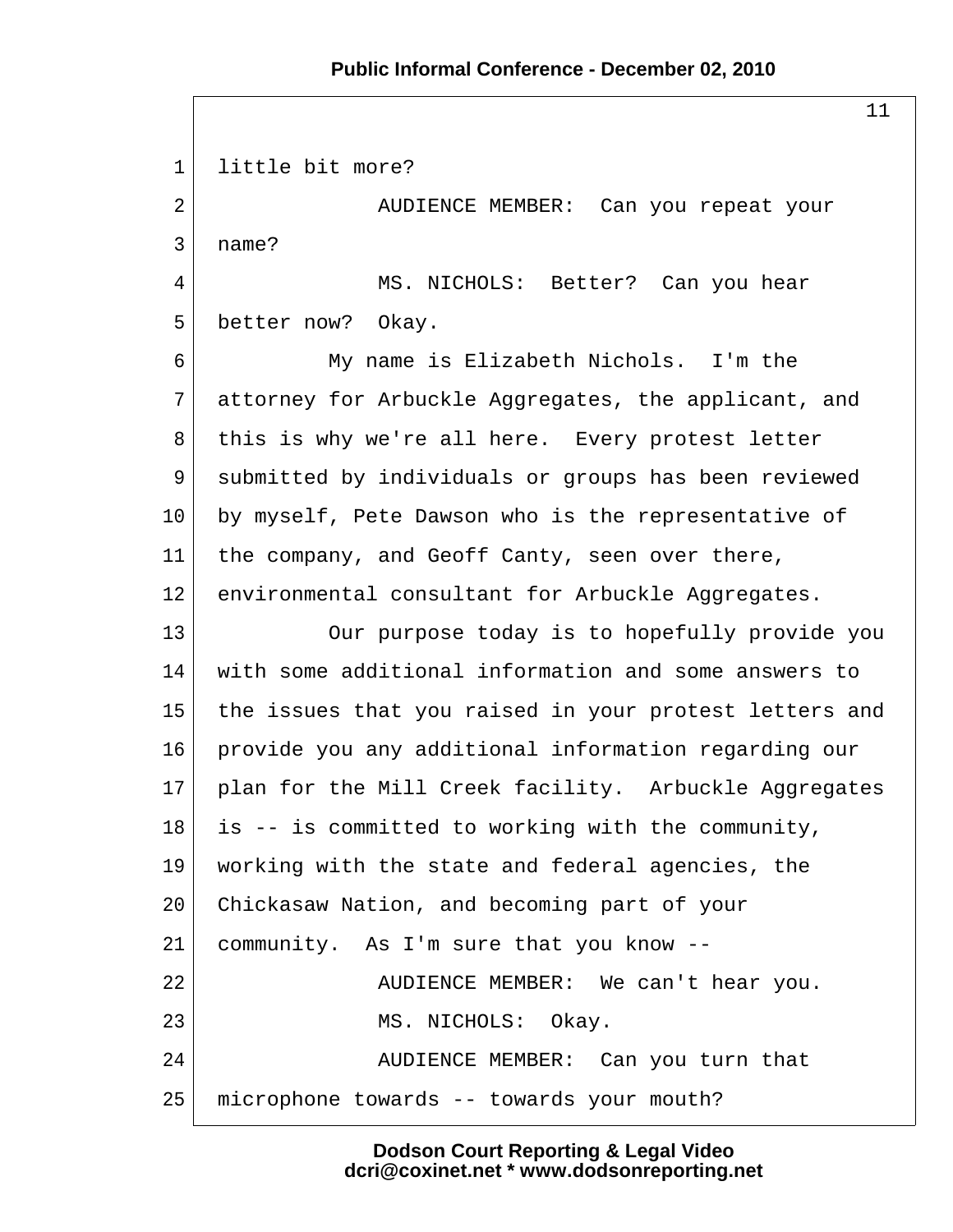1 MS. NICHOLS: Is this better? Okay. 2 It's all those technical difficulties that you have to 3 work out in the beginning. 4 Mining in the state of Oklahoma is a legal 5 activity. In order for an individual to be able to 6 become an operator of a mining facility, certain 7 requirements have to be met pursuant to Title 45, and 8 I'm not going to go into any lawyer speak, but just as 9 far as the rules of the state of Oklahoma, there are 10 certain requirements to be able to operate a mining 11 quarry. In order for one of those requirements is the 12 applicant must hold legal title to the property where 13 they plan to mine, which means they either own the 14 property or have a valid lease on the property. In 15 our case, we own the facility, we own the property 16 where the Mill Creek facility is going to be.  $17$  The applicant must also be able to obtain a 18 | security bond related to the mining operation and be 19 able to submit an application fee with their 20 application. 21 And finally, the applicant must be able to  $22$  provide a complete  $-$  all the information, requisite 23 information, on the department of mines application 24 form. As we are all sitting here today, the 25 application by Arbuckle Aggregates for the Mill Creek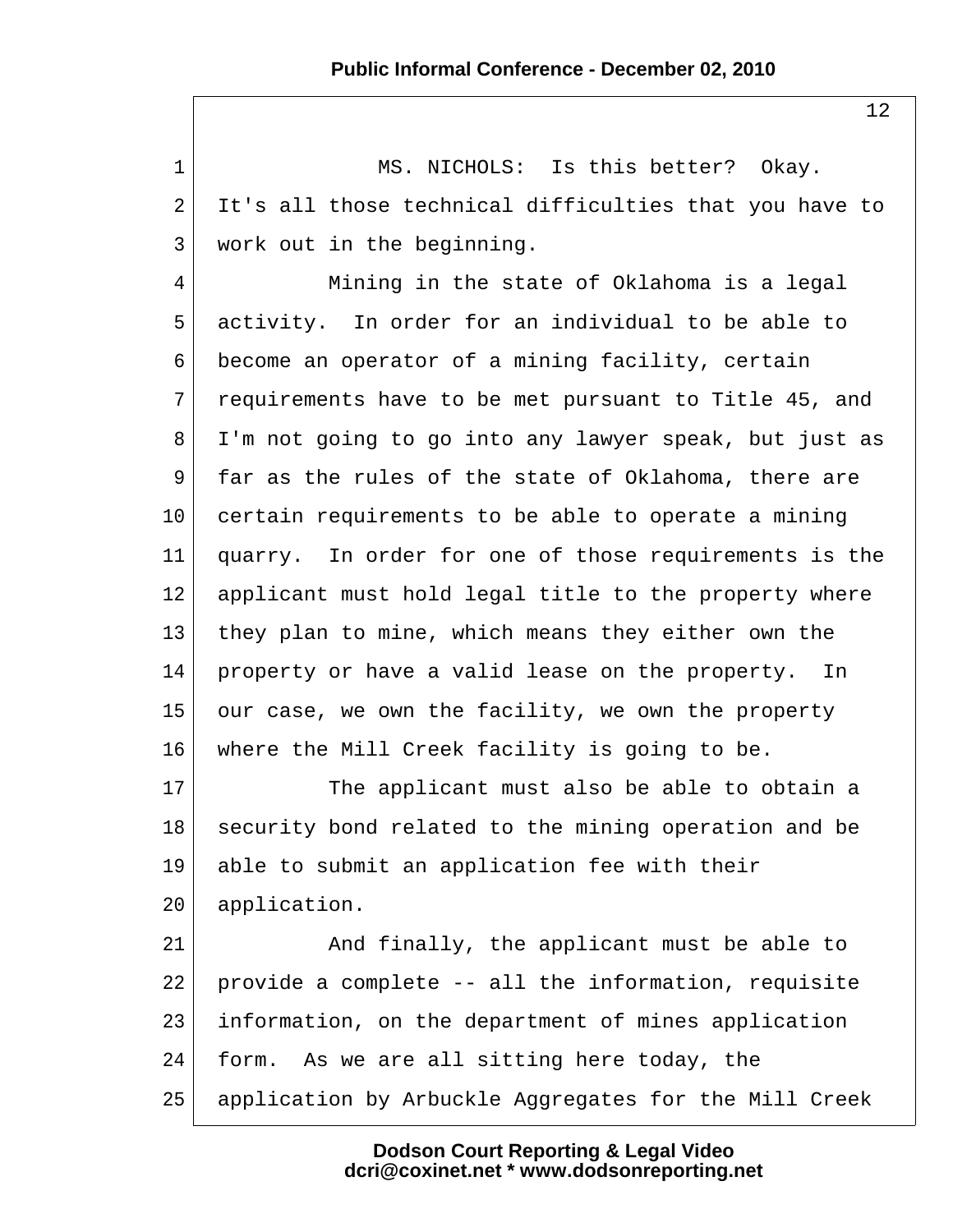| $\mathbf 1$    | facility is administratively complete and technically  |
|----------------|--------------------------------------------------------|
| $\overline{a}$ | correct as deemed by the department of mines.          |
| 3              | Arbuckle Aggregates has obtained, or is in the process |
| 4              | of obtaining, all necessary required permits to        |
| 5              | operate the Mill Creek facility. Arbuckle Aggregates   |
| 6              | is committed to continue to follow the regulations and |
| 7              | the statutes associated with the operation of the Mill |
| 8              | Creek facility, including obtaining any and all        |
| 9              | additional permits that may be deemed necessary.       |
| 10             | The -- at the time that the application for            |
| 11             | mining was submitted to the Oklahoma Department of     |
| 12             | Mines on May 7, 2010, there was certain information    |
| 13             | provided to the department of mines which, since as we |
| 14             | sit here today, December 2nd, has progressed and so    |
| 15             | there are certain areas of our application which we    |
| 16             | are supplementing as we sit here today, and I'm going  |
| 17             | to present those to the hearing examiner, not as an    |
| 18             | exhibit to this hearing, but as a supplement to our    |
| 19             | application. And just so everyone understands those    |
| 20             | supplements to our application, I'm just going to go   |
| 21             | over those very quickly so there is complete           |
| 22             | transparency as far as where we stand on our           |
| 23             | application.                                           |
| 24             | Section 1, we have amended our phase bonding           |
| 25             | area and how we're going to bond the area and conduct  |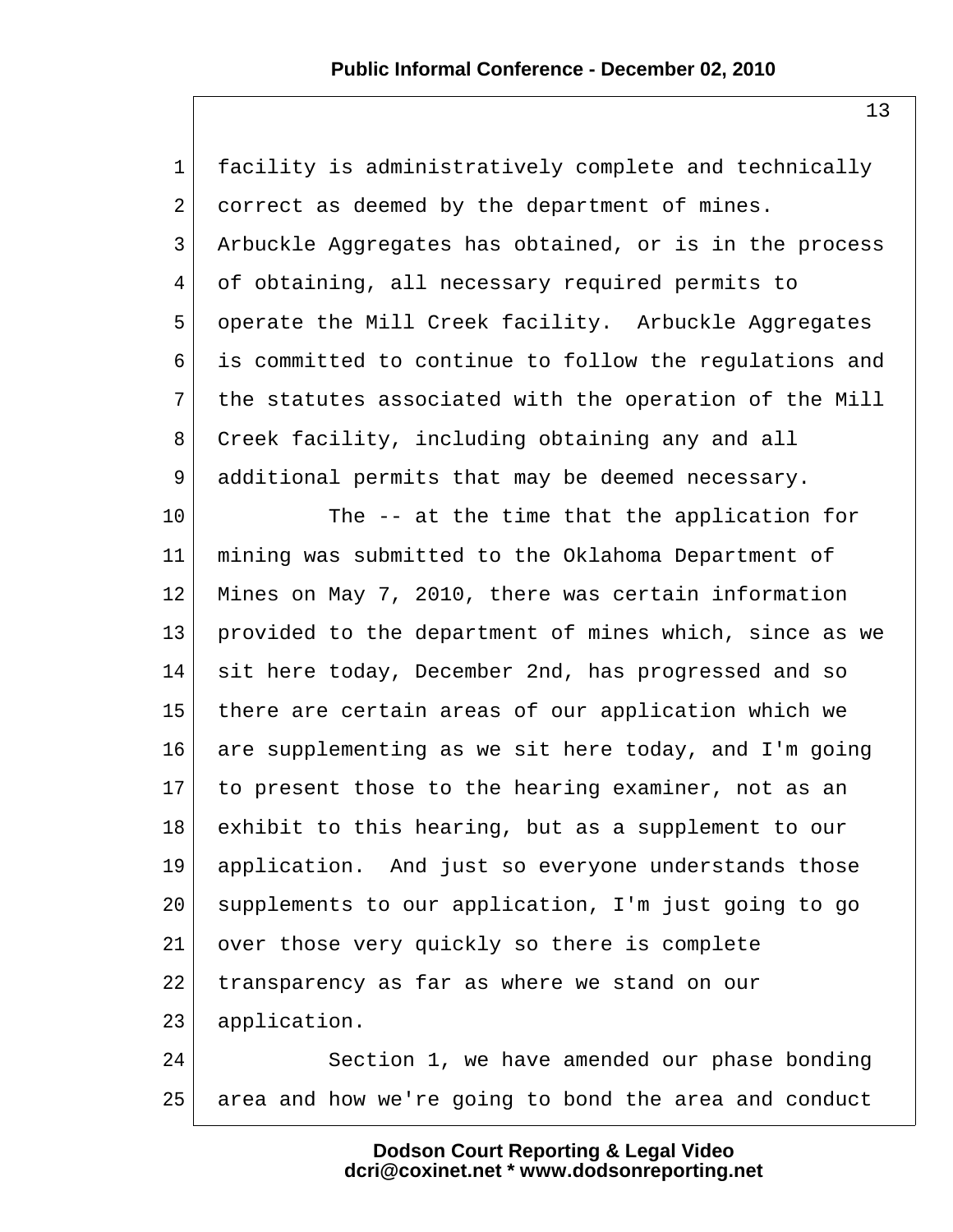| $\mathbf 1$ | reclamation as far as doing it in a piece-by-piece     |
|-------------|--------------------------------------------------------|
| 2           | basis. There's been one change as to the corporate     |
| 3           | officers of Arbuckle Aggregates. And we have updated   |
| 4           | the status of our permits required by other            |
| 5           | governmental agencies such as the OWRB, and we've      |
| 6           | updated our detailed incremental bonding map, our --   |
| 7           | our detailed map that we provide with our              |
| 8           | application.                                           |
| 9           | And so those are the -- the four areas that            |
| 10          | we're supplementing our application for permit to      |
| 11          | mine.                                                  |
| 12          | MR. SHOLAR: Those four -- those four                   |
| 13          | things will need to be submitted as exhibits and       |
| 14          | part -- part of the record today, but they'll be       |
| 15          | supplement to your application.                        |
| 16          | MS. NICHOLS: Okay.                                     |
| 17          | MR. SHOLAR: So I just need to get your                 |
| 18          |                                                        |
| 19          | MS. NICHOLS: Okay, that's fine.                        |
| 20          | Arbuckle Aggregates intends to use all                 |
| 21          | legally available resources of water, which includes   |
| 22          | pit water. I understand that this is legally and in    |
| 23          | this community that has been a very charged issue, but |
| 24          | as we stand here today, in the state of Oklahoma,      |
| 25          | through a ruling in the City of Tishomingo v. OWRB,    |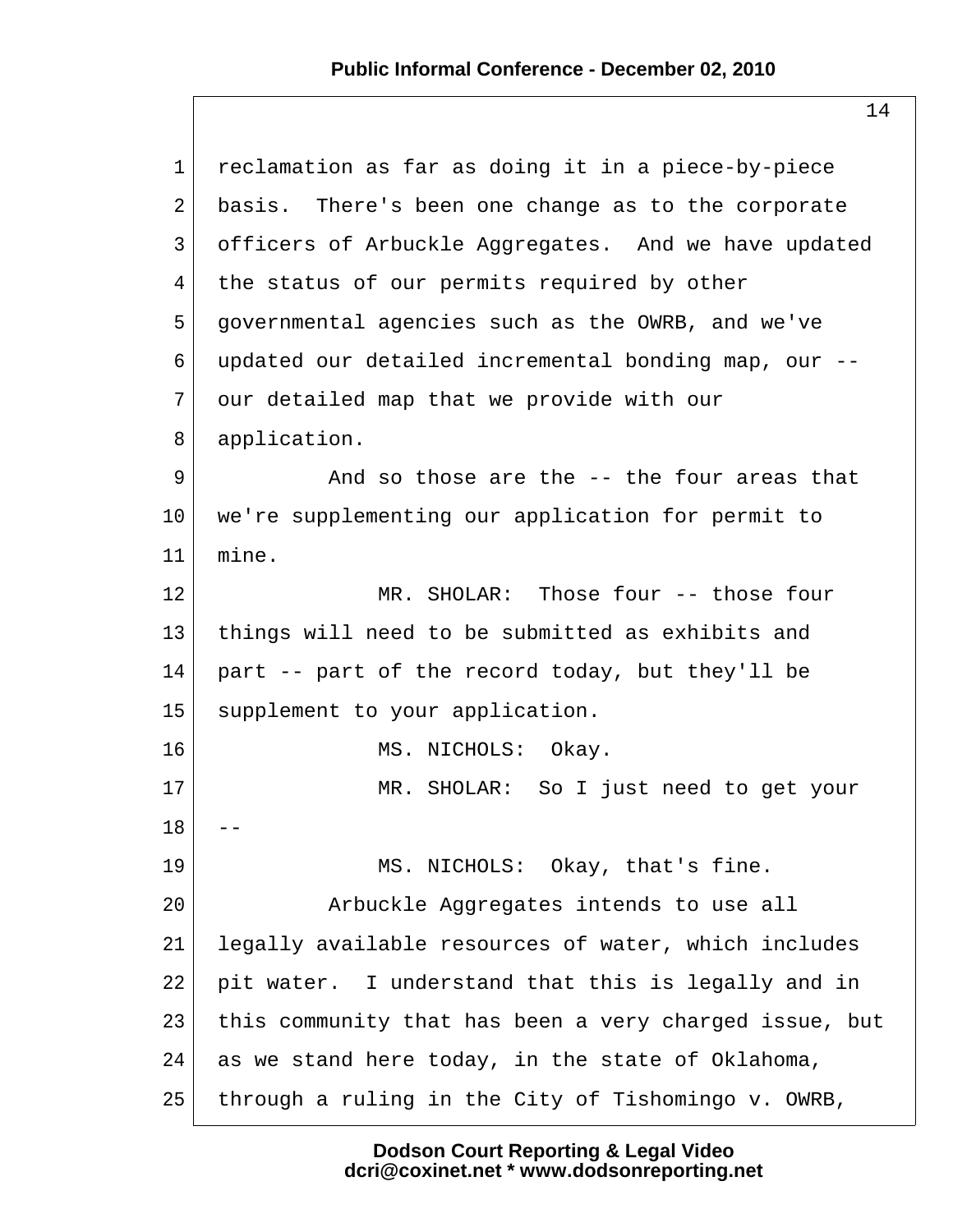1 water trapped in a producing mining pit is not subject 2 to OWRB under the Oklahoma ground water law. And 3 Senate Bill 288 did not change the exemption status of 4 water trapped in producing mines.

 5 Currently, Arbuckle Aggregates has two 6 surface water permits pending with the OWRB. Myself 7 and Pete Dawson of -- the representative of Arbuckle 8 Aggregates met with OWRB yesterday regarding the 9 status of our -- our permit application. The OWRB has 10 stated that our application is administratively 11 complete and technically correct. They have provided 12 us with a draft notice for hearing regarding our 13 application which we are reviewing and should have 14 back to them in the next week or so. And at that -- 15 after that point that will -- that application will go 16 to publication for hearing.

17 Arbuckle Aggregates is concerned with 18 conserving the water in this area. They've taken 19 every single complaint or concern identified in your 20 protest letter, we've looked at -- as I said before, 21 myself, Mr. Pete Dawson, and Mr. Geoff Canty have 22 reviewed every single letter that was provided to us 23 in detail and, hopefully, we can have some answers or 24 be able to provide you with some additional 25 information regarding your concerns.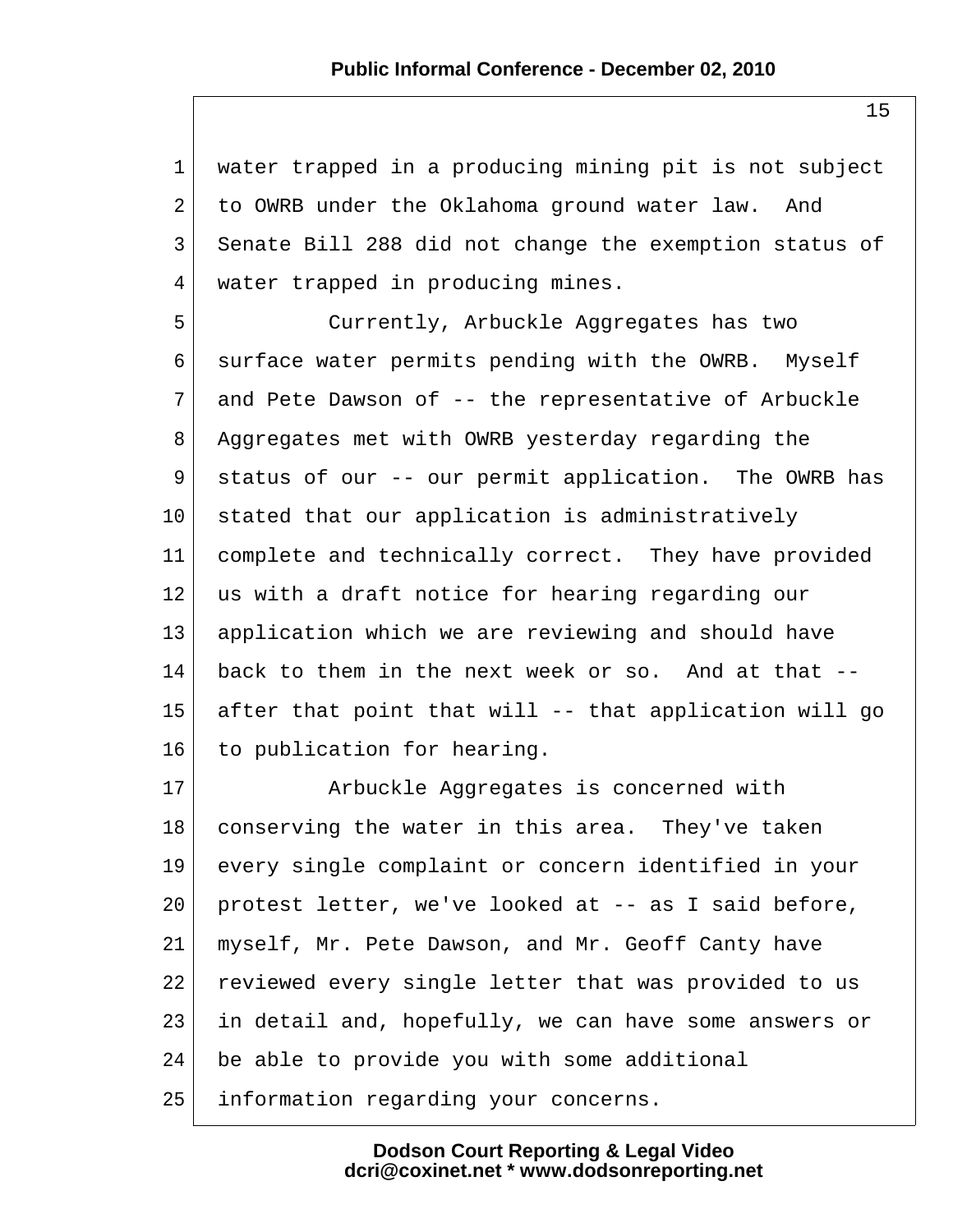1 Several of the protest letters have raised 2 the issue of the application of the Clean Water Act, 3 which is Title 27A and -- and its application with the 4 department of mines, and not to -- to be too much of a 5 lawyer, speak lawyerese on you too much, Oklahoma has 6 adopted the statutory canons of construction, meaning  $7$  when there's two statutes that are within conflict, 8 conflicting each other -- which happens all the time, 9 considering how many statutes or rules there are in 10 the state of Oklahoma -- you ask if there are two 11 statutes that are in conflict, which one applies. 12 and so the statutory canons of construction 13 says in instances where there are statutes that 14 conflict, if there is a specific statute or a special 15 statute that is more specific and then there is a more 16 general statute, the special statute or the more 17 specific statute would apply. And so Title 27A is the 18 discussion of the Clean Water Act and which 19 governmental agency is responsible for ensuring that 20 the waters of Oklahoma remain clean and -- and govern  $21$  that.  $22$  Title 20 -- 82 is the specific statute 23 regarding the Oklahoma Water Resources Board. Title 24 27A, the Clean Water Act, is the more general 25 statute. Title 82 is a more specific statute related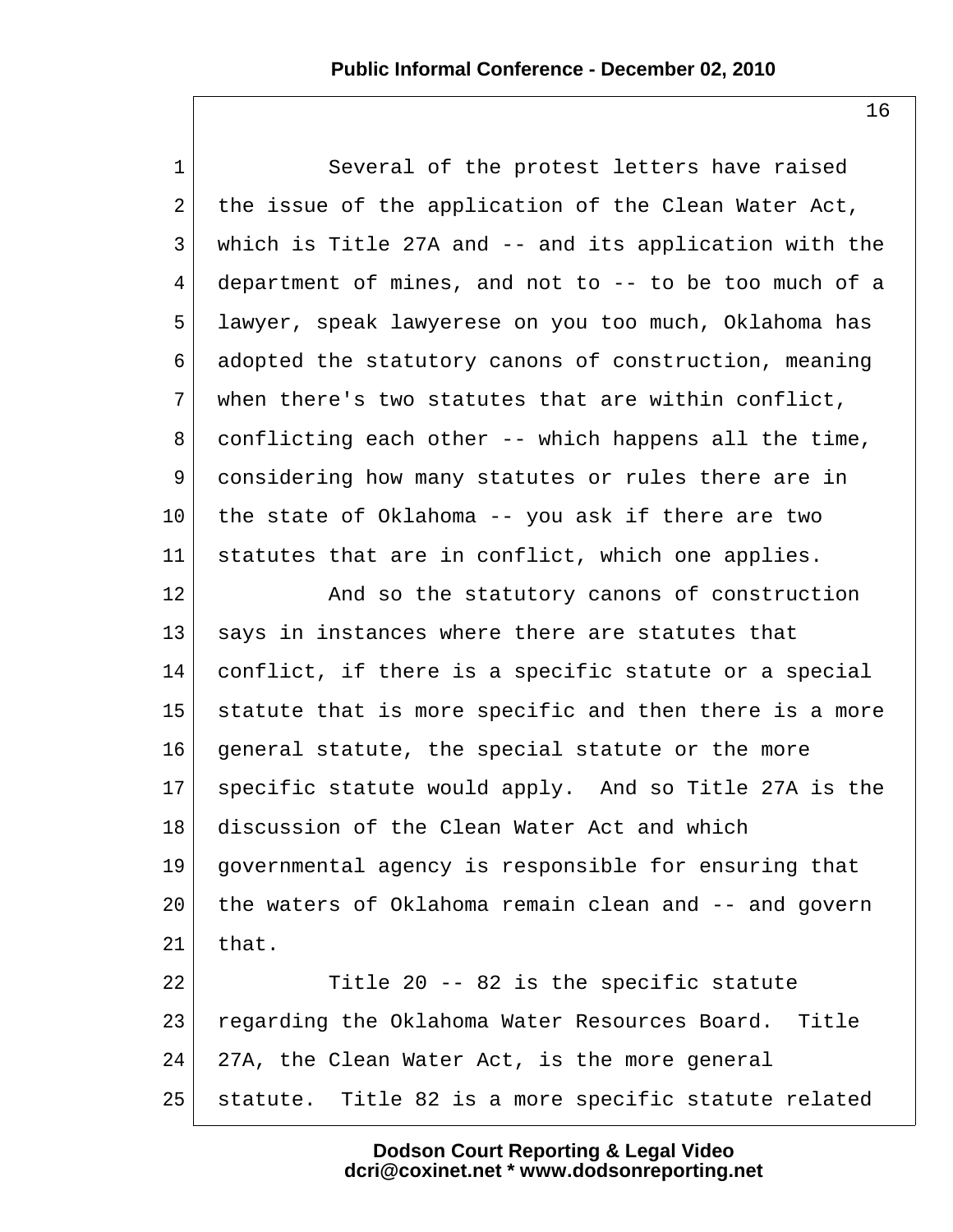1 to the OWRB. In applying the canons of construction  $2$  in Title 82, the OWRB is granted exclusive 3 jurisdiction over protecting water. That's the role 4 of the OWRB.

5 One of the issues that was brought up by 6 several of the protest letters is related to the 7 drilling and plugging that we had done on the property 8 and there was a -- a question and a concern related to 9 that, and as an exhibit to the hearing I would like to 10 supplement -- I would like to supplement the record to 11 provide a letter from our McCaleb Company and OWRB 12 well completion and plugging reports, which basically 13 identifies and addresses the issue.

14 There was a concern that our drilling and 15 plugging activity was done incorrectly. And the 16 letter from our -- our driller basically explains and 17 expresses the chronological events that occurred 18 relating to the drilling and plugging operations. And 19 OWRB -- we were providing the OWRB reports that showed 20 that we completed and plugged those wells properly in 21 accordance with their requirements.

22 Also as an exhibit, I'm submitting the 23 updates to our other permits that we're required to 24 have in order to conduct our mining operations, 25 including an update on the -- the OWRB permits and the

> **Dodson Court Reporting & Legal Video dcri@coxinet.net \* www.dodsonreporting.net**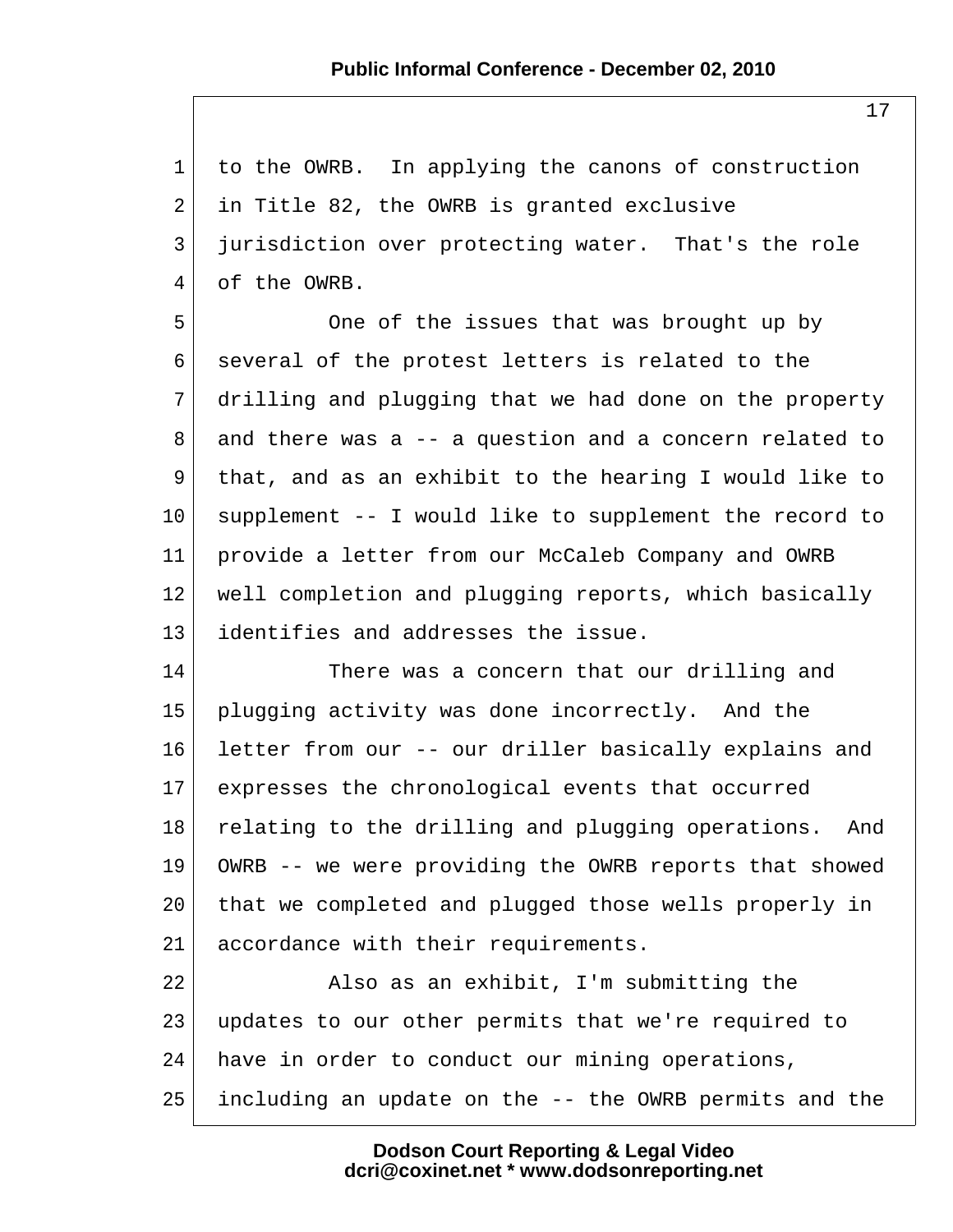1 DEQ permits and subsequent correspondence related with 2 those governmental agencies.

3 As I said before, Arbuckle Aggregates is 4 committed to working with the community, addressing 5 your concerns that you have, providing you information 6 that you need to -- to -- to feel comfortable with our 7 operation.

8 As a general housekeeping issue, I would like 9 to provide two general objections, the first one 10 related to Title 45 and objecting to all protestants 11 who live outside the one-mile radius of the proposed 12 Mill Creek facility pursuant to Title 45H, Subsection 13 2, and my other blanket objection is all protesters 14 which did not file an objection letter within the 14 15 days of the publication, pursuant to Title 45H, 16 Subsection 4.

17 What I'd like to do at this time is I would 18 | like to introduce Pete Dawson who is a representative 19 of the company and give him a few minutes to basically 20 tell you who Arbuckle Aggregates is and basically give 21 you an idea of the plan of the company and his 22 experience with mining.

23 MR. SHOLAR: Thank you. In regards to 24 your objection, they are so noted but, again, this is 25 an informal conference and objections really have no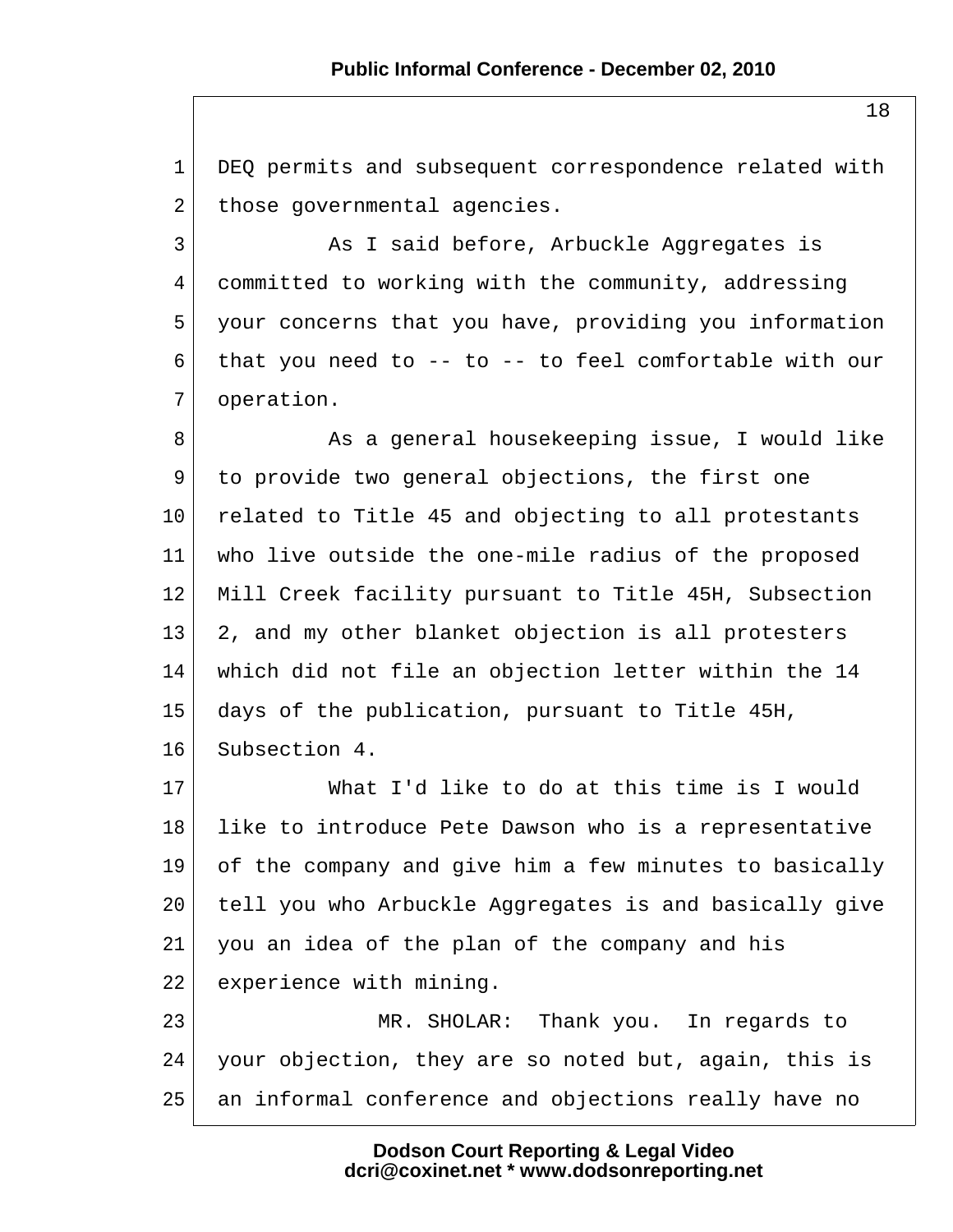1 -- no standing here today, so. 2 But Mr. Dawson, give your name and address, 3 please, sir. 4 MR. DAWSON: Good morning. My name is 5 Peter Dawson. I am the president of Arbuckle 6 Aggregates. My business address is 5020 Tennyson 7 Parkway, Plano, Texas, 75024. 8 MR. SHOLAR: Thank you, sir. 9 MR. DAWSON: I'd like to just take a few 10 minutes and provide a company -- little bit of a 11 company overview and background for you-all. 12 There are some deep Oklahoma roots that exist 13 in Arbuckle Aggregates. There are three members of 14 the LLC: myself, and I have two partners. One of my 15 partners is -- is here today. His name is Barry Rich. 16 Barry's from Bryan County. His family still lives in 17 Bryan County. My other partner is Rod Vilhauer. Rod 18 is from the Loyal area, which is just northwest of 19 Kingfisher. Between the two families, there's about 20 10,000 acres of land ownership within the state of 21 Oklahoma that exists throughout a number of 22 generations going back to statehood. So there's a 23 very deep concern and appreciation for protection and 24 long-term development of management of land from an 25 agriculture of ranching and a wildlife habitat and --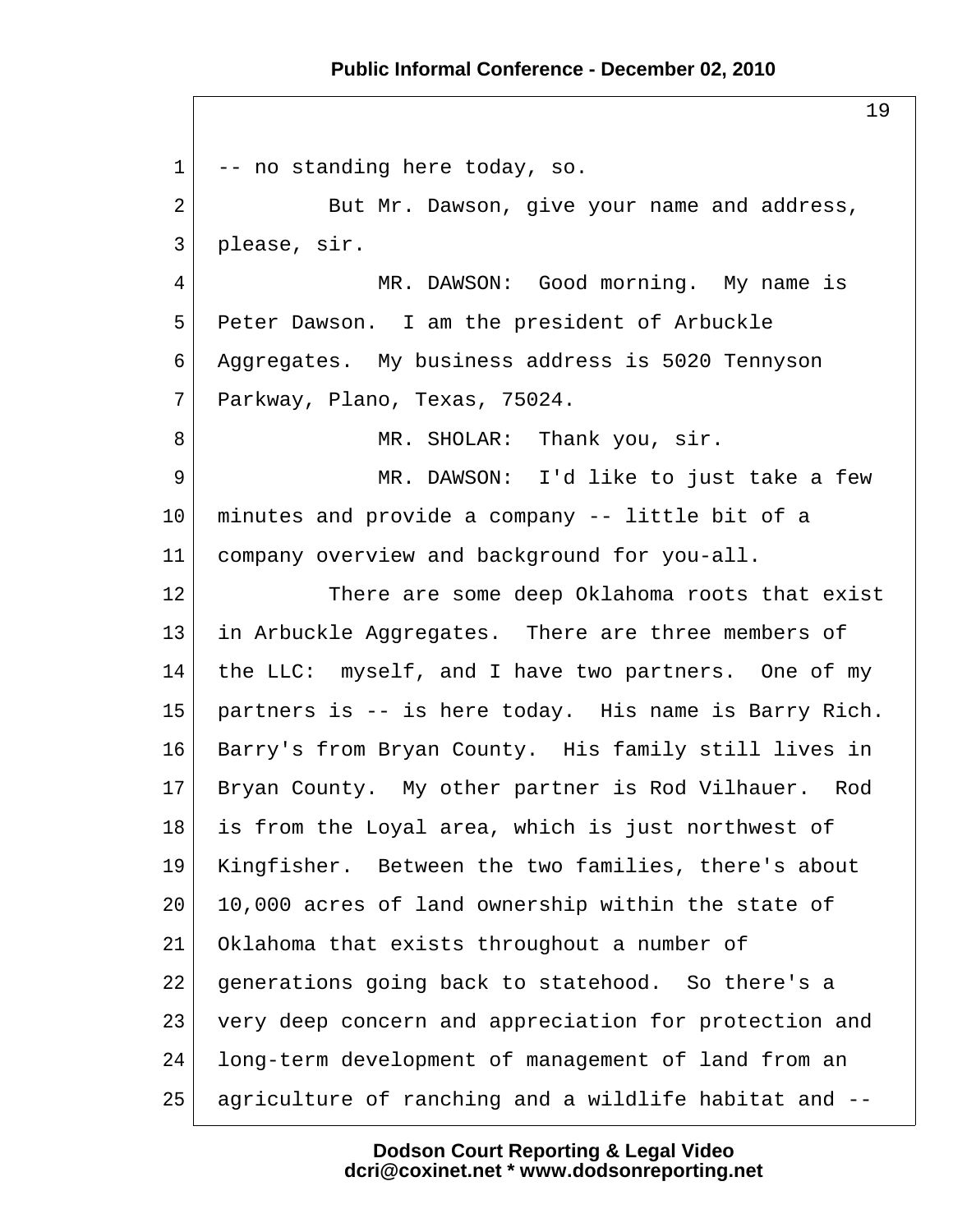1 and conservation perspective.

2 In addition, my background is I have an 3 education as a mining engineer and have over 20 years 4 of experience in the mining business, principally 5 aggregates, and have had a variety of different roles 6 ranging from front-line supervision to executive-level 7 management over a number of quarries throughout Texas 8 and Oklahoma. Most recently in my role is here as 9 president of Arbuckle and I have utilized a number of 10 resources inclusive of EST, Incorporated in Norman, 11 Oklahoma, Geoff Canty, which is the representative for 12 EST, that's assisted us in evaluating the property and 13 completing the permit applications.

14 What we're -- what we're very interested in 15 doing is successfully obtaining all the permits that 16 are required for us to develop an aggregate business 17 from this quarry located in Mill Creek. Once we have 18 all the permits, we intend to then invest additional 19 monies to develop the business and operate it, which 20 will create employment and tax base in the local 21 community. We're interested in understanding 22 everybody's concerns. I've met with a number of folks 23 that have expressed concerns, including neighbors, and  $24$  the  $-$  our door is always open to understand what 25 people's concerns are so that we can try to work

> **Dodson Court Reporting & Legal Video dcri@coxinet.net \* www.dodsonreporting.net**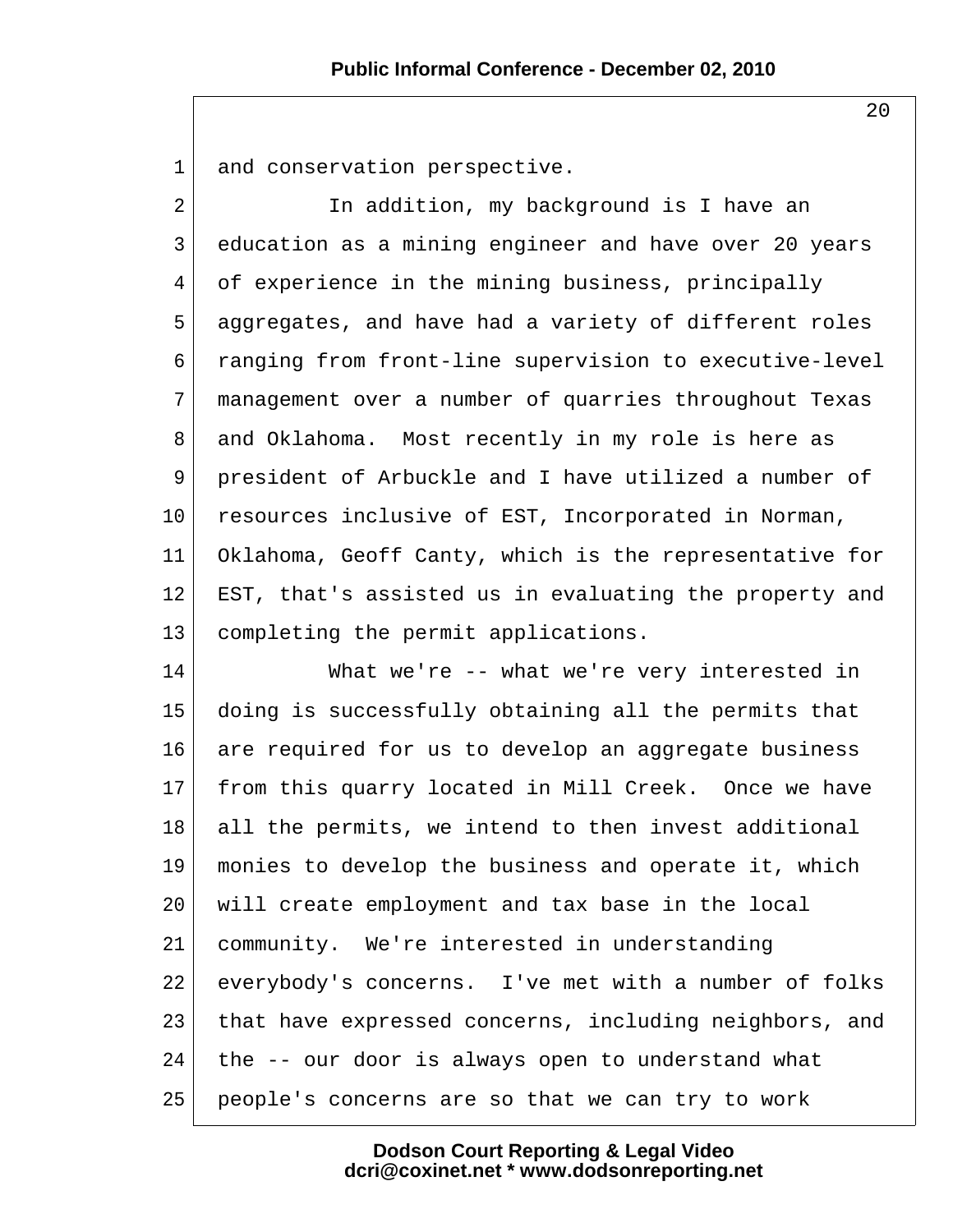$1$  together and  $-$  and address them. 2 From a planning perspective, I know this will 3 be a little hard for everyone to see, but these are 4 the maps that are contained within our permit 5 application. We have purchased about 582 acres. This 6 line right here is -- is Highway 1 and 7 and the BNSF 7 rail line. Our property ranges from the east side of  $8$  the highway, the west side of the highway, and the  $-$ - 9 the west side of Frisco Road. Of the 582 acres that 10 we own, we're permitting approximately 575 acres. The 11 difference between the 582 and the 575 is principally  $12$  the  $-$  the boundaries in  $-$  we're permitting the 13 boundaries inside our fence lines, so there's certain 14 loss of land that are within the county road right of 15 way and easements. In addition to that, we've also 16 leased approximately 1950 acres of -- of land -- 17 | AUDIENCE MEMBER: I'm sorry --18 MR. DAWSON: -- of water rights --19 AUDIENCE MEMBER: -- I can't hear a word 20 you're saying. It's all kind of going together 21 somewhat. Can we work with the mic or something so we 22 can hear these? 23 MR. SHOLAR: You might be able to --24 this is a projection-type speaker, so you might be 25 better if you move over here. That might -- that

> **Dodson Court Reporting & Legal Video dcri@coxinet.net \* www.dodsonreporting.net**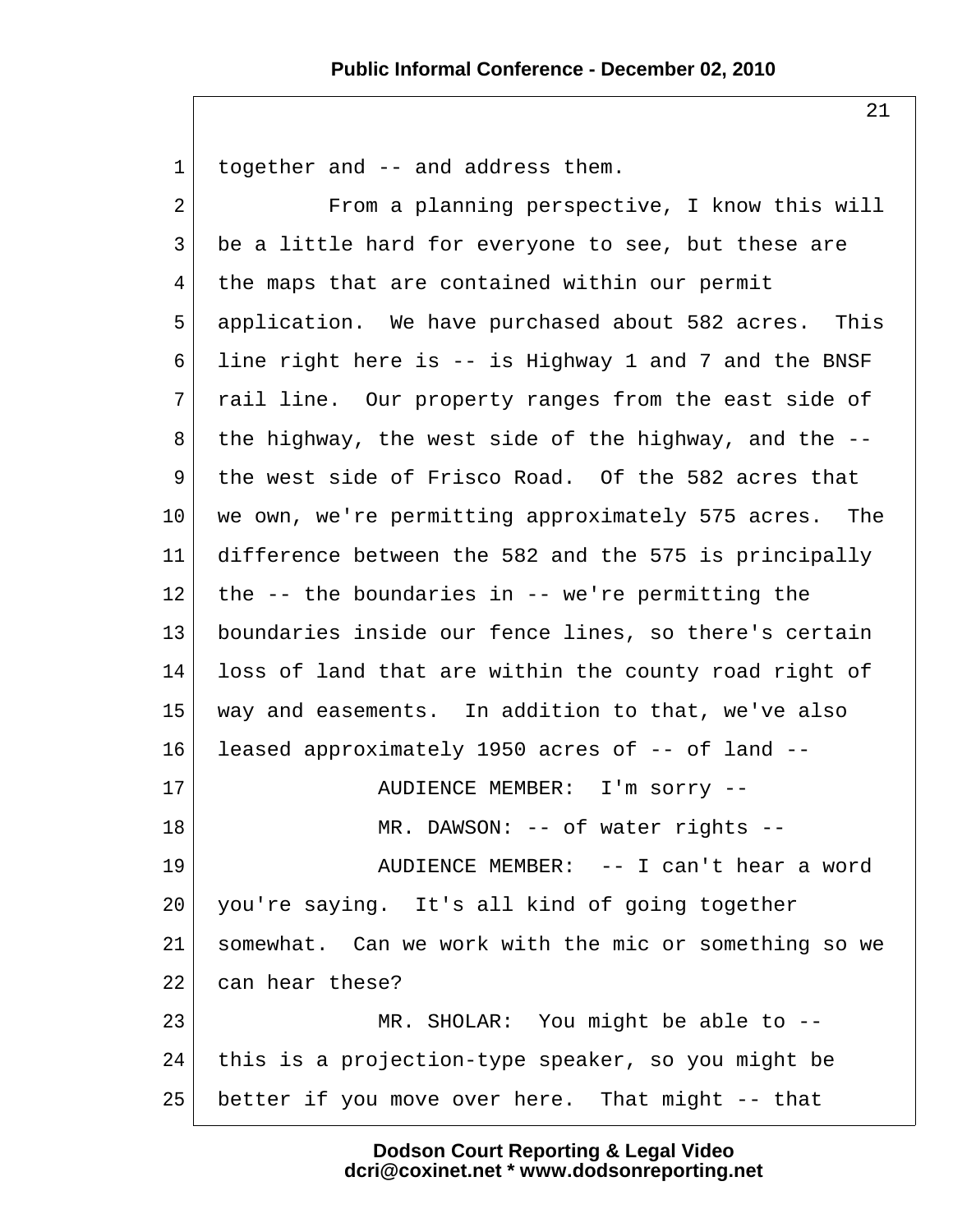1 might help you. I can't -- I can't change -- it's not 2 an overall sound system. 3 MS. WILLIAMS: Can he raise it to meet 4 his mouth? 5 MR. DAWSON: I tried that. 6 MR. SHOLAR: Just too tall. 7 AUDIENCE MEMBER: Hold it. 8 MR. DAWSON: It's not going to go. 9 MR. SHOLAR: I don't know how long the 10 cord is, though. I apologize for that --11 MR. DAWSON: Right. There's not very 12 much cord. I'll try and do a little better here. 13 In addition to the land that we own, we've 14 also leased 1950 acres approximately of land in the 15 immediate vicinity for water rights, surface and 16 ground water, and so that is the -- the asset base  $17$  that we have from which we're -- we're trying to 18 obtain all the -- or for which we're in the process of 19 obtaining all the necessary permits to develop our 20 business. 21 What we anticipate doing is, upon successful 22 completion of obtaining the permits, we've planned to 23 install some infrastructure in the quarry -- roads, 24 buildings, truck scale, install a crushing plant -- 25 and begin quarry business which we anticipate will --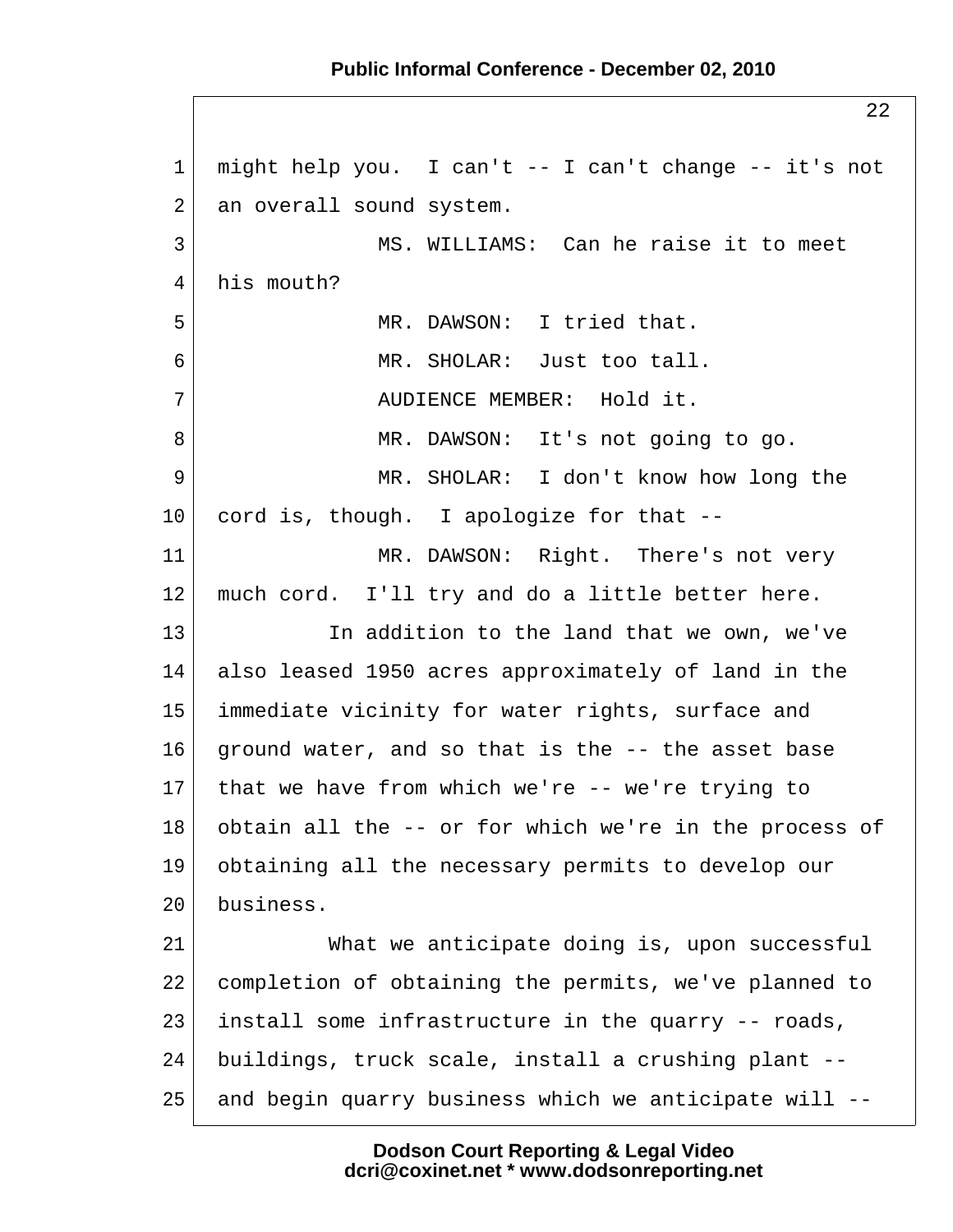1 will be both a local truck business and we have -- 2 where I just gestured there, we have designed a plan 3 for a rail loop so that we can take railcars into the 4 facility and load them and send them to various 5 destinations. 6 We anticipate, based on the -- the analysis 7 we've done to determine the quantity and quality of 8 reserves, that we have a business life that will be in 9 excess of 50 years based on the property that we're in 10 the process of now permitting. And with that, I think 11 that that is the end of my just brief overview and 12 then we will address any -- any other points or 13 questions later. 14 MR. SHOLAR: Thank you very much. Does 15 Arbuckle have anybody else that's going to speak 16 first? Okay. 17 MS. NICHOLS: No. 18 MR. SHOLAR: All right. Now what we'll 19 do is we'll move into the phase for the -- for 20 everybody else gets  $-$  gets a chance to  $-$  to talk. 21 We'll start with the -- the representative speakers 22 and, like I said, this is, again, informal conference 23 and each speaker will have -- in this list will have  $24$  six minutes to  $-$  to give  $-$  to give your comments and 25 Mr. Shore will have a clock here and a card. He'll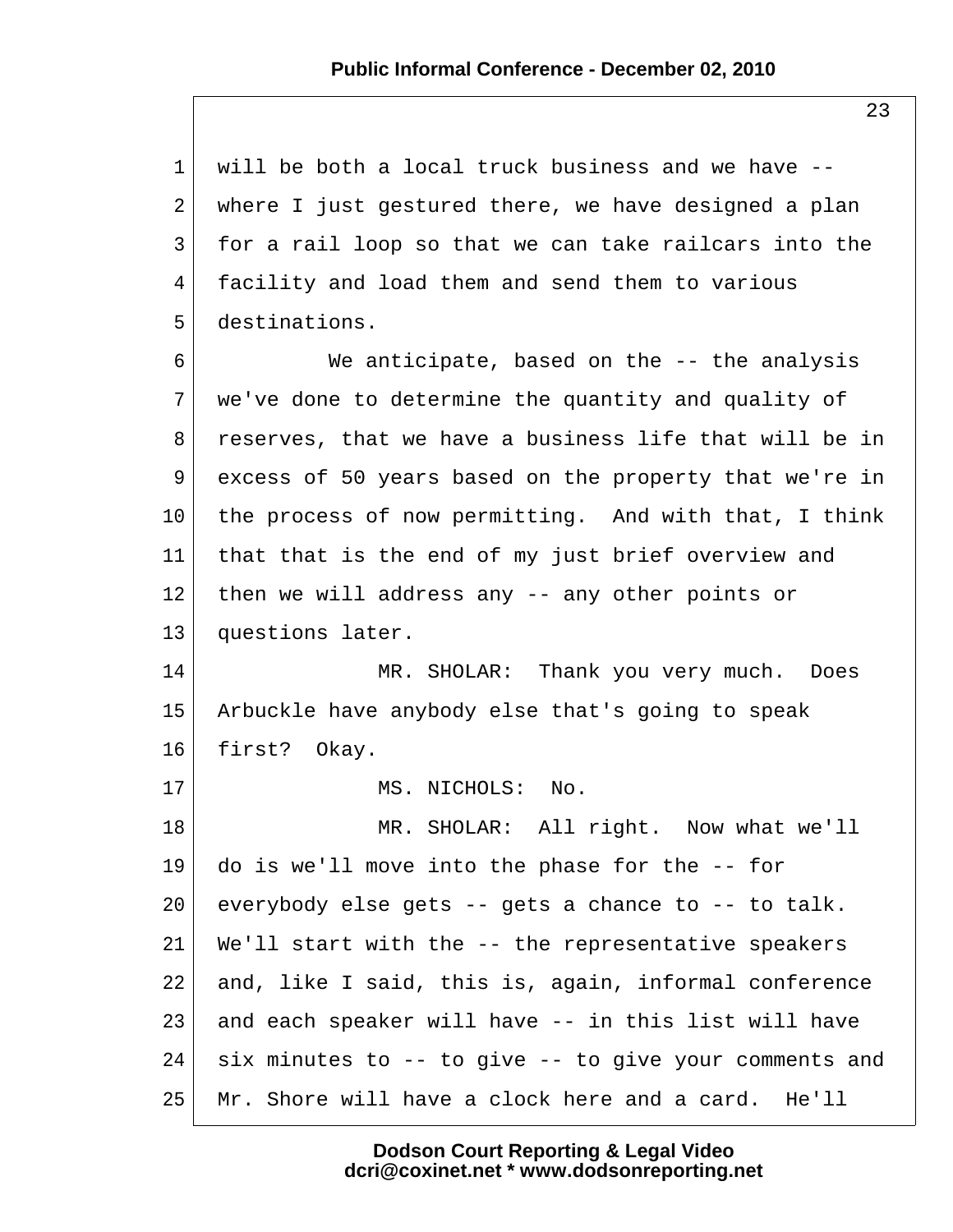24

| $\mathbf{1}$   | remind you as you get -- as you get closer to your --  |
|----------------|--------------------------------------------------------|
| $\overline{a}$ | to your time and we're going to hold that to the -- to |
| 3              | the six minutes. So the -- the first speaker is Kevin  |
| 4              | Blackwood. You're not a speaker? You just signed --    |
| 5              | you just like the pink list, right? Okay.              |
| 6              | Then our next speaker will be Laurie Anne              |
| 7              | Williams.                                              |
| 8              | MS. WILLIAMS: Mr. Sholar, before you                   |
| 9              | proceed, could we know what exhibits have been marked  |
| $10 \,$        | thus far, the ones that have just been handed in and   |
| 11             | what they are?                                         |
| 12             | MR. SHOLAR: Do you have a list, Jenna?                 |
| 13             | MS. TACKETT: I marked as No. 20 Exhibit                |
| 14             |                                                        |
| 15             | MR. SHOLAR: Jenna.                                     |
| 16             | MS. TACKETT: -- the supplemental -- I                  |
| $17 \,$        | marked as Exhibit 20 the supplemental application      |
| 18             | which included all of those -- the -- the additions to |
| 19             | each of the sections and the incremental maps. Do you  |
| 20             | want me to read that?                                  |
| 21             | MS. WILLIAMS: What date were those                     |
| 22             | filed?                                                 |
| 23             | The date of the letter is<br>MS. TACKETT:              |
| 24             | December 2nd and it is Section 1, changes reflecting a |
| 25             | phased bonding approach and associated map. Section    |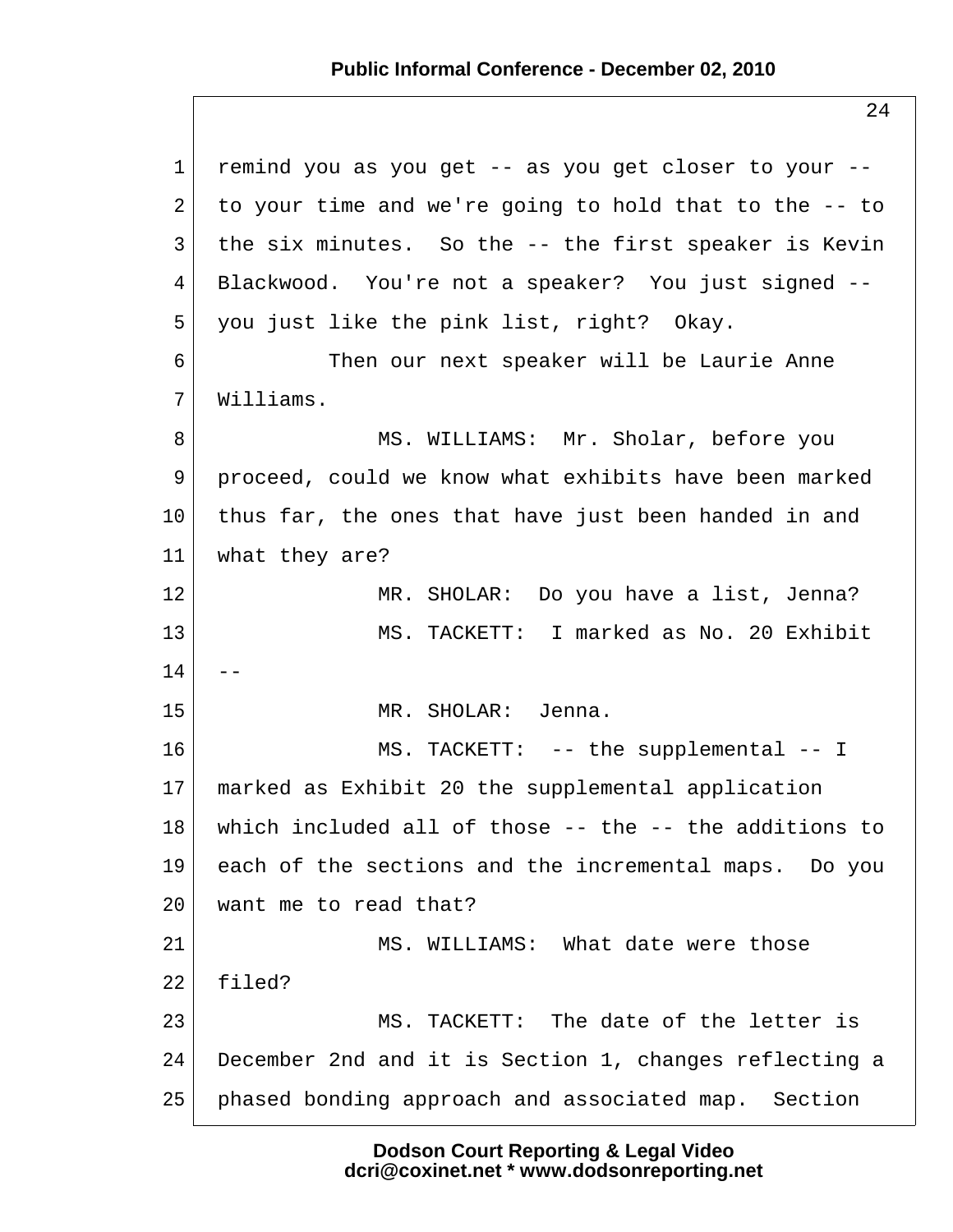| $\mathbf 1$ | 2, updated corporate officers. Section 3, updated     |
|-------------|-------------------------------------------------------|
| 2           | list of issued permits, authorizations, and related   |
| 3           | information. Section 4, change date of reclamation    |
| 4           | plan, coverage beginning two -- 2011 and provided     |
| 5           | additional clarification, maps, updated location and  |
| 6           | reclamation maps, and checklist, a summary checklist  |
| 7           | of changes. This was what Miss Nichols called the     |
| 8           | supplement to the application.                        |
| 9           | And then Exhibit No. 21 is the McCaleb and            |
| 10          | Company Incorporated letter, drilling and plugging    |
| 11          | activity summary, and the OWRB well completion and    |
| 12          | plugging reports. It says 12 bore holes.              |
| 13          | MS. WILLIAMS: And the date on that.                   |
| 14          | MS. TACKETT: It is also December 2nd.                 |
| 15          | MR. SHOLAR: Thank you, Jenna. All                     |
| 16          | right.                                                |
| 17          | Miss Williams.                                        |
| 18          | MS. NICHOLS: Excuse me. I think that                  |
| 19          | there was one more exhibit that was associated with   |
| 20          | that. That -- the update on the permits.              |
| 21          | MR. SHOLAR: Thank you.                                |
| 22          | MS. TACKETT: Okay. Exhibit 22 is DEQ                  |
| 23          | air quality extension approval of air quality permit, |
| 24          | 2009-105-NOI; the DEQ's storm water construction      |
| 25          | authorization, OKR-1010501; DEQ OPDES permit          |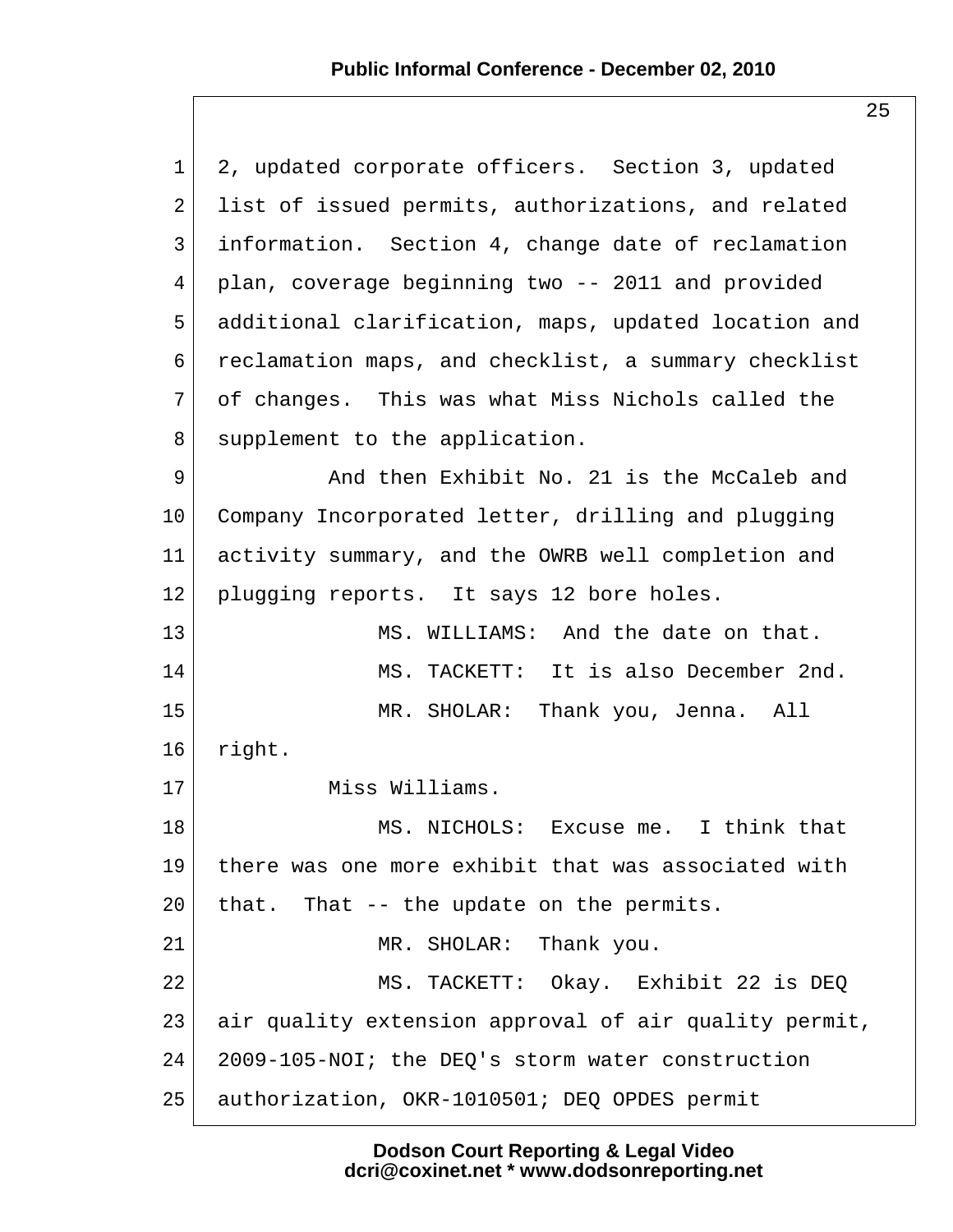26

 1 authorization OKG 950048; and COE concurrence 2 correspondence documentation e-mail dated 5/17/10, and 3 this letter is also dated December 2nd. 4 MR. SHOLAR: Thank you. 5 Ms. Williams. 6 MS. WILLIAMS: It's a lot to ask, 7 Mr. Hearing Officer, to ask us to review all of this 8 in six minutes to tell you what our concerns are. 9 I am a neighbor to this facility. My family 10 has had an 8,000-acre ranch in the same location since 11 the nineteen -- early 1900s. Mr. Dawson nor Mr. Rich 12 nor Mr. Vilhauer have ever come to speak with me. 13 They know I'm there. I've seen Mr. Dawson in hearings 14 throughout the Martin Marietta mine and the water 15 issues related to that. I will object immediately to 16 an indication by Mr. Dawson that this is a good 17 neighbor. A good neighbor would come to talk with  $18$  us. 19 My second opening point is that today's event 20 is premature. We've just had a whole pile of 21 documents that have just been delivered to you today. 22 There are 330 individuals -- and those are all 23 individuals; I'm sad that you've marked them 24 collectively because those all represent individuals 25 and households in this area that are going to be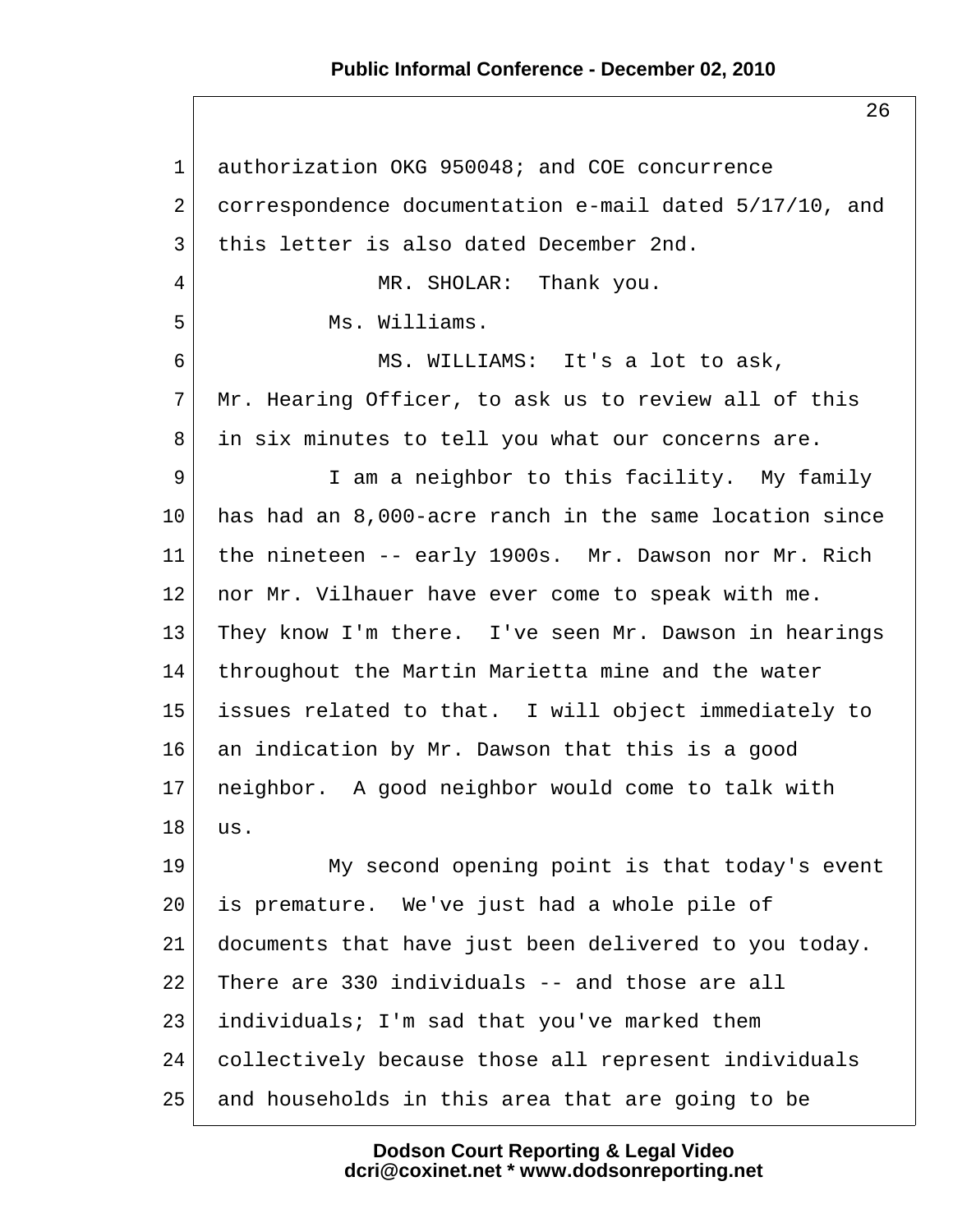1 affected by this event.

2 Forty years ago today, the EPA was created in 3 the Nixon administration. On the anniversary of that 4 monumental act, we're going to ask you also to do a 5 monumental act, and that is to say no. To say no to a 6 facility that has been created from bits and pieces to 7 make money only from rocks that will be sent to Texas 8 to be used in Texas roads, delivering to Oklahoma 9 almost a nil amount of any good.

10 Mr. Dawson and Miss Nichols said that the 11 applicant owns all of the property. They do not own 12 the state highway that runs through the property, 13 which they chose to buy property on two sides of a 14 major highway which is not only used for trucks, it 15 has a rail that goes next to it, it is used for 16 individuals, and it is a very active highway that 17 actually leads to Texas and to Oklahoma City. This is 18 their choice.

19 I wrote the mining board and I said how many 20 mines are there in the state of Oklahoma that fit this 21 situation. I got a letter back and it said there are 22 two. And it said there are two that where there are 23 tunnels under the road, because that is the initial 24 application that we're reviewed where this mine wants 25 to come under the highways 330 feet and put 30-by-30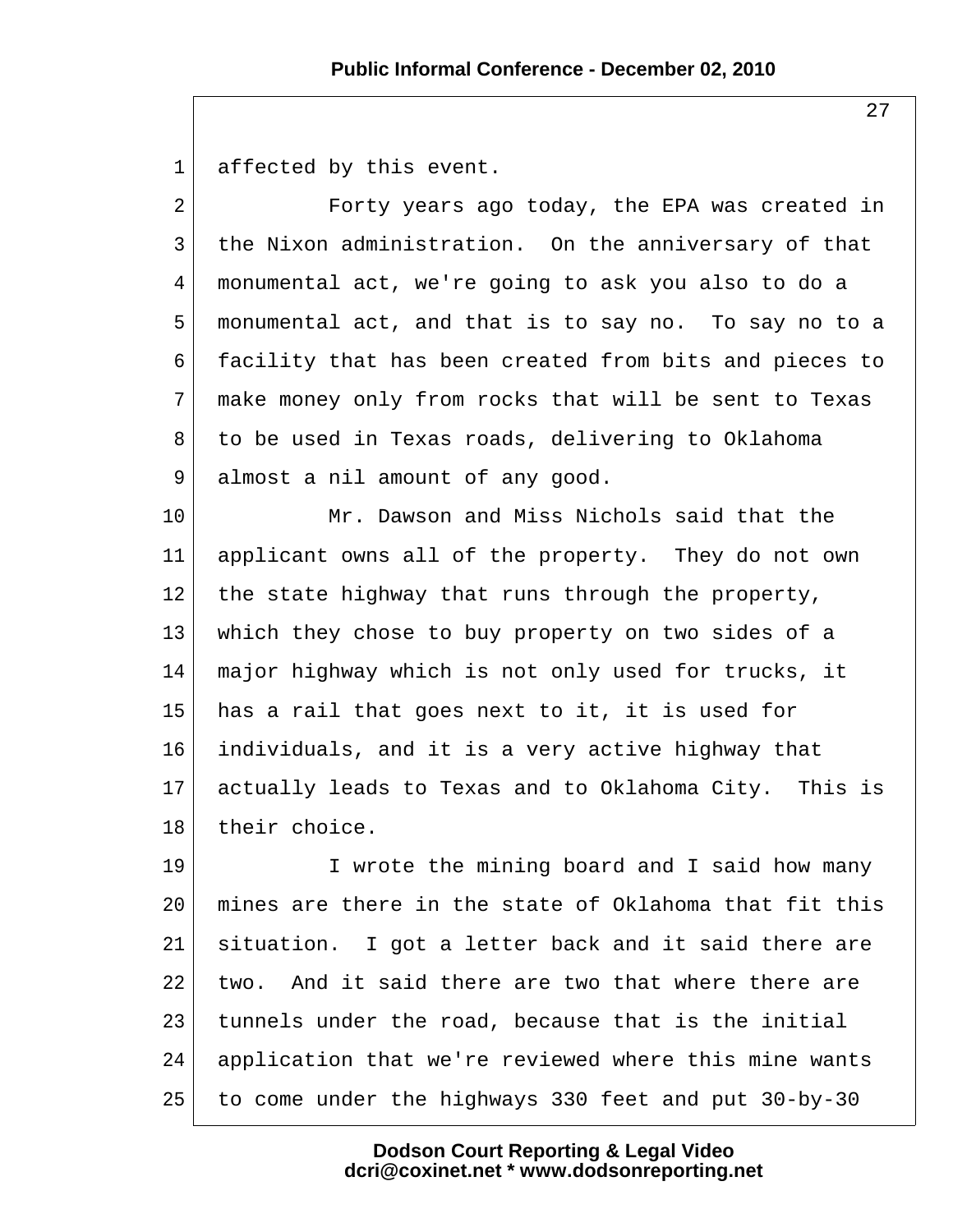1 boxes -- think of that, 30-by-30 boxes -- underneath  $2$  our state highways. Well, they don't own those 3 highways. Then they say, well, maybe we'll just send 4 the rock over the road, over the highway. This is the 5 most ill-conceived plan I have ever seen and I've 6 expressed that in my protest that is marked Exhibit  $7!$  No. 15.

8 It's okay to say no. People have asked me, 9 my friends and colleagues, they said, "Why are you 10 doing this today, Laurie? There's no hope to convince 11 the mining commission, whose job is to promote mining, 12 that this is an ill-advised ruse of a plan." I said, 13 I am doing this because I still believe that Oklahoma  $14$  has a future, not as a hole, but as a place where 15 tourism grows, where people come to smell the air, 16 they come to eat the good beef, and they come to 17 Oklahoma for a reason. They don't come to Oklahoma to 18 see us as a colony of Texas and that is what is 19 happening in Johnston County, and that is what these 20 gentlemen will do.

21 Dennis Rodman wrote a book called "Bad As I 22 Want to Be." Mr. Rich, his family was a wonderful 23 family to take Dennis Rodman, the basketball player, 24 into his home -- and he's the greatest rebounder of 25 all time. But this is how I see this today is that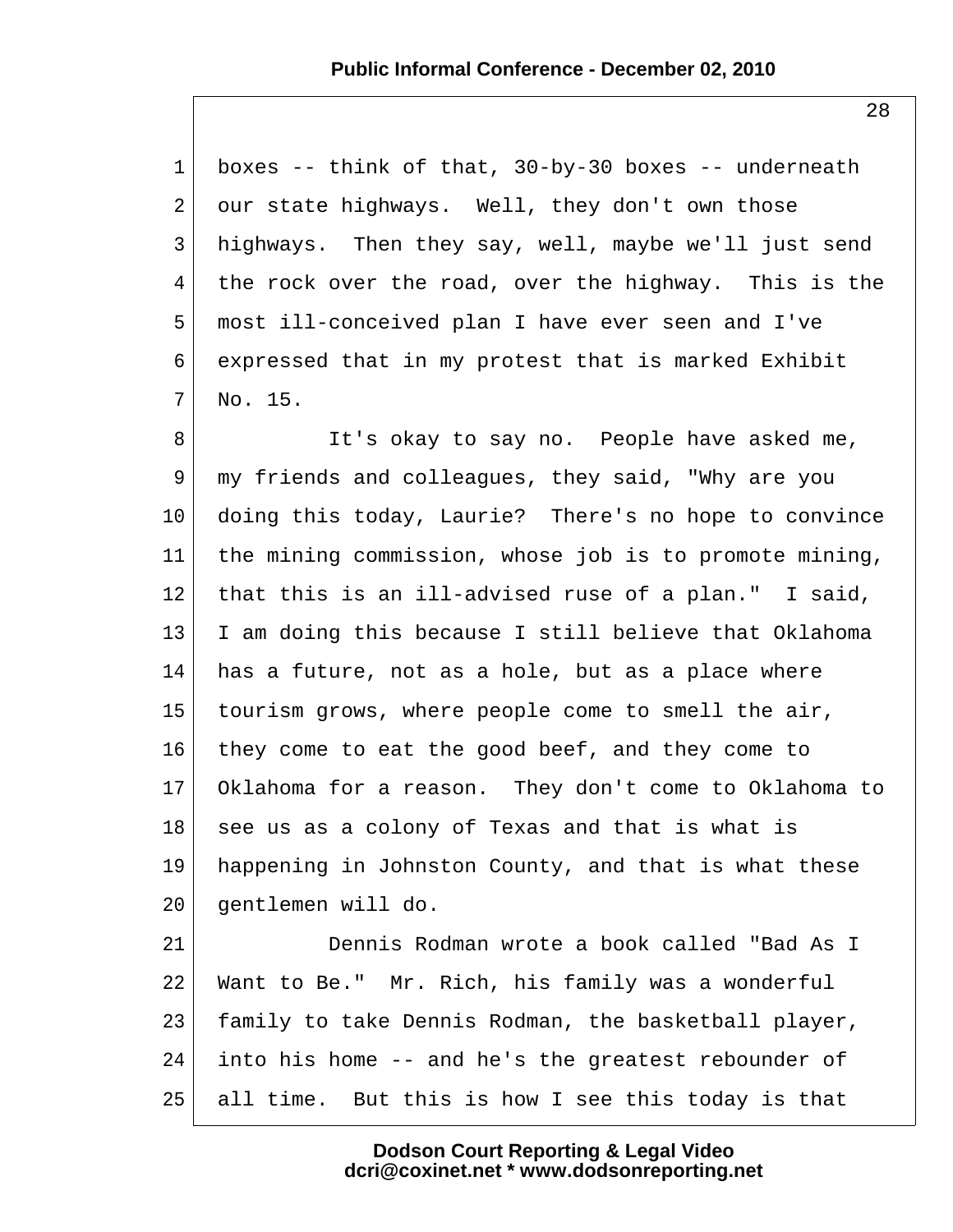| 1              | this company thinks they can be bad as they want to   |
|----------------|-------------------------------------------------------|
| $\overline{2}$ | be. They can mess up the road; they can put pits on   |
| $\mathsf{3}$   | either side. There are only two mines that have roads |
| $\overline{4}$ | that go over a mine, and the second one is in Tulsa,  |
| 5              | and in September of last year, four people in a car   |
| 6              | drove off into that pit and three of them died.       |
| 7 <sup>7</sup> | That's the kind of safety and welfare that we're      |
| 8              | looking at here.                                      |
| $\overline{9}$ | I understand you're a runner, and a marathon          |
| 10             | runner. In Crested Butte, Colorado, the citizens of   |

11 Crested Butte, Colorado said no to a mine that wanted 12 to reduce Red Lady Mountain to nothing. They spoke  $13$  up, just like recently the people of Gunter, Texas 14 spoke up to Arbuckle Aggregates and said no when they 15 came to them -- this is October 20th. I have about 16 six exhibits that I do wish to have marked and if 17 you'll let me finish, I will then ask those to be 18 marked.

19 One misconception I want you to know is that 20 during a meeting before the Oklahoma state legislature 21 on November 10th, Mr. Burdick, who is associated with 22 the mining commission -- I believe he's one of your 23 commissioners -- said that he did not believe that 24 anything drilled as a mine into the Arbuckle-Simpson 25 Aquifer resulted in a wet mine. Well, that is an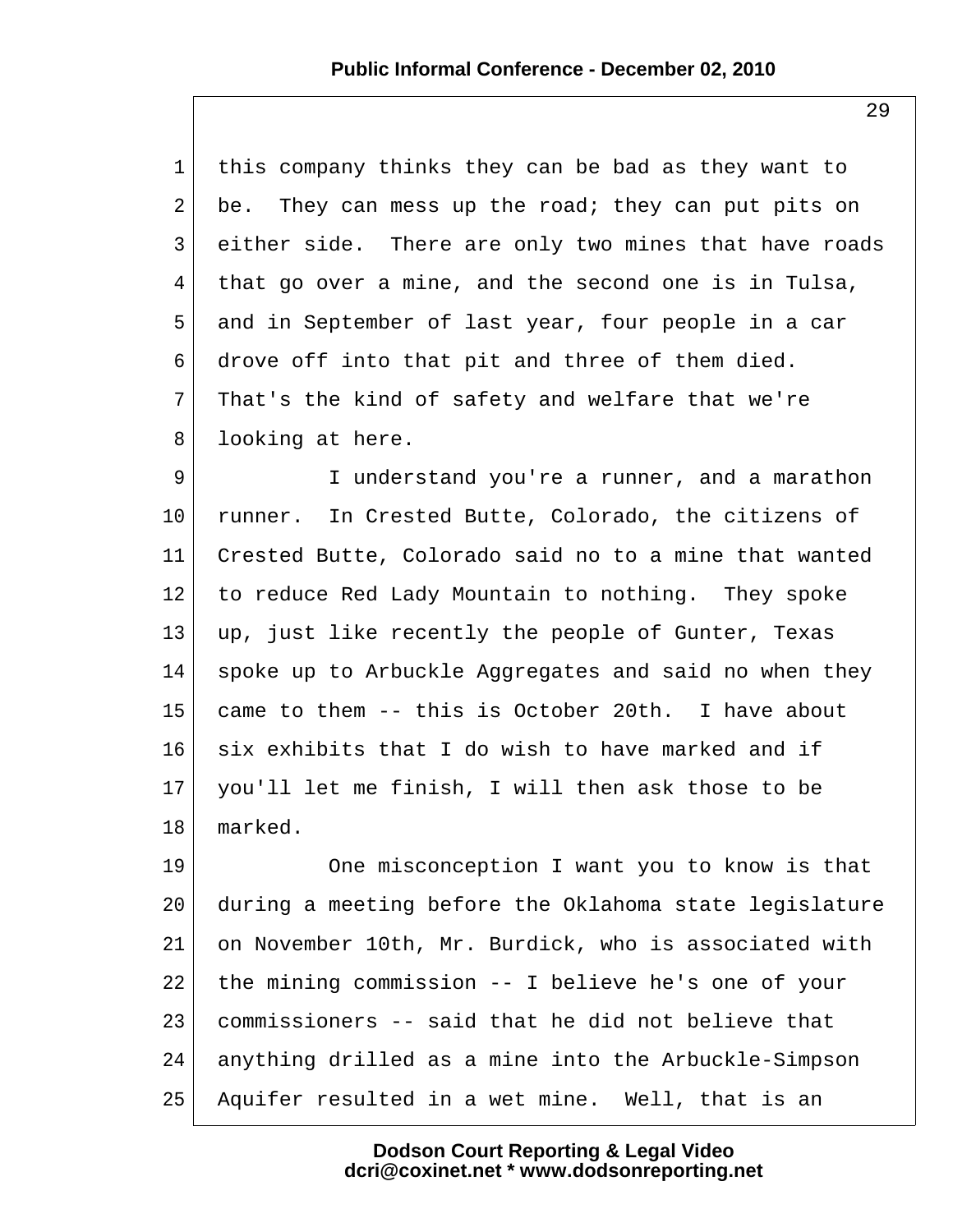| $\mathbf 1$ | absolute falsehood and I want you to erase that from   |
|-------------|--------------------------------------------------------|
| 2           | your mind at this time. We abut this mine, we object   |
| 3           | to this mine, we do not think it is transparent, we    |
| 4           | believe that Texas has said no to Arbuckle Aggregates  |
| 5           | for an ill-conceived plan there, and we ask that the   |
| 6           | mining commission at this point, before it goes any    |
| 7           | further, say no to this ill-conceived plan. And I      |
| 8           | will present my exhibits for marking.                  |
| 9           | MR. SHOLAR: Here -- will you say                       |
| 10          | those -- say those into the record so we can get that  |
| 11          | down.                                                  |
| 12          | MS. WILLIAMS: Yes.                                     |
| 13          | MR. SHOLAR: And then give them to                      |
| 14          | Jenna, please.                                         |
| 15          | MS. WILLIAMS: My first exhibit is the                  |
| 16          | Federal Insurance Company v. Rodman, and Rodman is the |
| 17          | predecessor in interest to Arbuckle Aggregates.        |
| 18          | Rodman went bankrupt. 330 employees -- that's noted    |
| 19          | in my application -- were let go. This is a brand new  |
| 20          | company, but this is a case filed by the Federal       |
| 21          | Insurance Company and Pacific Indemnity Company        |
| 22          | against Rodman, Mr. Vilhauer, and Barry Rich, October  |
| 23          | 8, 2010.                                               |
| 24          | The paper -- this is a summary of the Senate           |
| 25          | Energy and Environment Committee hearing November 10,  |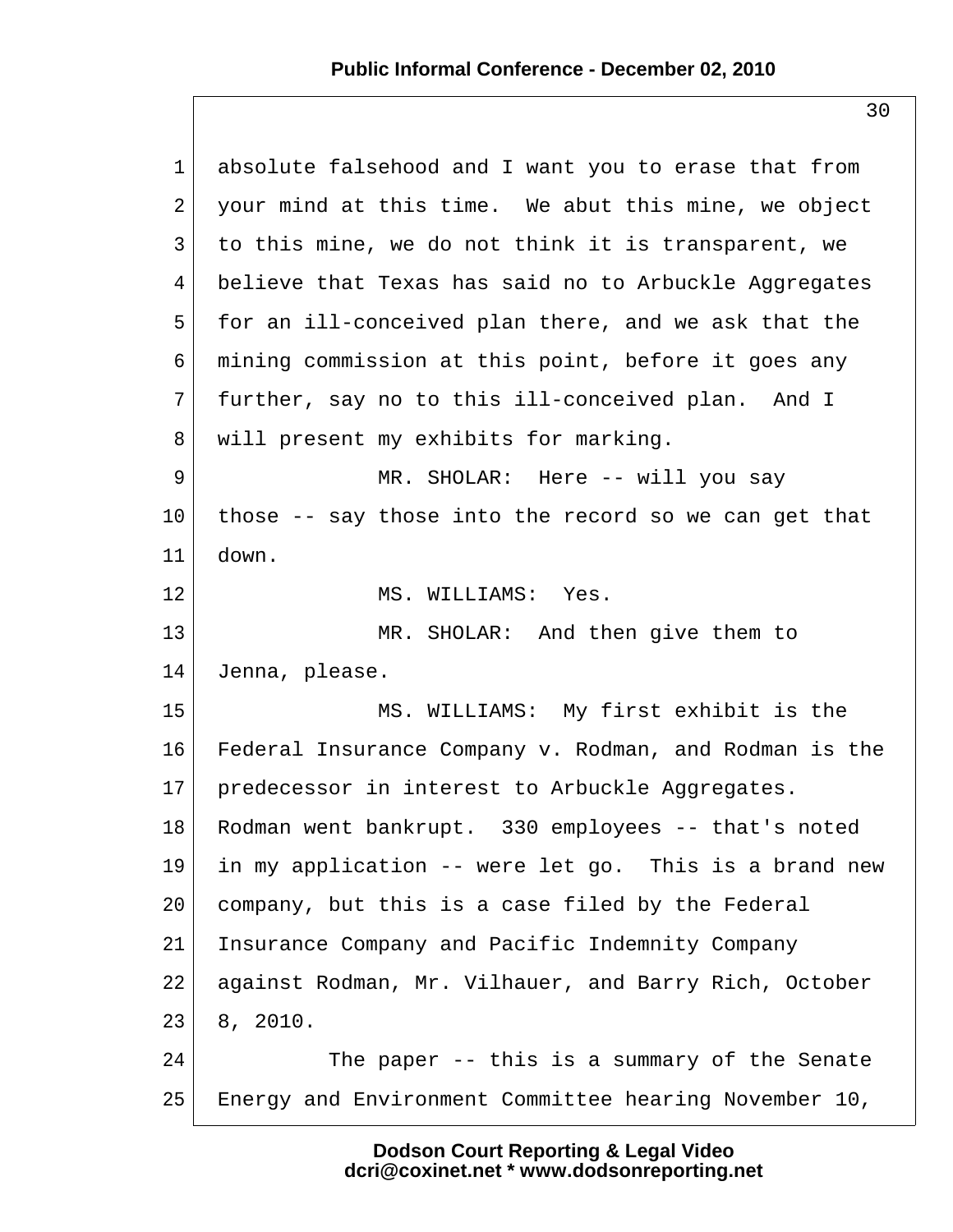1 2009. I would ask that be marked. 2 I have a picture that shows the boundary of 3 our ranch next to the mine, and you can see that we 4 are indeed the neighbors, but we've never been spoken  $5$  to, and the road that bisects it. 6 I have a little more -- another map that 7 shows some of the detail of the highway and other 8 items. 9 I have a picture of the karst formation at 10 Mill Creek ranch that's just about a quarter mile 11 away. It's a cave showing all the fractured -- a 12 fractured cave there. 13 I have also have an article from October 13, 14 2010 from the North Texas Community News which is, 15 "Gunter says no to big business. Gunter Council votes 16 against annexing land to build a concrete plant." 17 I also have the cover -- a picture of the 18 cover from "Bad As I Want to Be" by Dennis Rodman that 19 I will also submit. 20 MR. SHOLAR: Okay. Thank you, ma'am. 21 Those -- those are exhibits -- if my numbering is 22 correct, I believe those are Exhibits 23 through 29. 23 MS. WILLIAMS: And I'm sorry to bring  $24$  all this -- all this in front of you, but these are 25 DEQ applications and mining permit applications, the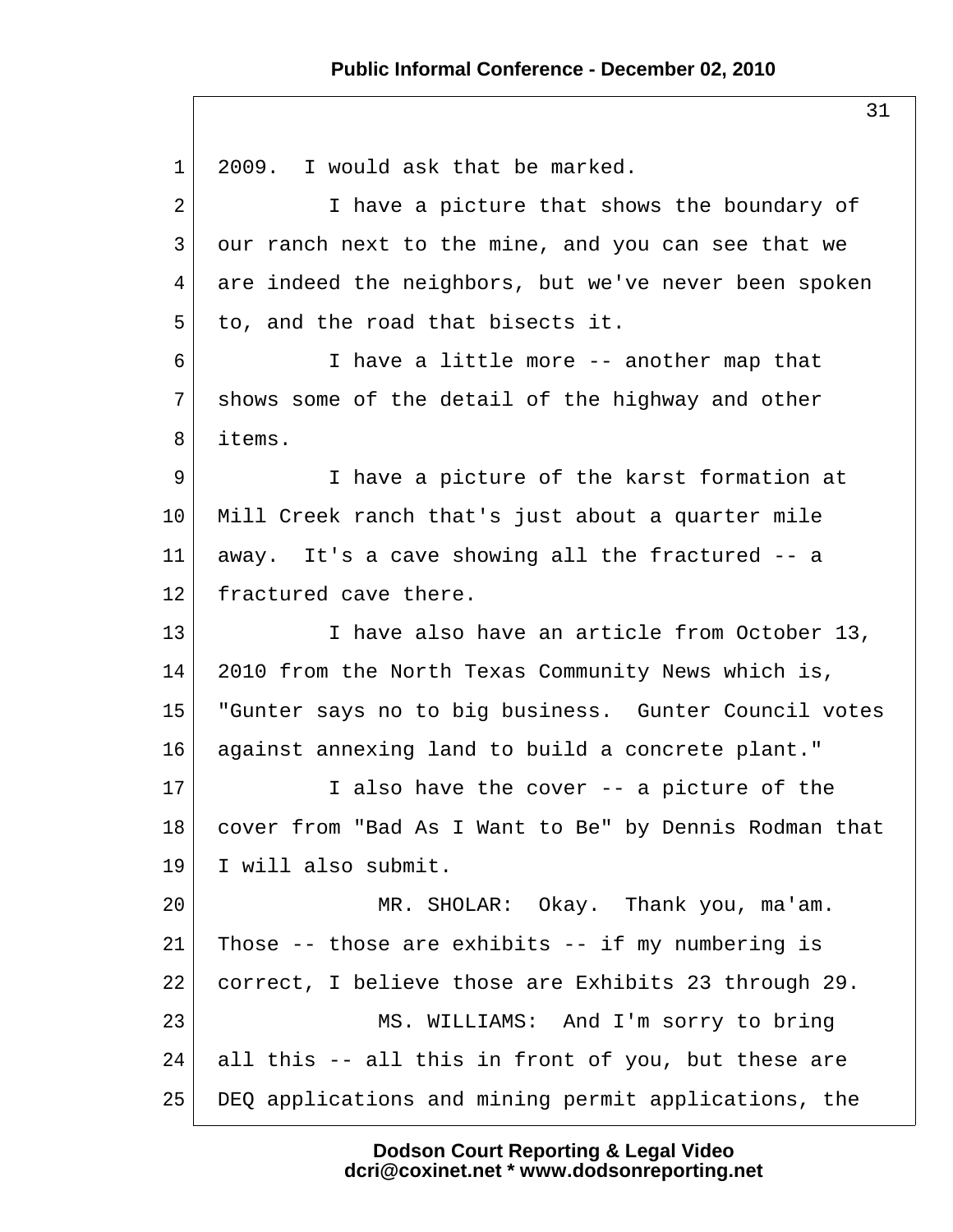1 first one, the second one, just to show you what --  $2$  what difficulties we have in looking through all this 3 information. 4 MR. SHOLAR: All right. 5 Our next representative speaker is Amy Ford. 6 Amy Ford? 7 MS. FORD: I signed up to speak both as 8 an individual and as an entity, and I'm going to 9 reserve my right to speak as an individual. 10 MR. SHOLAR: Okay. One or the other, 11 it's your choice. All right. Okay. 12 Our next speaker is Paul Roan. Mr. Roan, 13 | state your name and address for the record, please. 14 MR. ROAN: Yes, sir. I'm state 15 representative Paul Roan and I live at 3300 Deer Pond 16 Lane here in Tishomingo, 73460. 17 I represent -- and the reason I'm outside the 18 | one-mile limit, I represent 34,165 constituents in 19 House District 20, and about 10,500 of those live here 20 in the Johnston County and another about 2500 in 21 Pontotoc County that are directly involved with the 22 Arbuckle-Simpson Aquifer and I rise to speak for  $23$  them. 24 I took one little note that the attorney for 25 Arbuckle Communication -- or, Arbuckle Communications,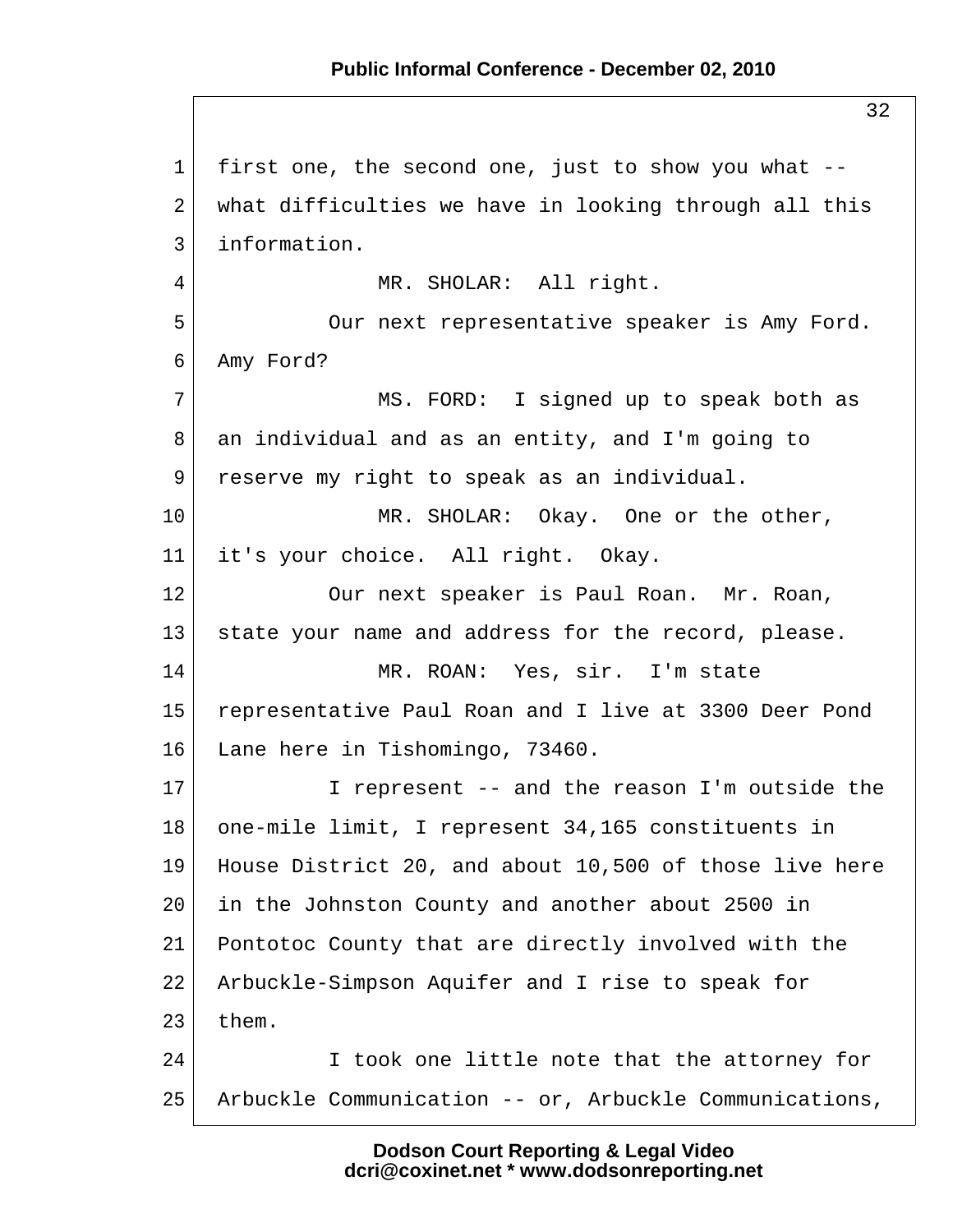1 there is such a name -- Arbuckle LLC made the 2 statement a while ago about  $-$  about water produced in  $3 \mid a -- in a$  mine is not under the Oklahoma Water 4 Resources Board and I agree that there was a lawsuit 5 over -- I think it was over in Carter County and she 6 talked about the general versus specific statutes. 7 However, that specific statute that she refers to is 8 silent on -- on whether or not water produced in 9 surface mining over a single-source aquifer is covered 10 or not. That was one judge's opinion and I think it's 11 on appeal status at the Supreme Court at this time. 12 I'm going -- I'm going to be real quick 13 here. One thing that really scares me about this is 14 I'm afraid where -- where this mine is located it will 15 deplete and contaminate Pennington Creek, which is the 16 sole source of water for the city of Tishomingo where 17 I live, where about 35 other people live. I think it 18 could possibly deplete and contaminate our water. I 19 think it could negatively affect the Tishomingo Fish 20 Hatchery, which water comes -- all the water they use 21 comes from Pennington Creek. It could destroy aquatic 22 organisms -- organisms, it deplete -- depreciate the 23 amount of water that's available for wildlife. 24 I've been told that at one point the depth of 25 the water in the Arbuckle there is about 12 foot, so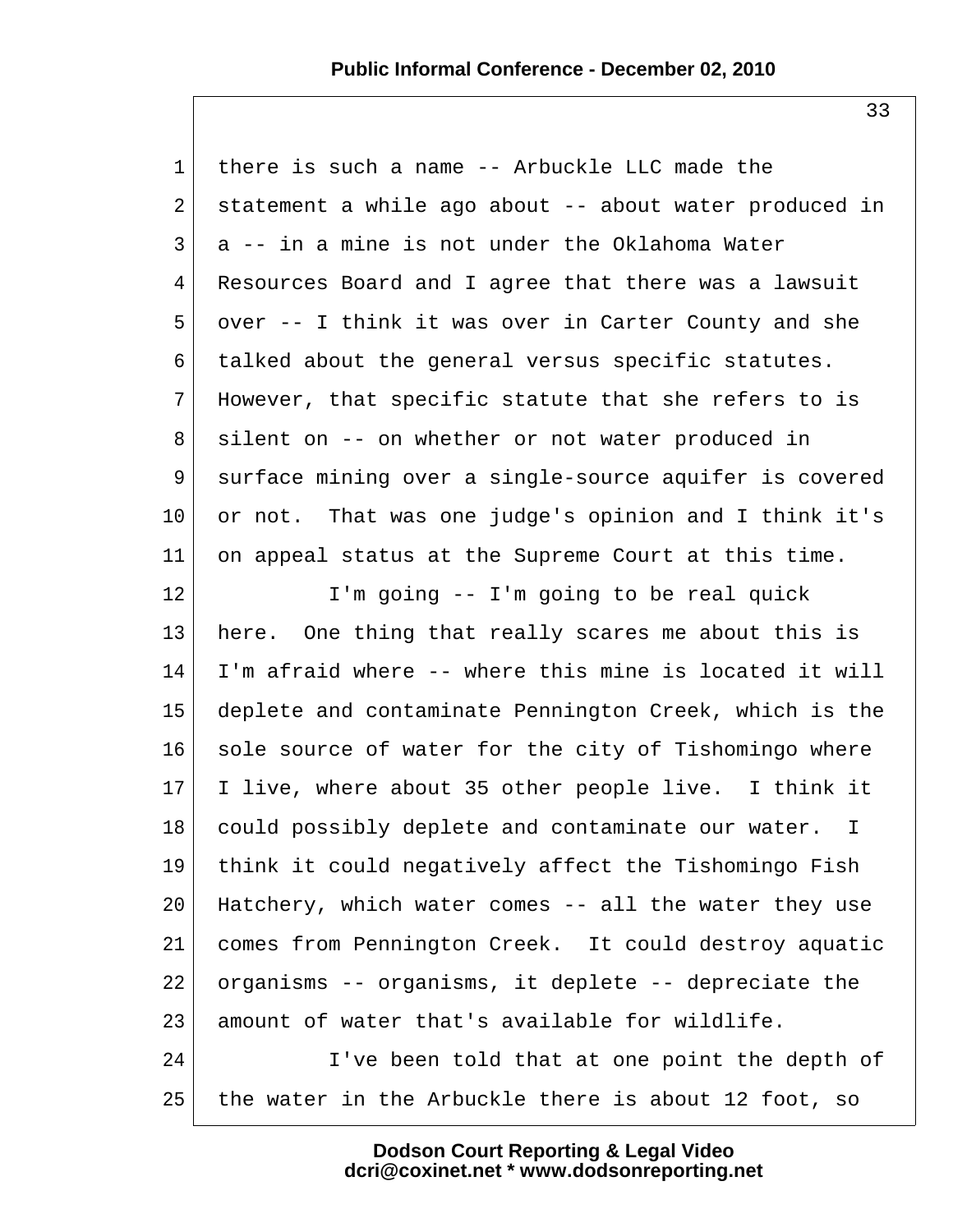| $\mathbf{1}$    | you're going to get into water quite quickly when they |
|-----------------|--------------------------------------------------------|
| $\overline{2}$  | start their mining operation and it would directly     |
| $\mathsf{3}$    | affect the flows of the streams and -- and the creeks. |
| $4\overline{ }$ | I would -- I would say this, that Senate Bill 288 did  |
| 5               | tie stream water and surface water together and -- and |
| 6               | under Senate Bill 288, Oklahoma water resources law,   |
| 7               | when you go to get a permit, you've got to be sure     |
| 8               | that you don't degrade the quality of the water and    |
| 9               | you don't waste it. And with that, I'll close my       |
| $10 \,$         | comments. Thank you.                                   |
| 11              | MR. SHOLAR: Thank you, sir. Appreciate                 |
| 12 <sub>1</sub> | your comments.                                         |
| 13              | Our next speaker is Jason Aamodt. State your           |
| 14              | name and address, please, sir.                         |
| 15              | MR. AAMODT: Sure. My name is Jason                     |
| 16              | Aamodt and I represent CPASA. Can you all hear me      |
| $17 \,$         | okay? No? I feel like I'm yelling so I'll speak up a   |
| 18              | little louder. Is that better? Okay. Someone who       |
| 19              | was with me told me I needed to speak up because I     |
| 20              | mumble sometimes.                                      |
| 21              | I'm an attorney and I represent CPASA in this          |
| 22              | matter. Familiar with a number of the folks over       |
| 23              | there -- Mr. Dawson, Mr. Canty -- who are here on      |
| 24              | behalf of Arbuckle Aggregates. My client, CPASA, has   |
| 25              | a number of I think important concerns, Mr. Scholie.   |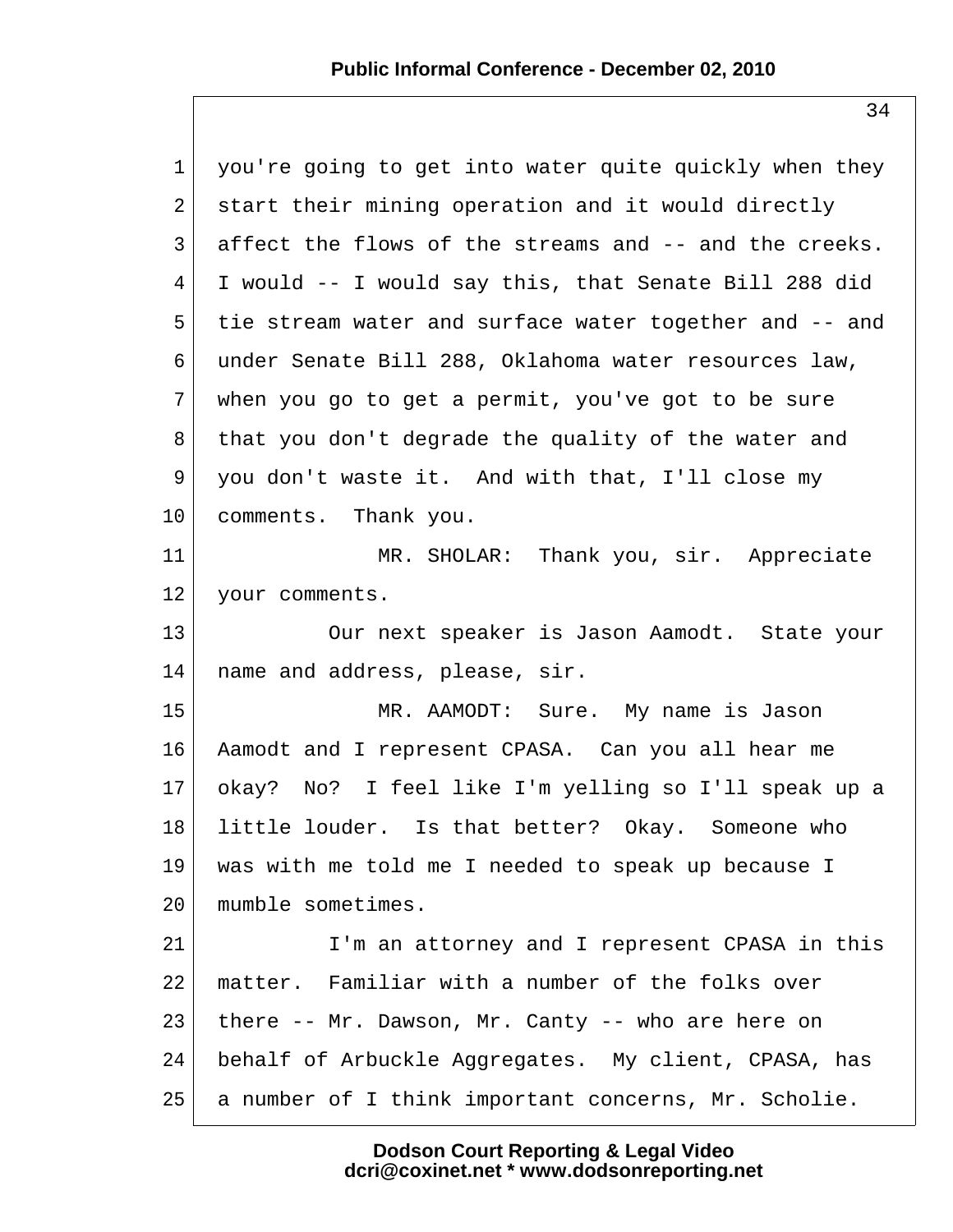| $\mathbf 1$ | We've laid them out in six categories. We think the    |
|-------------|--------------------------------------------------------|
| 2           | administrative process that's being used for this      |
| 3           | hearing is inappropriate and denies the individuals as |
| 4           | well as my client an opportunity to meaningfully       |
| 5           | participate. I believe we've documented our concerns   |
| 6           | on that. Miss Hollarn from my office had written your  |
| 7           | office a letter setting forth our concerns and I think |
| 8           | you've marked it as an exhibit --                      |
| 9           | MR. SHOLAR: Yes, sir.                                  |
| 10          | MR. AAMODT: -- today.                                  |
| 11          | MR. SHOLAR:<br>Yes.                                    |
| 12          | MR. AAMODT: In general, though, we                     |
| 13          | think that the decision making that the board will     |
| 14          | engage in in this case, before there can be any formal |
| 15          | evidence presented and the opportunity for discovery   |
| 16          | or cross-examination, violates the concepts of the     |
| $17 \,$     | administrative process and that the agency's decision  |
| 18          | could never be based on substantial evidence because   |
| 19          | there will be no -- effectively no evidence whatsoever |
| 20          | before the board when a decision is being made as the  |
| 21          | process is laid out right now.                         |
| 22          | Notwithstanding the fact that you're marking           |
| 23          | documents as exhibits today, as you've pointed out     |
| 24          | this is not a formal hearing, there's been no          |
| 25          | opportunity for discovery for us to learn all of the   |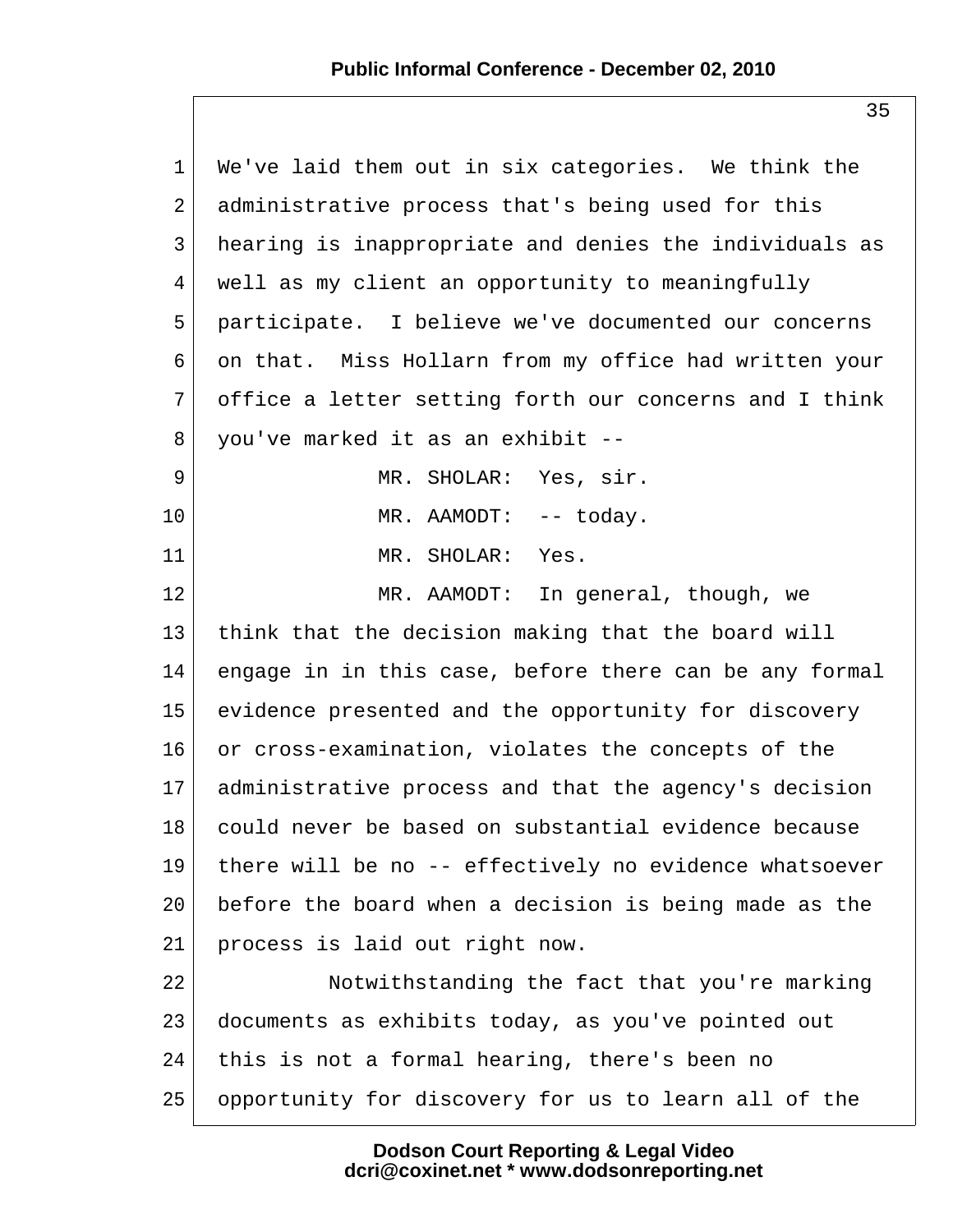1 facts, and there's no opportunity for cross- 2 examination of any witness in a formal setting to 3 really set out what the facts of this case may be. 4 Therefore any decision that would occur before that 5 opportunity for formal hearing were to occur we 6 believe would be violative of the citizens of 7 Oklahoma's due process rights under the Oklahoma 8 constitution.

9 I haven't had a chance to -- to review the 10 revised permit applications that were submitted I 11 think as exhibits earlier. I understand that I may 12 get an opportunity to do that. I think their Exhibits 13 No. 20 and 22 would be effectively revisions to the 14 permit application. Because of that, we would of 15 course request the opportunity to supplement our 16 comments on the application as it may have been 17 revised. And I'm not certain if any of my comments 18 may now be outdated as a result of the applicant's 19 changes to their application. We object, however, to 20 the applicant making these late changes kind of after 21 the fact on the day of hearing that effectively are a 22 surprise to all of us and don't give us an adequate 23 opportunity to meaningfully participate in the 24 administrative process.

25 Primarily, however, and I think our most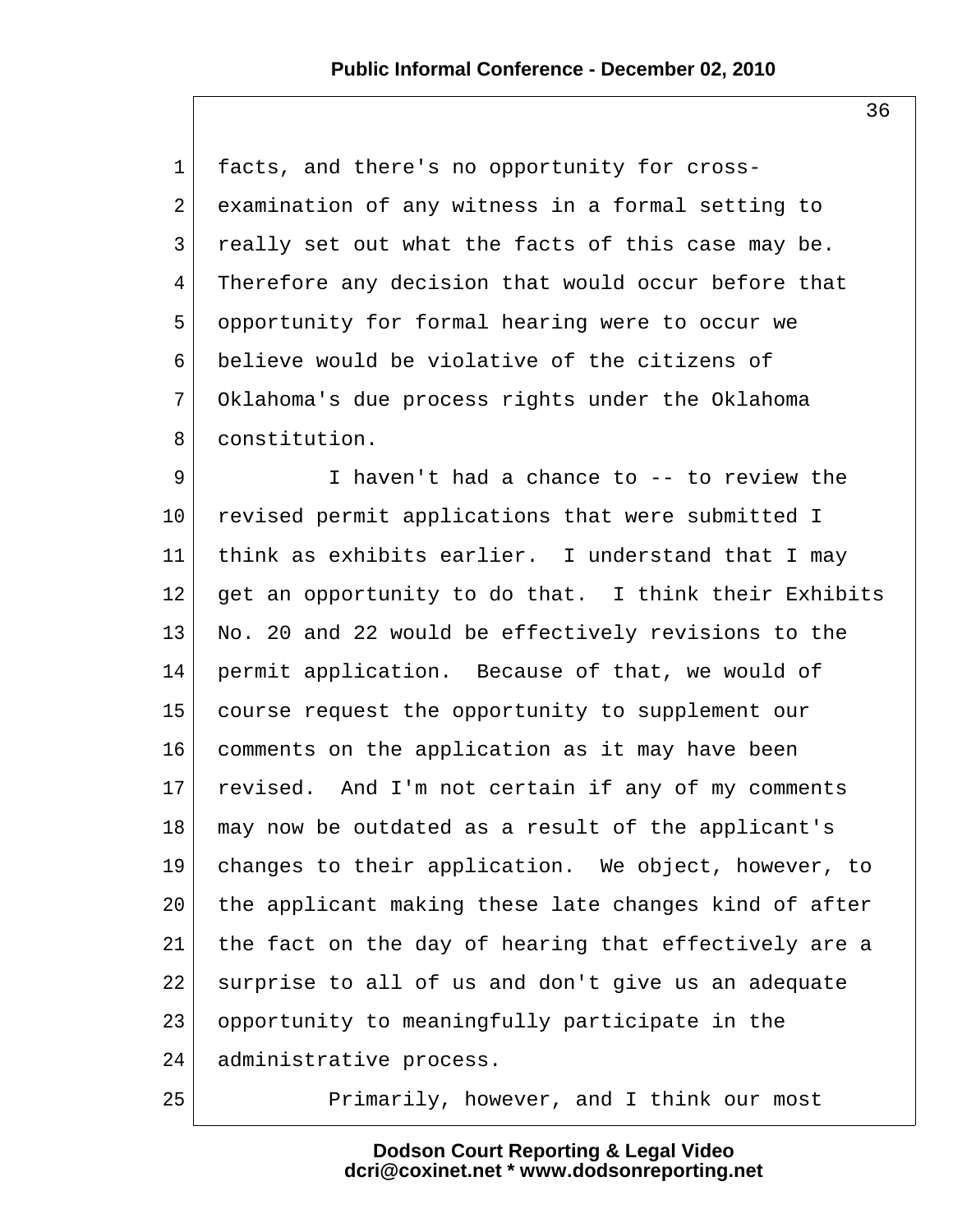1 important point with respect to the application, is 2 that under the  $-$ - the way it's been constructed by the 3 applicant, they don't have nor are they even planning 4 on seeking all of the necessary permits from the other 5 agencies that may be required. Notwithstanding 6 counsel's argument regarding different administrative 7 bodies primary jurisdiction under the different 8 statutes, it's clear that the mining board's own rules 9 require the applicant to get the necessary permits 10 from those other agencies, and among them are permits 11 that are required under Section 404 of the Clean Water 12 Act.

13 Recently, other mining companies over the 14 Arbuckle Aggregates -- over the Arbuckle-Simpson 15 Aquifer have sought and obtained coverage for similar 16 mining operations under Section 404 of the Clean Water 17 Act. It's important environmentally because it 18 requires the mining company to mitigate their effects, 19 to make other wetlands better or establish new 20 wetlands for the ones that are being destroyed, and 21 this applicant plans to destroy a significant quantity 22 of wetlands. They're going to destroy a portion of 23 the headwaters of both Mill Creek and Pennington Creek 24 if their mining application is approved. They'll just 25 be gone, as well as an important spring.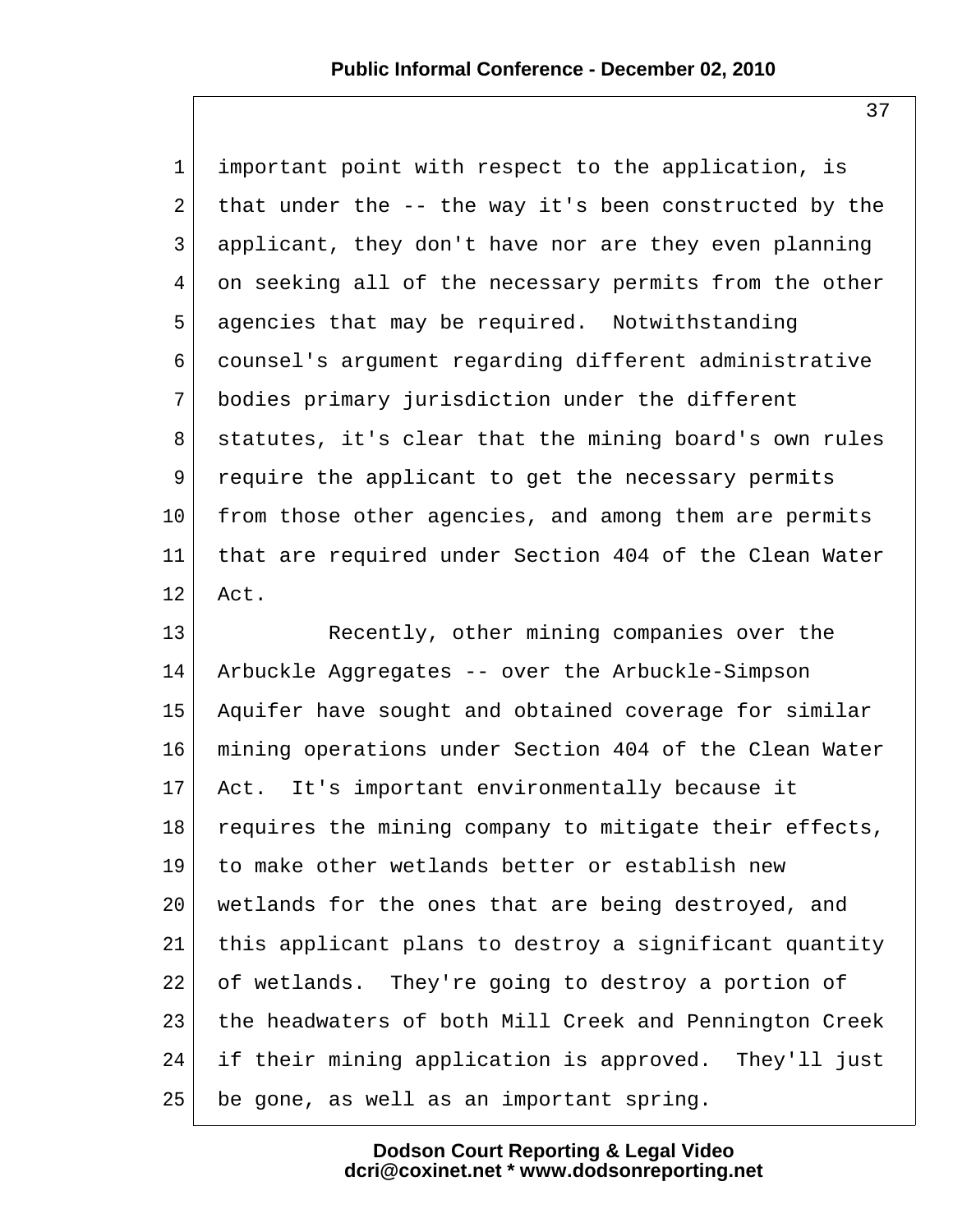1 1 In addition to impacts on the environment,  $2$  Mr. Scholie, we think that the designation of 3 Pennington Creek as a high-quality water under the 4 Oklahoma Water Resources Board's rules, which are 5 applicable here, prohibits this particular 6 application, that the actual Pennington Creek itself 7 and its status as a high-quality water prohibits  $8$  the  $-$ - this permit from being issued, at least for a 9 portion of the area that is planned to be mined. 10 In addition, we think that there is 11 significant human health and welfare concerns. We 12 can't emphasize strongly enough the -- that the 13 Arbuckle-Simpson Aquifer is a sole-source aquifer, 14 designated by the EPA as such because it is 15 effectively the only source of drinking water for tens 16 of thousands of people in this area. When -- if this 17 mine were to be installed, it would cause the 18 uncontrolled infiltration of this ground water, which 19 will significantly impair and impede the use of that 20 aquifer for its purpose as drinking water. That water 21 will be wasted and the resource and the federal 22 purpose will be frustrated. 23 May I have a moment to conclude? 24 MR. SHOLAR: How much do you need? 25 | MR. AADMODT: A minute, maybe.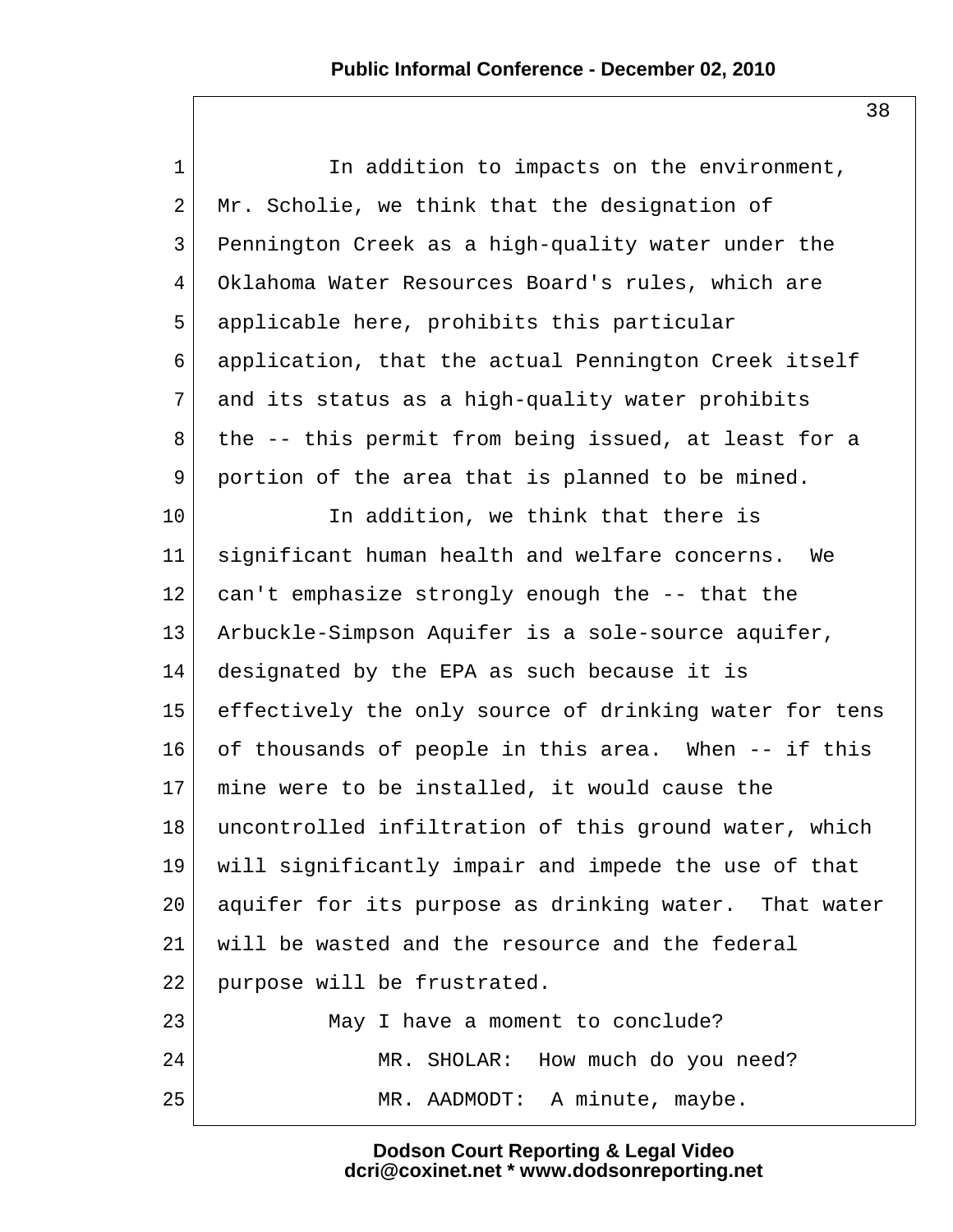39 1 MR. SHOLAR: I'll allow -- I'll allow  $2$  about a minute. 3 MR. AAMODT: All right. Thank you, 4 sir. 5 The final two points that we would make, 6 Mr. Scholie, are that the board has set out in Section  $7\vert$  122 of the board's statutes certain fundamental 8 purposes. Among those purposes are protection of the 9 environment, protection of natural resources, but you 10 also are responsible for protecting property values 11 and protecting the aesthetics of the area. We believe 12 that evidence that would be presented that we're not 13 able to present today because of the process would 14 establish all of the things that we've laid out in 15 this argument, but would also establish that the 16 property values of the communities surrounding this 17 proposed mine would be substantially reduced as a part 18 of the mine, and as a result, this mine cannot be 19 permitted. 20 Finally, this mine we believe would have 21 significant detrimental effects on the aesthetics of 22 the area, causing effectively Mill Creek to begin to 23 become the Bridgeport, Texas of Oklahoma. Now, I 24 don't know if you've been to Bridgeport, but you 25 probably have. It's a big mining area. There's not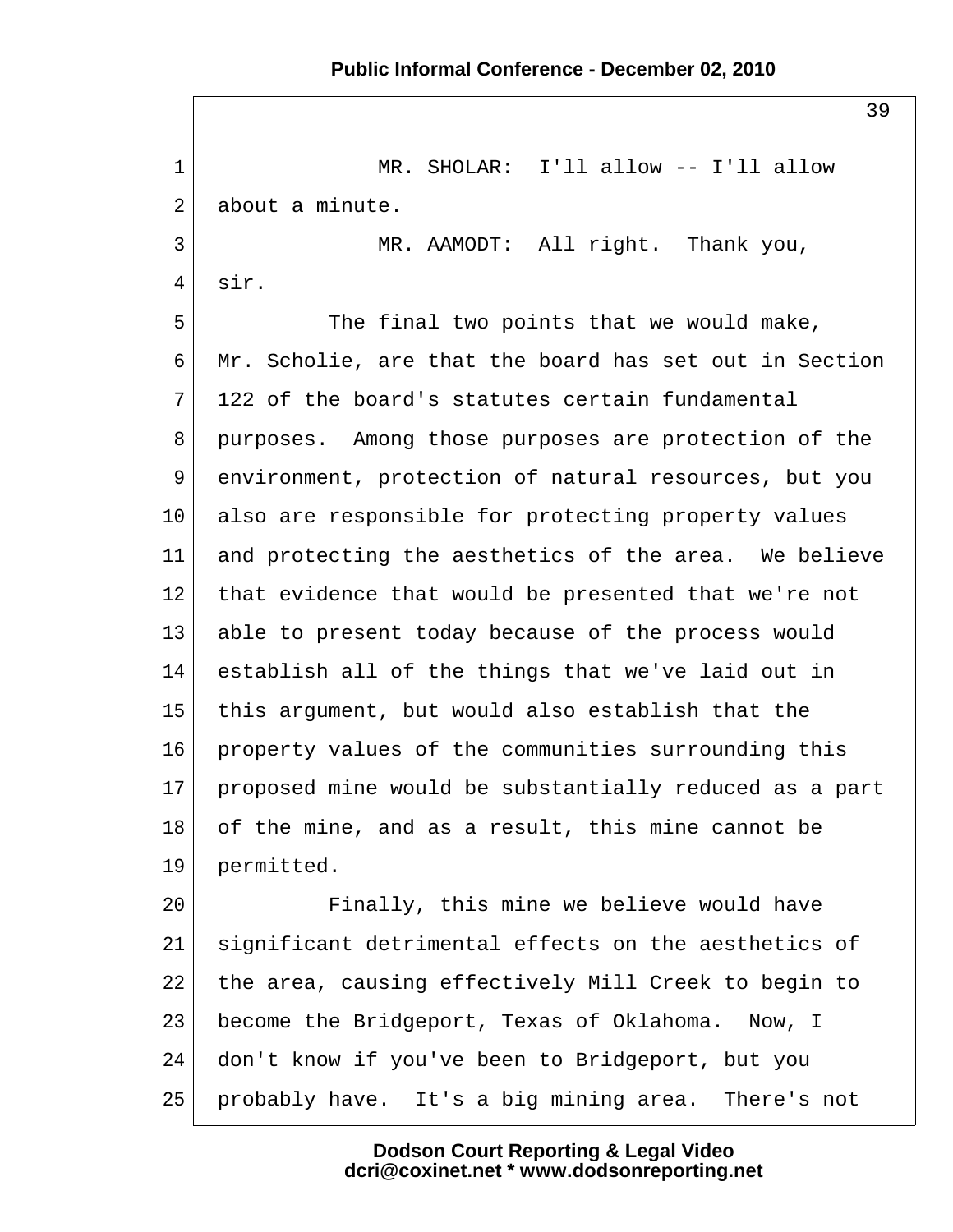1 much there but a big hole in the ground and we don't 2 think that ought to be permitted. 3 MR. SHOLAR: Thank you for your 4 comments. 5 I will -- I will note for the record that, 6 like I said, this is an informal conference. No 7 decision has been made. This is part of the decision- 8 making process as is the next step, which would be a 9 formal hearing, so today no decision is being made. 10 This is just a fact -- fact finding. And in regard to 11 the submitting the supplements, that is just part of 12 that decision-making process. Okay. 13 At this time I don't have any more 14 representative lists in front of me. I'm going -- 15 we're going to start with some of the -- of our 16 individual speakers. Let's see. 17 Is Mr. Clyde Runyan -- okay. All right. 18 | Could we get your name and address, please, sir. 19 MR. RUNYAN: Clyde Runyan, Post Office 20 Box 144, Mill Creek, Oklahoma, 74856. 21 I lived in the Mill Creek area there, oh, 22 around 35 years. I've lived in the present location 23 right there for seven, eight years. Once these mines 24 come in, just about every one of them come in there  $25$  and I've got a -- my property joins their property.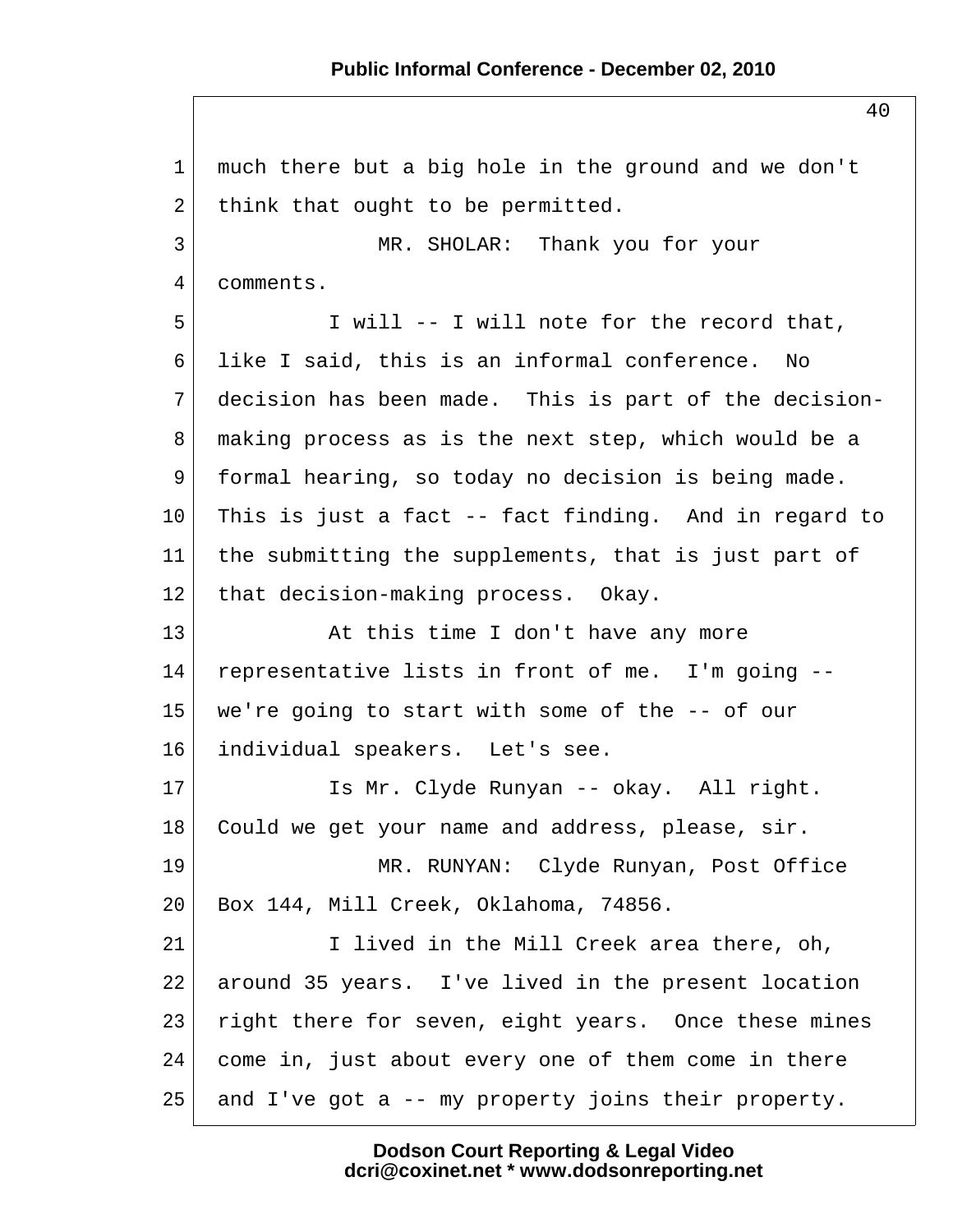1 They're right across the fence from me. What's the  $2$  value of my property going to be when they start 3 mining right across the fence? I've already got 4 Martin Marietta in my front door and I've got U.S. 5 Silica in my back door.

 6 I watch the water being wasted from the  $7$  silica plant -- 4.1 million gallons a day going down 8 the creek. I really don't know what Martin Marietta 9 is using. They're using a lot of water out of Mill 10 Creek. I know Mill Creek is about half of what it was 11 four or five years ago. I know that the dust up there 12 -- I'm concerned over dust pollution. I see a lot of 13 dust. I've called DEQ. That doesn't do any good. 14 Everybody I've called for help, including you people 15 right here -- nobody wants to -- nobody wants to 16 police these people.

17 I don't need another mine in my back door 18 with nobody telling them how much water they can get 19 or there's no monitor on anything. Wells have gone  $20$  dry, people's called -- we -- we never get any -- any 21 problems that we have answered by anybody, including 22 you-all. And even at the Senate hearing, the guy that 23 was representing you people said that all the mines 24 were dry mines in -- in Johnston County. We've got --25 I don't know -- eight mines down there. No one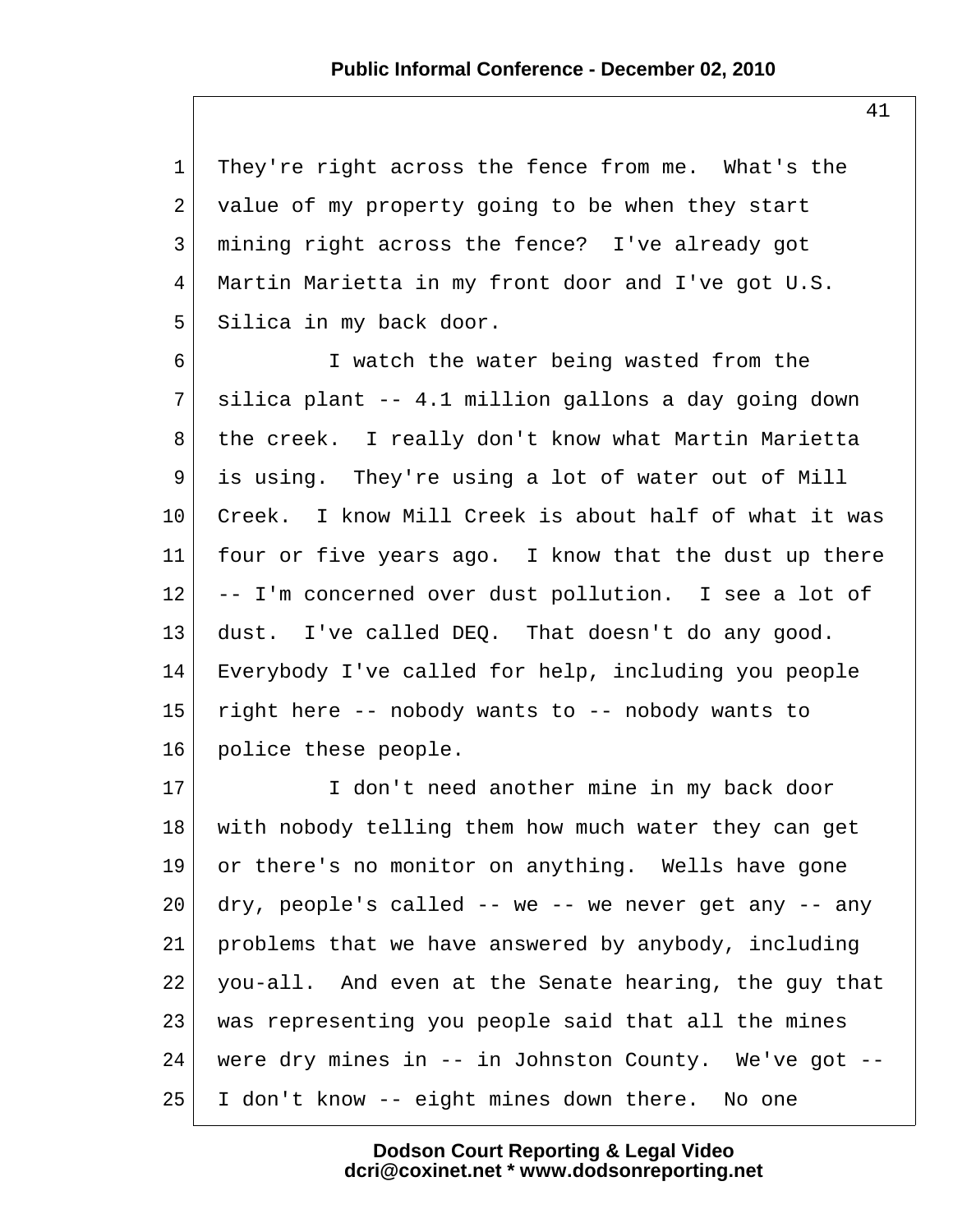| $\mathbf{1}$    | polices these people. We don't want any more mines in  |
|-----------------|--------------------------------------------------------|
| $\overline{2}$  | our area. We don't need any more mines in our area.    |
| $\mathsf{3}$    | I've talked to a lot of people -- well, not a          |
| 4               | lot of people -- seven, eight people that live north   |
| 5               | of the mines there within a mile that their wells have |
| 6               | gone dry. And we call -- we call water resources       |
| 7               | board, we call DEQ, and nobody -- nobody will come up  |
| 8               | and answer any problems that we've got. And light      |
| 9               | pollution -- my boy -- I have Laurie Williams'         |
| $10 \,$         | property leased -- my boy lives on a hill a mile from  |
| 11              | Martin Marietta on a hill. Swear to God, looks like    |
| 12              | Las Vegas -- doesn't need a night light anymore, but   |
| 13              | it used to be a nice, quiet, peaceful place. You       |
| 14              | couldn't hear machines running, you couldn't hear      |
| 15              | buzzers beeping when they back up. You could walk out  |
| 16              | of your house and you didn't smell diesel smoke. I     |
| 17 <sub>2</sub> | smell it now.                                          |
| 18              | I don't want any more mines in -- in my                |
| 19              | I don't want -- I don't want to be around a<br>area.   |
| 20              | mine. Mines are no benefit to anybody in Johnston      |
| 21              | County and as far as I'm concerned, they're raping the |
| 22              | land and taking it all to Texas and -- and we're going |
| 23              | to let -- be left with a hole in the ground.           |
| 24              | Schools -- they say Mill Creek School is going to go   |
|                 |                                                        |

 $25$  -- probably go out this year. No mine pays anything

**Dodson Court Reporting & Legal Video dcri@coxinet.net \* www.dodsonreporting.net**

42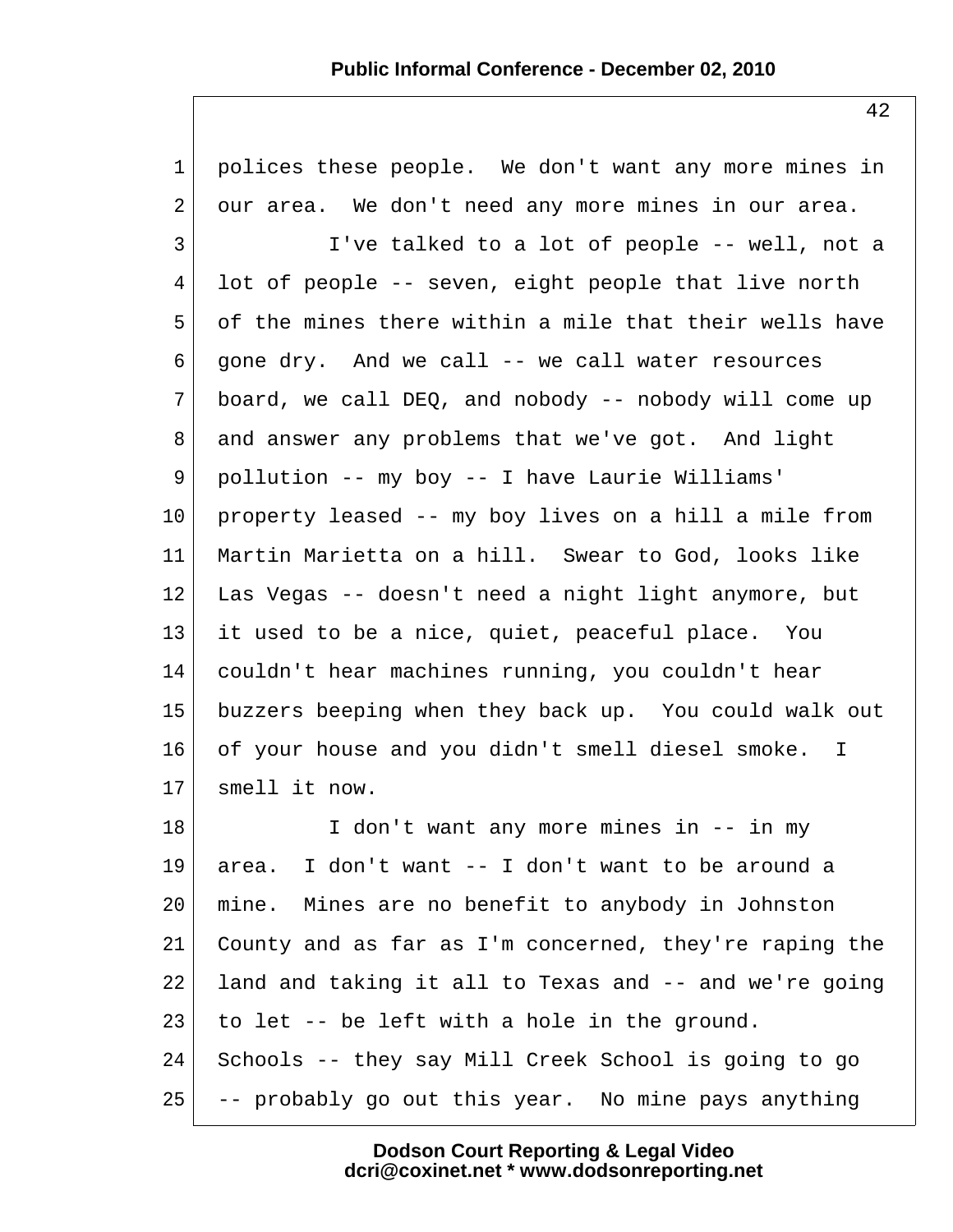## **Public Informal Conference - December 02, 2010**

 1 to the -- to the -- why aren't they paying something? 2 You tell me. But they don't pay anything to our  $-$ - to 3 any school -- Tishomingo, Mill Creek. Anyway, that's 4 it. Thank you. 5 MR. SHOLAR: Thank you for your time, 6 sir. 7 Mr. CI Maxwell, Sr. 8 MR. MAXWELL: I'm CI Maxwell, Jr. I 9 live at 4500 Highway 7 West, Tishomingo, Oklahoma, 10 73460. 11 I have become acquainted with the Arbuckle 12 Aquifer about 1933. I'm 87 years old now. I lived 13 with my uncle for three summers while he was doing 14 his -- his BS and MS and his PhD to get his degrees 15 and stuff in geology. I am neither a geologist nor an 16 attorney, but I've (inaudible) with a lot of them and 17 some of it's come off. I do wish that at times that I 18 was with my uncle that we did have a GPS, so I would 19 like to go back to some of the places spot by spot 20 where the wonderful pleasures that I saw back in 1933, 21 '34, and '35. It's all changed now. Everybody has 22 cleared the land, pushed the timbers out, and 23 everything like that. 24 I will say this: Arbuckle Aggregates has 25 attempted to preempt anything that would make them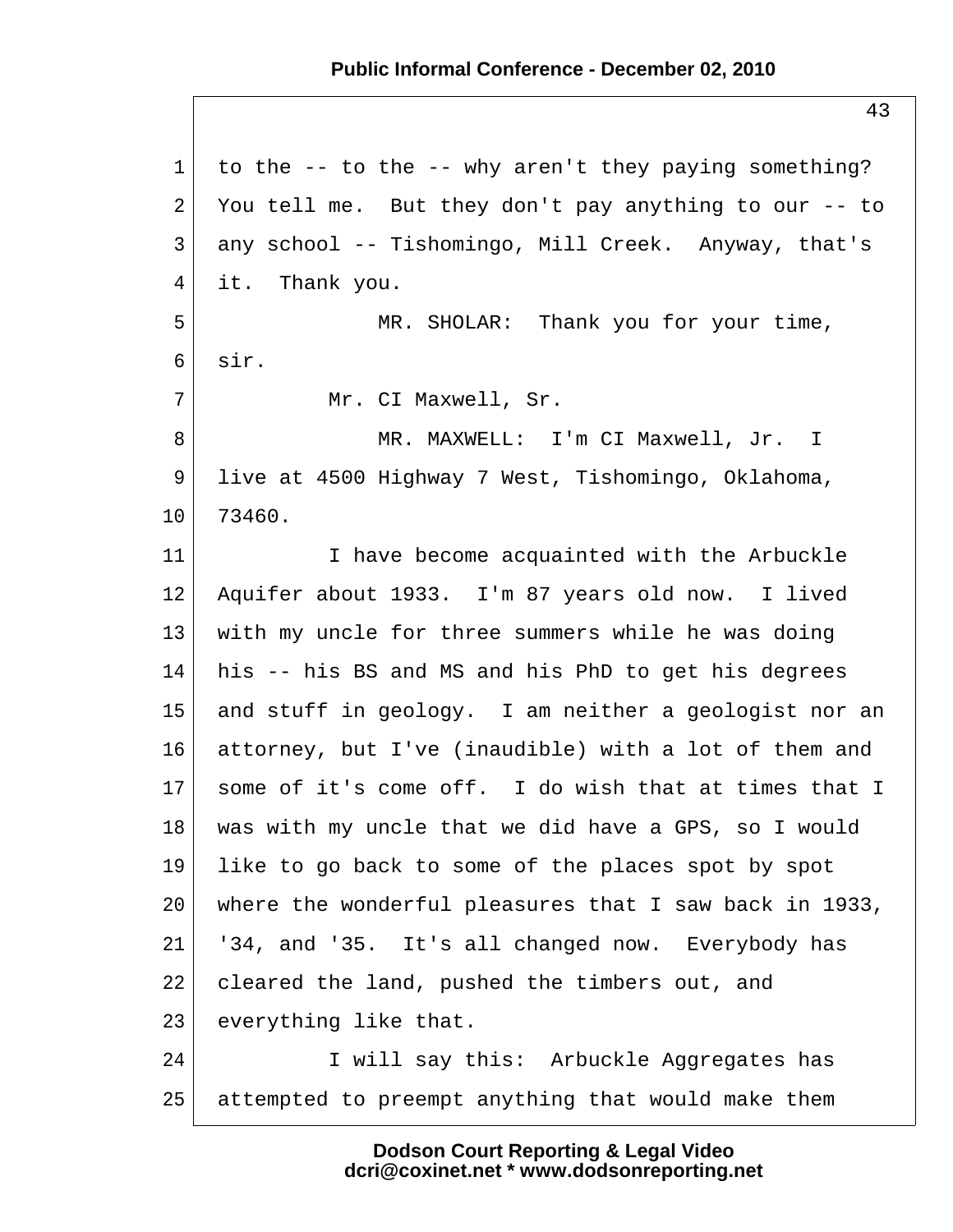1 liable for anything that they have done. We're here  $2$  for one purpose today: to decide on the amount of 3 water that's going to be had. There's two different 4 reasons here: Arbuckle Aggregates and money. The 5 ranchers and -- and people of Johnston County here is 6 a way of life. I cannot see why the Arbuckle  $7$  Aggregates cannot take their pit water that they have, 8 pump it up into undisturbed overburden, and take the 9 overburden from the pit that they're going to use and  $10$  let the water settle out, because you cannot 11 contaminate limestone with limestone dust. It's the 12 same thing.

13 But now, if they do perhaps have a spill of  $14$  -- of oil or something like that from their washing of 15 their machinery and stuff like that, it's very easy 16 for them to take that sheen and take it off, and as  $17$  long as they have water in the settling tank, it will 18 not go down in the aquifer. The Arbuckle Aquifer 19 itself is very porous. We do not have -- when we have 20 our thunderstorms and stuff, which happens three or 21 four times a year, you do have runoff water, but it 22 goes down very quickly. Very little of it will soak  $23$  in  $-$  soak into the aquifer to recharge it. 24 The recharge of the aquifer comes from 25 precipitation that usually it starts in and about the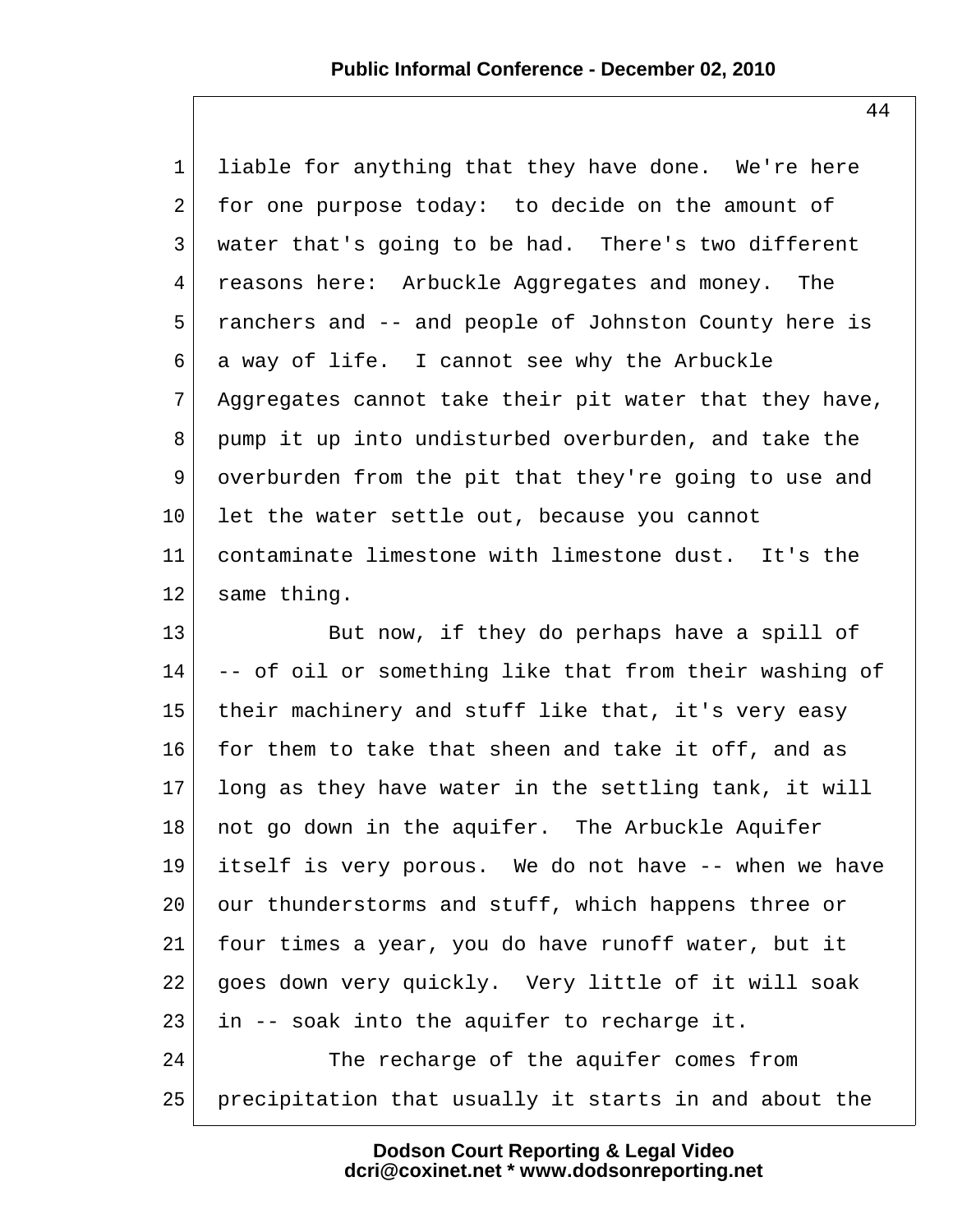| $\mathbf 1$     | middle of September all around through May or         |
|-----------------|-------------------------------------------------------|
| 2               | something like that, and that water is -- is duly     |
| 3               | general precipitation, either general rain or snow or |
| 4               | sleet or something like that, and it stays on top of  |
| 5               | the ground and it will penetrate into the aquifer     |
| 6               | through the fines and the things like that. Now, if   |
| 7               | they will go ahead $-$                                |
| 8               | MR. SHOLAR: Thank you for your time.                  |
| 9               | MR. MAXWELL: -- and not pump the                      |
| $10 \,$         | water -- they plan on buying their water from U.S.    |
| 11              | Silica. U.S. Silica pumps the water out of the        |
| 12              | aquifer for their mining thing up on the north plant, |
| 13              | so there would be no advantage to save the water in   |
| 14              | the aquifer by allowing them to take the water from   |
| 15              | the U.S. Silica, use it down there for their washing  |
| 16              | and -- and scrubbing and things like that and then    |
| 17 <sub>2</sub> | pump it out completely out of the aquifer down into   |
| 18              | the -- the lower veins because they do not -- the --  |
| 19              | the place where they have run the pipeline to down    |
| 20              | there is completely out of the aquifer and it's just  |
| 21              | like you put a -- a well down in that thing and start |
| 22              | pumping it out. They're going to use many, many, many |
| 23              | million gallons of water.                             |
| 24              | MR. SHOLAR:<br>Okay.                                  |
| 25              | Now, gentlemen, I ask you<br>MR. MAXWELL:             |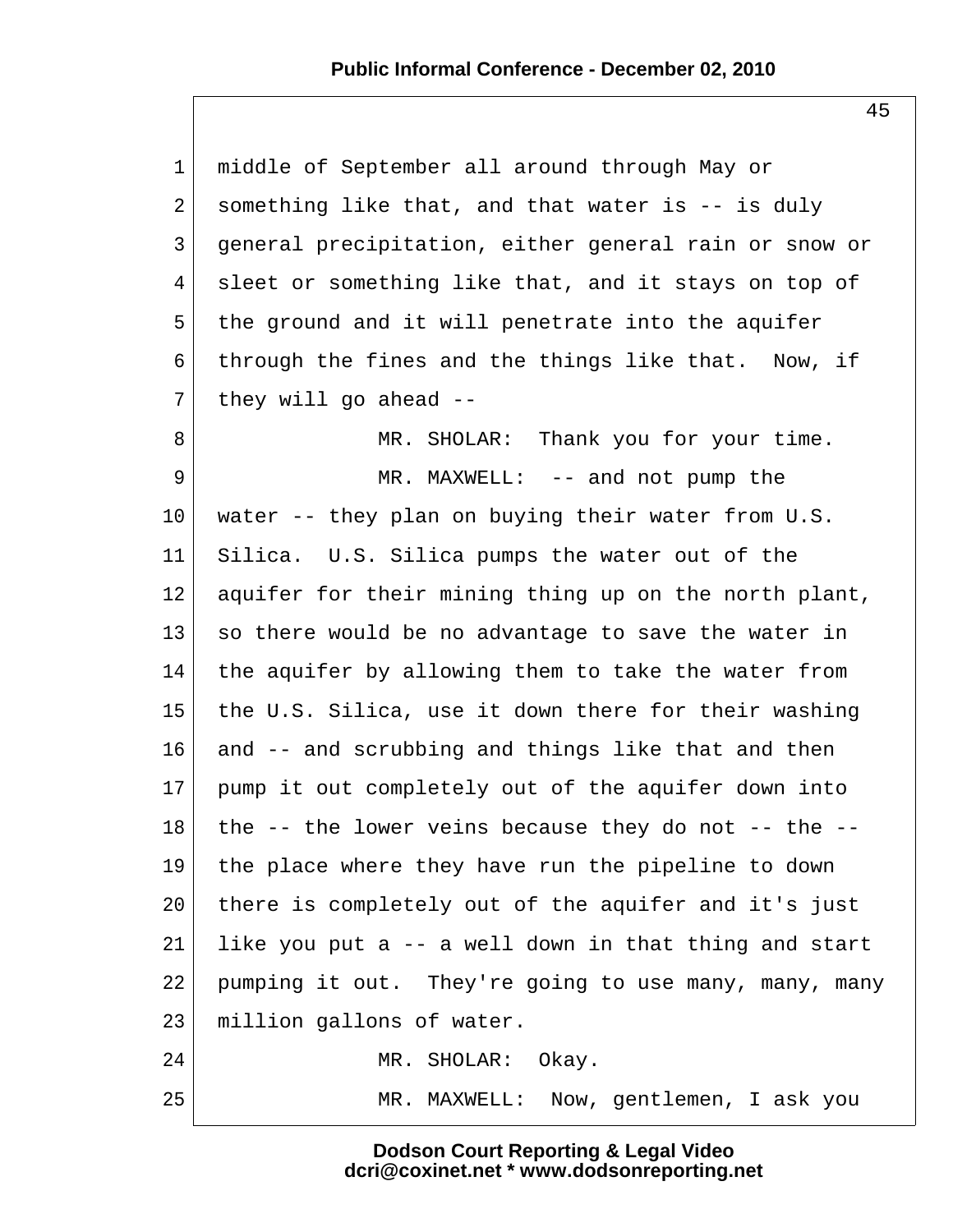## **Public Informal Conference - December 02, 2010**

 1 to stop it. I mean, you've got -- you've got to make  $2$  a division somewhere. There is a place  $-$  3 MR. SHOLAR: Sir, we appreciate your 4 comments. If you have anything -- 5 MR. MAXWELL: I'm sorry, I can't hear 6 you. 7 MR. SHOLAR: Sorry, sir, your time is 8 up, and if you have any additional comments, we'll be 9 glad -- we'll be glad to have you -- you can submit 10 them to us in writing, but we need to  $-$ - we need to go 11 ahead and proceed on so everybody will have a chance 12 to speak. 13 MR. MAXWELL: Yeah. Okay. 14 MR. SHOLAR: Thank you very much. Okay. 15 We have a couple of representatives that I'm going to 16 go ahead and hear. 17 Mr. Bruce Noble of the National Park Service. 18 State your name and address, please, sir. 19 MR. NOBLE: Good morning. I did sign 20 the representative list. I'm not quite sure what 21 happened to it. 22 MR. SHOLAR: That's okay. We got you. 23 MR. NOBLE: My name is Bruce Noble. My 24 address, business address, is 1008 West Second Street, 25 Sulphur, Oklahoma, ZIP code 73086. And if the uniform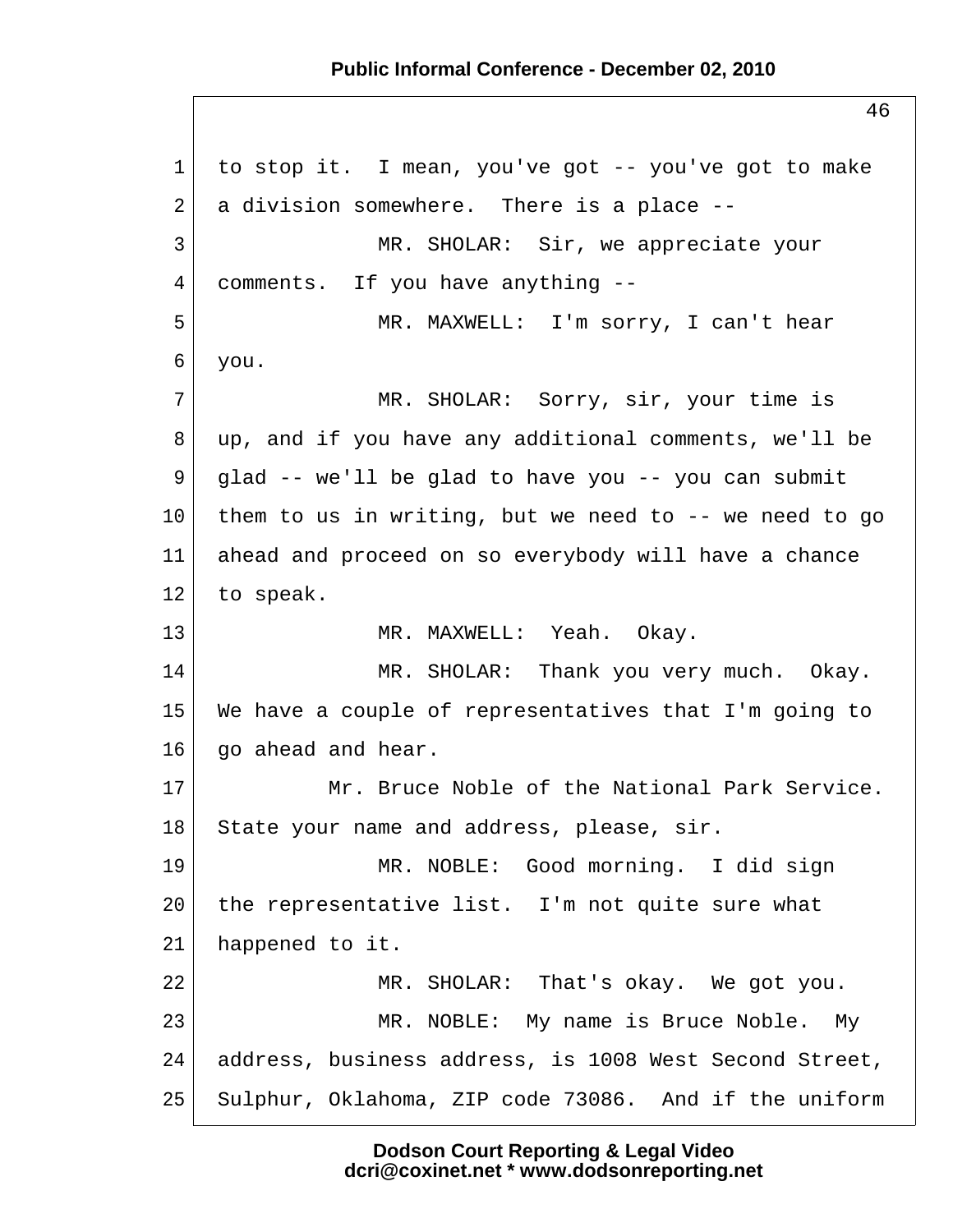## **Public Informal Conference - December 02, 2010**

47 1 does not give me away, I'm here representing the 2 National Park Service. 3 AUDIENCE MEMBER: Could you speak into 4 the microphone, please? 5 MR. NOBLE: I'll try my best. 6 AUDIENCE MEMBER: Can you put it down at  $7<sup>1</sup>$  the end of the table and stand at the end of the 8 table? 9 MR. SHOLAR: No, ma'am. It's only got a 10 certain length so he'll tell -- he's just going to 11 have to talk in from the side. I apologize for that. 12 MR. NOBLE: My wife tells me I speak too 13 loud. Do you hear me okay? Okay. And pardon me, I'm  $14$  going to be somewhat boring and read a statement 15 here. I'm not quite as dynamic as some of the other 16 speakers. 17 The National Park Service provides the 18 following comments on the application for an Oklahoma 19 non-coal mining permit filed by Arbuckle Aggregates, 20 Inc. More specific written comments and supporting 21 documents are also submitted today to the Oklahoma 22 Departments of Mines to provide information to support 23 our concerns. The National Park Service is concerned 24 about the development of the Arbuckle-Simpson Aquifer 25 and the potential impact to springs and streams that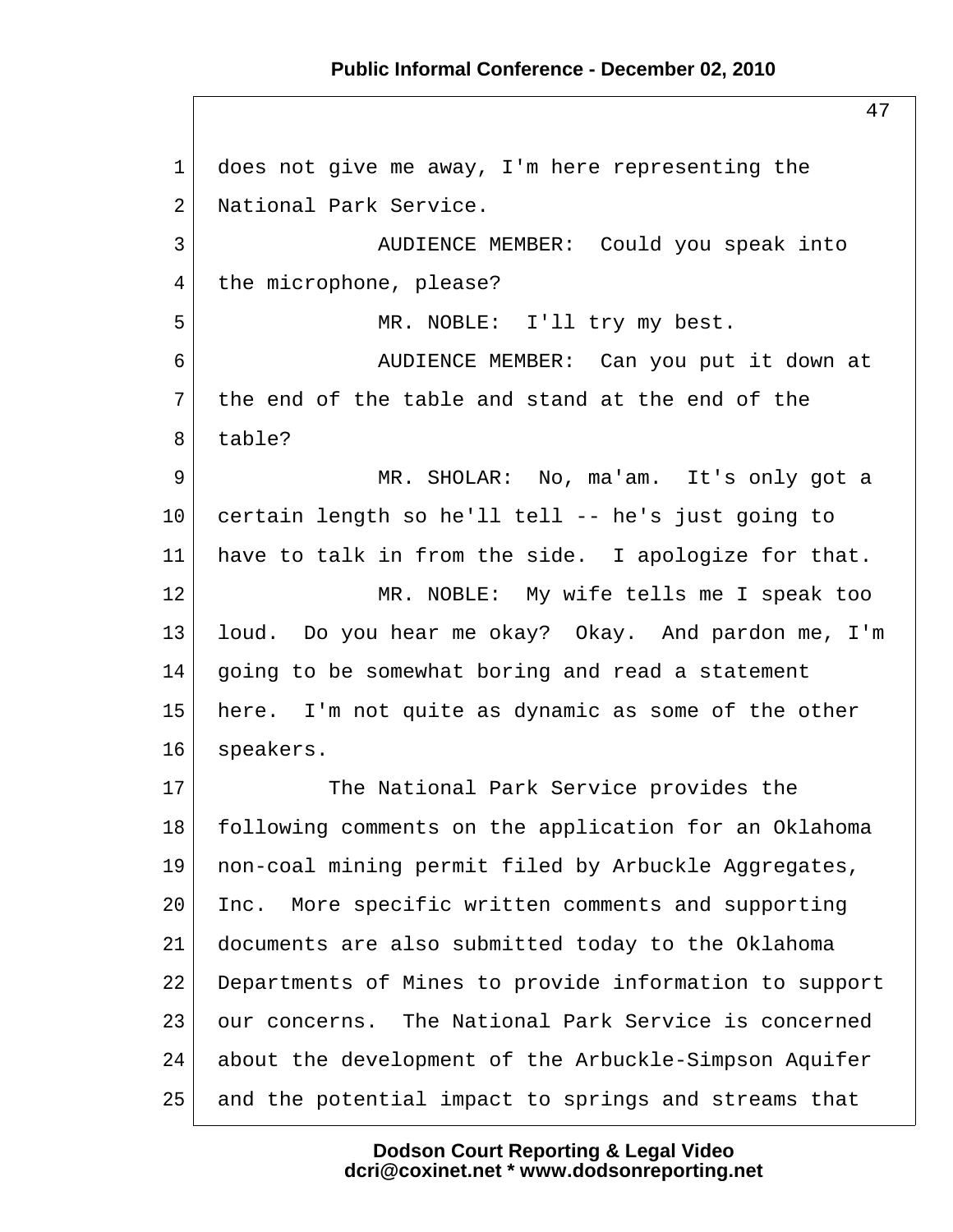1 rely on this ground water system, including those of 2 national significance within Chickasaw National 3 Recreation Area, the national park area in Sulphur 4 where I serve as superintendent.

 5 This park was -- was originally established 6 as the Sulphur Springs Reservation in 1902 and was 7 formally designated Platt National Park in 1906. 8 According to the legislation that established the park 9 in 1906, I quote, The secretary of the interior may, 10 under rules prescribed for that purpose, regulate and 11 control the use of the water of said springs and 12 creeks, end of quote. Acting on behalf of the 13 secretary, the park staff has worked hard to carry out 14 these management responsibilities for over a century.

15 It is important for you to know that the 16 park's water resources have suffered many serious and 17 possibly irreversible adverse impacts over the past 18 century as water development has occurred in and 19 adjacent to the park. Data indicate that the total 20 amount of water discharging from flowing wells and 21 springs in the vicinity of the park are about 10 22 percent of what they were in the early 1900s. And 23 that is not a typo, it's 10 percent.

24 We have taken steps within the park, such as 25 regulating the discharge of the Vendome well, in an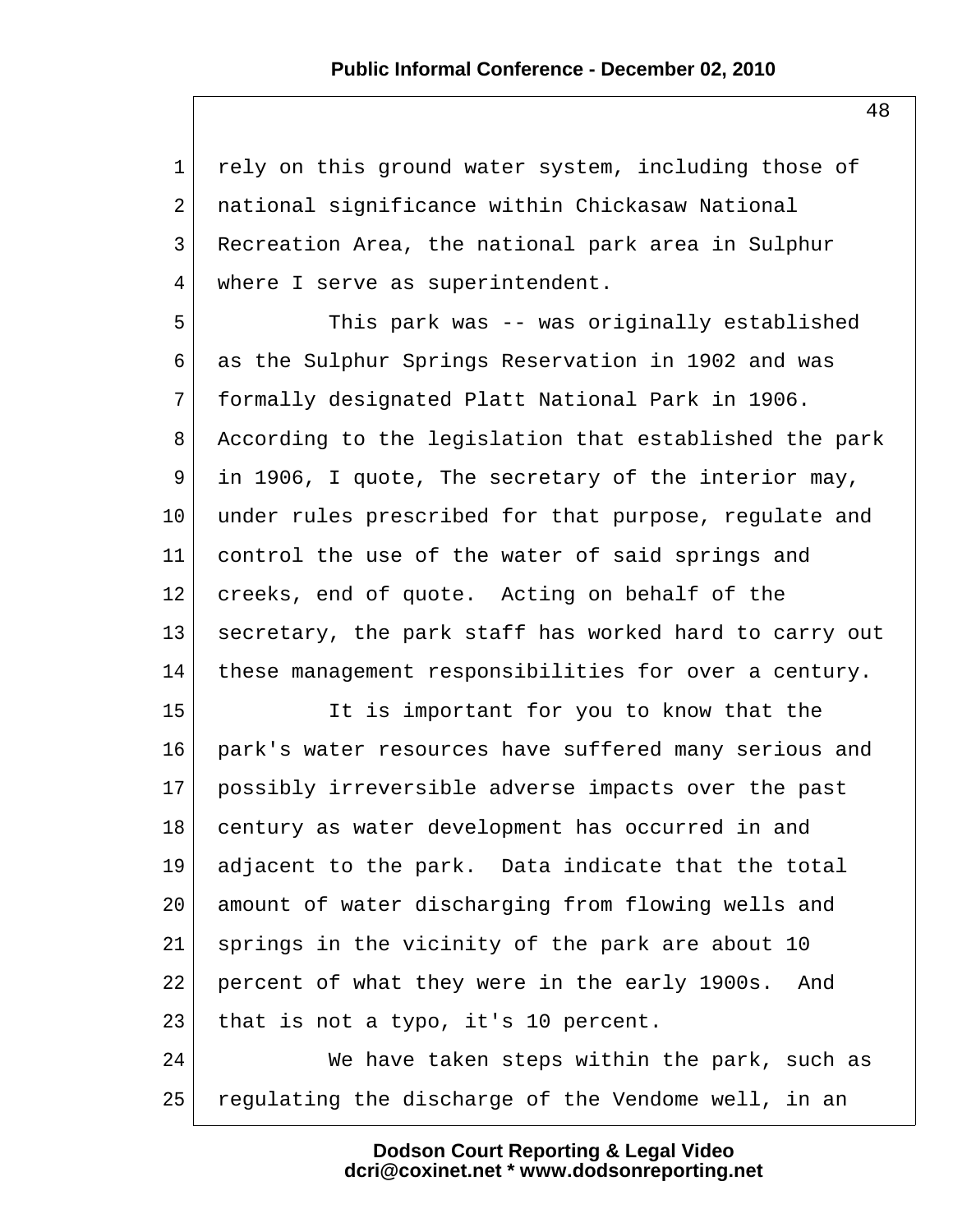1 attempt to arrest the decline in spring and stream 2 flows. However, because the primary source areas for 3 such flows are located outside of the park boundaries, 4 effective protection of park springs and streams 5 requires actively managing land use activities in  $6$  these source areas outside of the park. 7 Surface mining has the potential to disrupt 8 and permanently alter the physical and chemical 9 characteristics of a hydrological system. Even after 10 mining is complete, in general, permanent changes may 11 include changes in ground water storage, changes in 12 the ground water flow direction, reduction in the base 13 flow of streams, and evaporative losses from post-mine 14 impoundments. 15 Specific issues that need to be addressed are 16 as follows: Number one, the -- the excavation and 17 dewatering of the pit will create a depression in 18 potentiometric surface that will lower ground water 19 lever -- levels in the aquifer during mining. 20 Number two, the post-mine impoundments will 21 result in continued long-term impacts to the aquifer 22 through evaporative losses. Evaporation from an open 23 water body in Oklahoma may greatly exceed annual 24 precipitation. 25 Number three, the amount of water available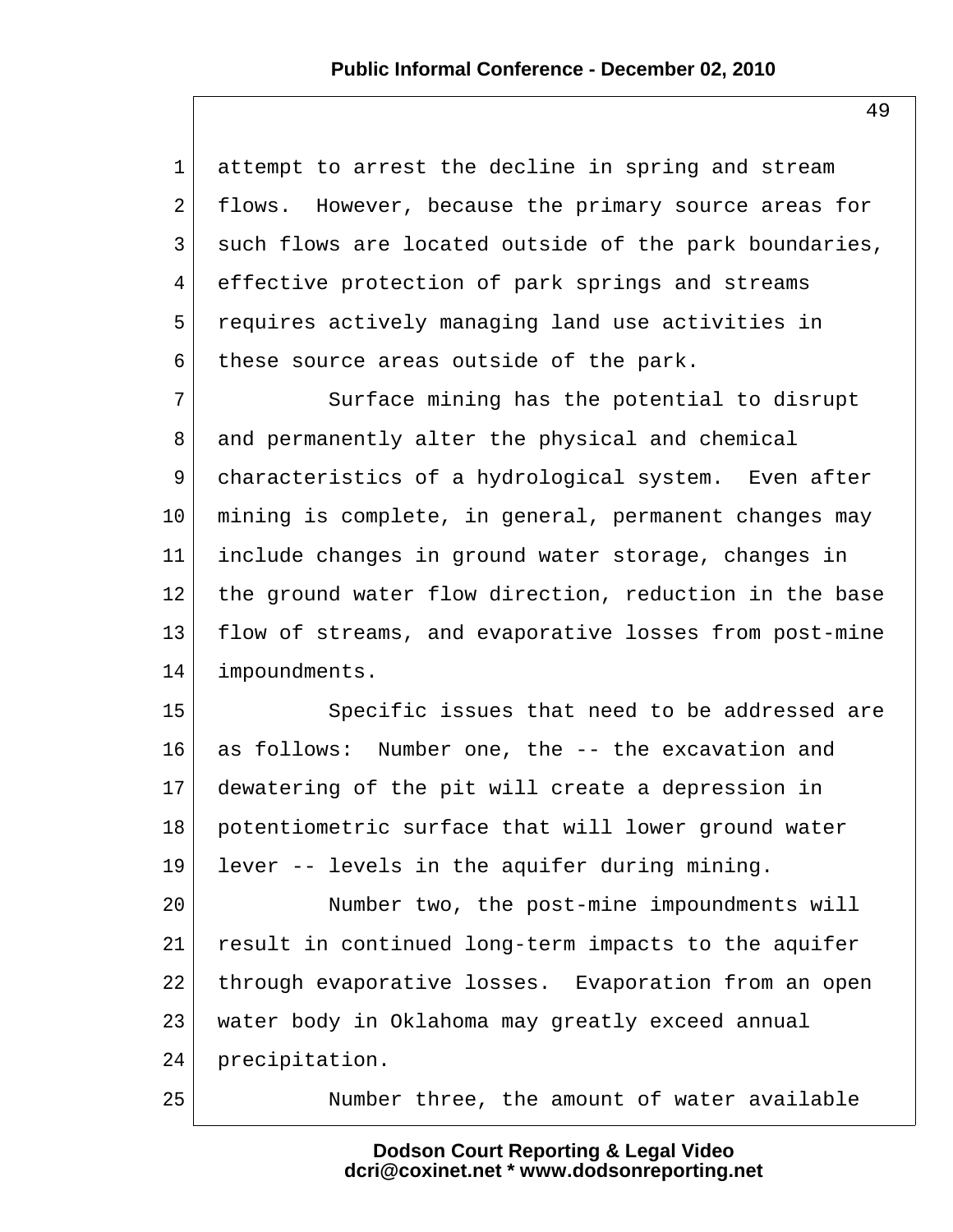1 for appropriation from the Arbuckle-Simpson Aquifer 2 will be reduced by the project, even after mining is 3 complete, and must be considered in the overall 4 management of the aquifer.

 5 Number four, if water is diverted from the 6 proposed surface water locations, less water will be 7 available to downstream users on Mill Creek. This 8 will exacerbate the existing conflicts between the 9 downstream domestic water users on Mill Creek and may 10 result in increased ground water needs that are 11 indicated -- or than are indicated in the proposed 12 mine application.

13 Number five, the current calculations of 14 available water for surface water at the proposed 15 point of diversion failed to include the effects of 16 existing and proposed mining activities relies on a 17 runoff number that is at the upper range for this 18 area, assumes existing users will not require the full 19 amount that they are entitled to at any year, and 20 fails to address conditions in a below-normal year. 21 These issues suggest that there is inadequate 22 water available to meet the water supply needs of 23 Arbuckle Aggregates on a long-term basis. Excuse me. 24 The combined effect of the two existing mines and the

25 proposed mine need to be addressed. The close

**Dodson Court Reporting & Legal Video dcri@coxinet.net \* www.dodsonreporting.net** 50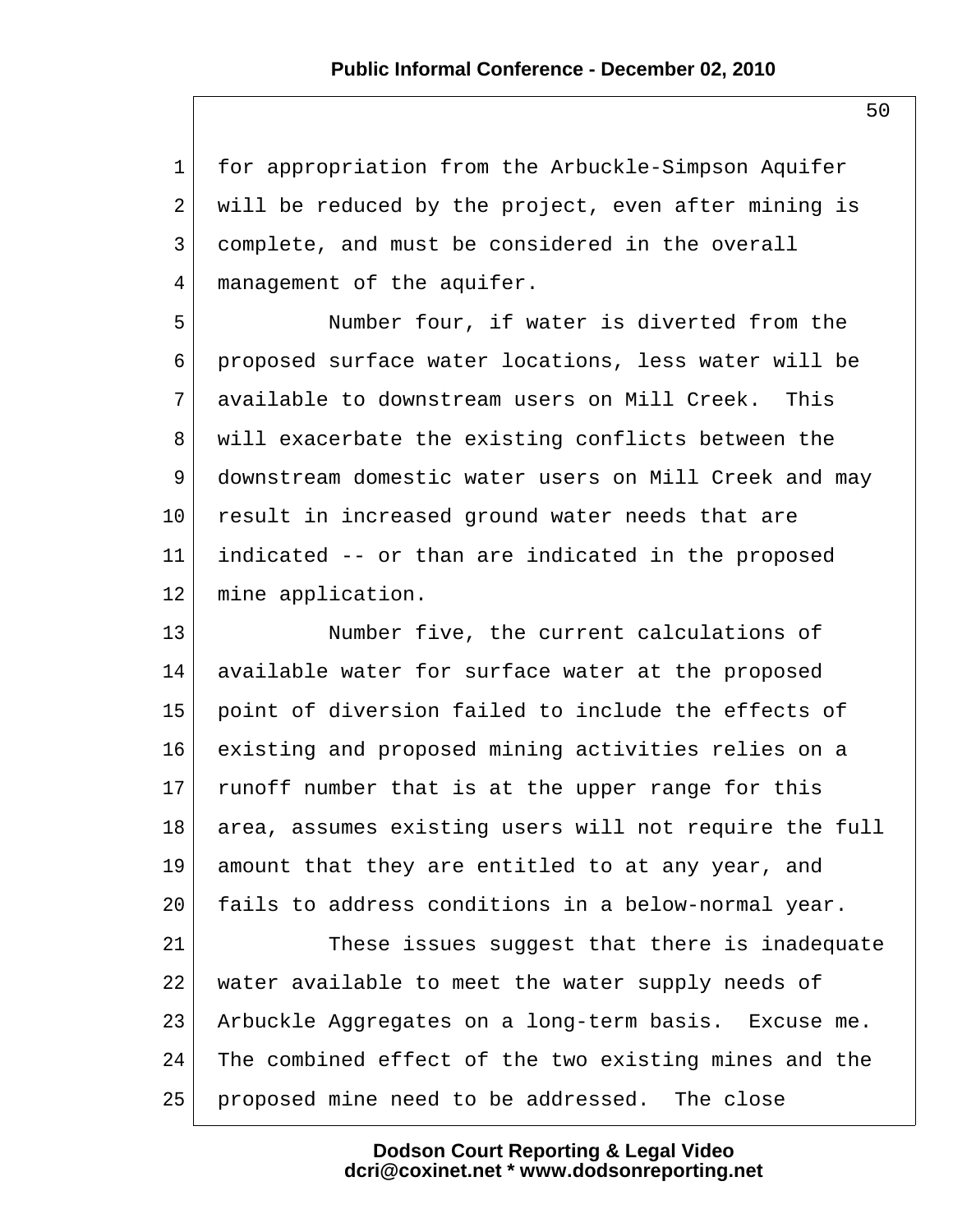1 proximity of each of these mines and the potential 2 impacts to the ground water system, both during mining 3 and in the post-mining environment, need to be 4 considered.

 5 The National Park Service believes that the 6 long-term sustainability of springs of Chickasaw 7 National Recreation Area requires the careful 8 management of the Arbuckle-Simpson Aquifer, including 9 the management of land use activities that may impact 10 the ground water system. Because of the cumulative 11 hydrological impacts associated with the proposed and 12 existing mines, we request that the Arbuckles -- 13 Arbuckle Aggregates mine application be denied. 14 MR. SHOLAR: Mr. Noble, are you going to 15 | submit that as -- your letter as an exhibit? 16 MR. NOBLE: I am, yes. 17 MR. SHOLAR: Okay. What number is that, 18 Jenna? 19 MS. TACKETT: Thirty. 20 MR. SHOLAR: It's Exhibit No. 30, 21 | Mr. Noble, park services letter. 22 MR. NOBLE: And do you want me to read  $23$  the title of it? 24 MR. SHOLAR: That's -- that's fine. 25 MR. NOBLE: Okay.

> **Dodson Court Reporting & Legal Video dcri@coxinet.net \* www.dodsonreporting.net**

51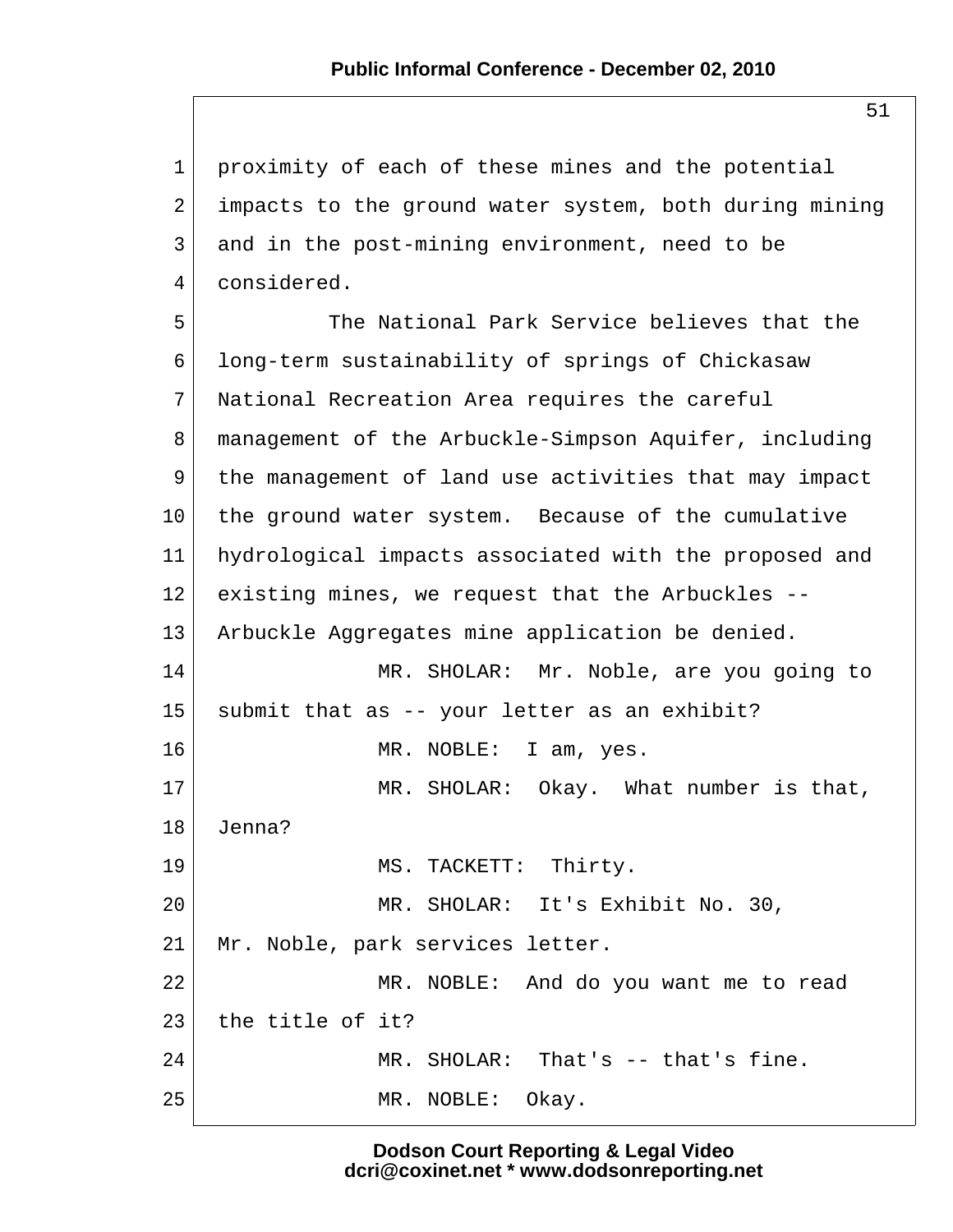## **Public Informal Conference - December 02, 2010**

52 1 MR. SHOLAR: Thank you for your time. 2 MR. NOBLE: Thank you. 3 MR. SHOLAR: All right. 4 Mr. Steve Cullinan, fish and wildlife 5 service. 6 MR. CULLINAN: Good morning. Hear me 7 okay? 8 My name is Steve Cullinan. I am representing 9 the southwest region of the U.S. Fish and Wildlife 10 Service. Our regional office is located in 11 Albuquerque, New Mexico, 500 Gold Avenue Southwest, 12 87102. 13 We have two facilities here in the Tishomingo 14 area, though. 15 AUDIENCE MEMBER: Speak louder, please. 16 MR. CULLINAN: We have two facilities 17 here in the Tishomingo area. I'm representing the 18 fish and wildlife service from our regional office in 19 Albuquerque. I have some comments here that we'll 20 submit as an exhibit to let you go through it. 21 We are protesting the Arbuckle Aggregates 22 mining application. The proposed mine is roughly 23 within one mile of headwaters of Pennington Creek. 24 The U.S. Fish and Wildlife Service has two federal 25 facilities that depend on Pennington Creek for its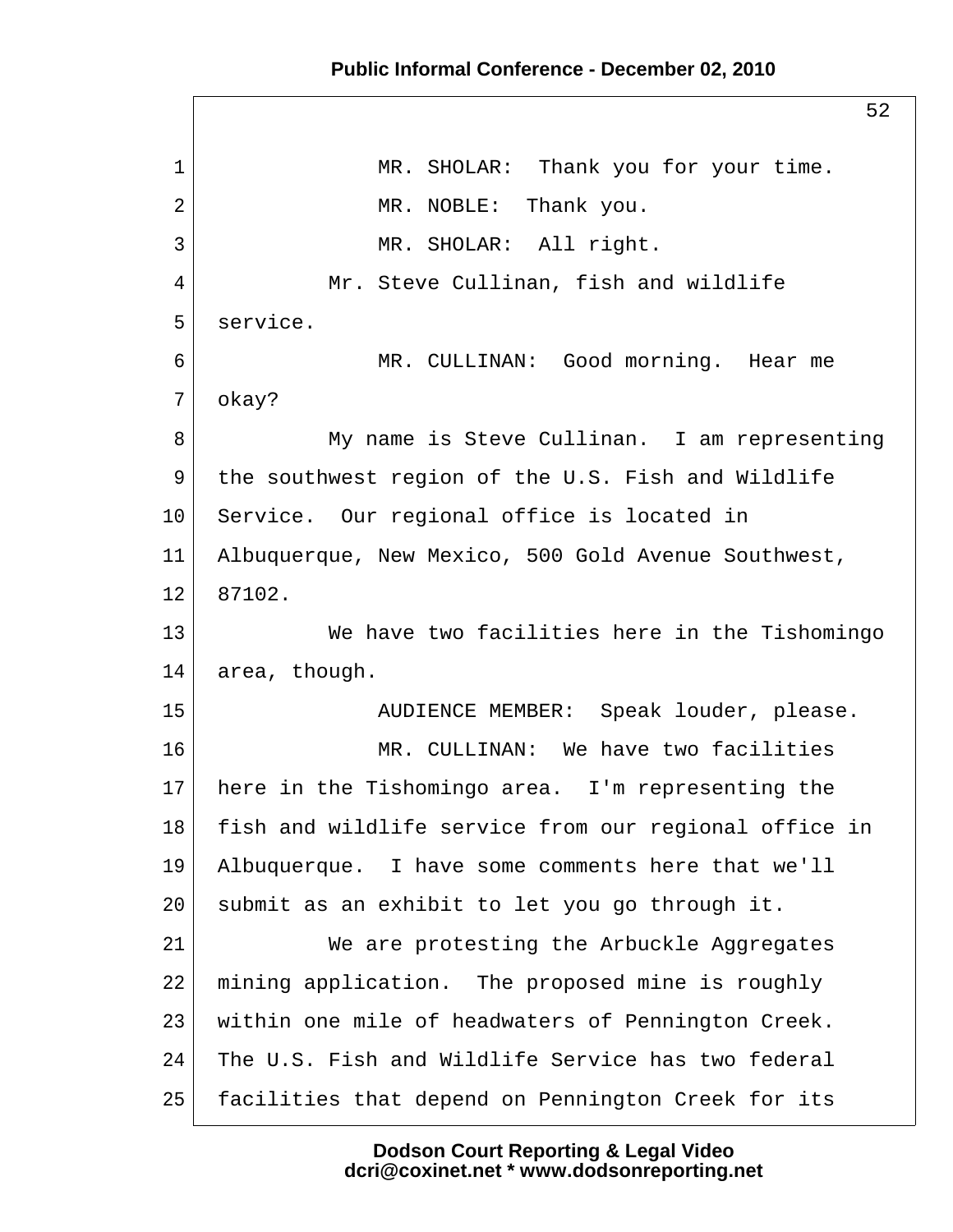1 water supply: Tishomingo National Wildlife Refuge and 2 Tishomingo -- Tishomingo National Fish Hatchery. The 3 hatchery is involved with threatened and endangered 4 fish and the refuge was established to protect 5 migratory birds.

 6 The Oklahoma Water Resources Board within the 7 last year has completed a multi-year Arbuckle-Simpson 8 hydrology study. Pennington Creek is totally 9 dependent on spring flow from the Arbuckle-Simpson 10 Aquifer. The Arbuckle-Simpson study has six 11 objectives. With the completion of the -- the recent 12 completion of the report, they have met five of those 13 objectives, namely, all the scientific data and 14 analyses and collection. So the science has been done 15 on the Arbuckle Aquifer.

16 The sixth objective, and I'm quoting here 17 from the study, proposed water -- the OWRB will 18 propose water management options consistent with state 19 water laws that address water right issues, the 20 potential impacts of pumping on springs and stream-21 based flows, water quality, and water supply 22 development, end quote. 23 Clearly, Arbuckle Aggregates and their

24 operation may have impacts on springs and stream-based 25 flows. We're concerned about Pennington Creek. They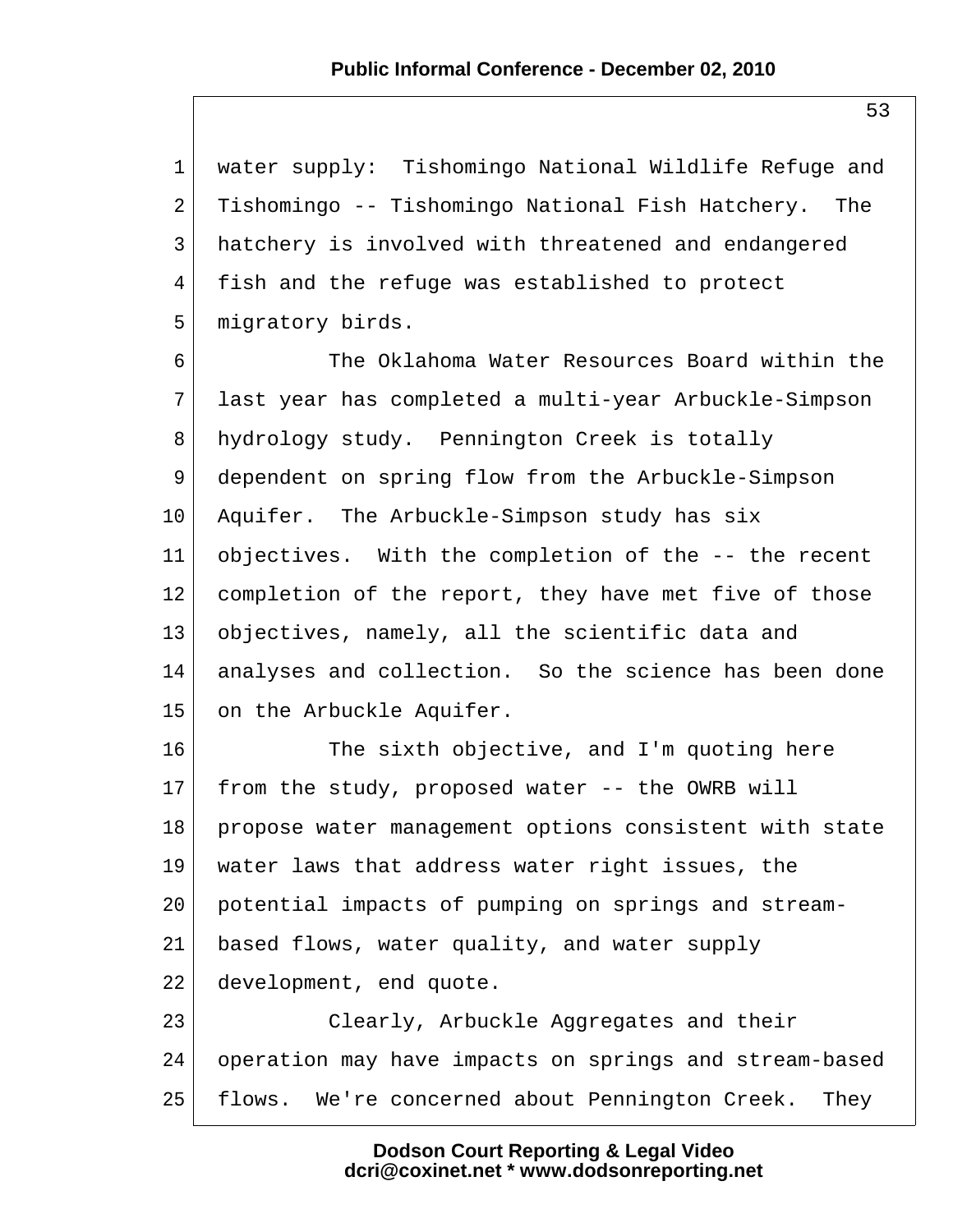| $\mathbf 1$ | are within roughly one mile of Pennington Creek       |
|-------------|-------------------------------------------------------|
| 2           | headwaters. The management options of Objective 6     |
| 3           | have not yet been released by OWRB. The U.S. Fish and |
| 4           | Wildlife Service requests that no action be taken on  |
| 5           | this application until OWRB aquifer management        |
| 6           | guidelines have been proposed and implemented so that |
| 7           | senior water right holders on Pennington Creek are    |
| 8           | protected.                                            |
| 9           | MR. SHOLAR: Thanks. Is that going to                  |
| 10          | be your -- part of an exhibit? That will be Exhibit   |
| 11          | 31. All right.                                        |
| 12          | Our next representative speaker will be Lewis         |
| 13          | Parkhill.                                             |
| 14          | MR. PARKHILL: Thank you for the                       |
| 15          | opportunity to speak. My name is Lewis Parkhill. I'm  |
| 16          | a resident of 409 South Mickle, Tishomingo, Oklahoma. |
| 17          | I speak in -- with two hats, as a property            |
| 18          | owner along Pennington Creek, a resident of the city  |
| 19          | of Tishomingo. For ten years I've been an elected     |
| 20          | member of the Tishomingo City Council, currently      |
| 21          | serving my third term as mayor. The elected city      |
| 22          | position interest is that Pennington Creek is the     |
| 23          | high-quality stream which -- and it is a sole source  |
| 24          | of our water supply as well as a great part of our    |
| 25          | other developments. Let me explain some of these      |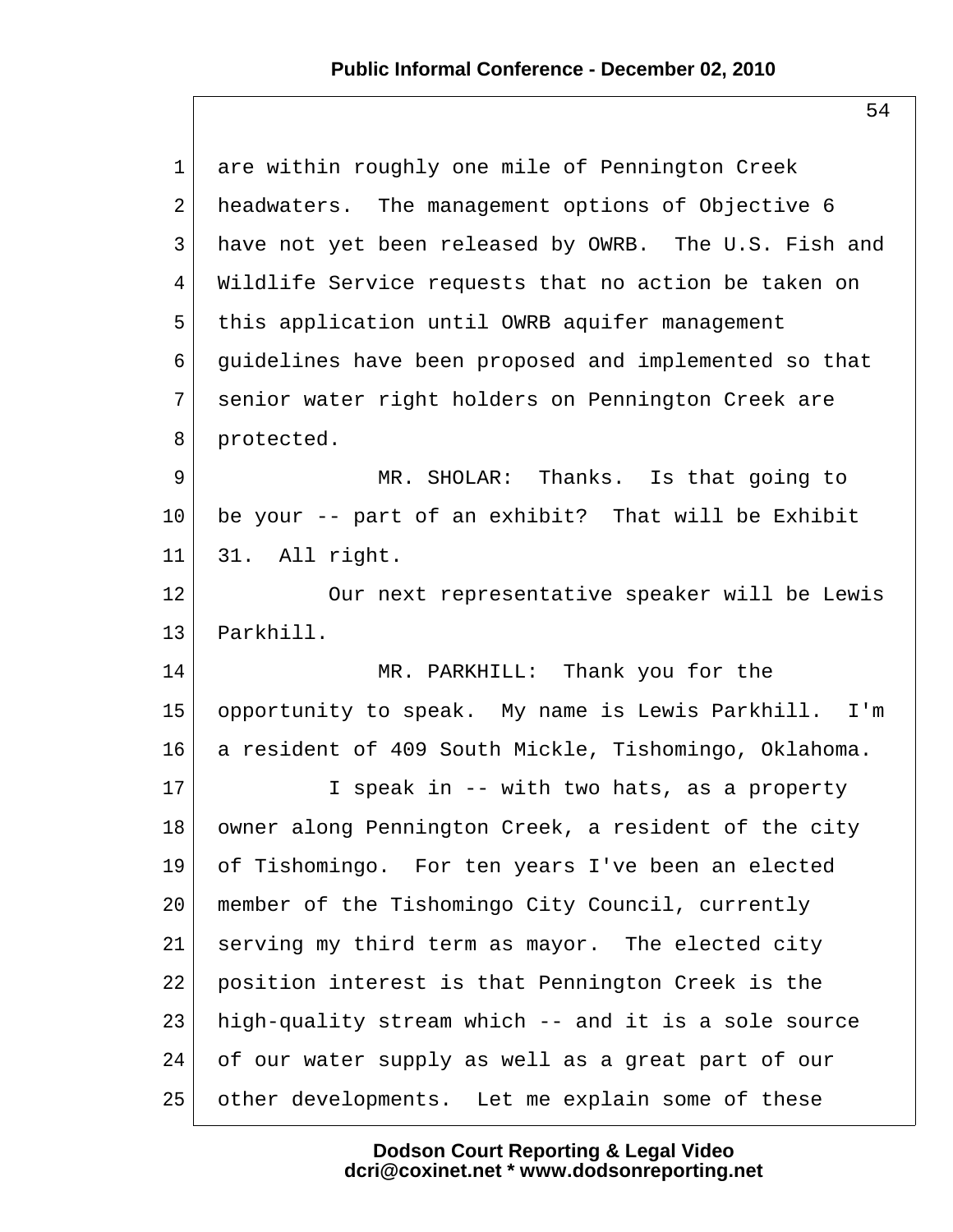1 features.

| The applicant's mining permit application              |  |
|--------------------------------------------------------|--|
| specifies use of over 500 acres of land over a         |  |
| sensitive sole-source aquifer and its recharge areas,  |  |
| and particularly that eastern section comes within one |  |
| quarter of the headwater areas of Pennington Creek.    |  |
| And these streams, these small unnamed streams, are    |  |
| necessary for the healthy production of water for      |  |
| Pennington Creek and City of Tishomingo's municipal    |  |
| use.                                                   |  |
| The application permit describes the intent            |  |
| to engage in open-pit mining, to use all necessary     |  |
| soil removal, and uses of both ground and surface      |  |
| water to attain the mission of the mining enterprise.  |  |
| It further states the intent to wash the materials     |  |
| that has mined and states that mine pit dewatering     |  |
| will occur at some time in the future. These           |  |
| practices will disrupt drainage and recharge patterns, |  |
| which will reduce the flows to Pennington Creek        |  |
| headwaters and Pennington Creek itself.                |  |
| The application acknowledges that the mining           |  |
| operation expects to encounter ground water necessity  |  |
| -- necessitating pit dewatering. Dewatering the pit    |  |
|                                                        |  |

24 will be a wasteful use of water that would otherwise

25 have contributed to the springs and stream flows

**Dodson Court Reporting & Legal Video dcri@coxinet.net \* www.dodsonreporting.net**

55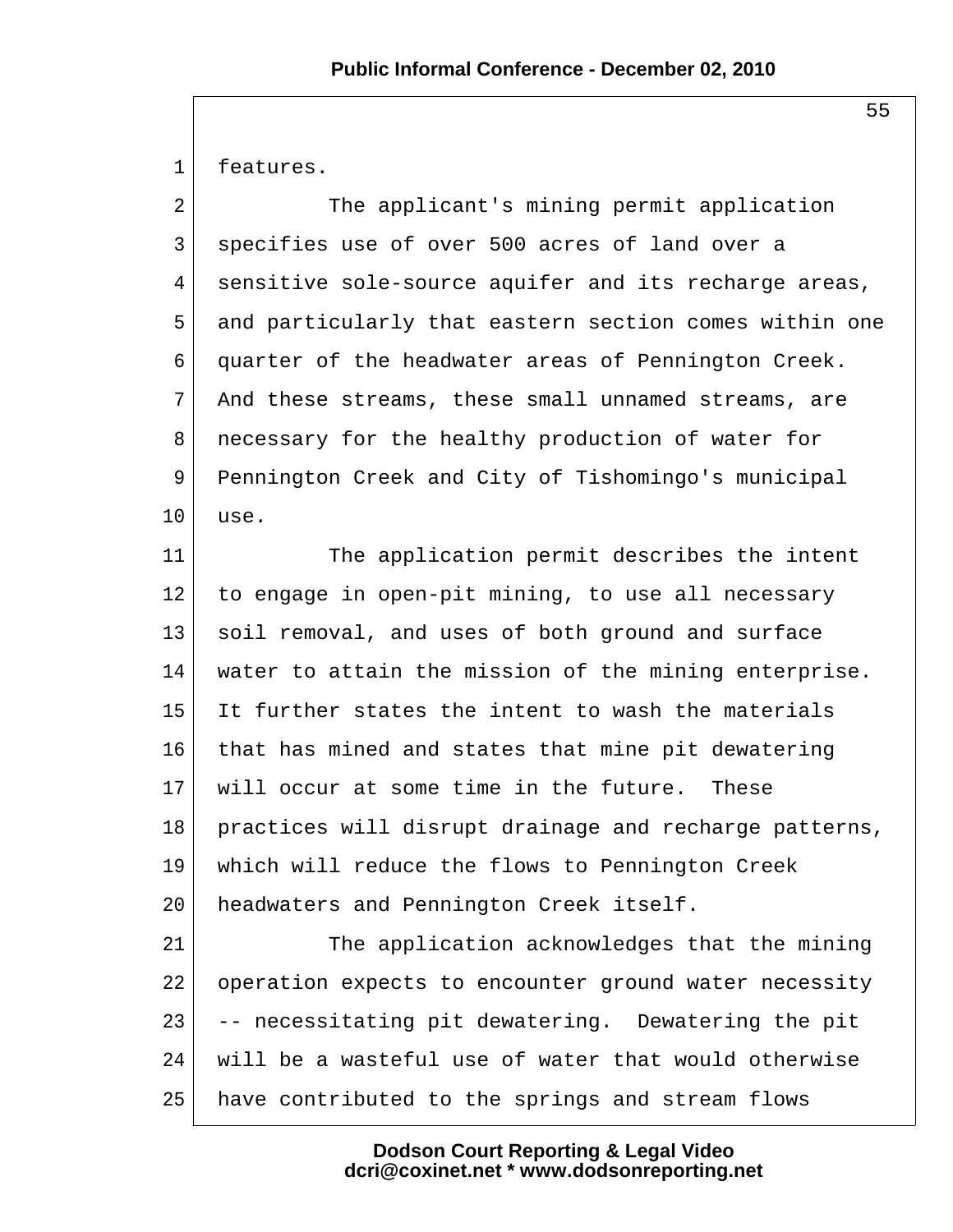1 necessary for maintaining historical levels of stream 2 flow in Pennington Creek. The mining application 3 shows some disregard for basic hydrology and the 4 downstream effects of mining, stating that no named 5 rivers or streams are involved. And while this is 6 technically true in a literal map sense, unnamed 7 tributary to Mill Creek does appear on the map and 8 gives us all I think warning that a named stream or 9 river need not be on the map to be damaged by degraded 10 flows from unnamed tributaries.

11 And while headwaters and tributaries of 12 Pennington Creek does not appear on the applicant's 13 map, these water resources are present in close 14 proximity to proposed mine as surely as the unnamed 15 tributary of Mill Creek. When downstream larger named 16 streams receive less flow from tributary streams, 17 their flow will be degraded. Mill Creek and 18 Pennington Creek will be at risk if this permit is 19 granted.

20 Damage potential is great, and I'll be brief 21 here. Loss of private property value from degradation 22 of both quality and quantity of Pennington Creek flow, 23 reductions in quality or quality of Pennington Creek, 24 the sole source of water for the city of Tishomingo, 25 population 3,200, material damage to the city.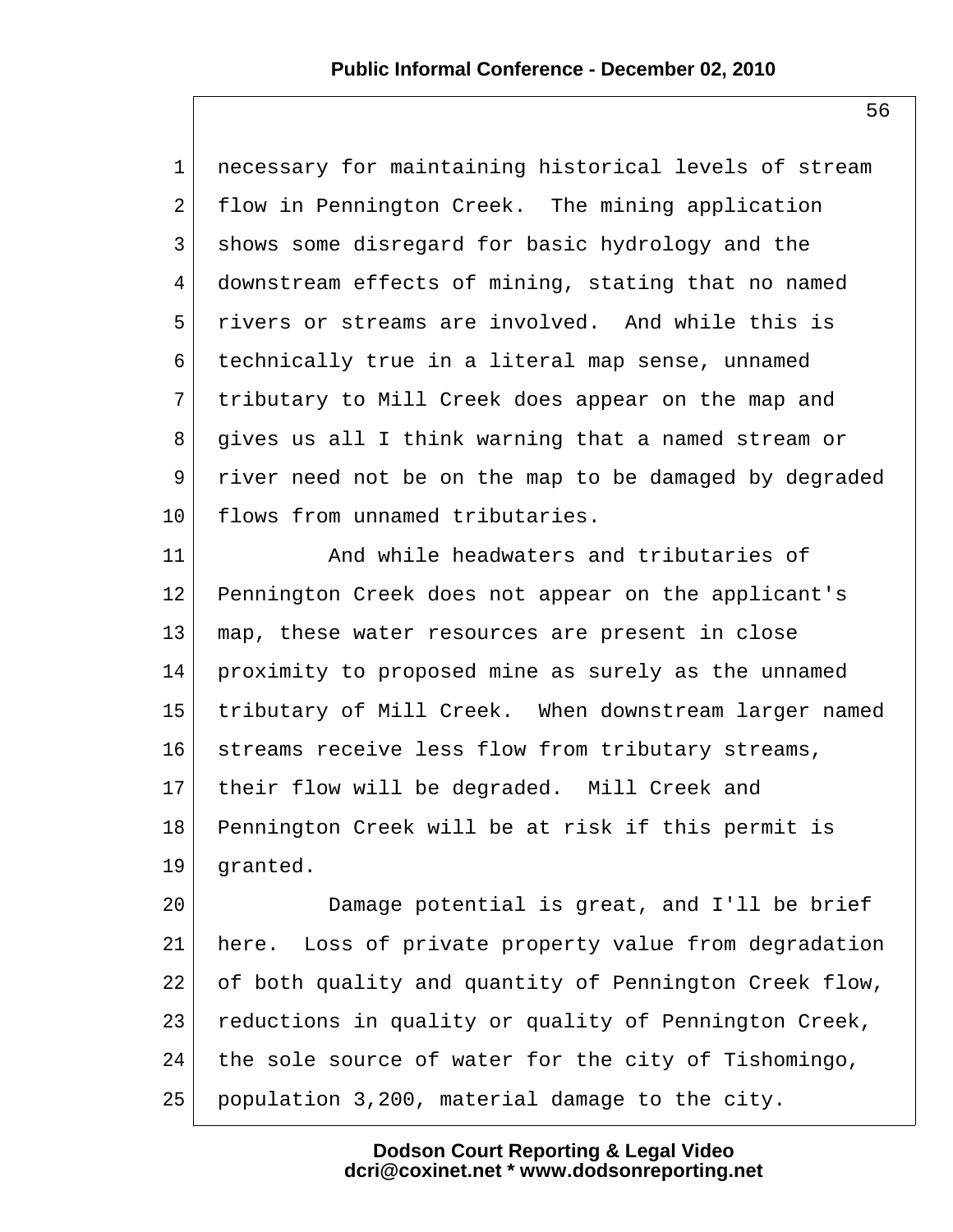1 Attachment 1 shows the city of Tishomingo, 2 the county area, and that the federal government have 3 considerable investment in infrastructure of along 4 Pennington Creek. Above Tishomingo at raving, the 5 national wild -- the National Fish Hatchery is 6 dependent on Pennington Creek for its fishery's 7 projects. Further down, Slippery Falls Boy Scout 8 Camp. Further down Pennington Creek the Tishomingo 9 Golf Course, Pennington Creek Lodge, both dependent on 10 Pennington Creek. The City of Tishomingo municipal 11 dam for city water and our water and waste water 12 treatment plants are also reliant on Pennington Creek. 13 South of the city, the creek feeds into the Tishomingo 14 National Wildlife Refuge and is essential to its 15 mission.

16 The city benefits both socially and 17 economically from all these developments made possible 18 by the flows of Pennington Creek. Besides municipal 19 water, Pennington Creek provides the city with a 20 beautiful city park setting with developed pavilions, 21 fishing, picnic, playground and bathroom facilities, 22 RV sites, and walking trails. Besides providing the 23 necessity for daily life, the creek is a significant 24 quality of life value as well as a great recreational, 25 tourism, and economic value.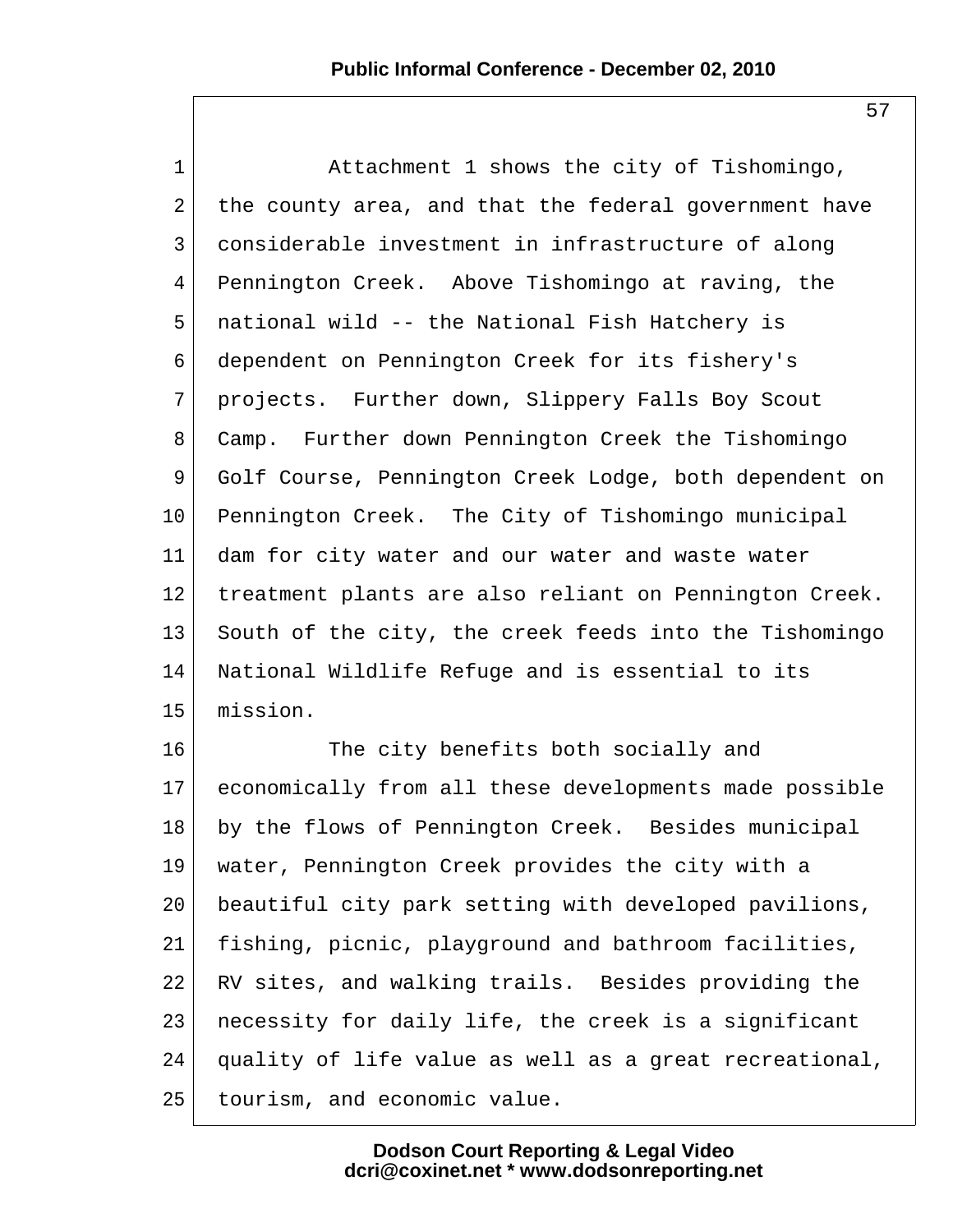| $\mathbf 1$     | The Attachment 2 shows the proximity of the            |
|-----------------|--------------------------------------------------------|
| 2               | wining -- of the mining application area to the        |
| 3               | sensitive sources of stream flow for Pennington Creek, |
| 4               | and Attachment 3 gives a wider area view showing the   |
| 5               | proposed Arbuckle Aggregates mining site at the top,   |
| 6               | with clear signs of Pennington Creek headwaters in the |
| 7               | mine area as well as prior development along           |
| 8               | Pennington Creek, providing beneficial uses of those   |
| 9               | waters. As -- because of these reasons, we would       |
| $10 \,$         | request denial of this permit application. Thank you.  |
| 11              | MR. SHOLAR: Thank you, sir, for your                   |
| 12              | comments.                                              |
| 13              | Our next individual speaker will be Gloria             |
| 14              | Webb. Miss Webb, will you state your name and          |
| 15 <sub>1</sub> | address, please.                                       |
| 16              | MS. WEBB: My name is Gloria Webb, 1250                 |
| 17              | Webb, Tishomingo.                                      |
| 18              | I speak as a layperson and as a property               |
| 19              | owner. My well, my sole water support, is a hand-dug   |
| 20              | well over a spring that runs directly into Pennington  |
| 21              | Creek. It is obvious to even anybody who has eyesight  |
| 22              | that water seeks the lowest level and goes down.<br>If |
| 23              | there is a lower area, it will go down and drain the   |
| 24              | higher area. It seems to me that's axiomatic and       |
| 25              | self-evident.                                          |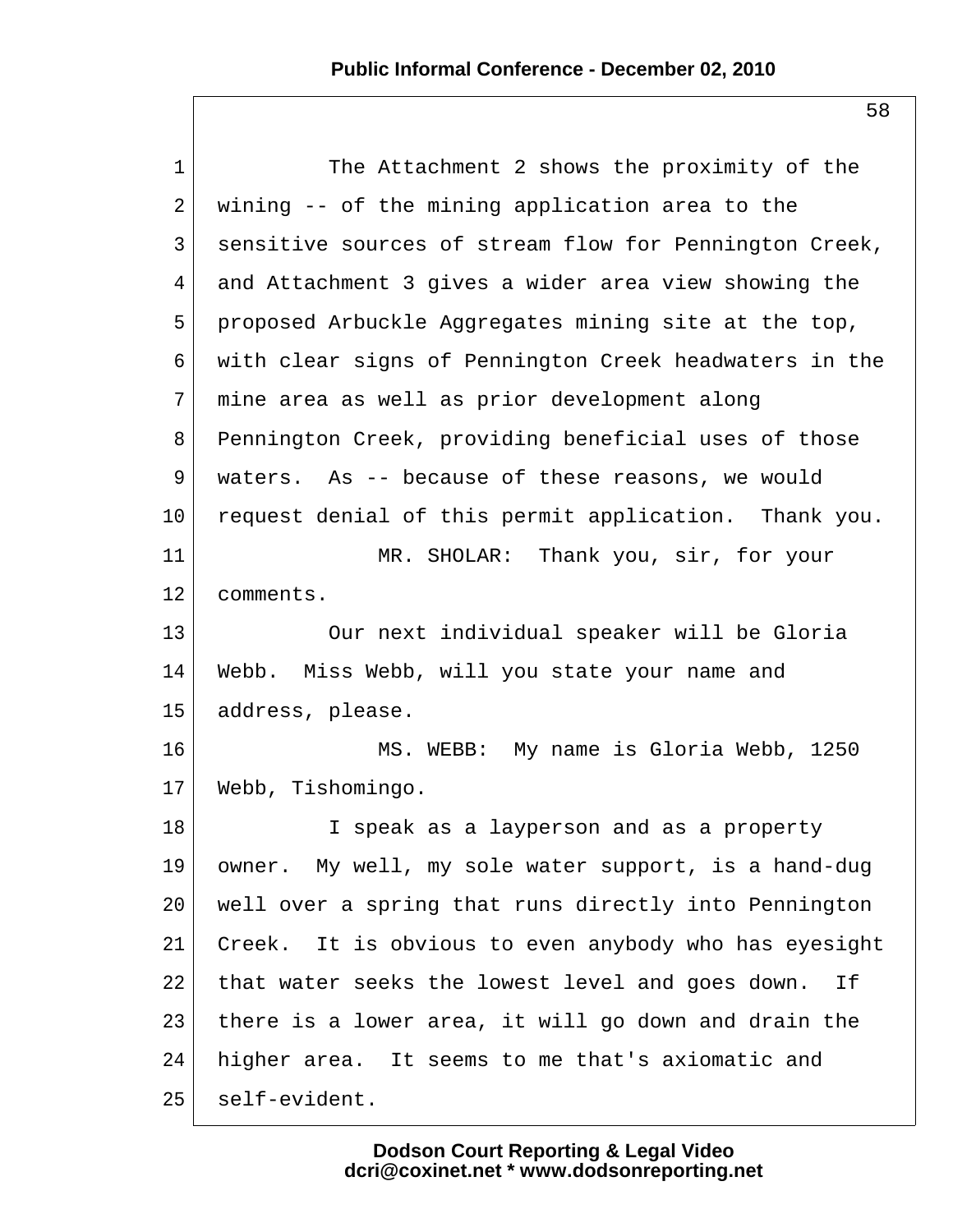1 That principle that I object on is a 2 principle that might makes right and I object that it 3 does, and Barry, whose last name I didn't catch, who 4 was introduced as one of the owners, introduced 5 himself to me as I think Cherokee and Choctaw, and I 6 would remind him that might makes right created the 7 Trail of Tears and brought Indians to Oklahoma over 8 their objections, and homesteaders were equally 9 dispossessed on the principal of might makes right. 10 And for that reason, I object to power or money 11 depriving people of water, and as a psychiatric nurse 12 with a master's degree, I hold the belief that they 13 can do this is psychotic. Thank you. 14 MR. SHOLAR: Thank you, ma'am. 15 Our next -- our next speaker is Phil 16 Converse. 17 MR. CONVERSE: My name is Phil Converse. 18 I live at 513 East 23rd, Tishomingo, Oklahoma. 19 I'm a property owner approximately two miles 20 from the proposed plan. It's -- I have a mile of Mill 21 Creek that runs through my place. Before the mines, 22 Mill Creek was a beautiful spring-fed stream. It was 23 not unusual to catch a big stringer of smallmouth 24 bass. The smallmouth bass are gone now because of the 25 reduced water flow on Mill Creek raises the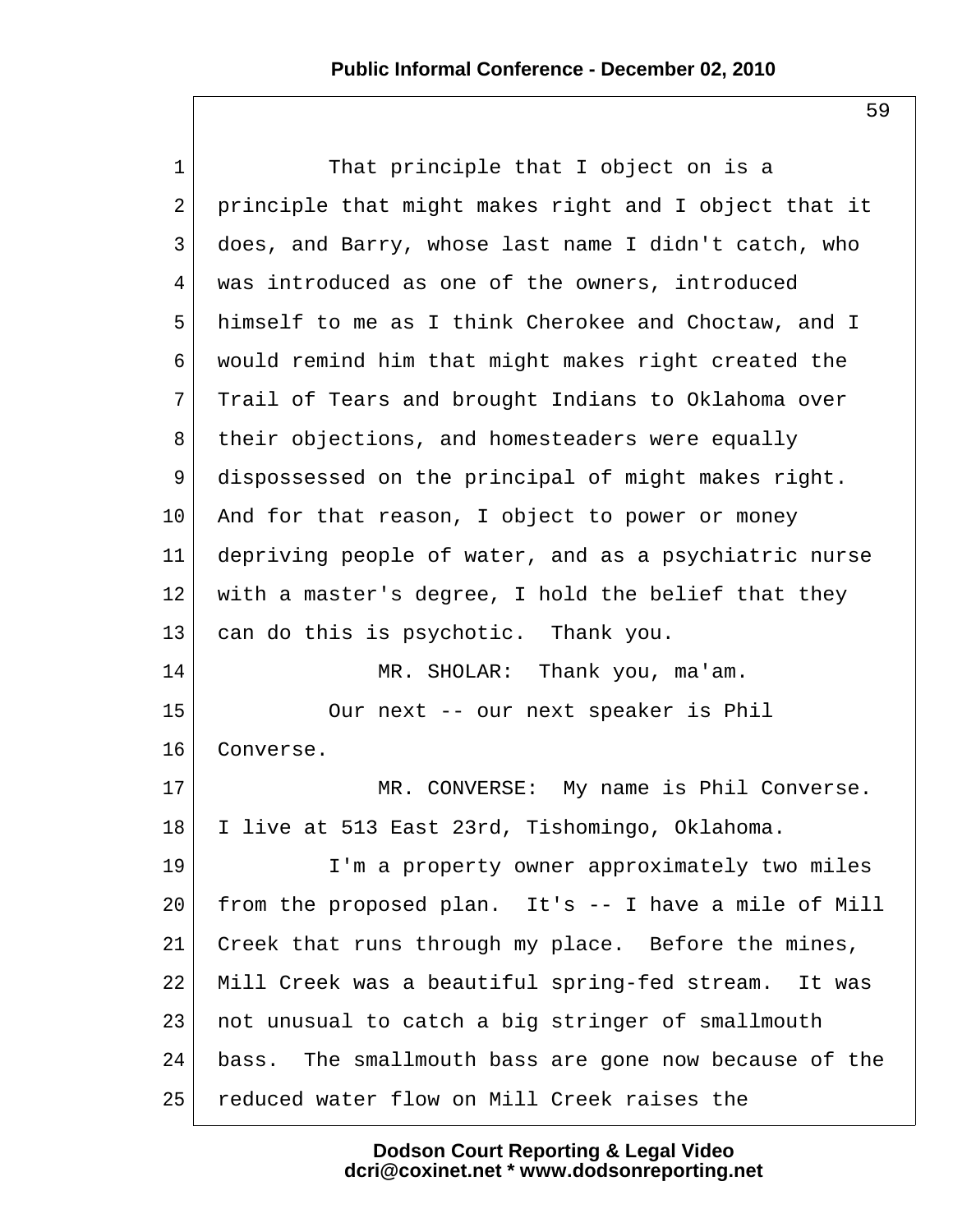1 temperature of the water, and because of the reduced 2 flow we've already lost that species in Mill Creek. 3 So this mine proposal is also in the Mill Creek 4 basin. 5 Mill Creek can't take any more or it's going 6 to be a dry bed stream. This  $-$  also this mine is in  $7$  the -- right next to the Pennington springs. We have 8 already seen what it did to Mill Creek. Now we're 9 going to see what it does to Pennington if this mine 10 permit is issued. Thank you. 11 MR. SHOLAR: Thank you, sir. 12 Next speaker is Mr. Matt Mauck. He's with 13 the department of wildlife. 14 MR. MAUCK: Good morning. I'm Matt 15 Mauck with the Oklahoma Department of Wildlife 16 Conservation. Gotcha. 17 I'm Matt Mauck with the Oklahoma Department 18 of Wildlife Conservation, 2021 Caddo Highway, Caddo, 19 Oklahoma, 74729. 20 I suspect that our agency will also submit a 21 formalized letter during this -- during this open 22 record time, but to issue a few comments today, our 23 agency is -- has concerns with excessive water use and  $24$  the potential negative effects to the underlying 25 aquifer and subsequent reduced spring and stream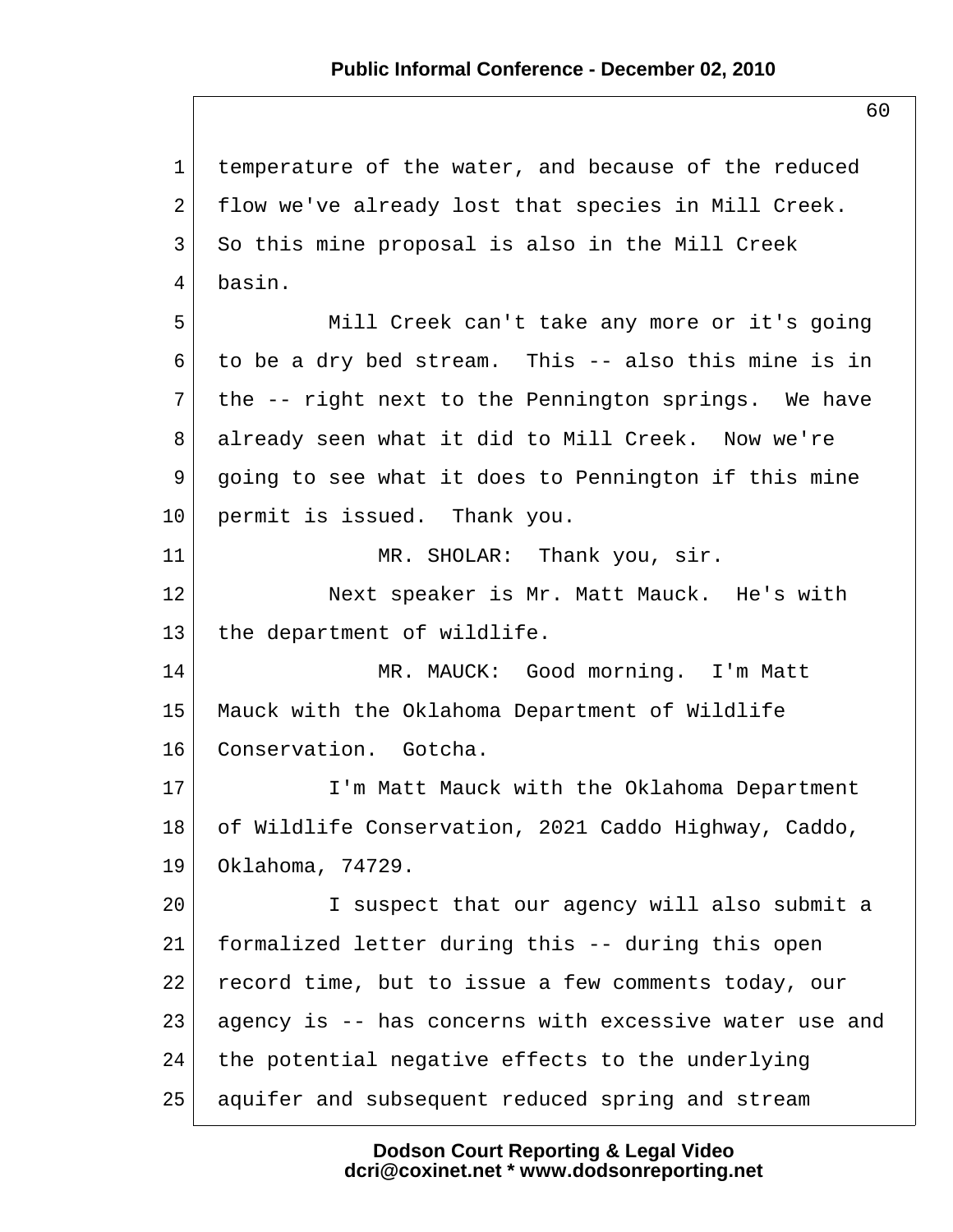1 flow.

2 Recent modeling work by the Oklahoma Water 3 Resources Board and through a professor at Oklahoma 4 State University has showed that -- has demonstrated 5 that even mild reductions in stream flow can translate 6 to significant loss of usable habitat for stream  $7$  aquatic organisms. In  $-$  in this proposed site, 8 obviously shallow to -- shallow depth of ground water 9 exists and it likely for a -- a large, deep quarry to 10 function as a local ground water sink, pulling in 11 water from the underlying aquifer. Again, this water 12 is unique and of high quality.

13 The permit, at least in the form where we 14 were able to review it, doesn't address the fate of 15 this pit water. We do not feel that using this high-16 quality pit water for washing of aggregates or dust 17 depression and for spilling of this water to dewater  $18$  the pit is a  $-$  is a  $-$  is a viable use for this is  $-$ 19 is not a beneficial use. It's also important that 20 environmental flows and downstream uses be protected 21 and given consideration prior to determining the 22 amount of surface water allowed in a water board 23 surface water permit, which was included in -- in that 24 permit.

25 We feel it is premature to permit this or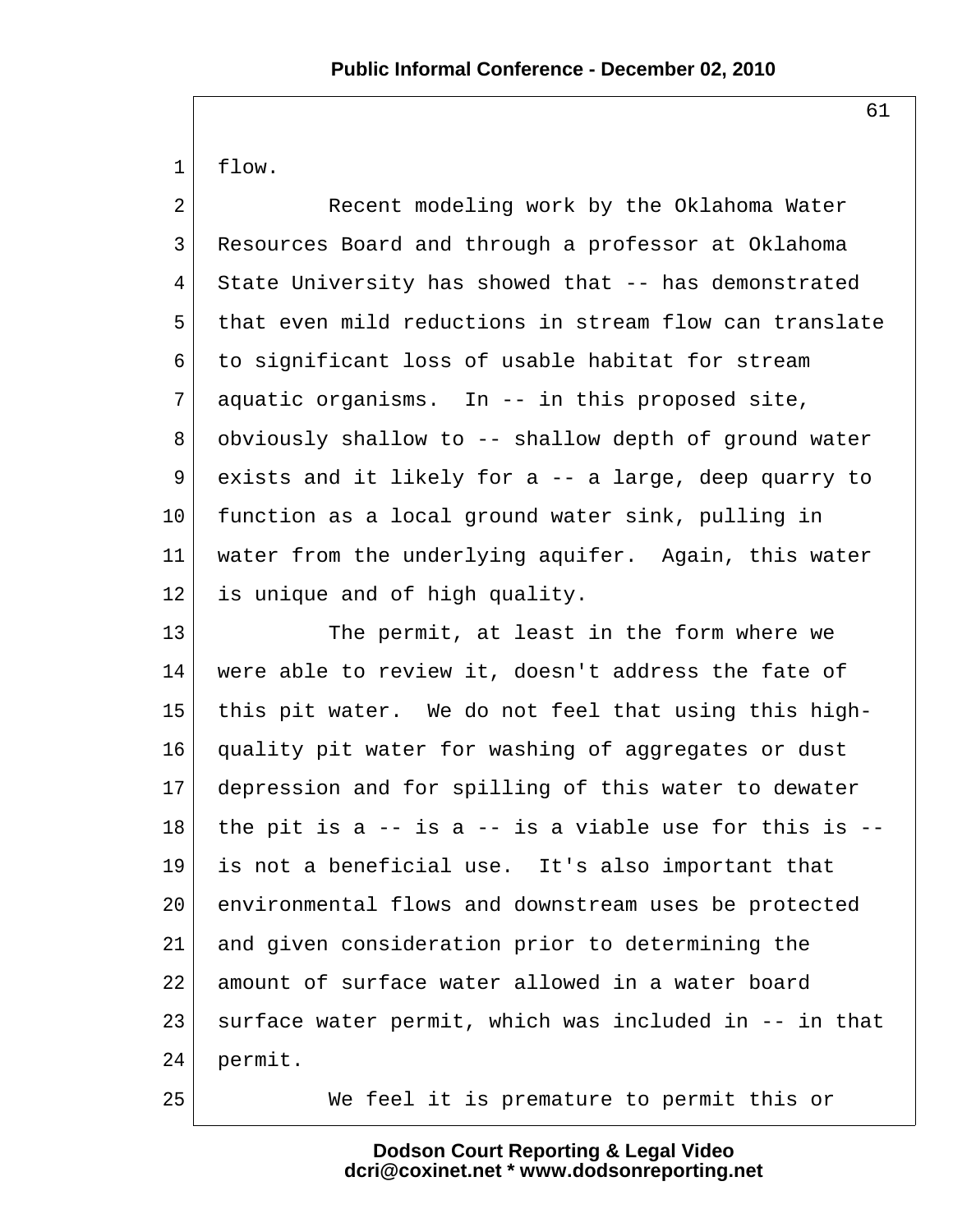1 similar mining permits prior to the completion and  $2$  policy coming about from the hydrolodic  $-$ - hydrologic 3 studies currently underway by the Oklahoma Water 4 Resources Board. It is unknown if the natural flow 5 from springs and streams originating in the vicinity 6 will be diminished by the use of surface water and the 7 eventual use of pit water, which is acknowledged that 8 will be used in this permit.

9 We hold the opinion that pit water should be 10 regulated similar to pending ground water legislation 11 and not left as an unregulated, nonmetered resource. 12 It can also be noted that there are numerous streams 13 | that reside over the Arbuckle-Simpson Aquifer. Just 14 to mention a few, Mill Creek, Pennington Creek, and 15 Blue River, all which have recreational and economic 16 draws associated with fish and wildlife values there. 17 Our agency owns over 3,000 acres of -- of public land 18 on Blue River where we have tremendous hunting and 19 fishing opportunities and a lot of this comes from the  $20$  lifeblood of the  $-$  the water that flows through that 21 area.

22 We, you know, came wanting to know some --23 some more details regarding the treatment and the 24 disposition of the generated industrial weight -- 25 waste water and the storm water runoff that's going to

> **Dodson Court Reporting & Legal Video dcri@coxinet.net \* www.dodsonreporting.net**

62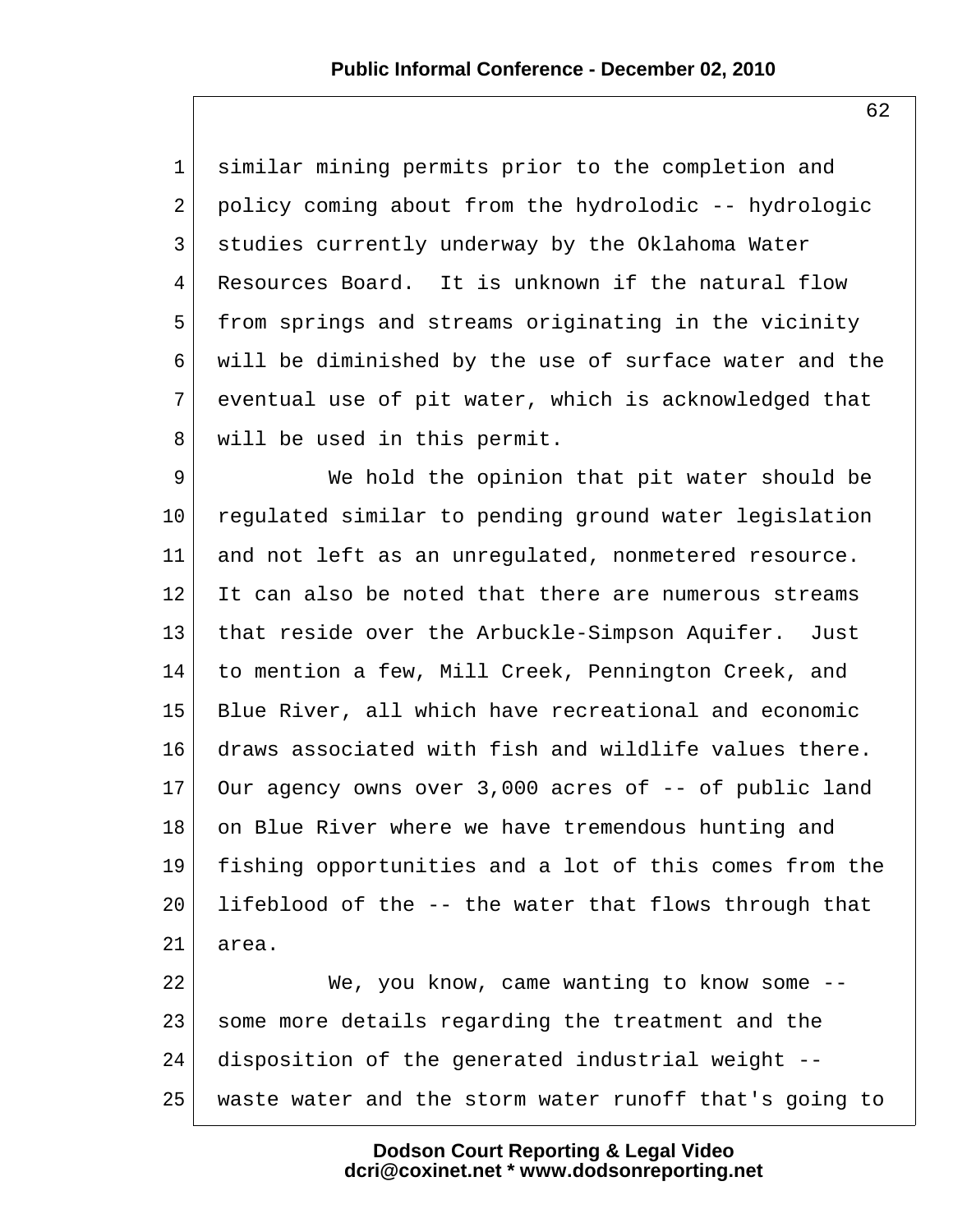63

| $\mathbf 1$ | be associated with this permit if it goes through.     |
|-------------|--------------------------------------------------------|
| 2           | The fate of the accumulated pit water measures the     |
| 3           | mine has demonstrated to conserve and recycle water    |
| 4           | that would be available to them as well as alternative |
| 5           | sources of water or off-site material washing          |
| 6           | potentials. And like I said, we will likely be adding  |
| 7           | a formalized letter as well.                           |
| 8           | MR. SHOLAR: Thank you, sir. All                        |
| 9           | right.                                                 |
| 10          | Next speaker is Dick Scalf.                            |
| 11          | MR. SCALF: My name is Dick Scalf. I --                 |
| 12          | my address is Post Office Box 851, Ada, Oklahoma,      |
| 13          | 74820.                                                 |
| 14          | I'm a civil engineer, civil and environmental          |
| 15          | engineer, registered in Oklahoma and Texas. For the    |
| 16          | last three and a half years, I've served on the Ada    |
| 17          | City Council and the City of Ada will have a --        |
| 18          | whatever $--$                                          |
| 19          | MR. SHOLAR: Exhibit --                                 |
| 20          | MR. SCALF: -- formal protest letter --                 |
| 21          | MR. SHOLAR: -- letter.                                 |
| 22          | MR. SCALF: -- later. The Arbuckle-                     |
| 23          | Simpson Aquifer has been the source of water for Ada   |
| 24          | and most of Pontotoc County for over a hundred years,  |
| 25          | primarily through the Byrds Mill Spring, the largest   |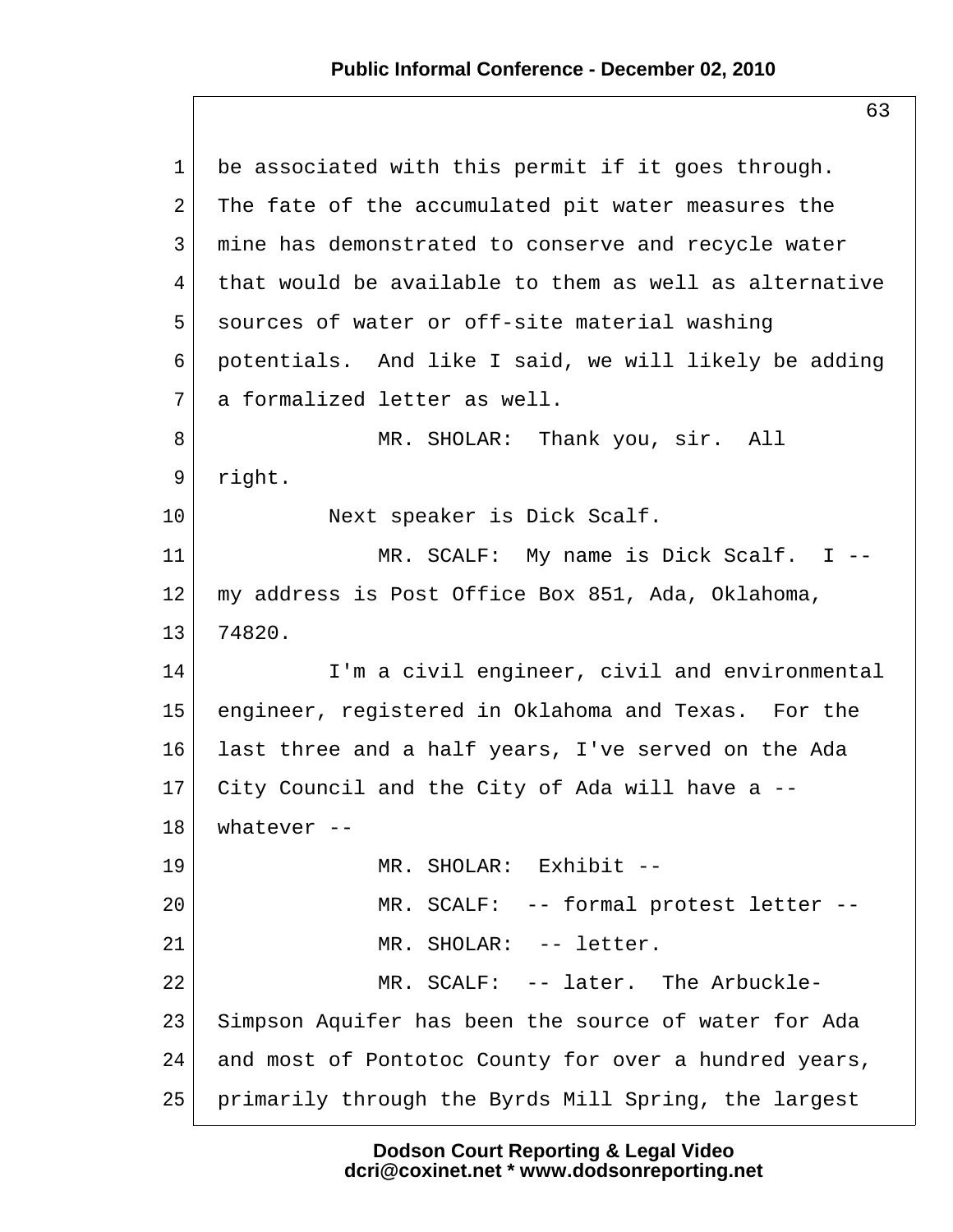| $\mathbf 1$    | spring in Oklahoma. I think currently we serve about  |
|----------------|-------------------------------------------------------|
| $\overline{2}$ | 25,000 customers through the city of Ada and the      |
| 3              | associated rural water districts that we serve.       |
| 4              | As far as we know, the ground water basin             |
| 5              | that serves Byrds Mill Spring doesn't extend to this  |
| 6              | mine area, but it comes close and it's hydrologically |
| 7              | connected. It's impossible to mine below the water    |
| 8              | table without lowering the water table. If the water  |
| 9              | table in this area is lowered, it affects the water   |
| $10 \,$        | table in the Byrds Mill Spring recharge basin. And    |
| 11             | it -- and that in turn lowers the flow of the Byrds   |
| 12             | Mill Spring. There's nothing -- there's not even a    |
| 13             | close second -- that is more important to the past,   |
| 14             | the present, and the future of the city of Ada and    |
| 15             | Pontotoc County than the Arbuckle-Simpson Aquifer. So |
| 16             | we urge you to deny this permit for two simple        |
| 17             | reasons: the potential good is almost nil, the        |
| 18             | potential bad is enormous.                            |
| 19             | MR. SHOLAR: Thank you, sir.                           |
| 20             | Our next speaker is Shannon Shirley. And              |
| 21             | please state your name and address for the record,    |
| 22             | please.                                               |
| 23             | MS. SHIRLEY: I'm Shannon Shirley. My                  |
| 24             | address is 2370 North Daube Ranch Road, Mill Creek,   |
| 25             | Oklahoma.                                             |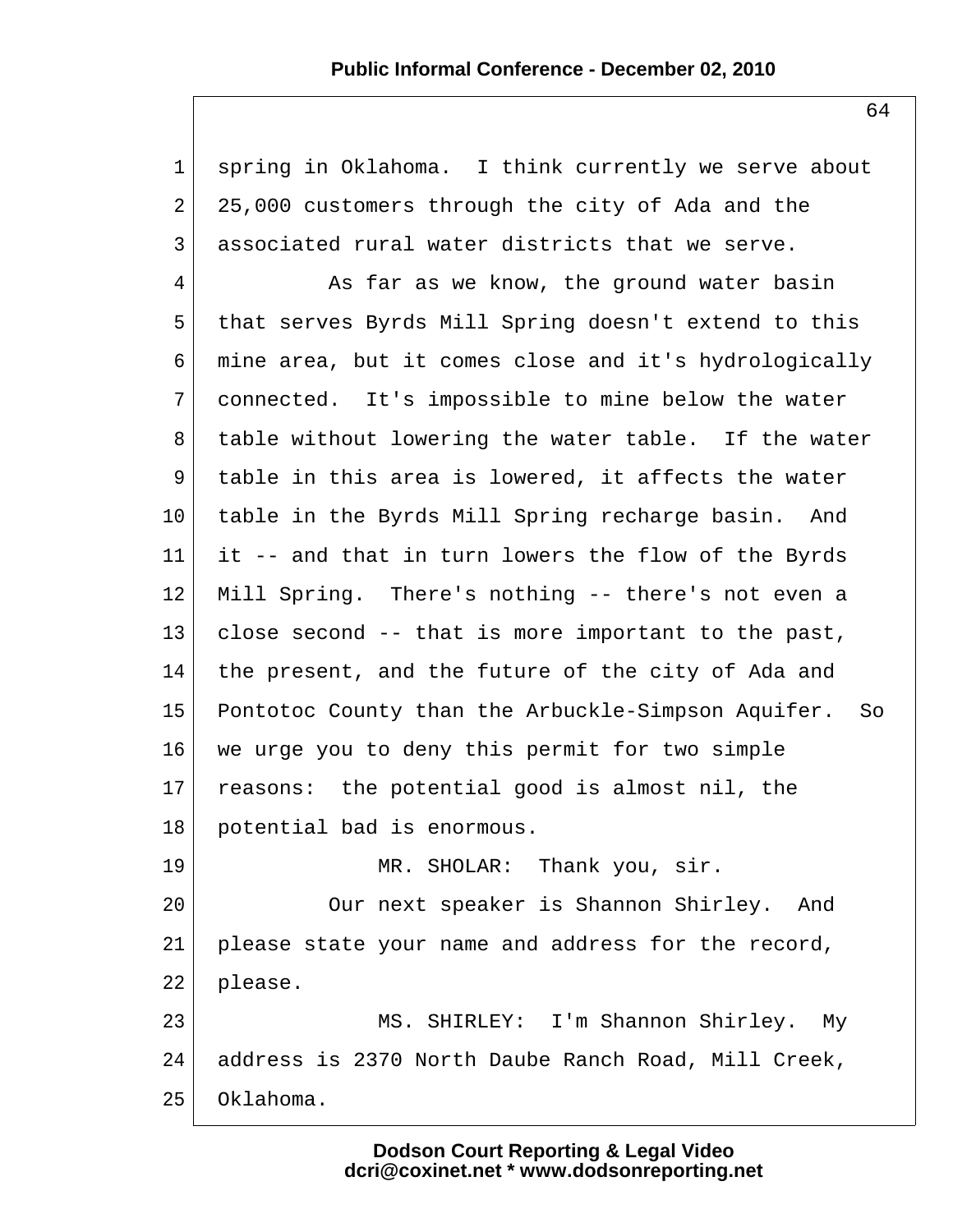1 First off, I'd like to say that I think it's 2 very telling that you have all these agencies and 3 these representatives, these municipalities, and -- 4 and people from the tribes that are here that are -- 5 that are all very vested in this area and that care 6 this much. I think that should tell you that you've 7 got a problem on your hands. A few years ago I met 8 Pete Dawson when he was working for Martin Marietta, 9 and live on Mill Creek a couple of miles down from 10 Martin Marietta, next door to Phil Converse. And we 11 bought that area because it was so beautiful. We just  $12$  -- I mean, it was just the most drop-dead gorgeous 13 place you've ever seen in your life.

14 And during these water hearings, Pete Dawson 15 and his company informed us there would be no effect 16 on Mill Creek. They had a stream water permit to pump 17 but, you know, we could control that through the water 18 board so we wouldn't be affected and, of course, there 19 was no other reason to worry. Well, then the pit 20 water started coming. They started sucking all the 21 water out of the ground. Mill Creek has gone to a 22 trickle of its former self. We've lost species of 23 fish through that and other things, and the  $-$ - we  $-$ 24 | we just don't have any water. We're dependent on Mill 25 Creek for all our water use. We're on granite, so we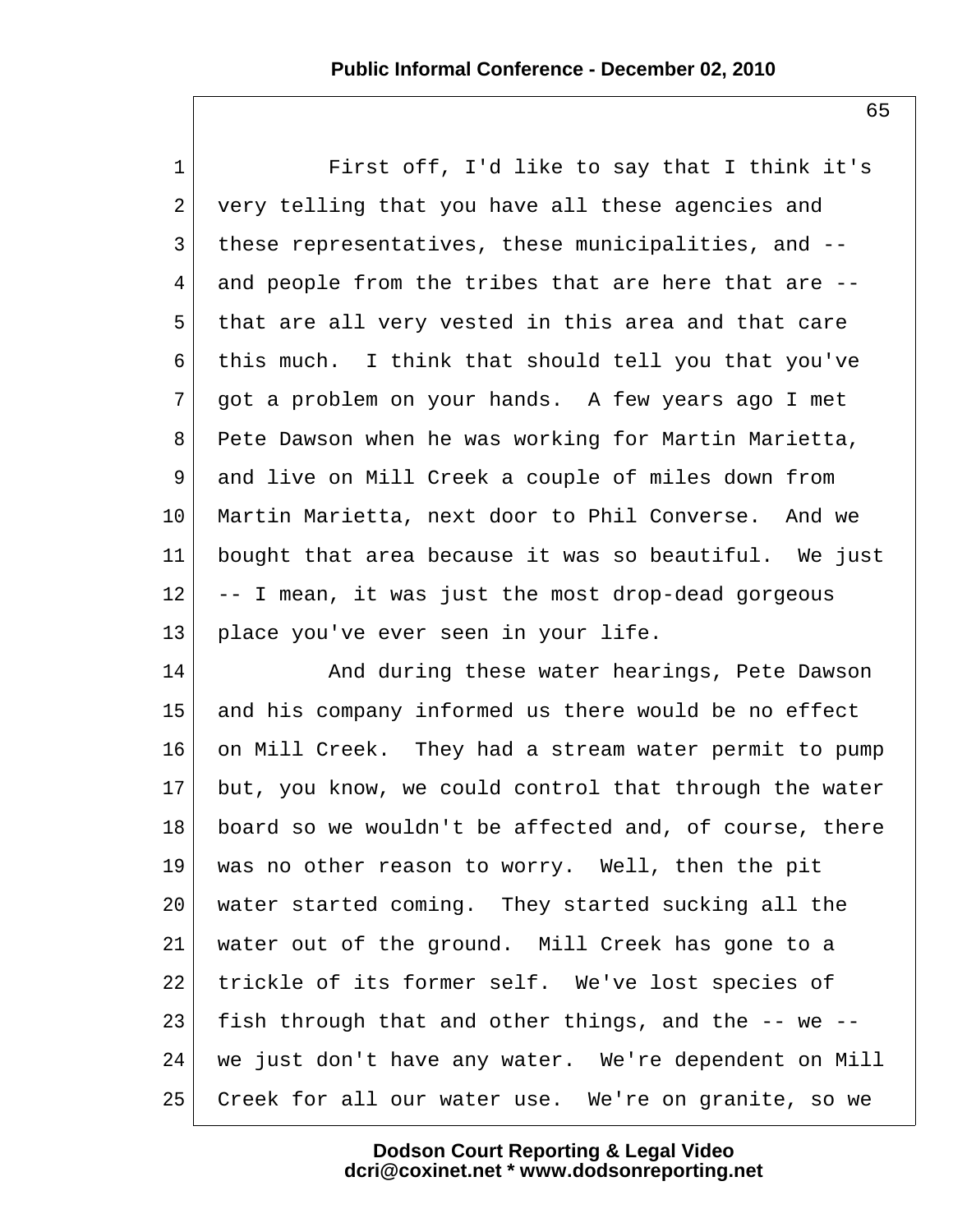1 use it for domestic, we use for the animals, we use it 2 for everything but drinking. 3 We have appealed to different agencies for 4 help, but there is no solution for pit water right 5 now. We're trying to get some legislation passed that 6 controls it and monitors it, counts it, makes it not  $7$  invisible water that they can just do what they want 8 with and dry up everybody else. And we expect the 9 mines to help us with the pit water legislation. 10 We're getting support from some of them. Some of them 11 are trying to get in before that happens. 12 We would like very much to see this 13 application denied. We want to continue to live 14 there. Mill Creek will be dead. We'll have to move. 15 I mean, it will just be gone. And it was once big 16 enough that they were going to put in a public water 17 supply down at the end of it, and they did 30 years,  $18$  the conservation -- the Corps of Engineers did a 19 30-year plan to build a public water supply down at 20 the end of it and now there's not even enough water 21 for Martin Marietta to use it to wash rock with. But 22 they got plenty of pit water, so it's not a big 23 problem now. 24 And also, I'd like to thank everybody for 25 coming. I appreciate it. The creeks appreciate it.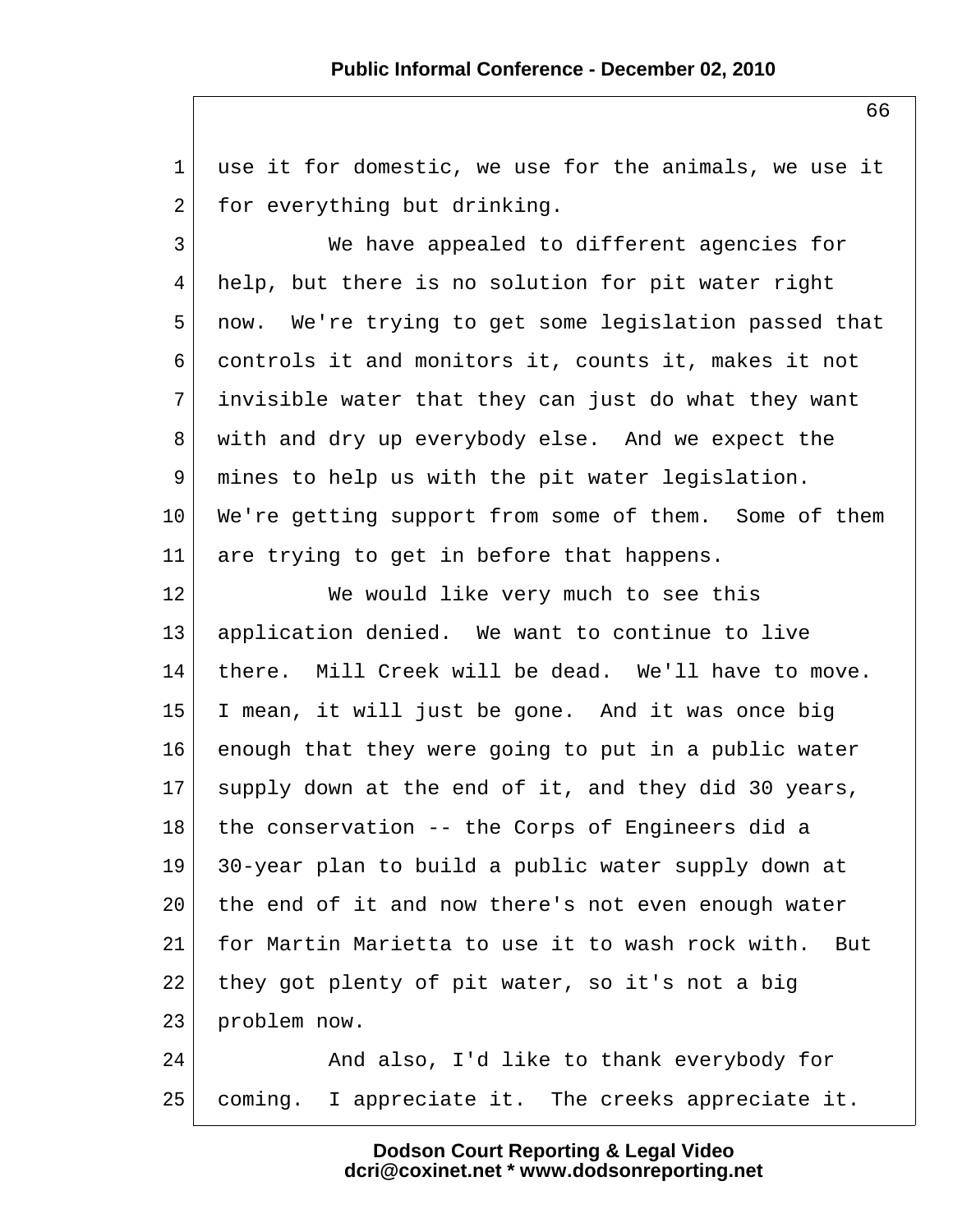67

 1 That's all I've got to say. 2 MR. SHOLAR: Thank you, ma'am. 3 Reginald Robbins. 4 MR. ROBBINS: I'm Reginald Robbins. I 5 live at 2370 North Daube Ranch Road, Mill Creek, 6 Oklahoma. 74586 is the ZIP. 7 We've lived there since '98. The spring has 8 been depleted by mining upstream. We need this -- we 9 do not need another mine on the creek. We'd like for  $10$  you to deny the application of Arbuckle Aggregates. 11 | Thank you. 12 MR. SHOLAR: Thank you, sir. 13 Bill Brunk. 14 MR. BRUNK: My name is Bill Brunk, P.O. 15 Box 280, Fittstown, Oklahoma, 74842. 16 I also own land on Mill Creek below Martin 17 Marietta. The stream has been impacted greatly by 18 Martin Marietta. I fear the same thing would happen 19 with Pennington Creek through this new mining 20 | application. I also have property on Blue River. I 21 live on Byrds Mill Spring in Fittstown. In Fittstown 22 | we have mines that's about two and a half miles away, 23 but they do not mine below the water level and I don't 24 have anything bad to say about Union Stone. 25 But when you allow the mines to go into the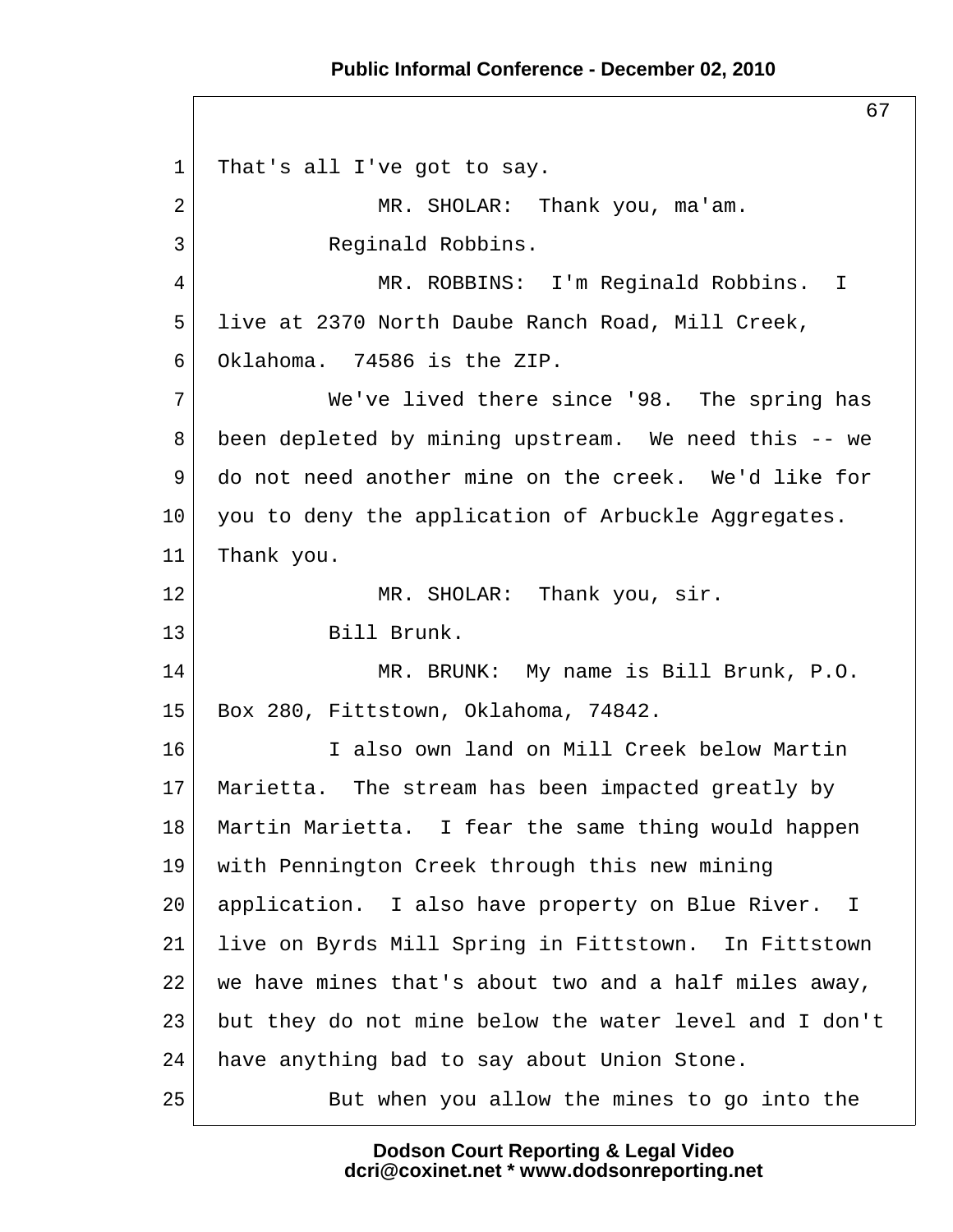1 aquifer, they're going to destroy it. And once you  $2$  stop that underground stream that's going to that 3 spring, you'll never put it back together again and 4 you are responsible somewhat as to whether this 5 happens or not. Thank you. 6 MR. SHOLAR: Thank you, sir. 7 Don Rhodes. 8 MR. RHODES: Yes. My name is Don 9 Rhodes. I live at 330 G Street Southwest in Ardmore, 10 Oklahoma. I represent Rhodes Ranching Company and I'm 11 a member of CPASA. Rhodes Ranching Company over the 12 last ten years sits on the western side of the 13 Arbuckle-Simpson. The natural springs have seen 14 really a drastic drop in the natural springs of 25 to 15 30 percent and I -- that's why I object to the  $-$ -16 you-all this application and, anyway, that's about it,  $17$  I quess. 18 MR. SHOLAR: Thank you, sir. 19 Steven Jolly. 20 MR. JOLLY: Steven Jolly, P.O. Box 753, 21 Davis, Oklahoma, 73030. 22 I'm also a manager of the Arbuckle Master 23 Conservancy District for the Arbuckle Reservoir. My 24 board has asked me to come here today to be on a fact-25 finding mission more than anything to understand your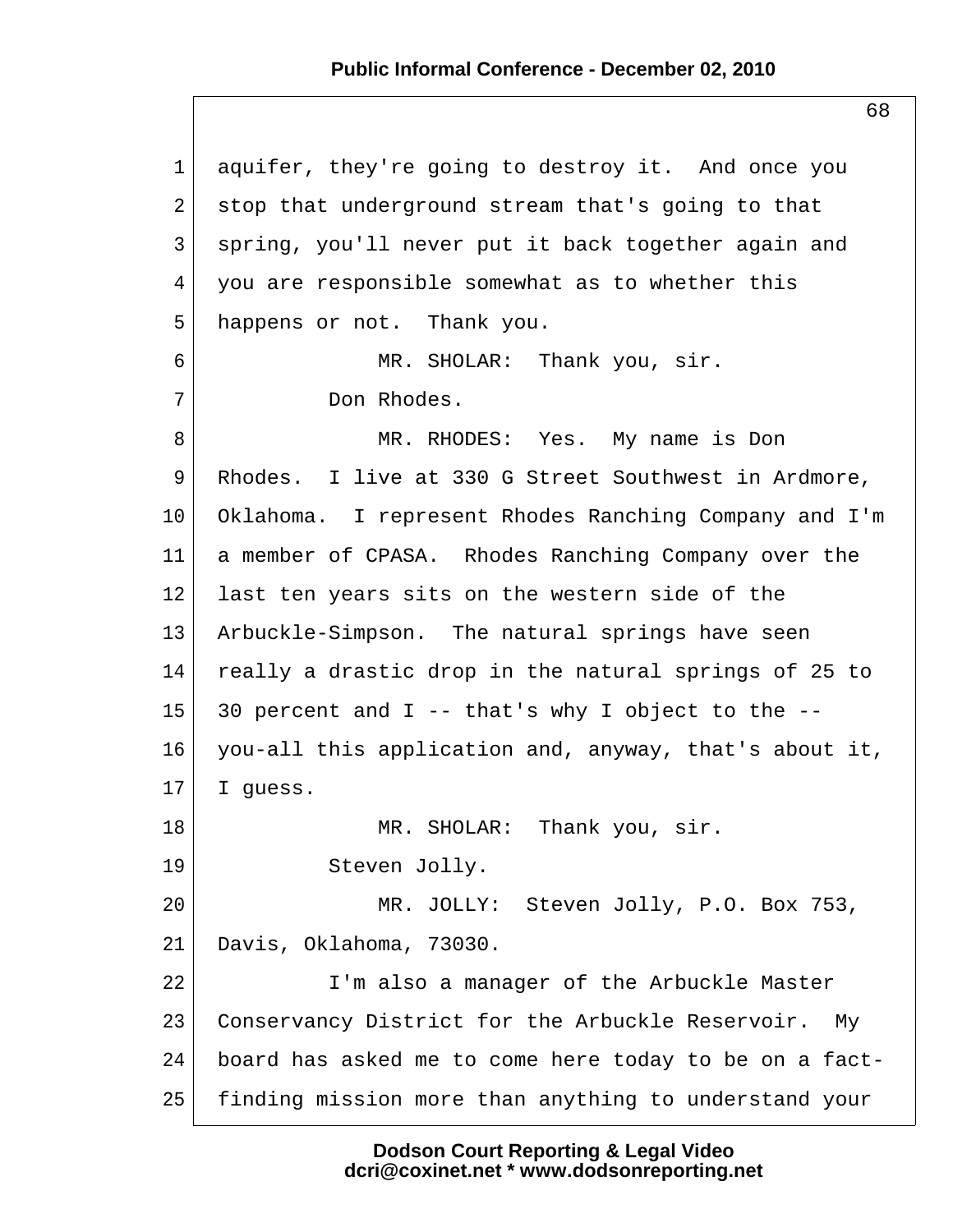1 proceedings because I've never been to one of these 2 before, and I hear you say earlier that there will be 3 a formal hearing set. 4 MR. SHOLAR: I said after the 5 departmental notice is given out, anybody who receives 6 it, anybody who's adversely reflect -- adversely  $7$  affected have a right to petition for a -- for a 8 formal hearing. So this is just one step in -- 9 MR. JOLLY: So you didn't say earlier  $10$  that there will be a formal hearing. 11 MR. SHOLAR: No. The -- I mean, only if 12 | it's requested, if it's requested. 13 MR. JOLLY: By any individual --14 MR. SHOLAR: By anybody --15 MR. JOLLY: -- that's on record today? 16 MR. SHOLAR: By any individual. 17 MR. JOLLY: Okay. Like I said, my board 18 asked me to come here today. I -- according to our 19 water reports that we submit to the water resources 20 board, our district serves a population of excess of 21 50,000 people in southern Oklahoma through mainly 22 municipal and industrial water supply. 23 I'd just like to, for sake of time, just echo 24 comments of Bruce Noble, park superintendent, that the 25 Arbuckle Lake sits in the boundaries of the Chickasaw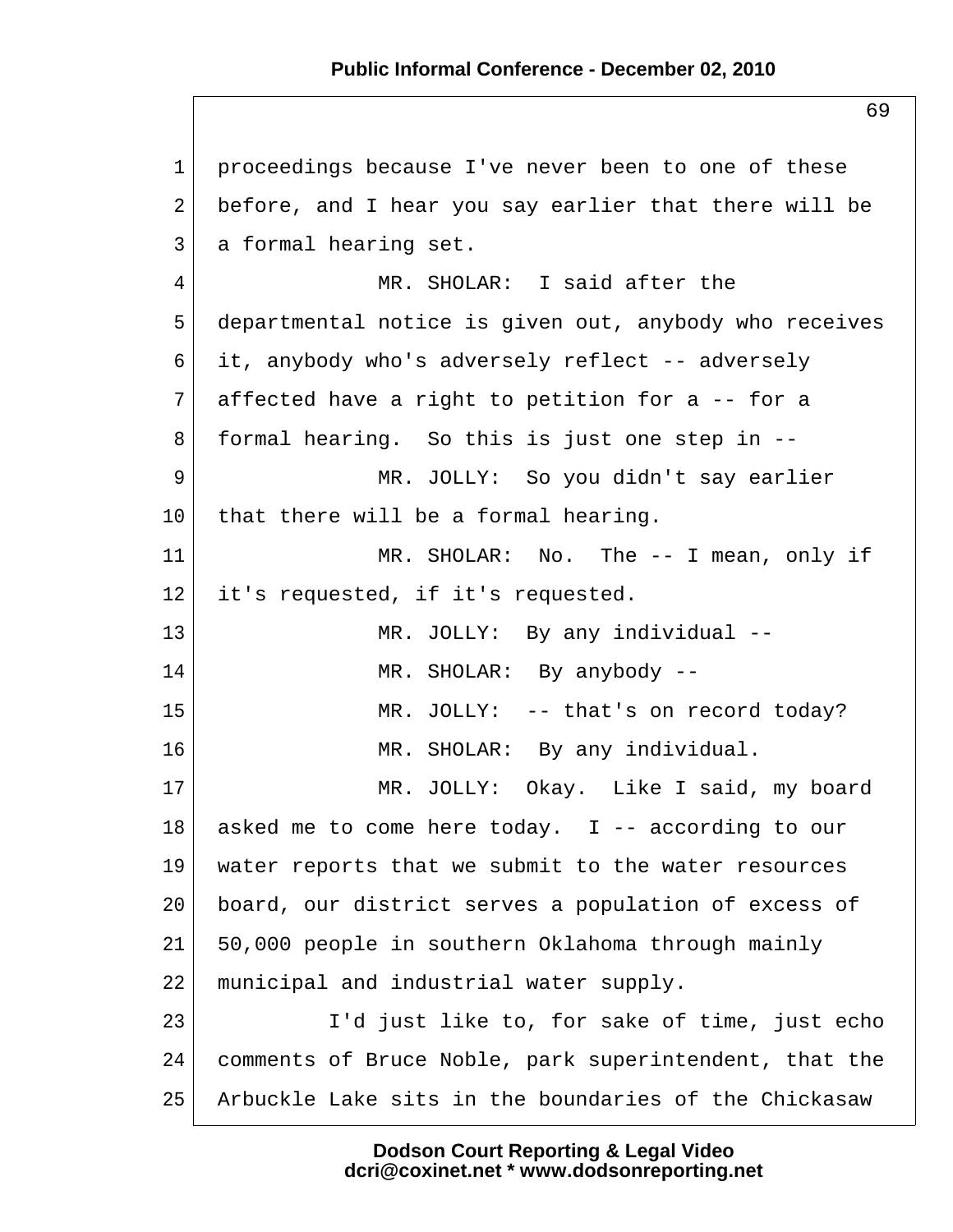| $\mathbf 1$     | National Recreation Area and we are concerned about    |
|-----------------|--------------------------------------------------------|
| 2               | anything that affects the natural spring flow of the   |
| 3               | Arbuckle-Simpson that usually ends up in the -- our    |
| 4               | lake. It's estimated that over 60 percent of our       |
| 5               | water in our reservoir is derived from spring, natural |
| 6               | spring flow. So we're very concerned about anything    |
| 7               | that affects that and I just appreciate being here     |
| 8               | today and that's all I have to say. Thank you.         |
| 9               | MR. SHOLAR: Thank you, sir.                            |
| 10              | Carlyle Hill.                                          |
| 11              | MR. HILL: My name is Carlyle Hill. My                  |
| 12              | address is 20295 State Highway 1W, Ada, Oklahoma,      |
| 13              | 74820.                                                 |
| 14              | Like some other speakers here -- Clyde                 |
| 15              | Runyan, Phil Converse -- I have property on Mill       |
| 16              | Creek. I am a great-great-grandson of Cyrus Harris,    |
| 17 <sub>2</sub> | first governor of the Chickasaw Nation. Part of that   |
| 18              | property that's still in our family was the allotment  |
| 19              | that he received in the -- in the mid 1800s.<br>We've  |
| 20              | been in the ranching business before statehood in this |
| 21              | area and I was raised on Mill Creek.                   |
| 22              | I know what Mill Creek was. It isn't the               |
| 23              | creek that it has been all these years since Martin    |
| 24              | Marietta opened their operations. That's when I first  |
| 25              | met Pete Dawson, which represented Martin Marietta,    |
|                 |                                                        |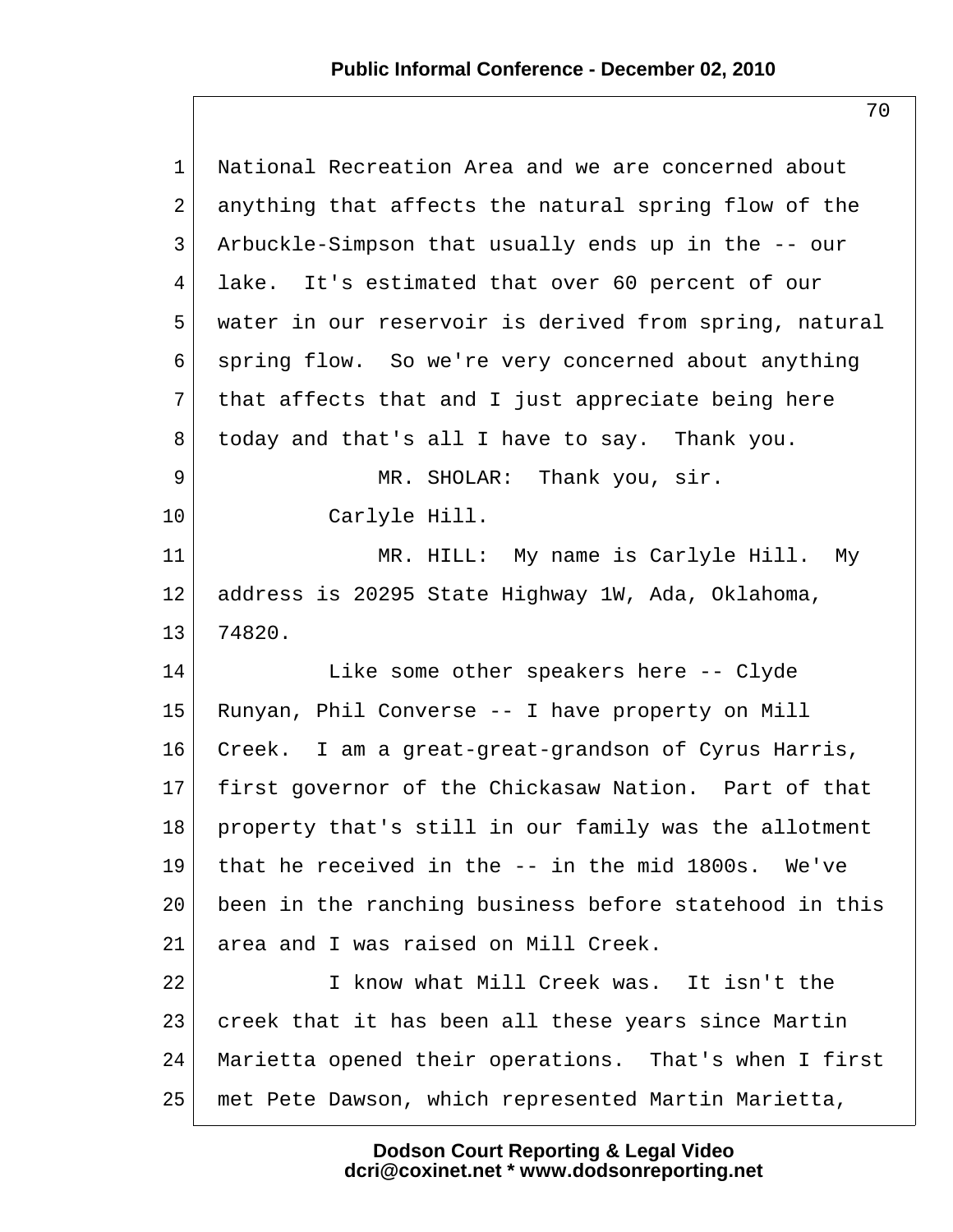| $\mathbf{1}$    | telling me about this good neighbor policy that they   |
|-----------------|--------------------------------------------------------|
| $\overline{a}$  | have. I -- I met you-all many times when we requested  |
| 3               | you to come down and look at the flow of Mill Creek    |
| 4               | when they were pumping water out of Mill Creek, when   |
| 5               | they said they wasn't pumping water out of Mill Creek, |
| 6               | but they was. This was in the summer of 2006.          |
| 7               | The Chickasaw Nation -- I went to the                  |
| 8               | Chickasaws. They assisted me in setting up a weir on   |
| 9               | a dam that was built my -- by my great-uncles and my   |
| 10 <sub>1</sub> | grandfathers in 1938 on the property, the Mill Creek.  |
| 11              | We set up a weir and monitored the creek, and you-all  |
| 12              | had records of that too that we gave you-all where     |
| 13              | there was detrimental, reduced flow of the creek.      |
| 14              | And as Phil Converse said, we -- we do not             |
| 15              | have the fish in Mill Creek anymore. It -- it          |
| 16              | actually just quit flowing parts of -- parts of the    |
| 17              | summer of '06 and another quarry in this area is --    |
| 18              | is -- is just going to be that more detrimental to the |
| 19              | -- to -- to that. It -- we have people here and --     |
| 20              | and I have property that's close to Pennington Creek   |
| 21              | also. Pennington Creek is a beautiful spring-fed       |
| 22              | creek and -- and -- and if you want to see what        |
| 23              | happened to Mill Creek, that's going to be what        |
| 24              | happened to Pennington Creek if this continues.        |
| 25              | Also know that the -- the quarries that are            |

71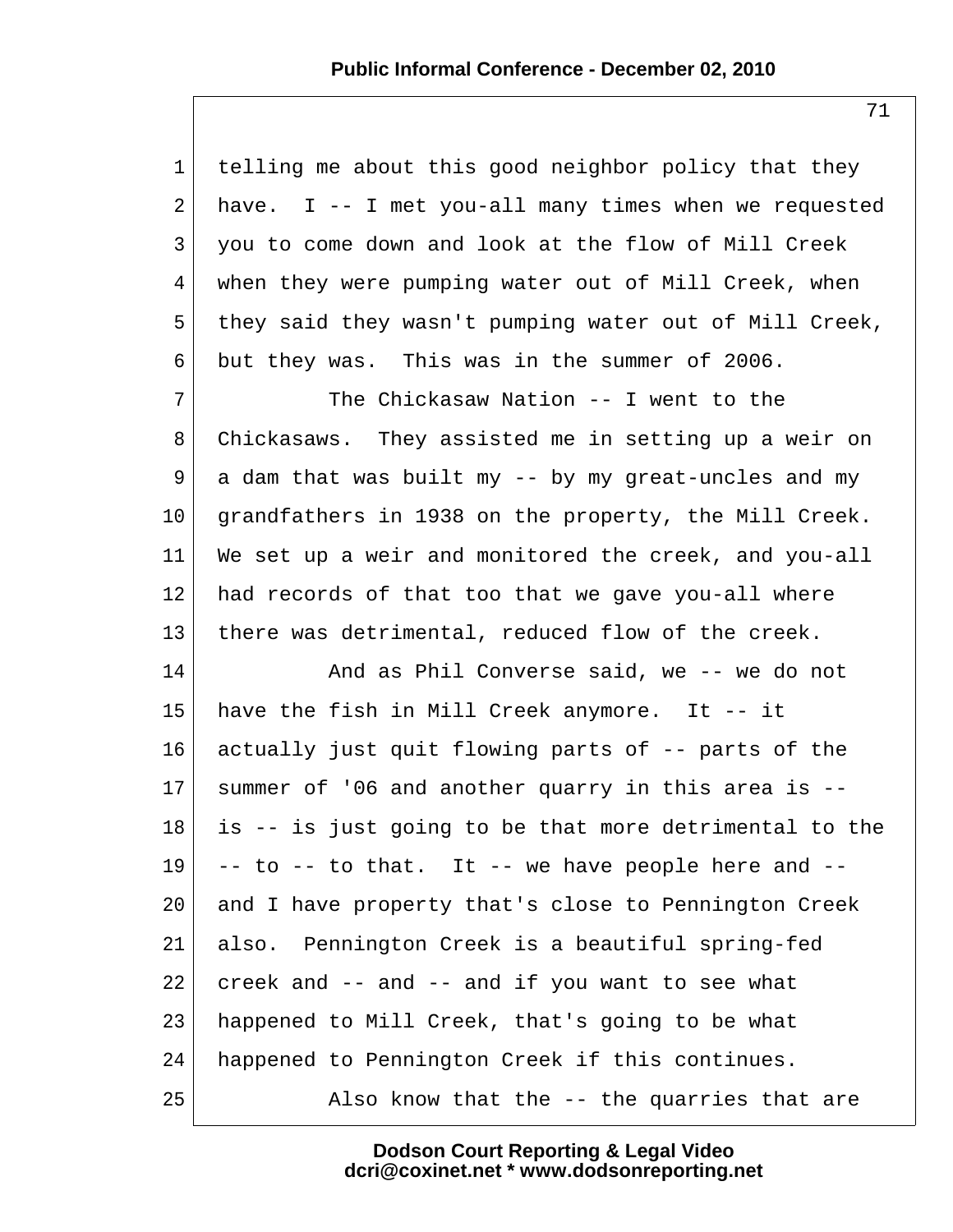| $\mathbf 1$ | presently there, I heard Mr. Dawson say that there      |
|-------------|---------------------------------------------------------|
| 2           | would be a lot of truck sales. That is a -- less than   |
| 3           | probably two percent of trucks sales. All the rock      |
| 4           | will be going to Texas. All the money will be going     |
| 5           | to Texas, not stay here in Oklahoma, as Clyde brought   |
| 6           | out, and stay in our school systems, stay in our area,  |
| 7           | and that is why I am asking this application be         |
| 8           | denied.                                                 |
| 9           | MR. SHOLAR: Thank you, sir.                             |
| $10 \,$     | Johnna Thompson.                                        |
| 11          | AUDIENCE MEMBER: I have nothing further                 |
| 12          | to add.                                                 |
| 13          | MR. SHOLAR: Tell you what -- at this                    |
| 14          | time, let's take about -- let's take a five-minute      |
| 15          | break. I have $11:22$ , so in five minutes we will pick |
| 16          | back up again.                                          |
| 17          | (Recess taken from 11:22 a.m. to                        |
| 18          | 11:30 a.m.                                              |
| 19          | MR. SHOLAR: All right. We are going to                  |
| 20          | resume listening to some speakers in PAN 10-05-IC for   |
| 21          | Arbuckle Aggregates, LLC, permit LE 2361.               |
| 22          | Our next speaker will be Miss Linda Hogan.              |
| 23          | State your name and address, please, ma'am.             |
| 24          | MS. HOGAN: Linda Hogan. I live at 903                   |
| 25          | North Kim.                                              |

72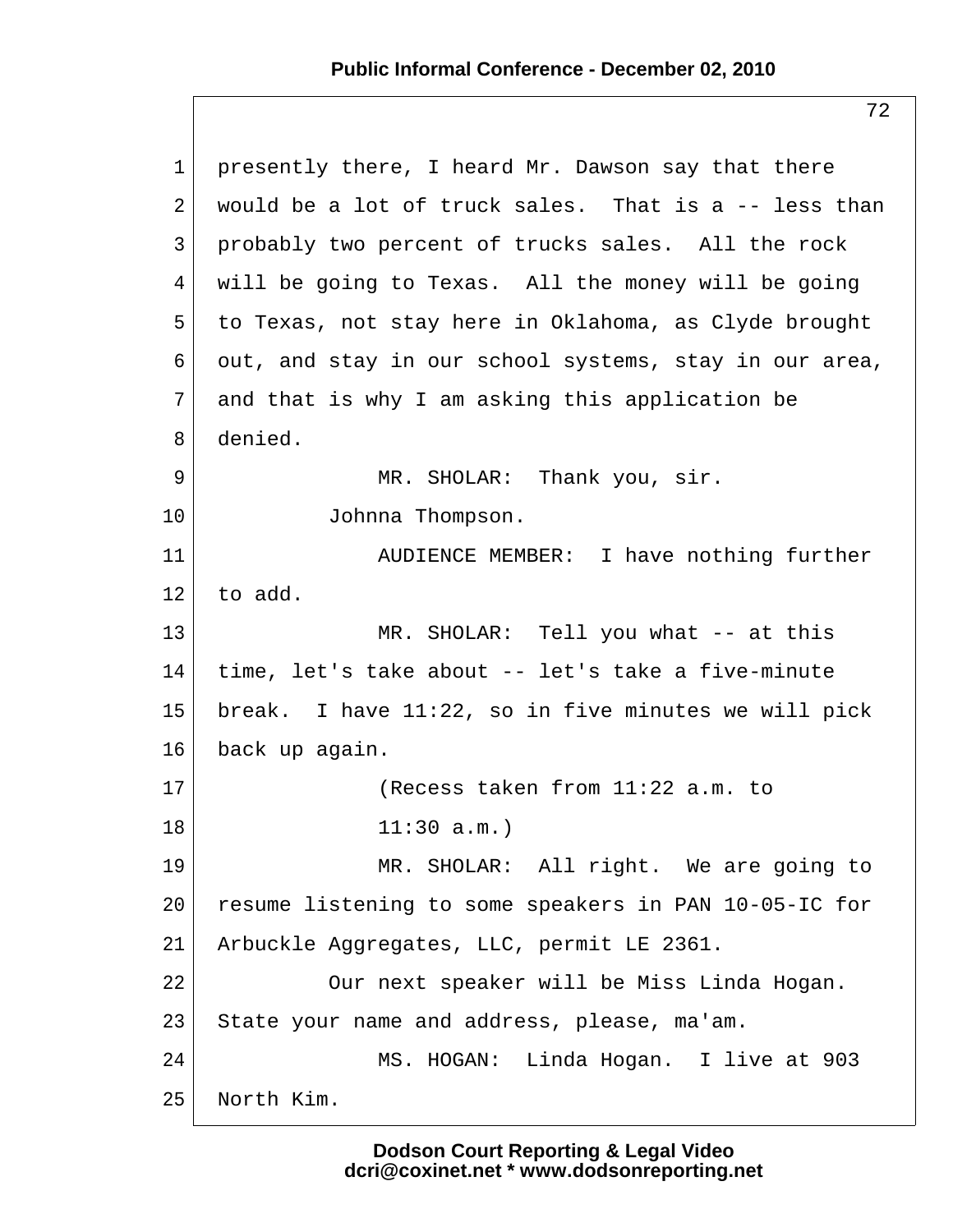1 I'm a writer for national publications and my 2 family has been here since Indian removal. They came 3 here so my ancestors have been here for many 4 generations.

 5 Water right now is our most important issue. 6 This is a community that has many health issues as a  $7$  result of the mining that's already -- already 8 underway. But our aquifer is significant to our 9 lives, our community, and our -- our town. I'd  $10$  like  $-$ - I would like to see the environmental impact 11 statement that was done on this because nobody can 12 really own the flow of water, the movement of it. You 13 can't own it. If you have acre feet, perhaps you can 14 box it in, but we don't know how it moves under the 15 earth always and into the streams and rivers because 16 that's the water that we have.

17 If -- if somebody hits someone on a bicycle 18 with their car, they would be investigated. If they 19 did it premeditatively and ran into a pedestrian, it 20 would be a crime. This is really a premeditated crime 21 against a community and they understand what's going 22 to happen. These are experienced people. We 23 understand what's going to happen because we live here 24 but this -- and this is our life and this place is our 25 livelihood.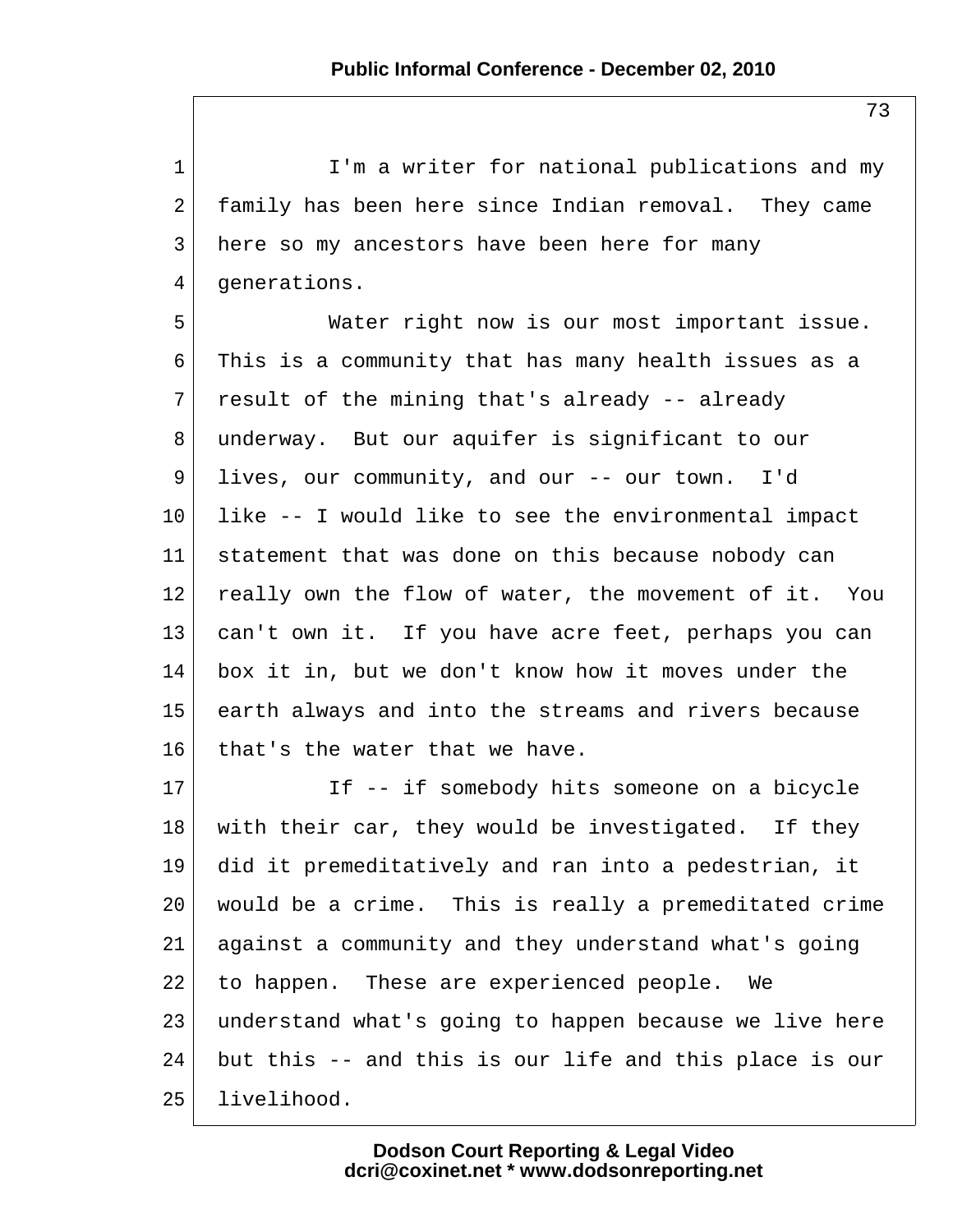1 I do work for the Chickasaw Nation. We're  $2$  very active in struggling against this, but I'm here 3 as a citizen. I think that the dishonesty that has 4 gone into this is really also a symptom of power over 5 the powerless, because this is a very underserved 6 community. They could have gone to a place that  $7$  had -- if they went to a place with people who were of 8 a different economic class and educational group, they 9 would be -- this would not -- this event would not be 10 happening now in that area.

11 Anyway, we cannot foresee the kind of 12 destruction to the environment, the destruction to the 13 migratory birds that are significant -- this place is 14 significant not only to here, but to Nebraska and to 15 the world, because there are certain birds and 16 certain -- certain birds that migrate here from across 17 the nation for the water and they are attracted by the 18 | water. So the use of the water, the ground water and 19 the surface water, and breaking into the aquifer, this 20 really should be the eleventh commandment that thou 21 shall not steal water.

22 But I ask you, please, to deny their permit, 23 and I will write about this so that it's not just 24 known in this community, but it's not just known in 25 the state of Oklahoma that has loose environmental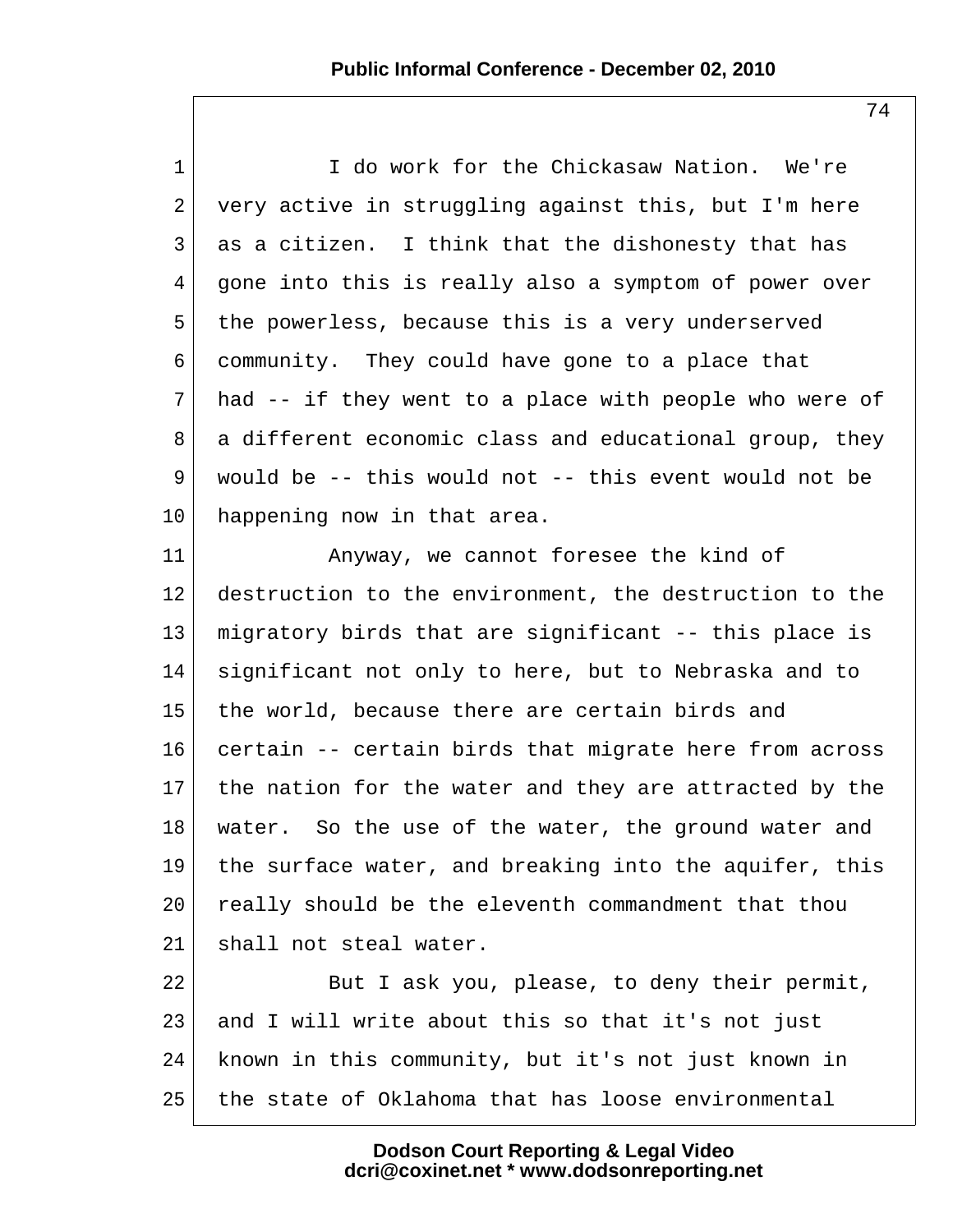## **Public Informal Conference - December 02, 2010**

 1 laws, but that it's known in larger circles because it 2 needs to be publicized. Thank you. 3 MR. SHOLAR: Thank you, ma'am. 4 Paul Hall. 5 AUDIENCE MEMBER: He had to leave. 6 MR. SHOLAR: Okay. 7 Amy Ford. 8 MS. FORD: Good morning. Amy Ford, 889 9 Knight Drive, Durant, Oklahoma. You need my ZIP code? 10 Okay. 11 I would first like to state that I'm here as 12 an individual. I'm also president of CPASA and I will 13 not be speaking on behalf of CPASA members, other than 14 to express some concerns of several CPASA members who 15 did want to attend, but Thursday at 9:30 in the 16 morning a number of them are working and did not have 17 the opportunity to get away, so when formal hearings 18 are scheduled, we may want to consider some 19 alternative time that would allow more participation.  $20$  I am here today to  $-$  going to speak to the 21 one-mile geographic limitation imposed by the 22 department of mines on potential citizen protest. 23 While this may work in some parts of the state, it 24 simply does not work in the Arbuckle-Simpson. We have 25 a unique structure here and there are a couple of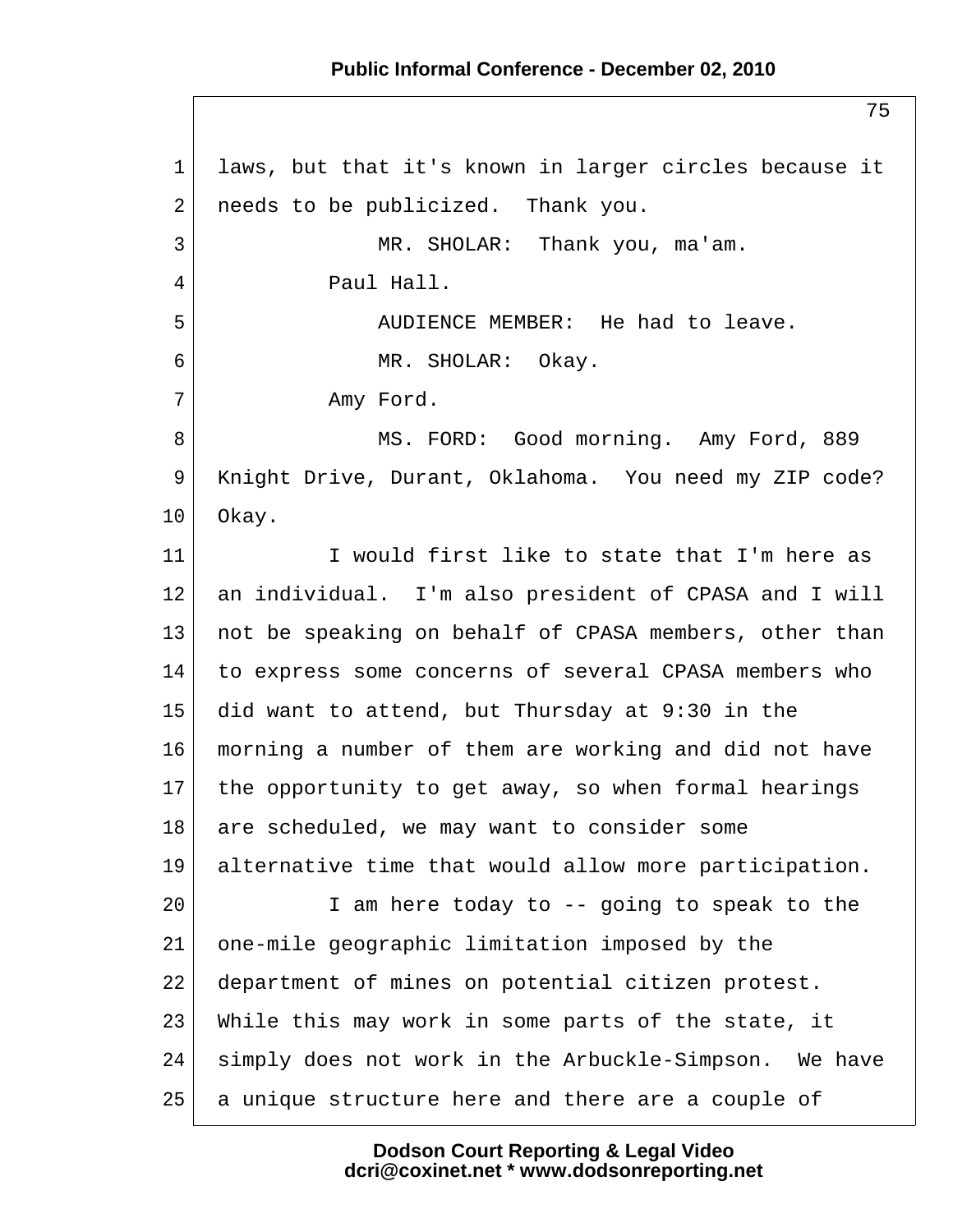1 issues why it doesn't work. A large number of the 2 water sources are miles from their ultimate use and 3 limiting me -- the protestants to one mile limits my 4 ability to protect my source, which could be 5 potentially be much further downstream.

 6 Byrds Mill strings -- springs is 20 miles 7 from Ada, yet Ada feels the effects of reduction of 8 Byrds Mill Springs directly. The Arbuckle-Simpson 9 study shows that a reduction in any one area of the 10 aquifer has ramifications in other areas of the 11 aquifer and thus, the one-mile geographic limit is 12 completely arbitrary and we're asking that this 13 restriction be set aside as part of this protest to 14 continue to allow us our due process in this protest 15 process.

16 I would also like to note for the record that 17 when miss -- Miss Nichols spoke earlier in her initial 18 introduction, Arbuckle Aggregates indicated their -- 19 their  $-$  their want to be a part of this community, 20 they're Oklahoma citizens, and in the next breath  $21$  informed us that the pit water was a legal use of  $-$ -22 that they had legal use of the pit water. We do 23 recognize that, to date, that you do have legal use of 24 the pit water. We are working to bring that pit water 25 under the jurisdiction of the OWRB and at some point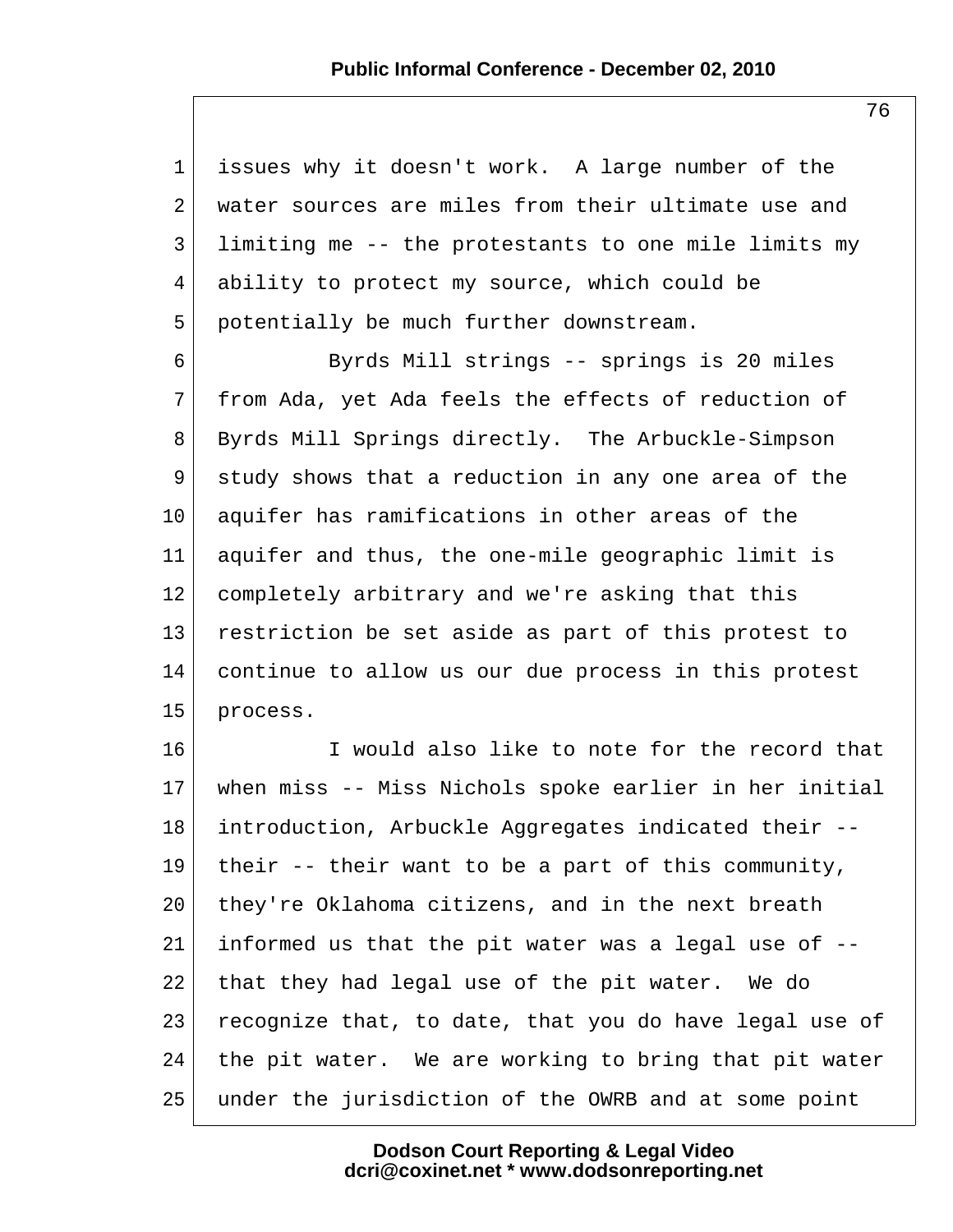| $\mathbf 1$ | we would like you to address if that is brought under  |
|-------------|--------------------------------------------------------|
| 2           | the OWRB's jurisdiction, what are your plans for       |
| 3           | modifications of your mining operations to -- to -- to |
| 4           | take that pit water into account as subject to the     |
| 5           | permitting process, so. Thank you.                     |
| 6           | MR. SHOLAR: Thank you, ma'am.                          |
| 7           | I will make known and some of you-all                  |
| 8           | probably already know this that I did set aside the    |
| 9           | one-mile limit because I felt this was an important    |
| $10 \,$     | issue and it couldn't be discussed just within a one   |
| 11          | mile, so that's why everybody here who has signed up   |
| 12          | to speak is -- is given that opportunity, so.          |
| 13          | Our next speaker is Floy Parkhill.                     |
| 14          | MS. PARKHILL: My name is Floy                          |
| 15          | Parkhill. I live 409 South Mickle Street, Tishomingo,  |
| 16          | Oklahoma, 73460.                                       |
| 17          | I've lived at this address for 33 years. I             |
| 18          | own a home there on Pennington Creek near Pennington   |
| 19          | Creek Park within the city limits. Mining so close to  |
| 20          | the headwaters of Pennington Creek will interfere with |
| 21          | the natural flow of streams and springs that create    |
| 22          | that creek, thus my water supply, both the quantity    |
| 23          | and the quality, will be put at risk. If the creek is  |
| 24          | irreparably damaged, my only alternatives are to haul  |
| 25          | in water or move. Either way I lose, and so do the     |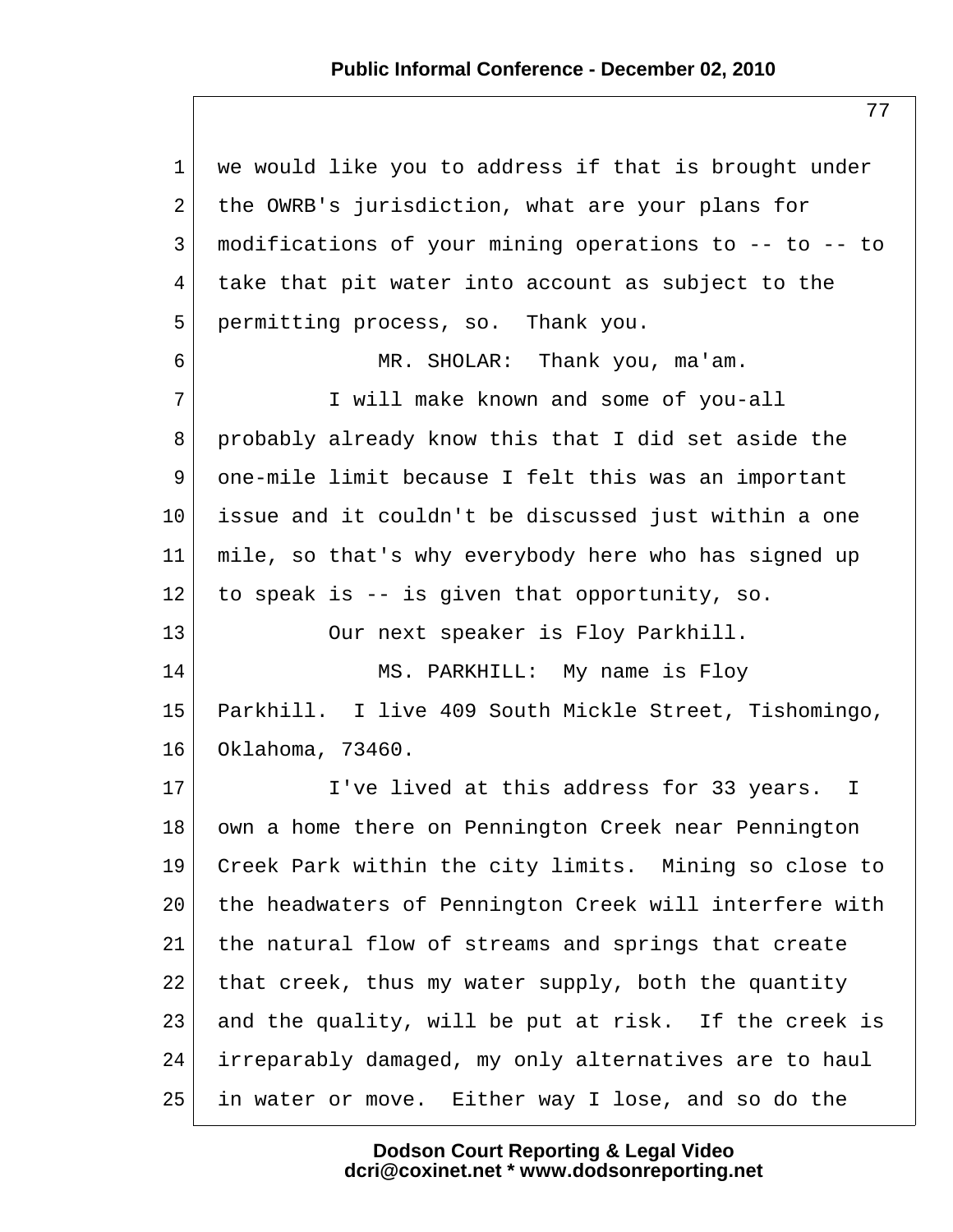1 3200 other people in Tishomingo who also depend on the 2 waters of Pennington Creek as their sole source of 3 water.

 4 My husband and I raised our children in this 5 community. They live in other states now and 6 frequently come to visit like they did last week to 7 share Thanksgiving. When they come we all go walking 8 on Tishomingo's trails, visit the refuge, and our 9 grandkids play in the park. I don't know if they will 10 want to move back here, or my grandkids might want to 11 move back here at some future date, but I want them to 12 have the option of doing so. I don't want them to 13 come back and see a wasteland where there was once 14 natural beauty, where there was once abundant wildlife 15 and vegetation, where there was once recreation, where 16 there was once life.

17 It would be great for all of us if the 18 department of mines and Arbuckle Aggregates could 19 guarantee that this will not happen, but we all know 20 | that such a guarantee cannot be given in good faith, 21 so without it the risk to me, my children, my 22 grandchildren, and all my neighbors is too great. I 23 oppose the granting of this permit. Thank you. 24 MR. SHOLAR: Thank you, ma'am. 25 Ray Lokey.

> **Dodson Court Reporting & Legal Video dcri@coxinet.net \* www.dodsonreporting.net**

78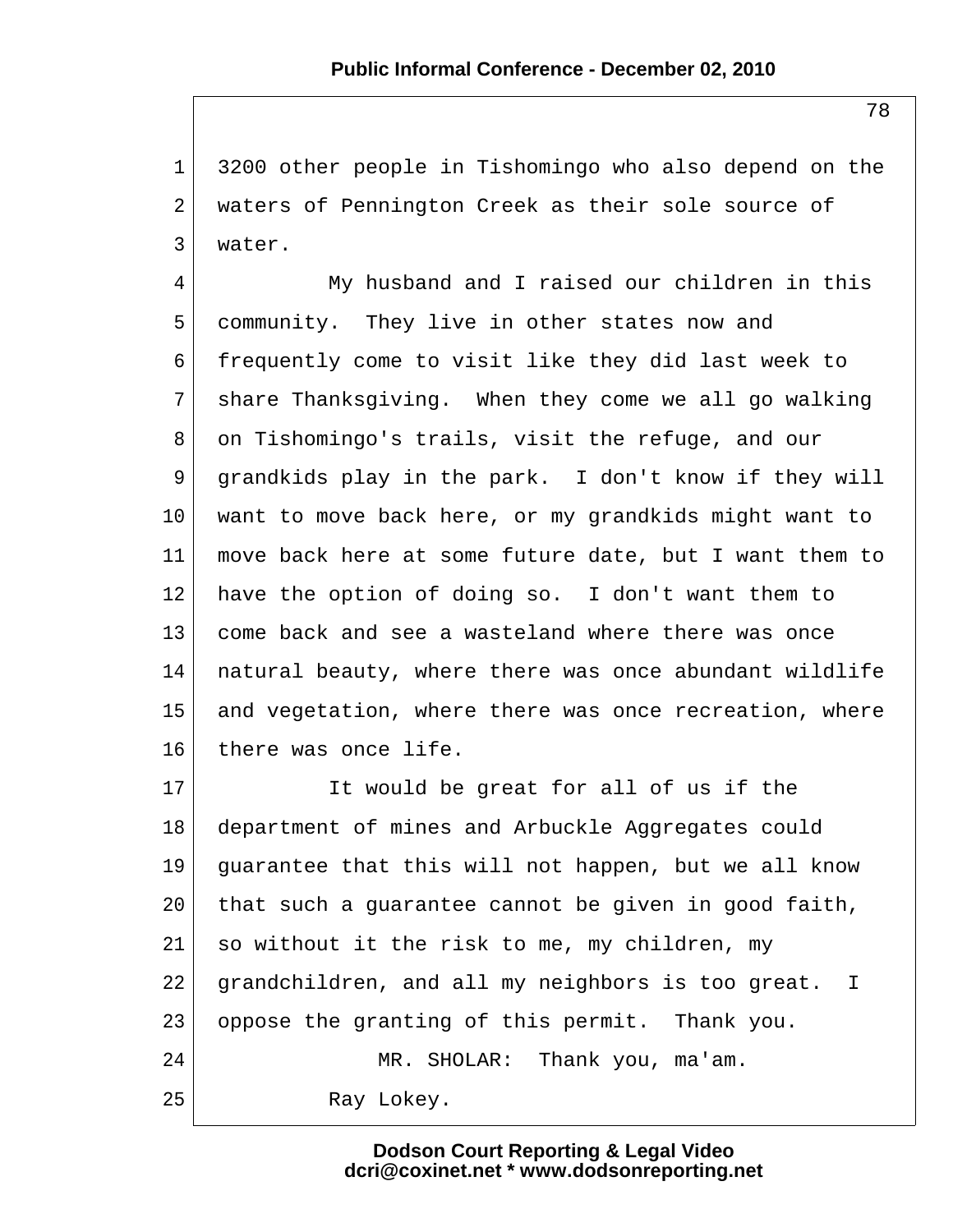79

| $\mathbf 1$     | MR. LOKEY: I am Ray Lokey and my                       |
|-----------------|--------------------------------------------------------|
| $\overline{2}$  | address is P.O. Box 520, Tishomingo, Oklahoma.         |
| 3               | I'm a publisher of Johnston County Capital-            |
| $\overline{4}$  | Democrat, the newspaper based here in Tishomingo. I'd  |
| 5               | like to just submit for the record an editorial that   |
| 6               | was published from today's issue of the newspaper      |
| 7               | opposing this permit. I would also like to note that   |
| 8               | while the department of mines prepared a notice of     |
| 9               | this meeting for publication, that, after visiting     |
| 10              | with your office earlier in the week, as far as we     |
| 11              | know, we never received a copy of that notice and it   |
| $12 \,$         | was not published in the newspaper. I believe it was   |
| 13              | scheduled for publication on October 21st and October  |
| 14              | 28th we find no record that we Ever received it.       |
| 15              | My understanding was it is not a requirement           |
| 16              | by law that it be published prior to this informal     |
| 17 <sub>2</sub> | conference; however, I do believe that there are some  |
| 18              | people who would have been here today that were unable |
| 19              | to make arrangements to attend this meeting because    |
| 20              | they did not have proper notification.                 |
| 21              | And finally, the last thing I'd like to say            |
| 22              | is the -- as -- as you know, there was a study done by |
| 23              | the Oklahoma Water Resources Board, a five-year study  |
| 24              | at a cost of millions of dollars, of the Arbuckle-     |
| 25              | Simpson Aquifer in this area, and I believe it is      |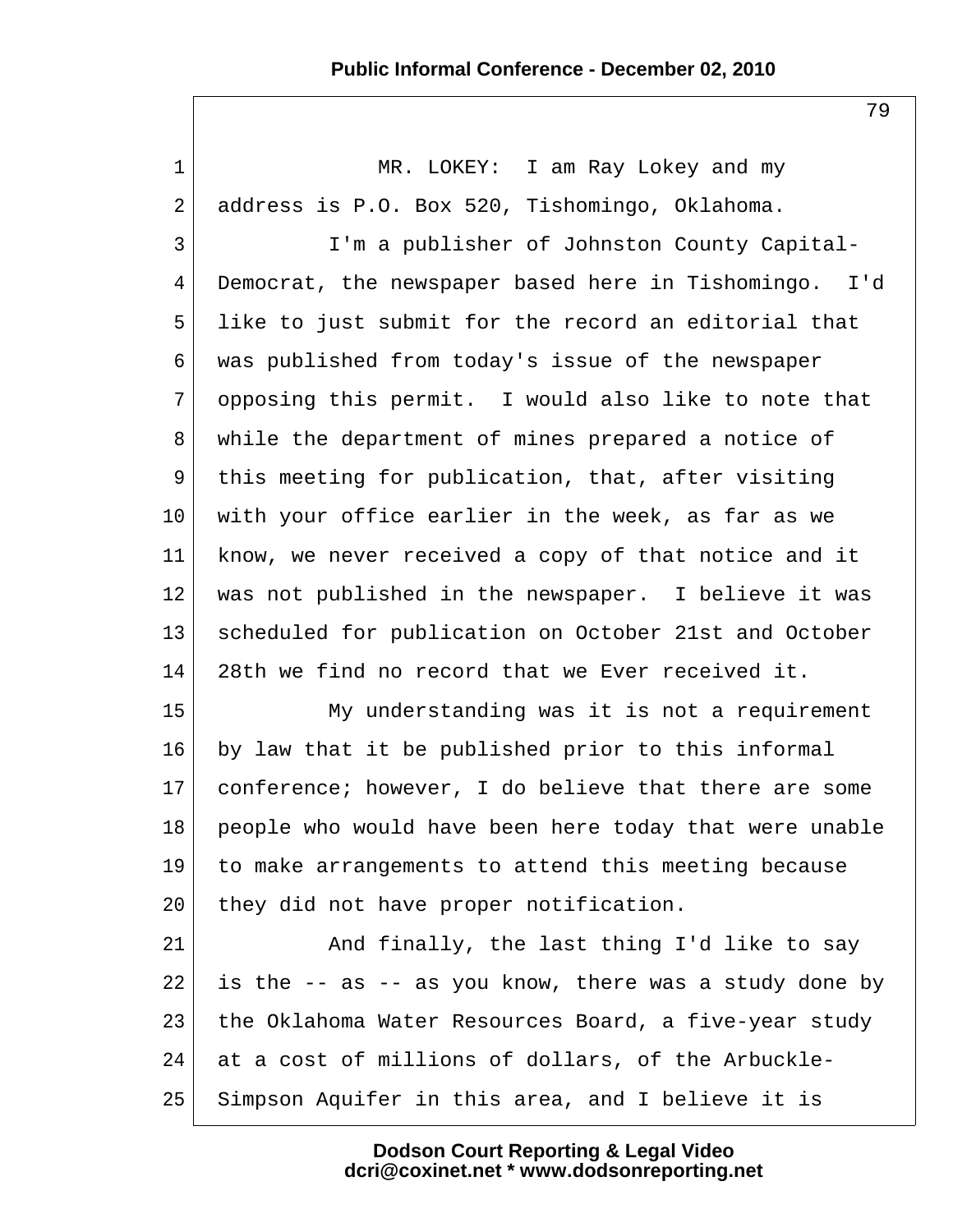80

| $\mathbf{1}$    | imperative that the results of that study be            |
|-----------------|---------------------------------------------------------|
| $\overline{2}$  | considered and viewed at prior to any -- any permit     |
| $\mathfrak{Z}$  | being granted to this company for mining purposes and   |
| 4               | any evidence or information provided by that agency     |
| 5               | who -- who has the expertise and the knowledge to       |
| 6               | advise the department of mines on the impact that this  |
| 7               | mining operation would have on the aquifer. That's      |
| 8               | all.                                                    |
| 9               | MR. SHOLAR: Thank you, sir.                             |
| 10              | Fred Chapman.                                           |
| 11              | MR. CHAPMAN: My name -- my name is Fred                 |
| 12              | Chapman. My address is Post Office Box 1754, Ardmore,   |
| 13              | Oklahoma, 73401.                                        |
| 14              | My family's been in this area for quite some            |
| 15              | time. My grandfather came in 1887 to Indian Territory   |
| 16              | and we started buying land and ranches and we have      |
| 17 <sup>2</sup> | several. They came because of the springs and the       |
| 18              | flowing water, and being from dry Texas, this was a     |
| 19              | And we don't have near as much water as we had<br>boon. |
| 20              | back then and we're losing water every day because of   |
| 21              | the quarries. My father started irrigating during the   |
| 22              | Depression and was flowing water out of the Washita     |
| 23              | and that was being fed from the Arbuckle-Simpson        |
| 24              | Aquifer. When I got out of the Army in 1953, I filed    |
| 25              | for water rights, irrigation rights, and we've kept     |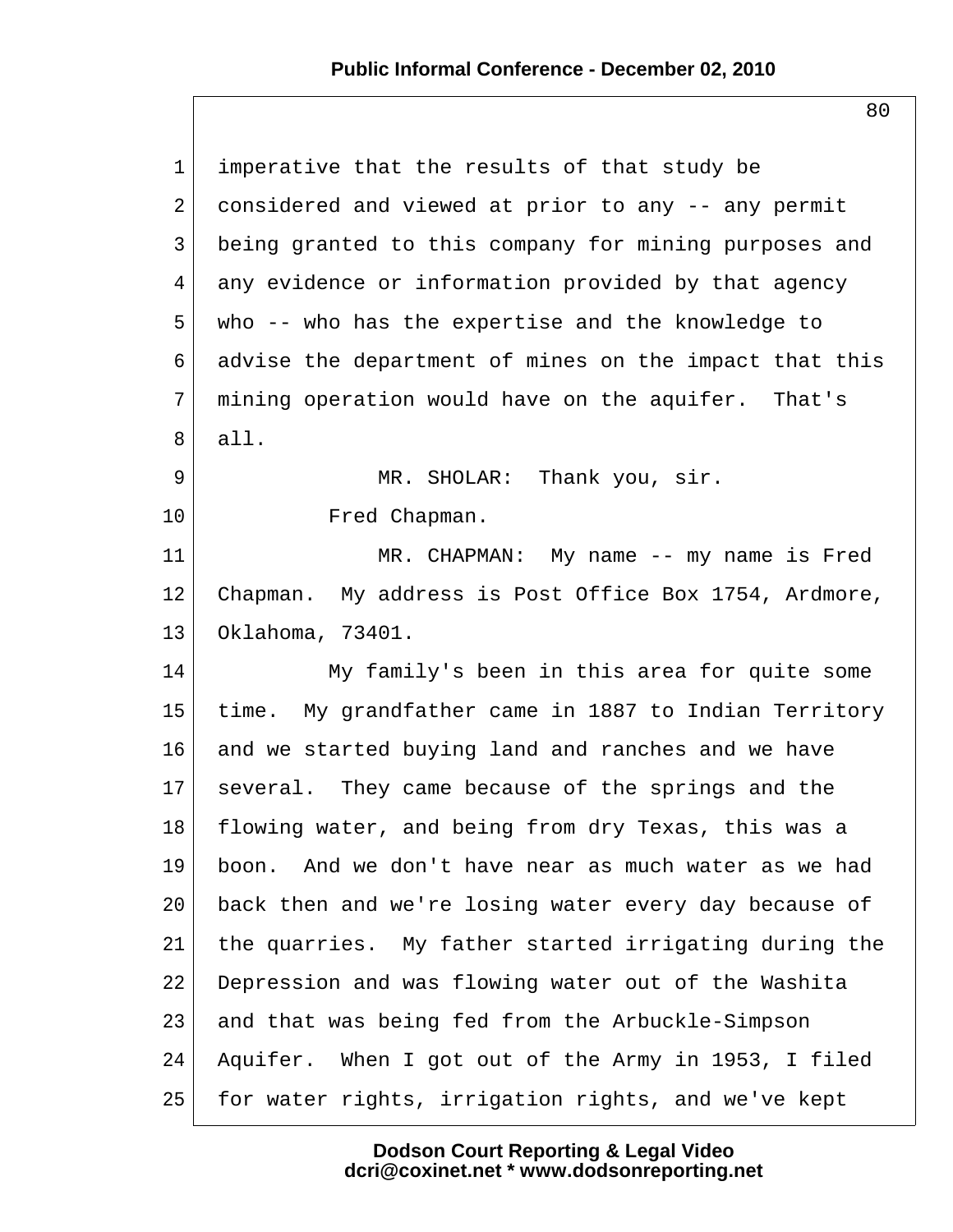| $\mathbf 1$     | them up-to-date. We're one of the few ranches in this  |
|-----------------|--------------------------------------------------------|
| 2               | area that kept their water rights up-to-date.          |
| 3               | We the people of this area realize that water          |
| 4               | is a crucial part of our existence and we cannot -- I  |
| 5               | have two ranches that are on Mill Creek and the Mill   |
| 6               | Creek watershed. The one down next to the Washita      |
| 7               | west of Ravia, we've had no water for about six years  |
| 8               | flowing down that far because of the quarries, and     |
| 9               | then we have another ranch that is on Oil Creek and -- |
| 10 <sub>1</sub> | and Mill Creek little further up. It's six miles       |
| 11              | southwest of Mill Creek. And that ranch is totally     |
| $12 \,$         | served by springs and -- and creek water and we've had |
| 13              | a lot of trouble with our water on those ranches.      |
| 14              | And we have another ranch over on I-35 and             |
| 15              | it's the headwater for Henry House Creek, Cool Creek,  |
| 16              | Honey Creek, and Scout (phonetic) Creek, and all these |
| 17              | were from springs and all of them have slowed down     |
| 18              | tremendously. And I don't know if you're familiar      |
| 19              | with that area, but you can't build ponds because the  |
| 20              | rocks are so close to the surface that you just --     |
| 21              | they won't hold water. The water goes into the         |
| 22              | rocks. And we have a lot of wells and we're -- we're   |
| 23              | using windmills, but now we're using solar pumps       |
| 24              | mostly and we're able to get by. But --                |
| 25              | MR. SHOLAR: Thank you, sir.                            |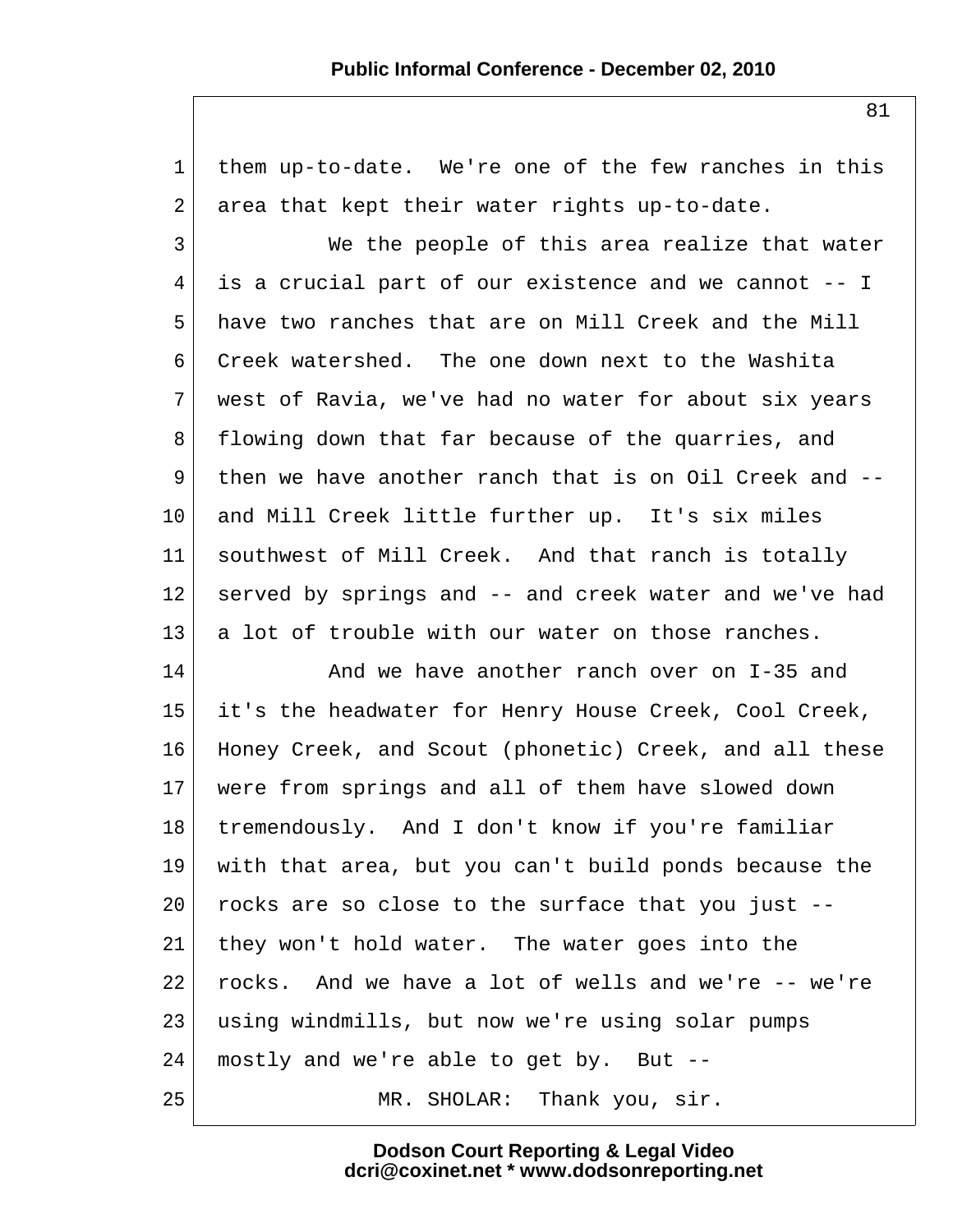1 MR. CHAPMAN: -- the main thing that we  $2$  need is to have a law through our legislature that 3 stops all mining into the aquifer. Thank you. 4 MR. SHOLAR: Thank you, sir, for your 5 time. 6 Mr. David Curtis. 7 MR. CURTIS: I'm David Curtis. I live 8 at 903 North Kemp here in Tishomingo. 9 And I think it's already been adequately 10 documented by many people here the environmental 11 problems and other problems that will arise from this, 12 and I think this whole process is these people are 13 going through is symptomatic of what's destroying life 14 and the lifestyle in this country, not just here. 15 They're looking at short-term profit. They're not 16 thinking about what they're doing to the environment, 17 what they're doing -- they say they're good neighbors. 18 They don't think about what they're doing to their 19 neighbors and this is going to come back and bite them 20 eventually. This is destroying everything. This 21 whole attitude is going to affect their children and 22 their grandchildren too. That's all I have to say. 23 Thank you. 24 MR. SHOLAR: Thank you, sir. 25 Manta Brown. Manta -- Manta Brown.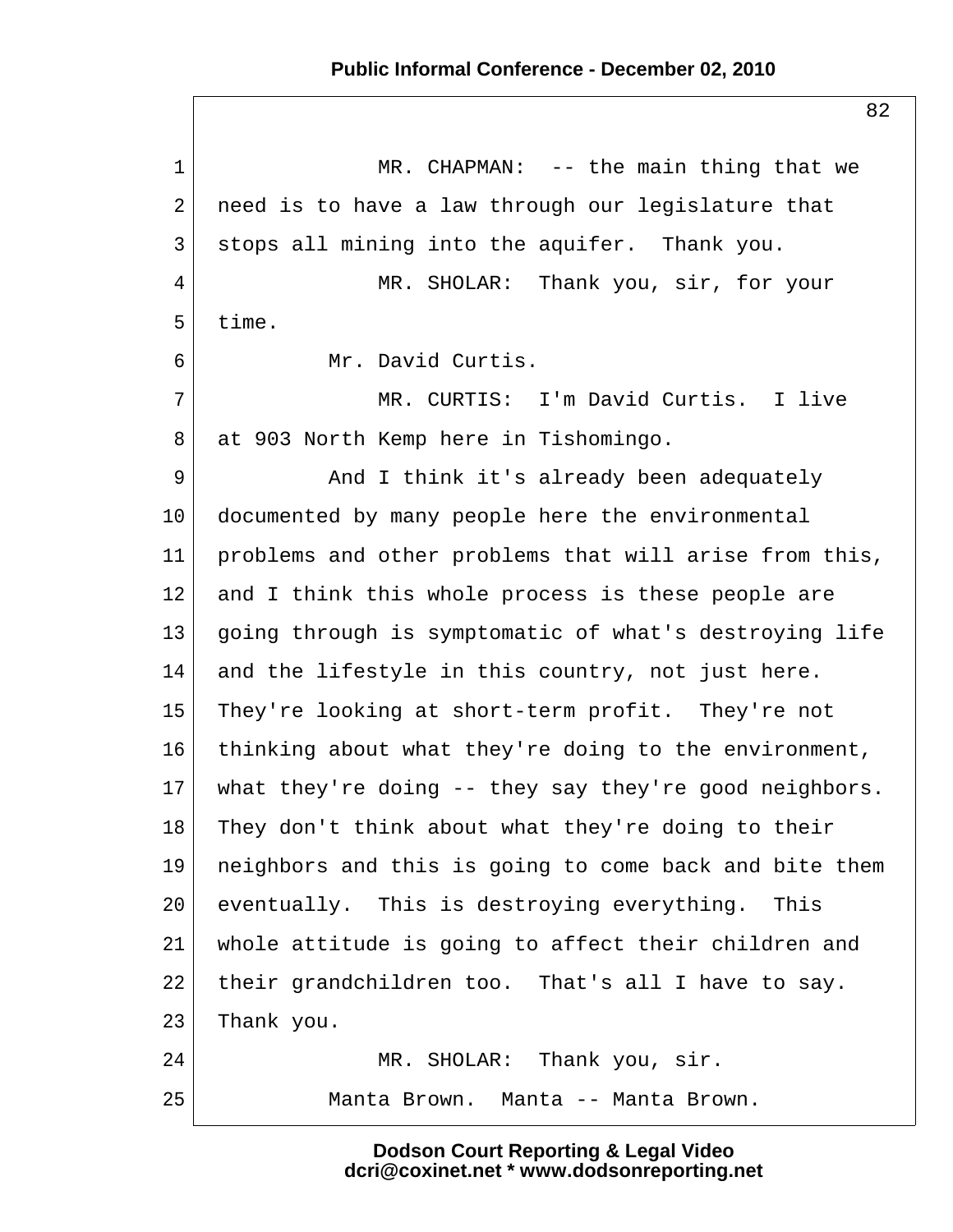1 MS. BROWN: I like to sit in the back,  $2$  I'm sorry. 3 MR. SHOLAR: That's okay. That's okay. 4 We won't miss you. Going to make a grand entrance. 5 MS. BROWN: My name is Manta Brown. I 6 live at 9379 West Griffin Road, which is six miles 7 south of Mill Creek. 8 I'm not a rancher, I'm not much of anybody, 9 but I've noticed we have a well  $--$  it is dry now. My 10 husband and his family have owned that land for about 11 80 years and I grew up in Sulphur, and in Johnston 12 County, the park there, the wells -- or the springs 13 there were never dry when I was a kid. They have gone 14 dry since then. And your good neighbor policy, I 15 don't agree with that, I'm sorry. I live right on the 16 railroad. Those gravel cars that go down that 17 railroad throw dust  $-$ - if you're sitting outside at my 18 house, you've got to go in till the train goes by and 19 the dust settles. 20 I just do not think that Johnston County 21 | needs another mine at all, period, end of sentence. 22 We need to save our water, and if you live in Texas, I 23 think you-all are wanting our water anyway, but if you 24 just keep wasting it, you're not even going to get it 25 | then. Gosh, I lost my train of thought.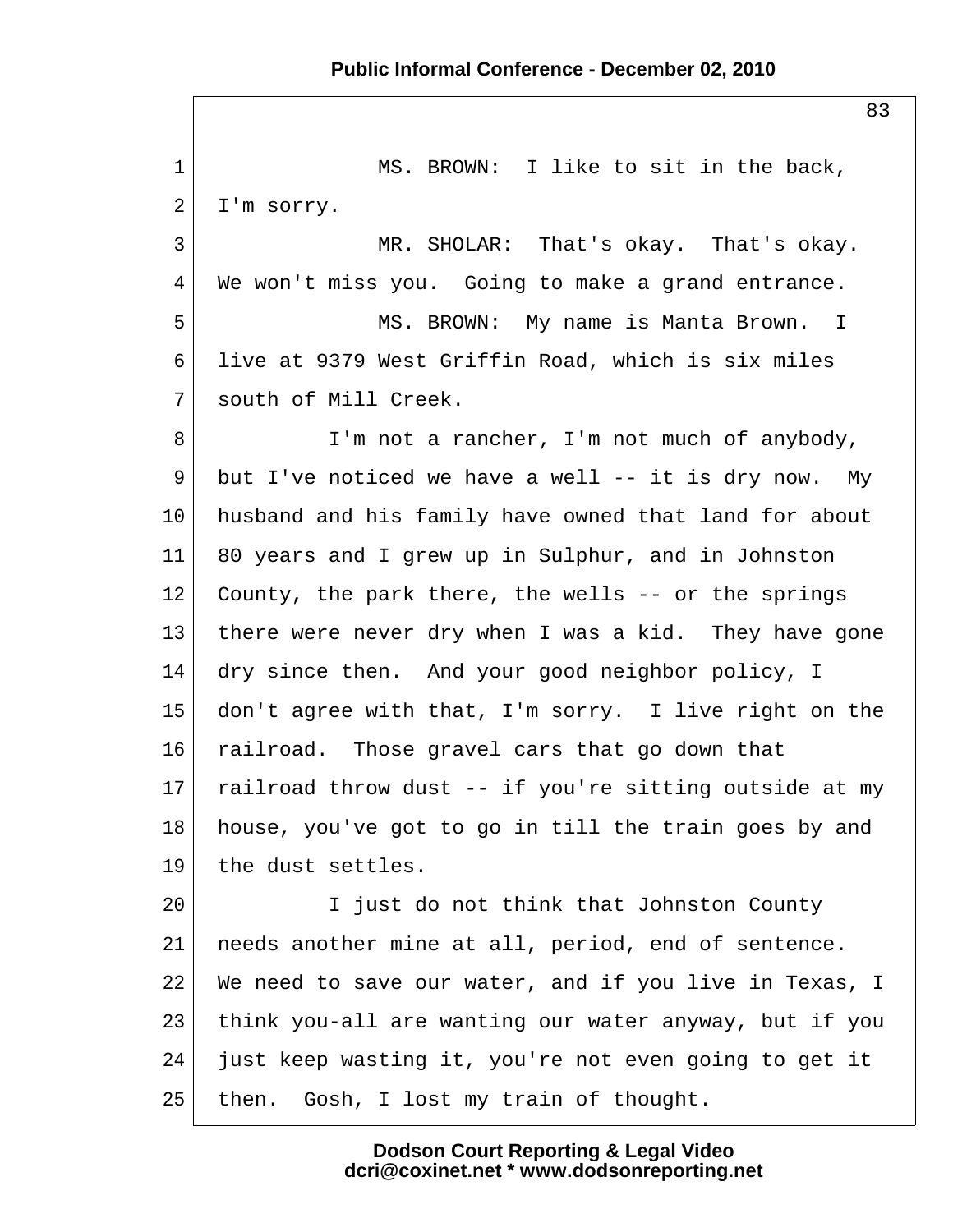| $\mathbf{1}$   | But -- and I'm not saying this to be mean or           |
|----------------|--------------------------------------------------------|
| $\overline{a}$ | anything, because my whole livelihood comes from a     |
| 3              | mine. My husband works for U.S. Silica. He's been      |
| 4              | there 31 years and he'll die before he leaves there    |
| 5              | with silicosis, I'm sure, so mines have been my whole  |
| 6              | livelihood, but Johnston County just doesn't need      |
| 7              | another one. Thank you.                                |
| 8              | MR. SHOLAR: Thank you.                                 |
| 9              | Randy Fullagar.                                        |
| 10             | MS. FULLAGAR: My name -- my name is                    |
| 11             | Randy Fullagar. I live at 7140 North Bellwood Road,    |
| 12             | Mill Creek, Oklahoma. That's about seven miles         |
| 13             | northeast of Mill Creek.                               |
| 14             | My husband and I own a little place -- about           |
| 15             | 150 acres is all we have. I'm trying not to get        |
| 16             | emotional but, frankly, it shocks me and angers me and |
| 17             | hurts me that any corporate interest so ignores the    |
| 18             | needs of the people who cannot go somewhere else,      |
| 19             | cannot afford to dig deeper wells and deeper wells and |
| 20             | deeper wells because water is going away. We can't     |
| 21             | move just because it's -- we've lost our water and     |
| 22             | you've got your gravel. It's not even moral to         |
| 23             | presume that your corporate needs and profits are more |
| 24             | important than the needs of all these people.          |
| 25             | My heart hurts today because there's not more          |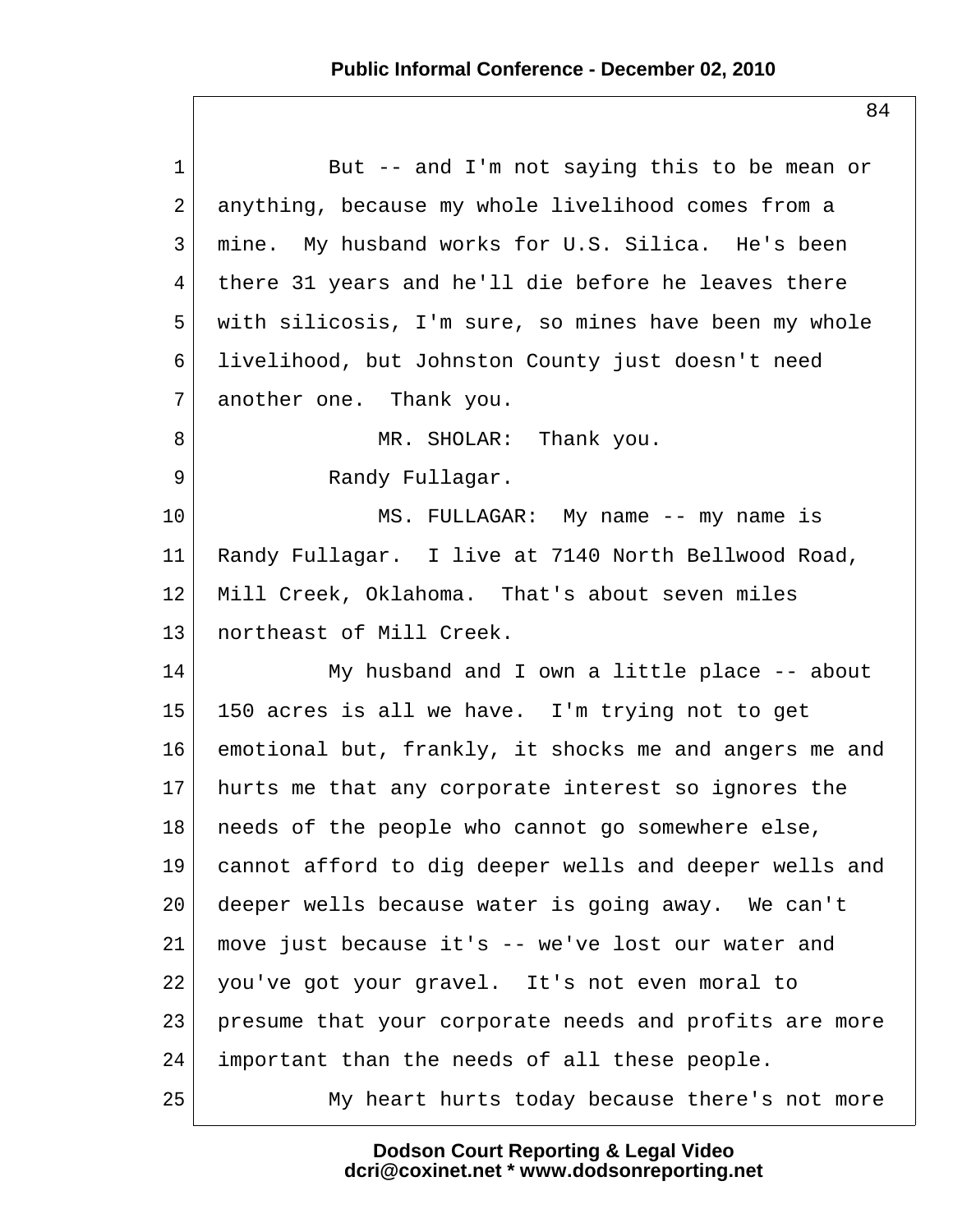1 people here. I know that there are more people that  $2$  will be touched. I have neighbors and they have wells  $3$  and my  $-$  I  $-$  I'm afraid that I'm going to turn the 4 water on someday and there's not going to be any 5 water. And I don't have any spring, I don't have any 6 creek, it's just one well, and we have animals and we 7 have to take a bath and we have to drink, and we have 8 nowhere to go. So what are we supposed to do when the 9 water's gone? You can't give it back. It's not --10 water is not something you can put back. When it's 11 gone, it's gone. And we, all of us, are going to be 12 just left holding a dry riverbed.

13 I have some pecan trees on my property that 14 are well over a hundred years old and they're 15 beautiful, and I know that they will die when the 16 water table gets down to a certain point. I know they 17 will. And then eventually all we're going to have 18 around here is cedar trees because they can survive in 19 a desert nearly and nothing else can. And I'm just 20 asking you to deny this permit because, frankly, they 21 are not interested in our well being and you're 22 Oklahoma citizens, elected or appointed, I'm not sure 23 which, but you have responsibility to us, not to 24 them. And that's all I have to say. 25 MR. SHOLAR: Thank you, ma'am. I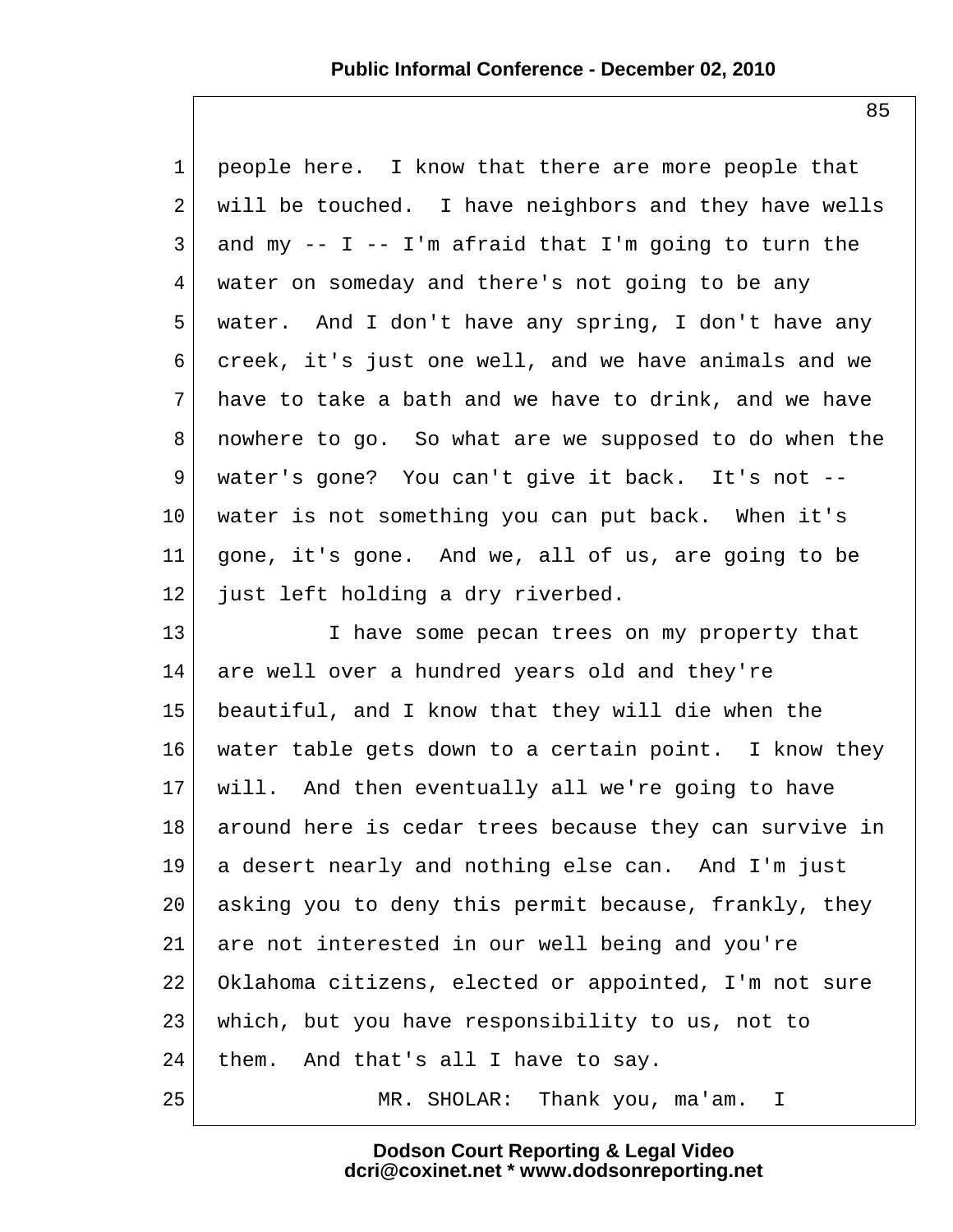86

 1 appreciate your comments. 2 Terry Beals. 3 MR. BEALS: My name is Terry Beals. I 4 live at 4001 Golf Course Road, Tishomingo, Oklahoma. 5 And I speak representing myself as a property 6 owner on Pennington Creek just north of the golf 7 course. Moved here ten years ago to retire after 8 spending ten years as executive director of state 9 veterinarian in Texas, and having traveled Texas from 10 El Paso to Texarkana and Beaumont to Dalhart, I -- I 11 know that they use a lot of gravel and I'm not sure 12 we've got enough gravel to fix all the roads in 13 Texas. What I don't understand is why they can't find 14 their gravel in Texas. Having been all over that 15 state, it's a question that keeps occurring to me. 16 I also represent TREES, which is the 17 Tishomingo Refuge Ecology and Education Society -- in 18 common terms, friends group for the refuge and for the 19 fish hatchery, both dependent on Pennington Creek as 20 it has been stated here before today. So as a friends 21 group speaking for about a hundred members of our 22 friends group, we -- we just respectfully submit and 23 request that this permit be denied. We -- we support 24 the comments that have been made here today and we 25 appreciate the opportunity to be able to submit our --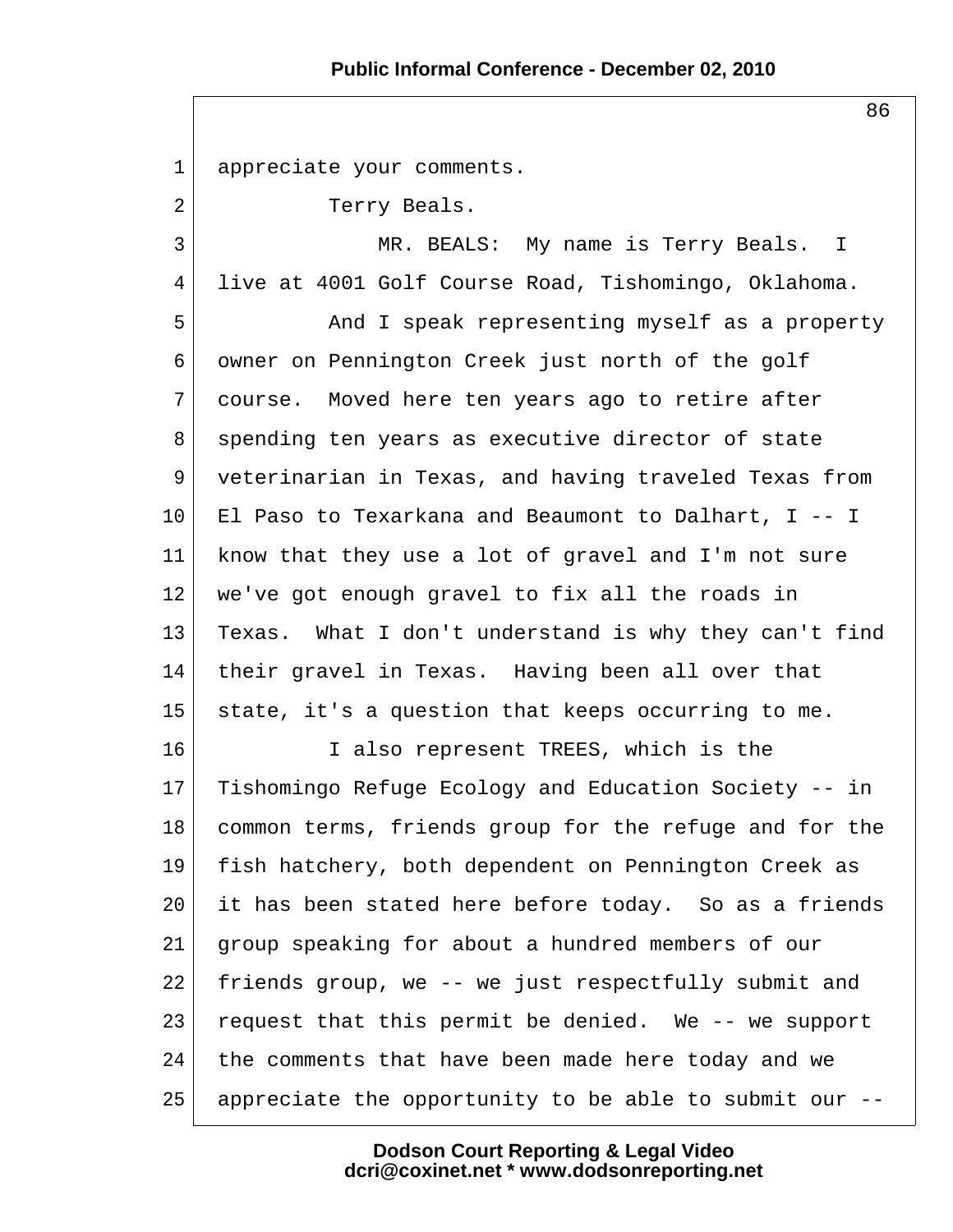## **Public Informal Conference - December 02, 2010**

87

1 our comments and thank you very much. 2 MR. SHOLAR: Thank you, sir. 3 Albert, do we have any more sign-in sheets? 4 No? Nobody else. All right. That's going to 5 conclude our portion of our speaker comments. The 6 next phase of this is going to be the company will  $-$ - $7$  will get a chance to respond to the  $-$ - to the 8 issues -- concerns addressed today and then -- and 9 present whatever you need to at that -- that point. 10 Okay. So are you all -- take like a ten-minute break 11 or you want  $-$  I don't want  $-$  I don't want to break 12 for lunch. I don't want to have to make everybody 13 wait. I mean, I don't mind a small break if you want 14 to kind of gather your thoughts before you get 15 started. 16 MS. NICHOLS: Can we get about a 17 20-minute break? 18 MR. SHOLAR: What about 15? 19 MS. NICHOLS: Okay. 20 MR. SHOLAR: All right. Fifteen -- 15  $21$  minutes. It's 11:57 now, so at 12:12 we will begin  $-$ -22 we'll begin again. Thank you. 23 (Recess taken from 11:57 a.m. to  $24$  12:14 p.m.) 25 MR. SHOLAR: Okay, guys. We're going to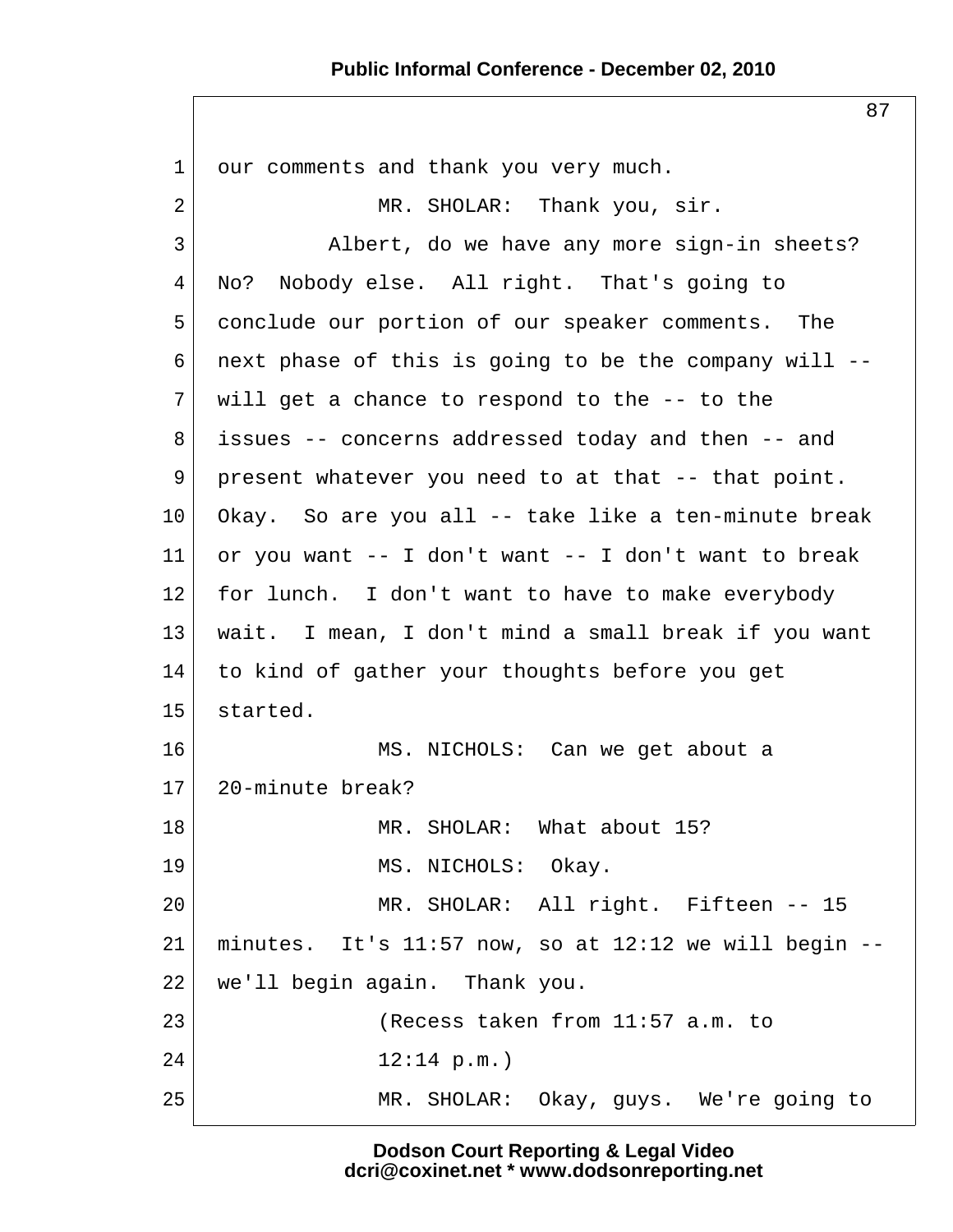## **Public Informal Conference - December 02, 2010**

88

 1 start back again, open -- open this up. 2 I did find one more person who had signed up  $3$  to speak and I want to give  $-$ - I want to give 4 everybody the opportunity to be heard today and so 5 Mr. Josh Brecheen, Brecheen, would you come -- come 6 forward. Josh Brecheen, are you here? State your 7 | name and address, please, sir. 8 MR. BRECHEEN: Josh Brecheen, Route 5, 9 Box three -- 318, Coalgate, Oklahoma. 10 I'm a newly elected state senator. I'll make 11 this quick; I've got a county commissioner meeting 12 I've got to go to and I was on my way out. I would 13 just ask the mining commission to look at this 14 delicately. From what I understand, this could be the 15 first permit that would be able to be held up in -- in 16 history, so I think instead of giving all the common 17 concerns, it's just going to be a rubber stamp end 18 result. I think the mining department's got a chance 19 here to show that you -- you really do take things 20 seriously and that plays into whether or not the 21 Oklahoma Water Resources Board ought to have decision-22 making power in situations like this. With that I'm 23 | going to head out. 24 MR. SHOLAR: Thank you, sir, we 25 appreciate it. All right.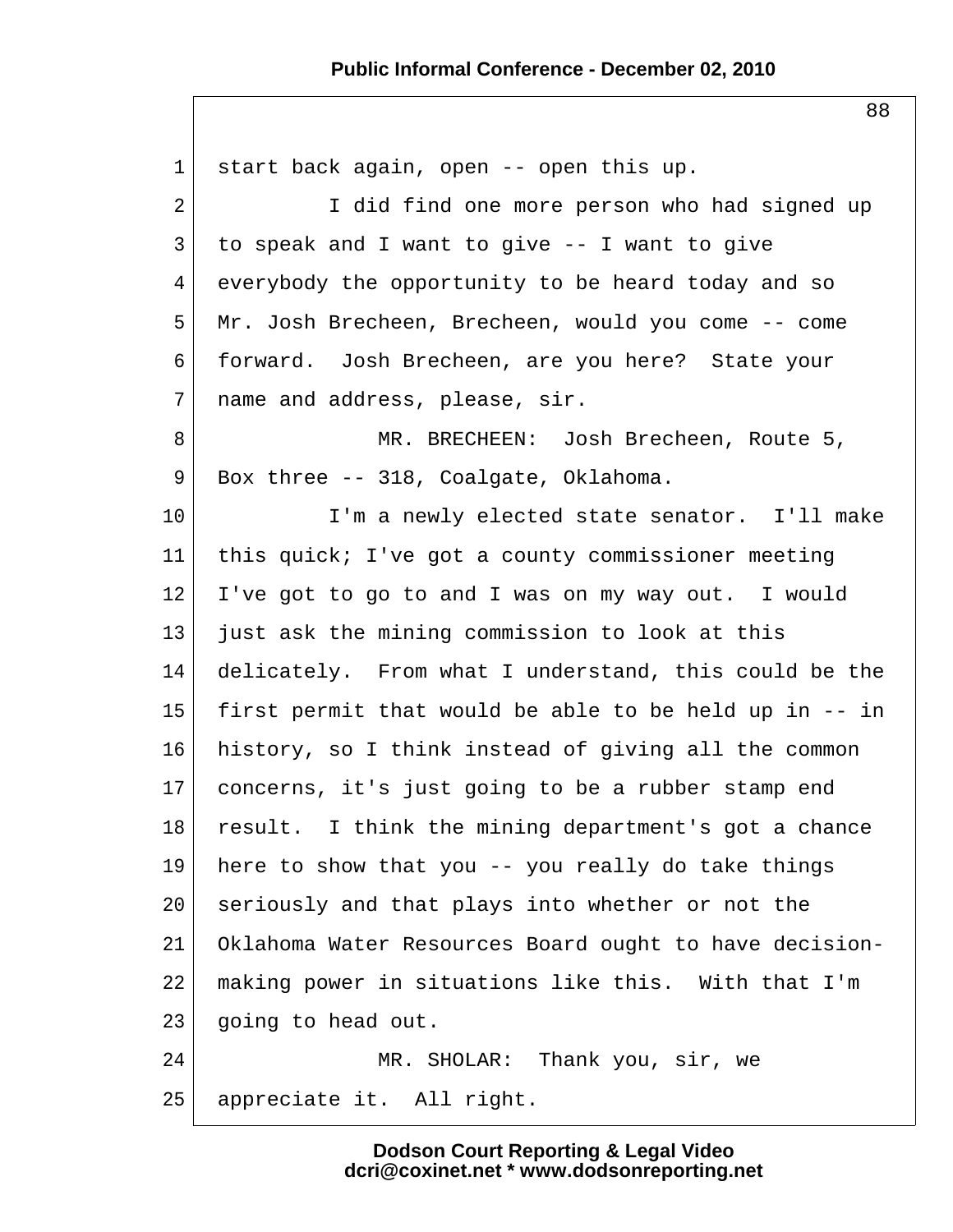1 Before the -- before the Arbuckle Aggregates 2 folks come back up, Miss Williams has a couple of 3 exhibits she wants to present for the record. She's 4 not going to speak, she just wants to present these. 5 Miss Williams. 6 MS. WILLIAMS: Thank you, Mr. Sholar. 7 Previously I had omitted two exhibits that I 8 | would like to submit. All the -- most of the 9 discussion has been about Pennington Springs. On our 10 property is Pilot Springs. That is where about 40 11 percent of Pennington Springs -- Pennington Creek 12 originates. I have a video of Pilot Springs. It's  $13$  two minutes and twenty -- two minutes and twenty 14 seconds done by Kevin Blackwood. This is available on 15 the Internet on YouTube also for those in the audience 16 at YouTube and just "Pilot Springs." I'd like that 17 marked as an exhibit. 18 Then I have another very short video that has 19 still photos of Pilot Springs on Pennington Creek and 20 just a couple of clips, and it's entitled "You Can Say 21 No" and that's dated 11/30 of this year. 22 MR. SHOLAR: All right. Let that be 23 noted as Exhibit 33 and exhibit -- no? Exhibit 34 and 24 Exhibit 35. Okay. 25 Miss Nichols.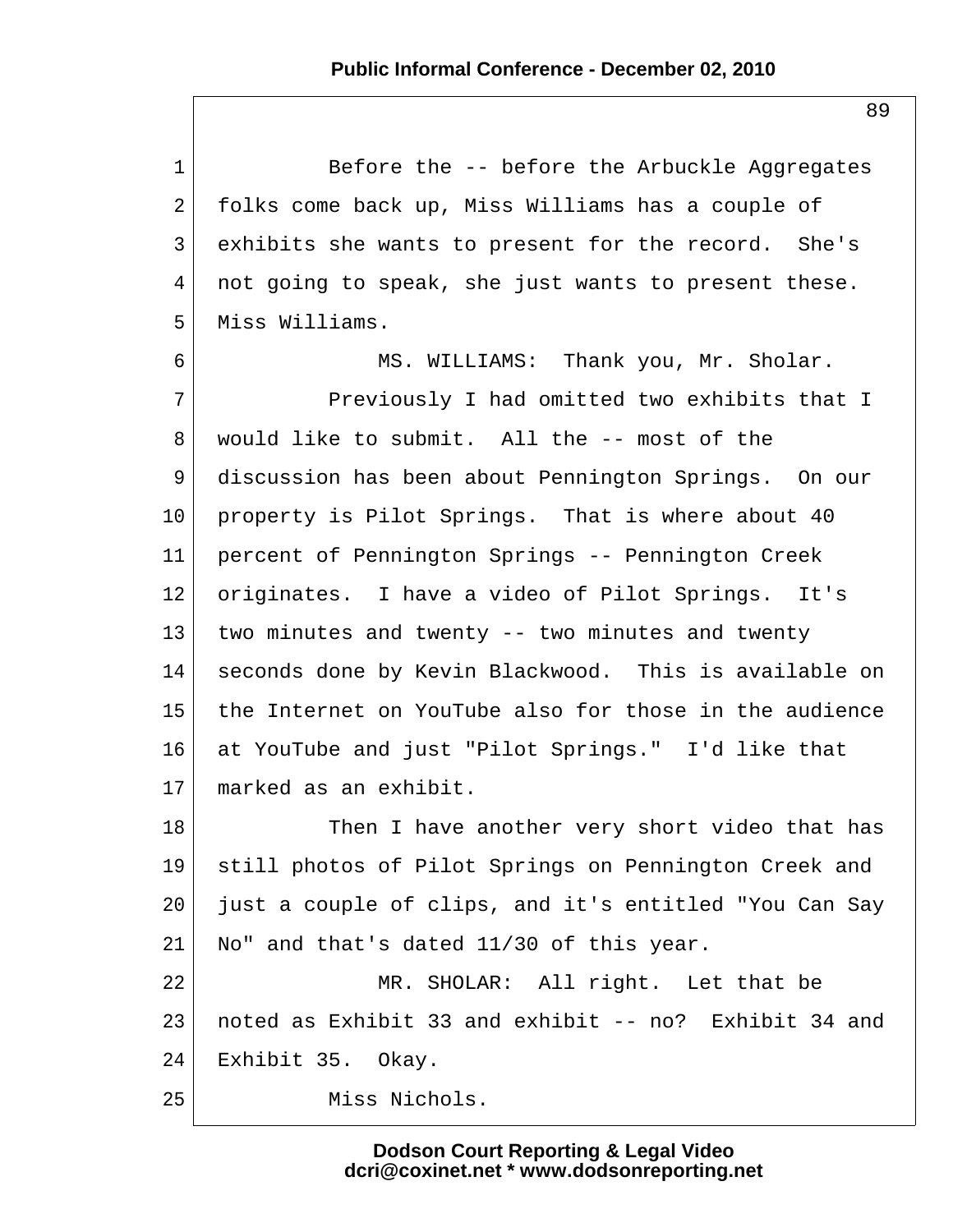1 MS. NICHOLS: Again, my name is 2 Elizabeth Nichols. I'm the attorney for Arbuckle 3 Aggregates.

4 Our response to -- and we appreciate all your 5 comments and your time. We hope that -- that we can 6 answer or address the concerns that you've raised and  $7$  I think the best way to -- we've decided that the best 8 way to handle that is for each individual to deal with 9 their specialty. Obviously, I'm not a miner and I 10 don't run a quarry and so all of the operational 11 issues that were raised as far as how the operation is 12 going to be ran are going to be addressed by Pete 13 Dawson. As far as the legal concerns that were 14 raised, being a lawyer I'll address those, and as far 15 as the technical issues regarding the watershed and 16 things of that nature, our environmental consultant, 17 Geoff Canty, is going to respond to those.

18 As far as the legal issues which are the --19 | what I am going to address the  $-$  the issue was 20 brought up  $-$  I brought up  $-$  we were discussing pit 21 water and what would happen with the pit water. It 22 was brought up that it was one judge's opinion as to 23 how the pit water should be handled. In accordance 24 with the ruling from the Oklahoma Supreme Court in the 25 City of Tishomingo v. OWRB, the pit water is not under

> **Dodson Court Reporting & Legal Video dcri@coxinet.net \* www.dodsonreporting.net**

90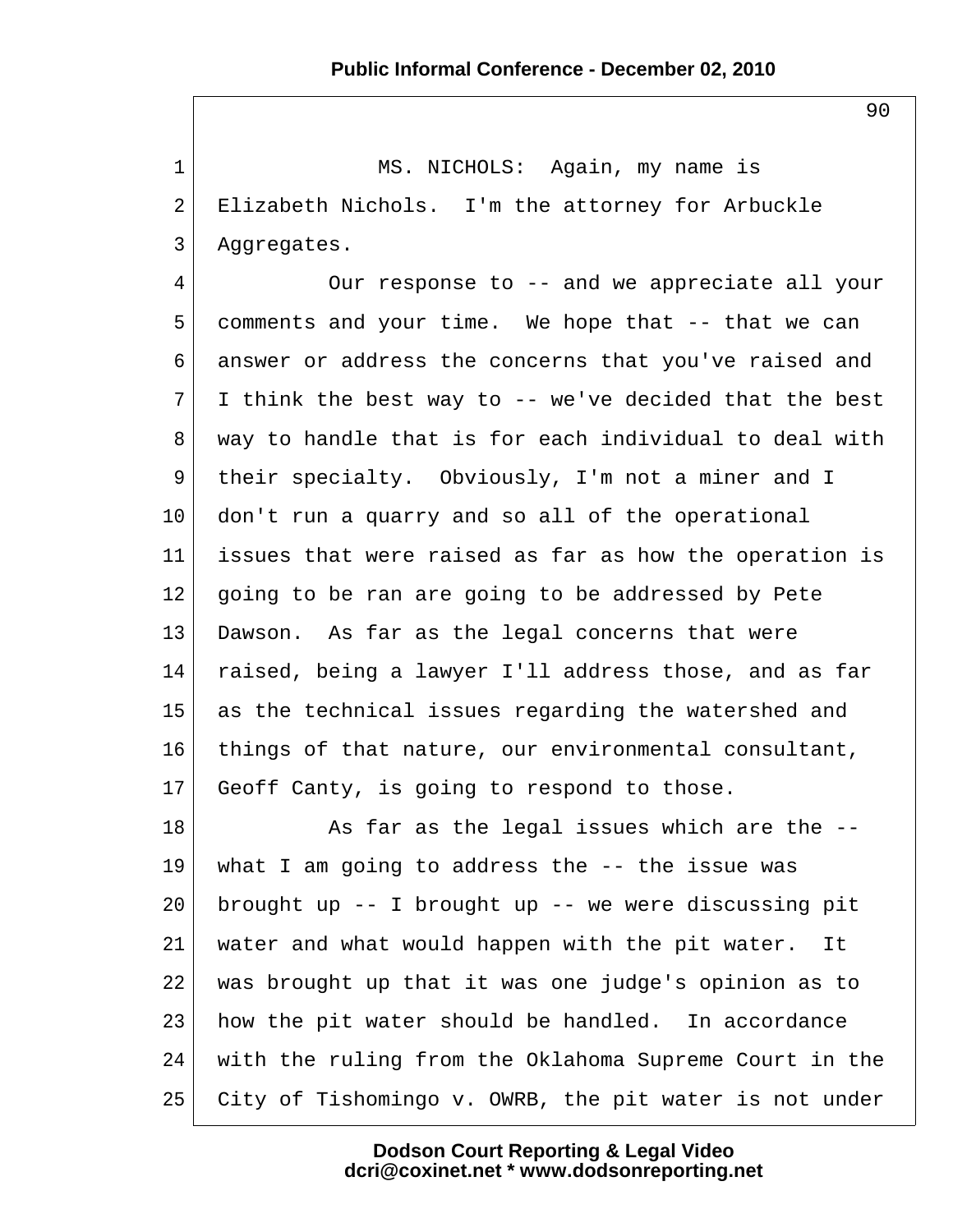| $\mathbf{1}$   | the jurisdiction of the OWRB regarding pit water and   |
|----------------|--------------------------------------------------------|
| $\overline{a}$ | so it's -- it's the law of the state. It's not one     |
| 3              | judge's opinion, it is the law of Oklahoma as          |
| 4              | determined by the Oklahoma Supreme Court.              |
| 5              | As far as what will happen if at some point            |
| 6              | the pit water does come under the jurisdiction of the  |
| 7              | OWRB, Arbuckle Aggregates is committed to abide by the |
| 8              | law and the procedure that is in place by the state of |
| 9              | Oklahoma. At some point, if the pit water is put       |
| $10 \,$        | under the jurisdiction of the OWRB, Arbuckle           |
| 11             | Aggregates will obtain whatever permit is necessary    |
| 12             | from the OWRB regarding the use of that pit water.     |
| 13             | But as the law stands right now, the pit water is --   |
| 14             | is not under the jurisdiction of the OWRB.             |
| 15             | As I said before, Arbuckle Aggregates is               |
| 16             | committed to obtaining every necessary permit to       |
| 17             | operate this facility. We have or are in the process   |
| 18             | of obtaining that. As far as the exhibits that I       |
| 19             | introduced as far as it's -- it's more of a supplement |
| 20             | to our application, and when I say it's a supplement,  |
| 21             | it's an update on the process of our permits that we   |
| 22             | have obtained. When we initially applied for our       |
| 23             | application for permit to mine, we were in process of  |
| 24             | obtaining other permits and our supplement just        |
| 25             | updates where those permits stands.                    |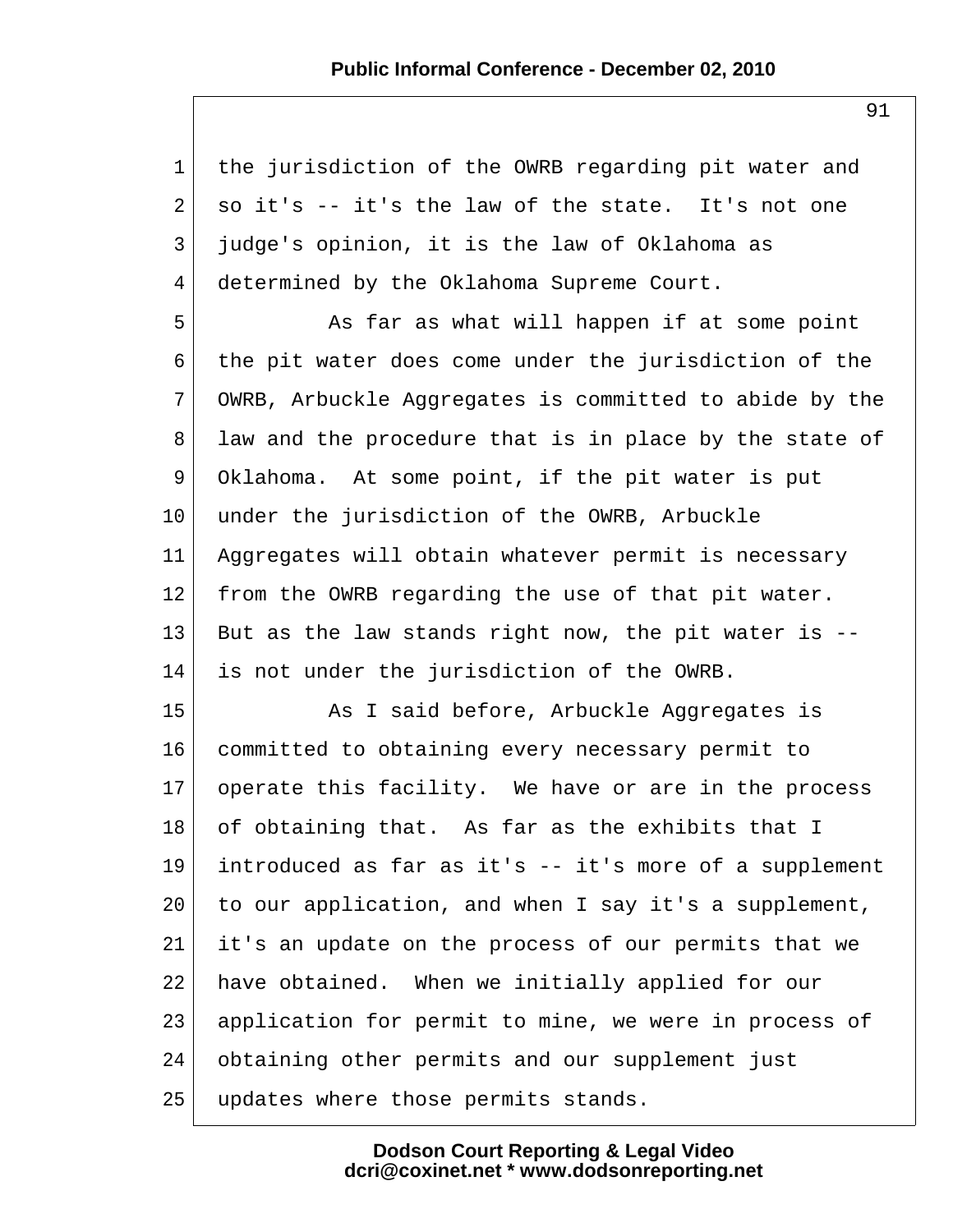1 There is a small correction that I'd like to 2 make. There was a misunderstanding. Barry Rich, who 3 is one of the owners of Arbuckle Aggregates, is not a 4 Native American. He's -- he is from the area and has 5 property in the area. I'm not from Texas. I'm not 6 listened to practice in Texas. I have been in 7 Oklahoma for years and years and plan to stay here and 8 appreciate every comment that every single one of you 9 made, and hopefully we can address each and every one 10 of your concerns. 11 We would request that the Oklahoma Department 12 of Mines grant our permit because our application is 13 | administratively complete, technically correct. 14 Mining is a lawful activity in the state of Oklahoma 15 and we believe that Arbuckle Aggregates meets the 16 requirements in order to receive their permit. And 17 with that I would pass the floor to Pete Dawson to 18 address the operational concerns that -- that were 19 raised. 20 MR. SHOLAR: Mr. Dawson. 21 MR. DAWSON: There's a handful of 22 comments I wanted to address specifically, first which 23 starting is our property does straddle where we own 24 property on both sides of right of ways of both ODOT, 25 BNSF railway, and a county road right of way, and our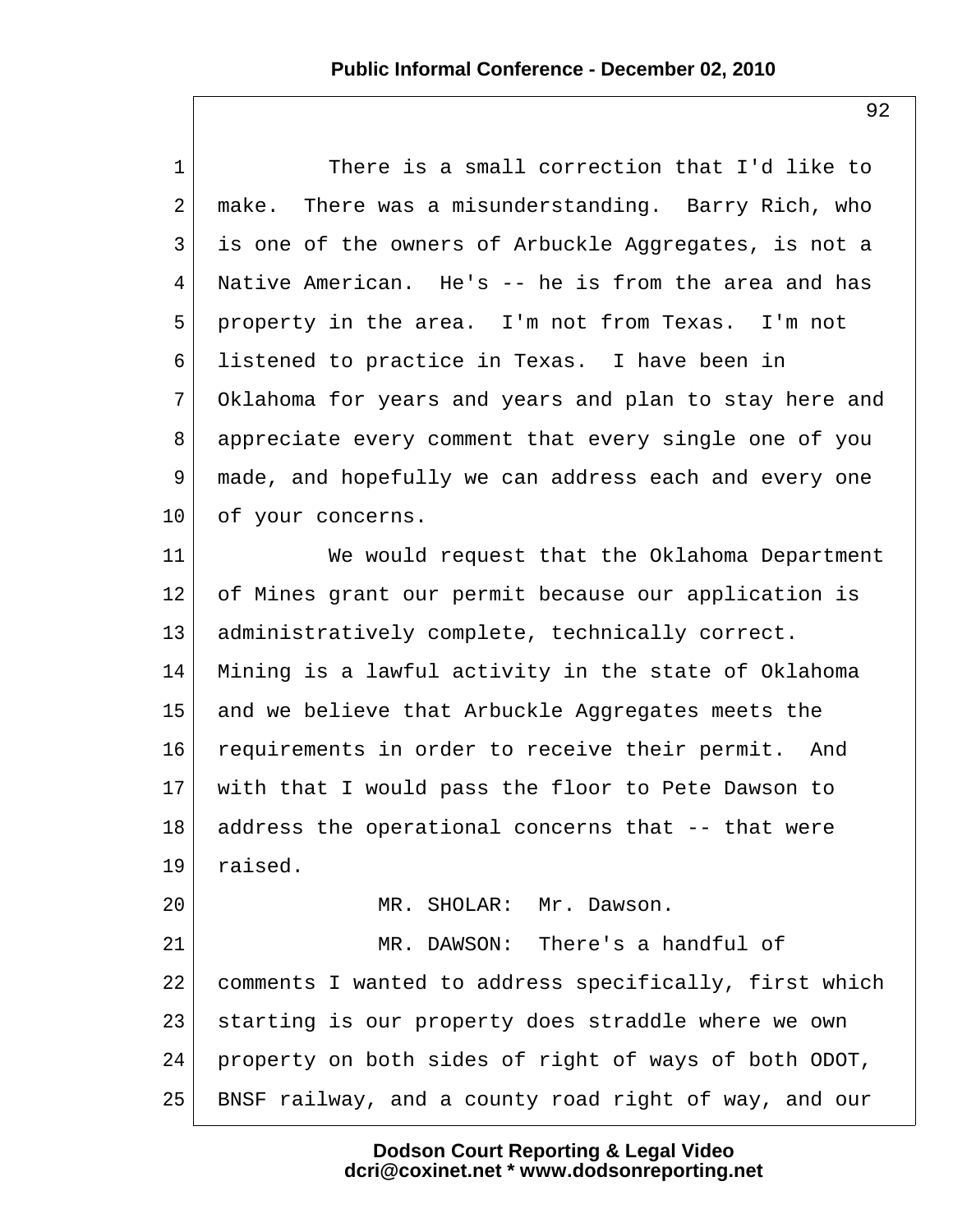1 plan as we develop the facility is to cross over or 2 under as needed those right of ways. We've been in 3 contact with the respective groups and prior to the 4 construction of any crossing over or under, we will 5 seek and obtain the necessary approval.

 6 There were specific comments made by 7 different parties about dust and noise. Our 8 activities on the site as it relates to dust are in 9 the way dust can be generated and -- and potentially 10 emitted are regulated by permits that -- and -- and 11 compliance standards that we have to meet with 12 Oklahoma Department of Environmental Quality. It's 13 Arbuckle's plan and -- and we will install necessary 14 controls and management procedures to operate in full 15 compliance with those regulations at all times.

16 There was a concern expressed about noise 17 that's generated at the facility, and there is going 18 to be some noise that will be -- an increase in 19 background compared to what is there now. However, my 20 experience through measuring that with studies state a 21 weighted decibel sound levels over a period of time, 22 including in this area, is that any generation of 23 increased noise is -- is generally not significant and 24 is very manageable.

25 Next point I'd like to address is there were

**Dodson Court Reporting & Legal Video dcri@coxinet.net \* www.dodsonreporting.net** 93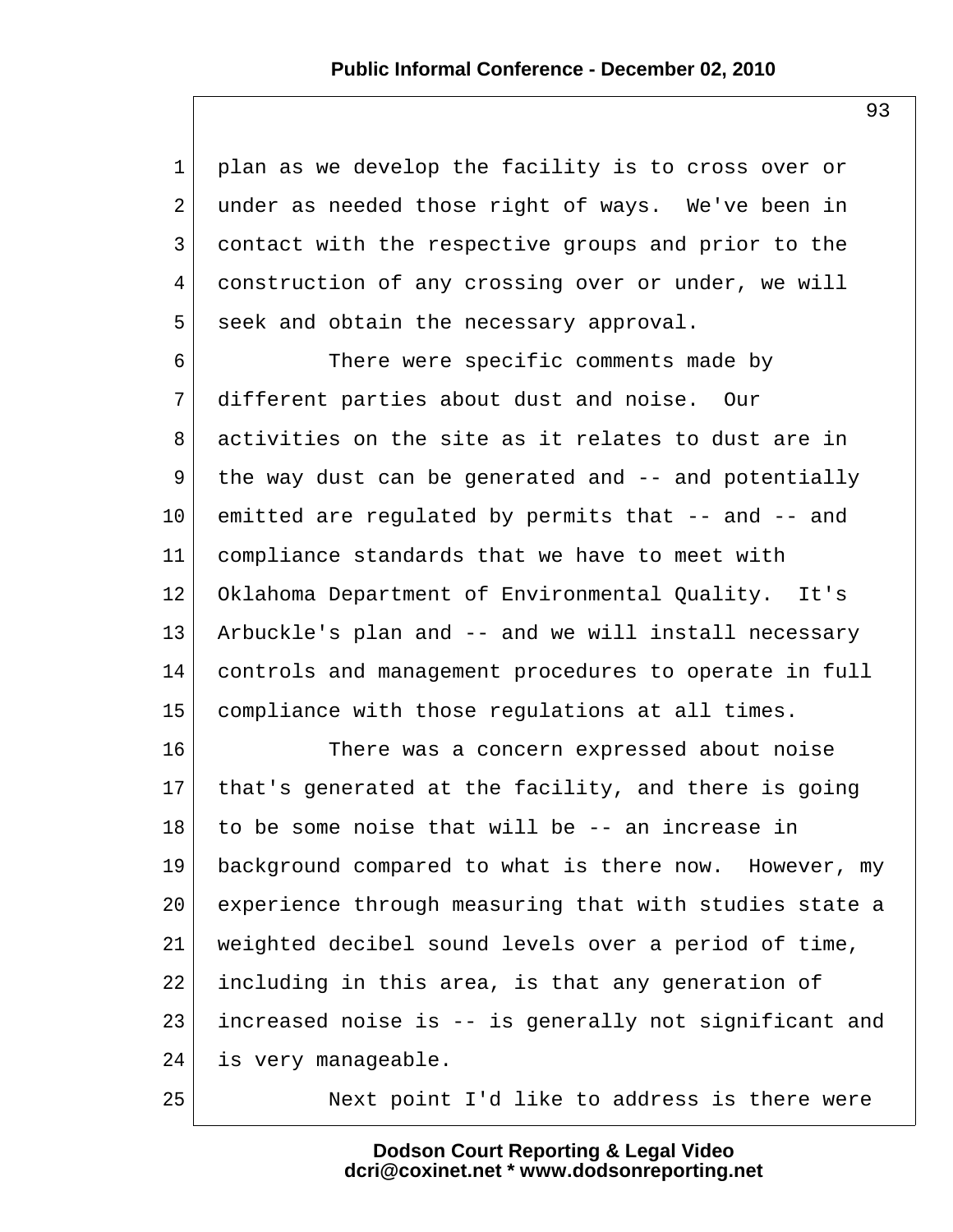| $\mathbf{1}$    | many comments made about water. During our meeting     |
|-----------------|--------------------------------------------------------|
| 2               | with the OWRB yesterday, there was a request made      |
| 3               | which we supported and we're going to respond to, to   |
| 4               | put in writing what our general plan is for water      |
| 5               | management which would include prioritized sourcing of |
| 6               | management, how we plan to use the water, how we plan  |
| 7               | to recycle the water, and what our conservation        |
| 8               | practices will be, and we're going to put that on      |
| 9               | paper and submit it to the OWRB and I believe that it  |
| 10              | will wind up becoming part of the permit process as we |
| 11              | move forward on our stream water permits.              |
| 12              | MR. SHOLAR: And as soon as that becomes                |
| 13              | available, we would like to have that or a copy part   |
| 14              | of our permitting part of the record.                  |
| 15              | MR. DAWSON:<br>Sure.                                   |
| 16              | There was a comment made or a number of                |
| 17 <sub>2</sub> | comments made about degrading the land. The first      |
| 18              | thing I'd like to say is that going back to my opening |
| 19              | comment, my partners and I have a deep appreciation    |
| 20              | for land ranging from conservation to agriculture to   |
| 21              | ranching and development of business on -- on land and |
| 22              | it's not our intention to degrade the land or the      |
| 23              | surrounding land. We've created a mining plan and a    |
| 24              | reclamation plan that's been submitted to the          |
| 25              | department of mines and our activities on the site     |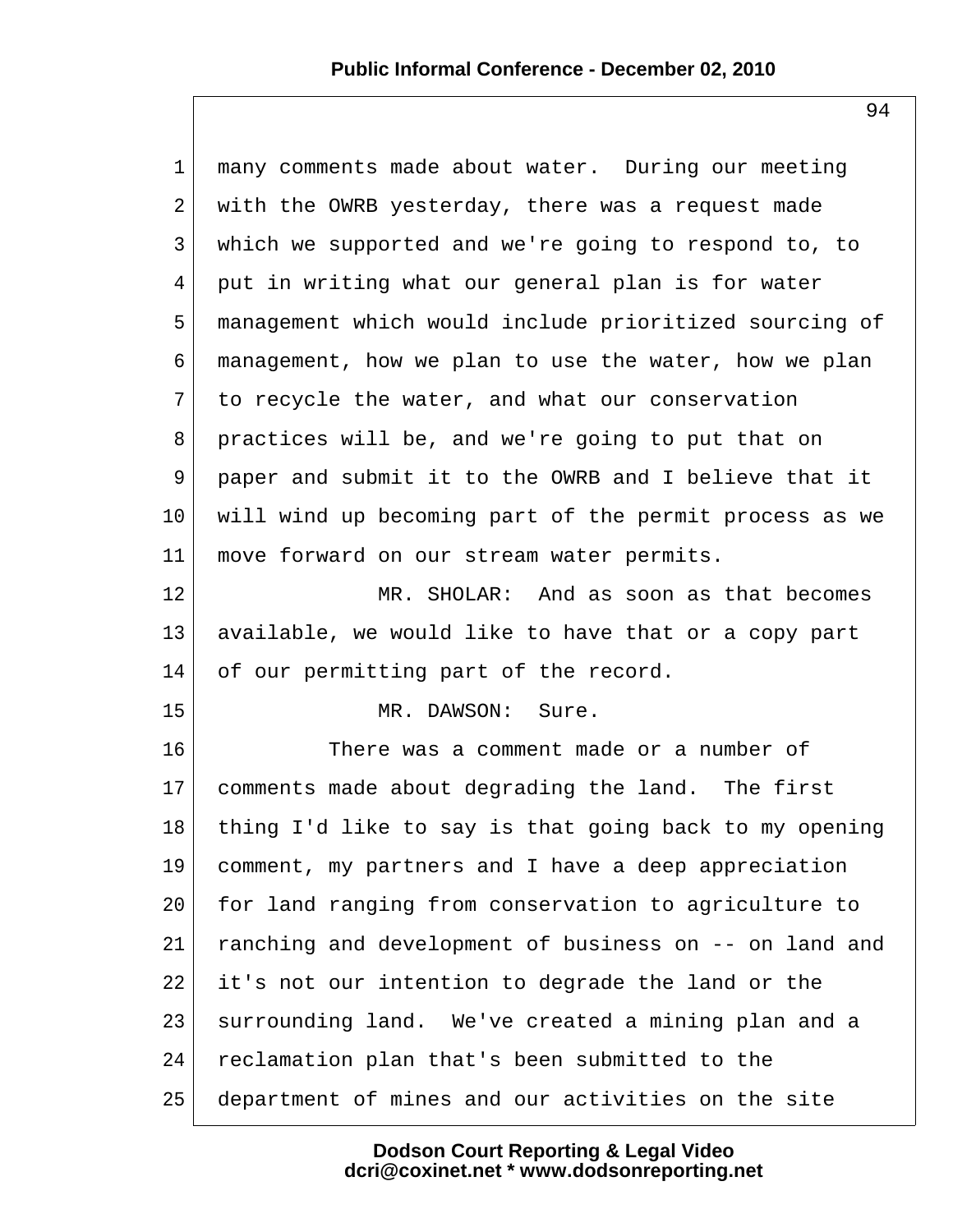| $\mathbf{1}$    | will be fully regulated by the department of mines     |
|-----------------|--------------------------------------------------------|
| $\overline{2}$  | should our permit be issued and then subsequent to     |
| 3               | that and regular inspections by the department of      |
| $\overline{4}$  | mines to ensure that we maintain compliance.           |
| 5               | As a general practice we -- Arbuckle                   |
| 6               | Aggregates will obtain all necessary permits prior to  |
| 7               | beginning any operating activity that requires a       |
| 8               | permit. Amy Ford asked what -- what are our plans if   |
| 9               | pit water becomes jurisdictional and Liz spoke to      |
| $10 \,$         | that, but I just wanted to reiterate from a company    |
| 11              | perspective is that we intend to comply with the law   |
| 12              | and the law may change, and if the law does change,    |
| 13              | then we, as any other operator will be required to,    |
| 14              | will comply with that.                                 |
| 15              | In my closing statement, what I'd like to say          |
| 16              | is that Arbuckle Aggregates is very interested in      |
| 17 <sub>2</sub> | working with the regulatory agencies and all concerned |
| 18              | parties in the process of obtaining the necessary      |
| 19              | permits that -- that we are still seeking and both     |
| 20              | during that -- this process and after this process as  |
| 21              | we would develop our business and then operate it in   |
| 22              | full compliance with the law and thank you for your    |
| 23              | time. I appreciate everybody's comments today so that  |
| 24              | we could better understand how people feel and         |
| 25              | incorporate those comments into our plan.              |

95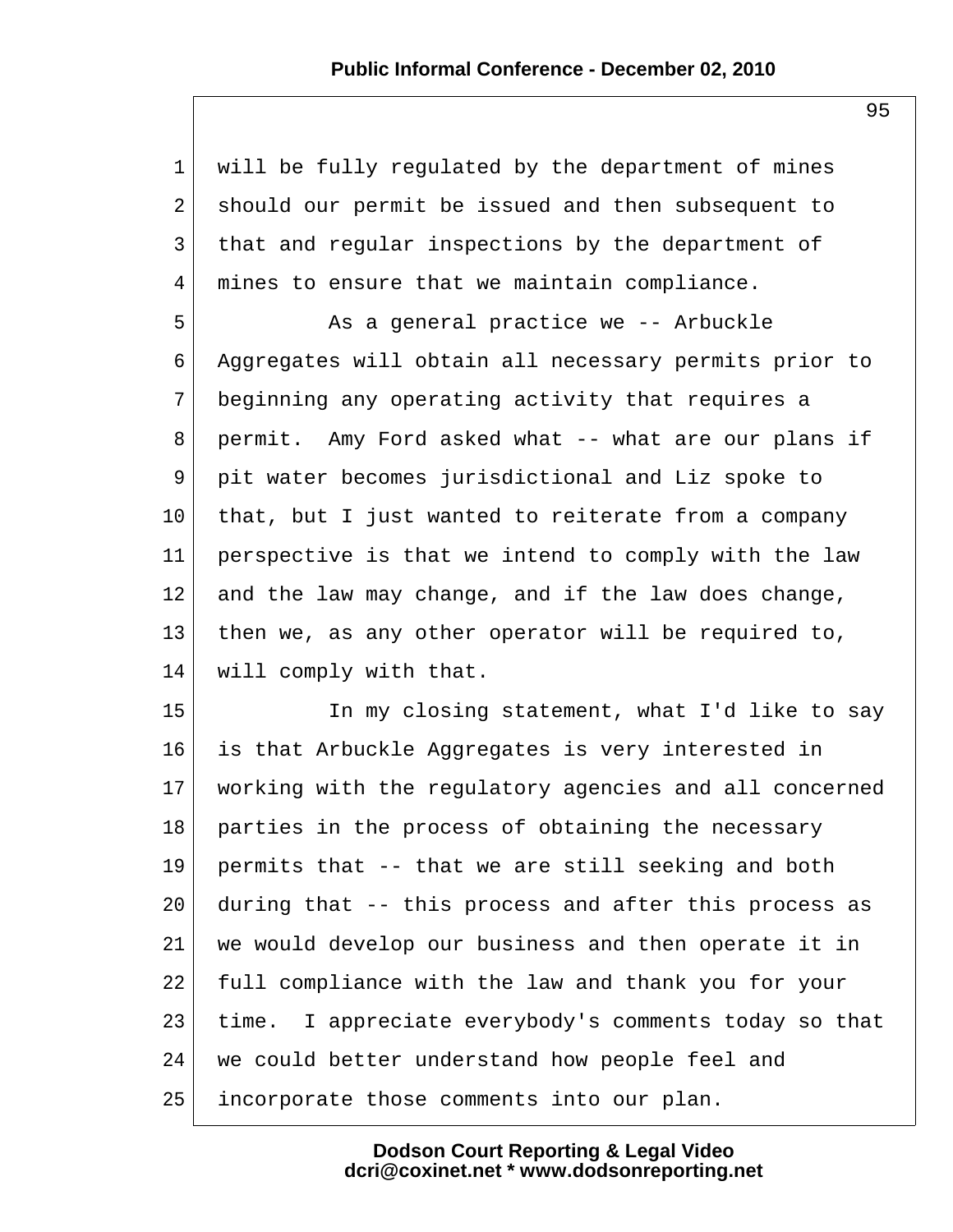1 MR. SHOLAR: Thank you, sir. 2 Since you have not spoken yet, could we get 3 your name and address for the record, please. 4 MR. CANTY: Sure. My name is Geoff 5 Canty. I'm with EST, Inc., environmental consultant 6 for Arbuckle Aggregates. 7 From a technical perspective, they asked me 8 to talk from a technical perspective. I can 9 appreciate your concerns and they've been warranted 10 and where you're coming from. I'd like to point out 11 that we have evaluated a lot of your issues in detail 12 and have incorporated them originally into the permit. 13 There seem to be a couple of repeating themes 14 throughout and I just pulled three of them because 15 they seem to coalesce into these: depletion of the 16 aquifer, polluting of the aquifer and the environment, 17 and then mining impacts to Pennington Creek. 18 I think I'd like to start with Pennington 19 Creek. First of all, we are not in the Pennington 20 Creek watershed. We will not be mining in the 21 headwaters. We are as close as you can get. The 22 section line road actually divides us and I've got a 23 very technical map here highlighted to show you what 24 I'm talking about, so we'll submit that and you can 25 take a look at it. We have flown the -- the area and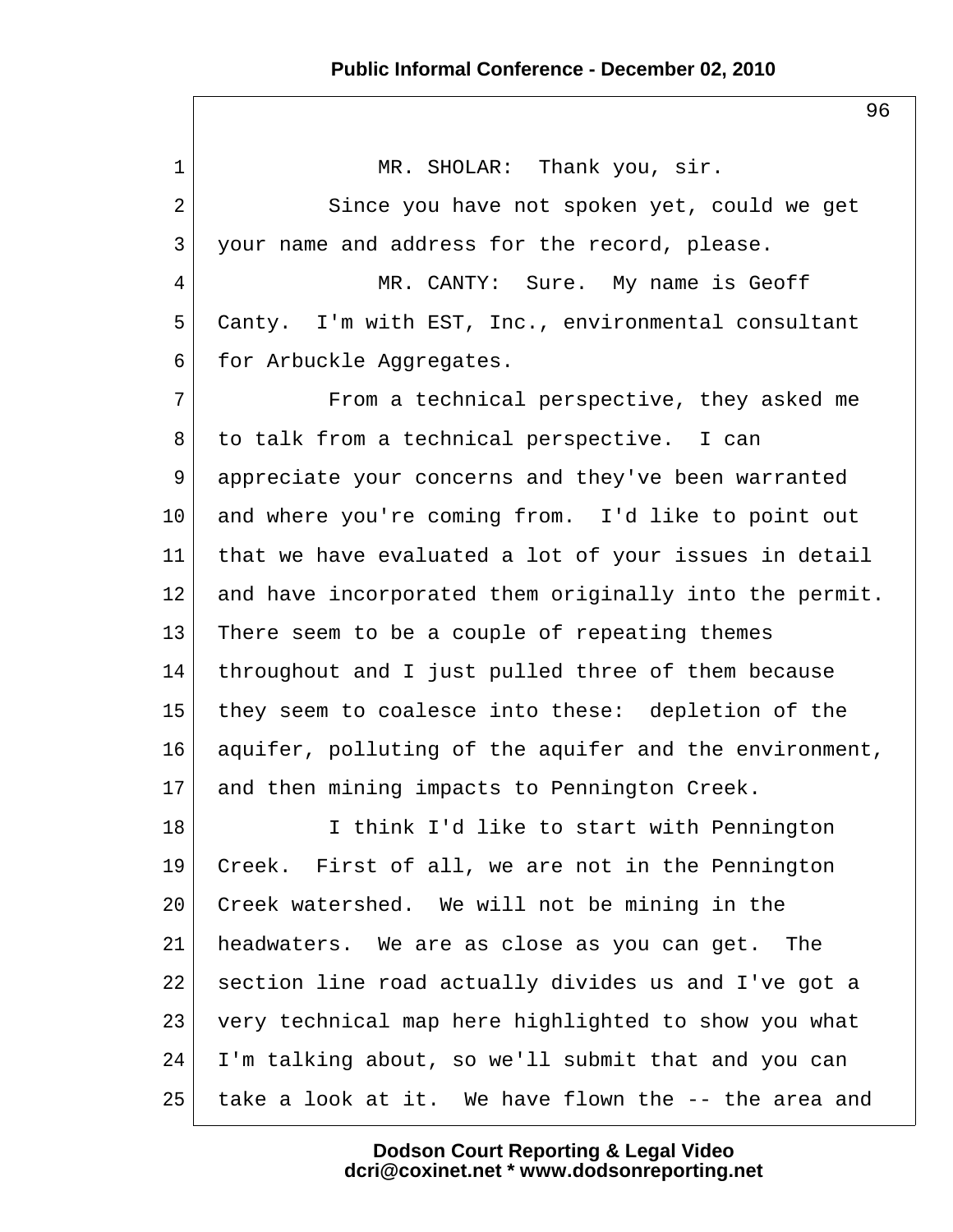1 have one-foot topography lines that show that we are 2 not in Pennington Creek watershed.

 3 Depletion of the aquifer, again, I can 4 appreciate your concern. However, if you attended the 5 Ada meetings and looked at what the OWRB has produced 6 in terms of the potentiometric surface maps and you  $7$  look at the flow paths, our  $-$ - our operation is 8 down gradient of the park and down gradient of Byrds 9 Mill Spring, and you -- if you saw any of those, those  $10$  are available online at the OWRB web page  $-$  they even 11 drew lines where the water would flow and show, so 12 actually the municipalities are having a bitter --13 bigger impact on springs and streams than the Arbuckle 14 Aggregates could possibly have on those springs of 15 concern.

16 In addition to that, there are four -- four 17 wells, at least four wells -- there's more than 18 that -- that are currently being monitored or have 19 been monitored recently around this general area. You 20 have to remember that Arbuckle Aggregates is 21 sandwiched between two other mines and so there is 22 ongoing well monitoring. The well depths of the water 23 below the surface has been evaluated, some going back 24 to 2004, some going back with a couple of data points 25 into the '70s. This information is on the USGS web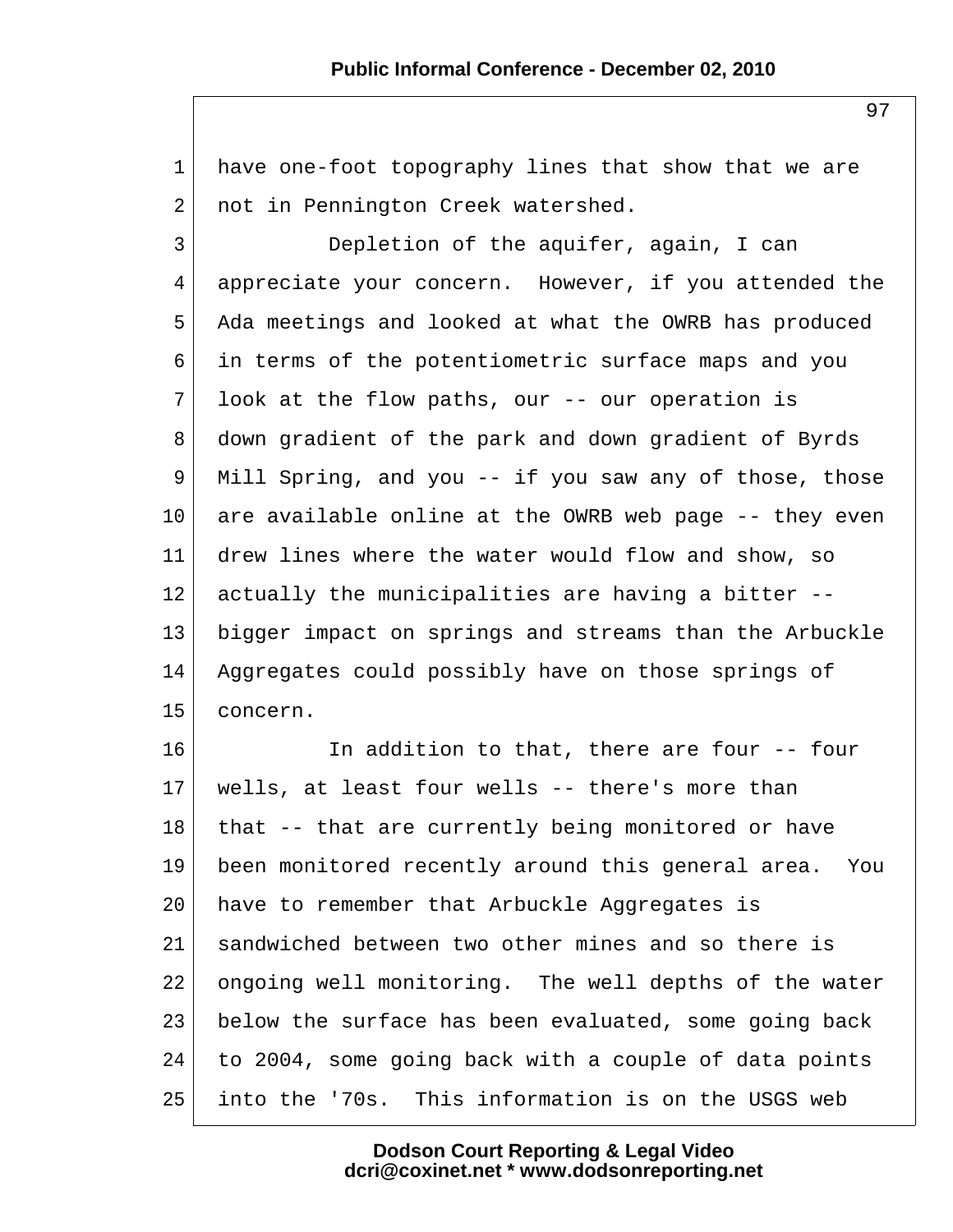1 page. Feel free to take a look at it. What it 2 appears to show is that this aquifer is more sensitive 3 to rainfall, precipitation, than anything. It has a  $4$  very seasonal trend; when it rains it goes up, when 5 it's dry it goes down, and you can look at those 6 online. And, again, those monitoring around the  $7$  facility will go on into the future. 8 | Th addition to that, I know this concerns, as 9 Pete mentioned at the beginning of the talk, there is 10 over a thousand acres that's been leased to help 11 offset any impacts that we may have from a -- the 12 depletion. So we're one of the few operations that 13 are out there that are thinking ahead in this regard. 14 Then with regard to polluting the aquifer, I 15 think it's important to point out that we are governed 16 by several agencies and are required to maintain 17 several permits, plans, and licenses. Those are all 18 in the permit application. For instance, from an air 19 pollution perspective, we will have a construction air 20 permit, we will have an operating air permit which 21 includes fugitive dust emissions -- that's the ones 22 that I think people are worried about  $-$ - storm 23 water -- we already have a storm water permit prior to 24 construction and we'll have to maintain a storm water 25 permit throughout the life of the mine. So for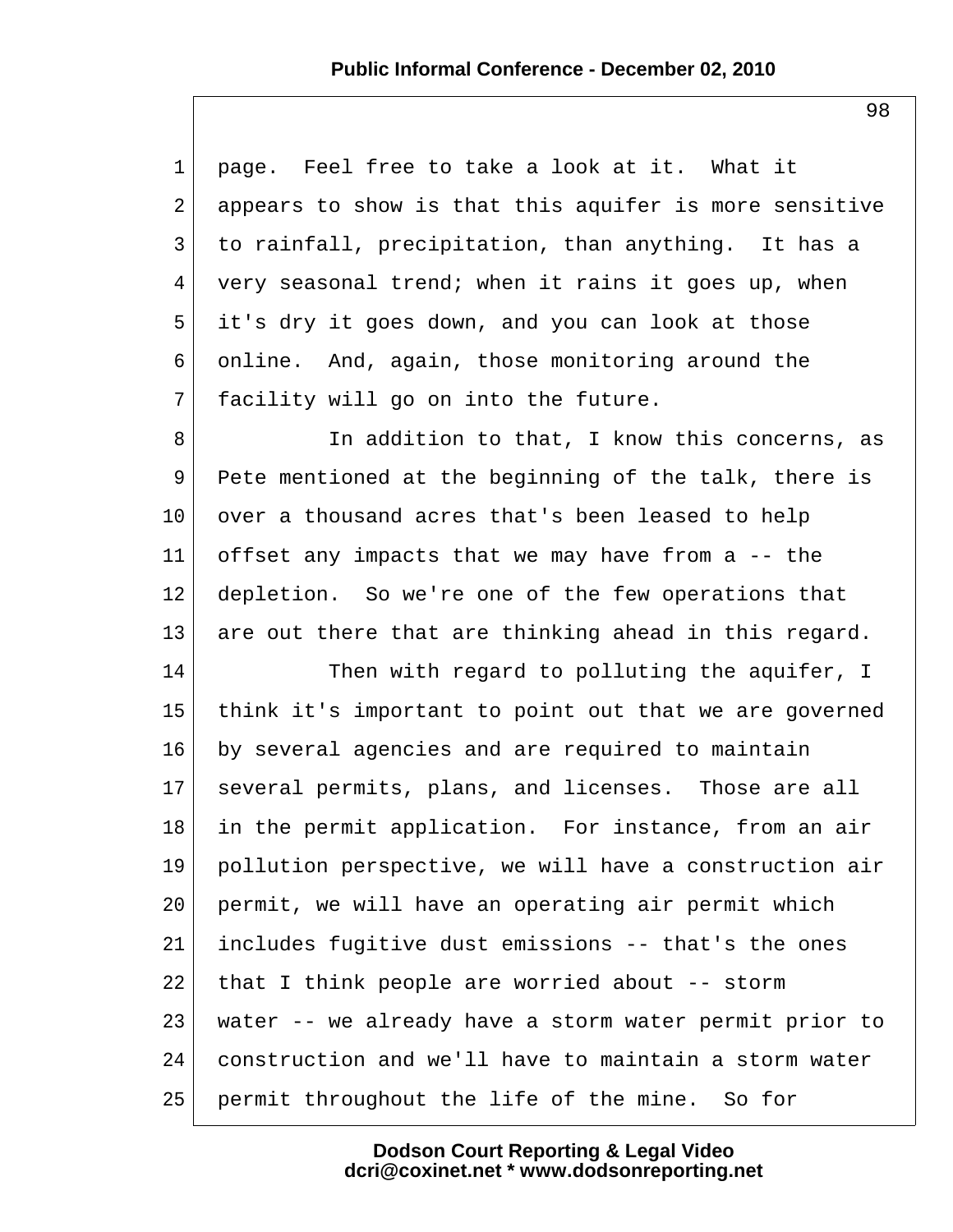## **Public Informal Conference - December 02, 2010**

| $\mathbf 1$     | however long we have the mine in operation, we will    |
|-----------------|--------------------------------------------------------|
| 2               | have to monitor our storm water from a quality         |
| 3               | perspective, so sediment, erosion -- we have to        |
| 4               | maintain BMPs -- best management practices. So this    |
| 5               | facility will be regulated by the DEQ and EPA.         |
| 6               | In addition to that, there was a question              |
| 7               | about the process water of being discharged. That      |
| 8               | will be quantitatively monitored, meaning it has to go |
| 9               | to an outside, independent, certified laboratory       |
| $10 \,$         | before we can discharge it and that will be for        |
| 11              | sediments, oil and grease, and pH. That process water  |
| 12              | will be permitted by the DEQ. We will have to have     |
| 13              | permits governing that, that we're maintaining the     |
| 14              | quality of it.                                         |
| 15              | The mine pit dewatering, I think if you look           |
| 16              | at the adjacent facilities that would be sandwiching   |
| 17 <sub>2</sub> | our -- our mine, they're completely different          |
| 18              | operations and have different impacts or -- or         |
| 19              | effects. But you can look at the limestone quarry to   |
| 20              | give you a better idea of what we would be             |
| 21              | discharging. We are actually right across the          |
| 22              | street. So from a dewatering perspective, we're not    |
| 23              | anticipating significants amount of water that we      |
| 24              | wouldn't already be seeing now.                        |
| 25              | OWRB -- again, from a surface water                    |

**Dodson Court Reporting & Legal Video dcri@coxinet.net \* www.dodsonreporting.net**

99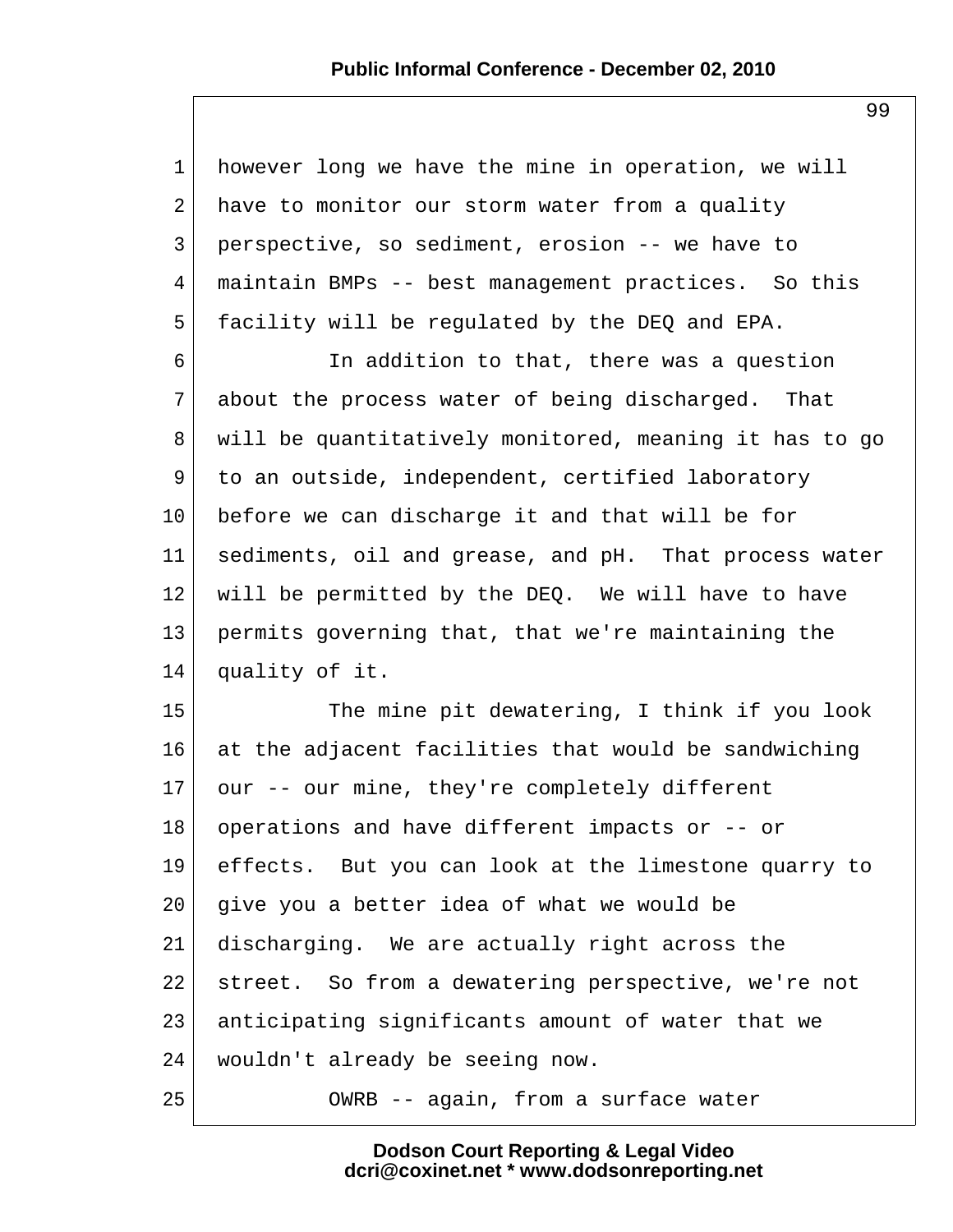| $\mathbf{1}$ | perspective, we will use the amount of water that the  |
|--------------|--------------------------------------------------------|
| 2            | OWRB will give us. However, the OWRB determines how    |
| 3            | much we can have and the water that we have applied    |
| 4            | for from -- this is from a depletion perspective -- is |
| 5            | excess water from the U.S. Silica mine primarily and   |
| 6            | it's a term permit, so we will not be taking any water |
| 7            | that would naturally be there, so the OWRB does the    |
| 8            | calculations on what is available or can be used. So   |
| 9            | from a -- again, from that we will be required to      |
| 10           | maintain the -- the records that show that.            |
| 11           | I think with that, that pretty much covers             |
| 12           | the three issues -- depletion of the aquifer,          |
| 13           | polluting the aquifer and the environment, and the     |
| 14           | Pennington Creek -- and we will be more than willing   |
| 15           | to look at and evaluate all the additional information |
| 16           | that's coming in from you today and improve our        |
| $17 \,$      | permit.                                                |
| 18           | One thing I think that was left out, some              |
| 19           | people made some comments that we at the ninth hour    |
| 20           | submitted this revised application and didn't give     |
| 21           | anyone any chance to look at it. That's not the        |
| 22           | intent. This is still an open process my               |
| 23           | understanding until the 14th of January. Is that       |
| 24           | correct?                                               |
| 25           | MR. SHOLAR: For the -- yeah, the record                |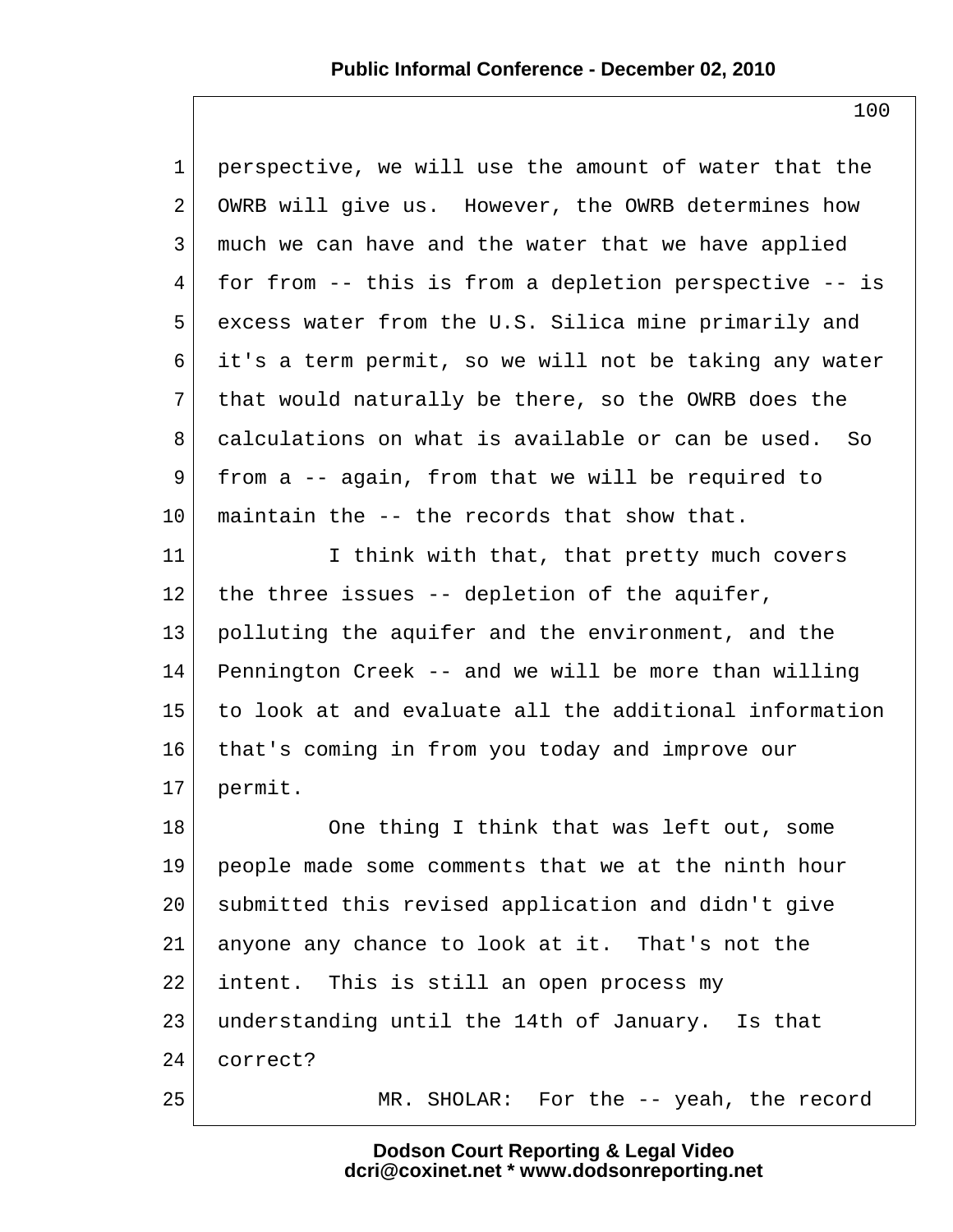1 will remain open to accept exhibits through -- through  $2$  then. 3 MR. CANTY: So you'll have plenty of 4 time to look at it. We took your comments and the 5 issues that you raised and made our permit application 6 better, and as Pete said, I think we're open to 7 discuss any of the issues that you may have from a 8 technical perspective, from a legal perspective, or 9 otherwise. So thank you very much for your time. 10 | MR. SHOLAR: Mr. Canty, do you have 11 exhibits? 12 MR. CANTY: I just have this -- this  $13$  one. 14 MR. SHOLAR: Okay. 15 MR. CANTY: It shows the -- the relevant 16 portions of -- the exhibit shows the relevant portions 17 of the Mill Creek watershed, which incorporates 18 | Threemile Creek, and then the Pennington Creek is 19 immediately adjacent to it. 20 MR. SHOLAR: Okay. That will be Exhibit 21 36. 22 MS. WILLIAMS: May I ask who prepared 23 this exhibit and what it is based on. 24 MR. SHOLAR: I'll -- I'll -- I'll allow  $25$  you to answer that, yes.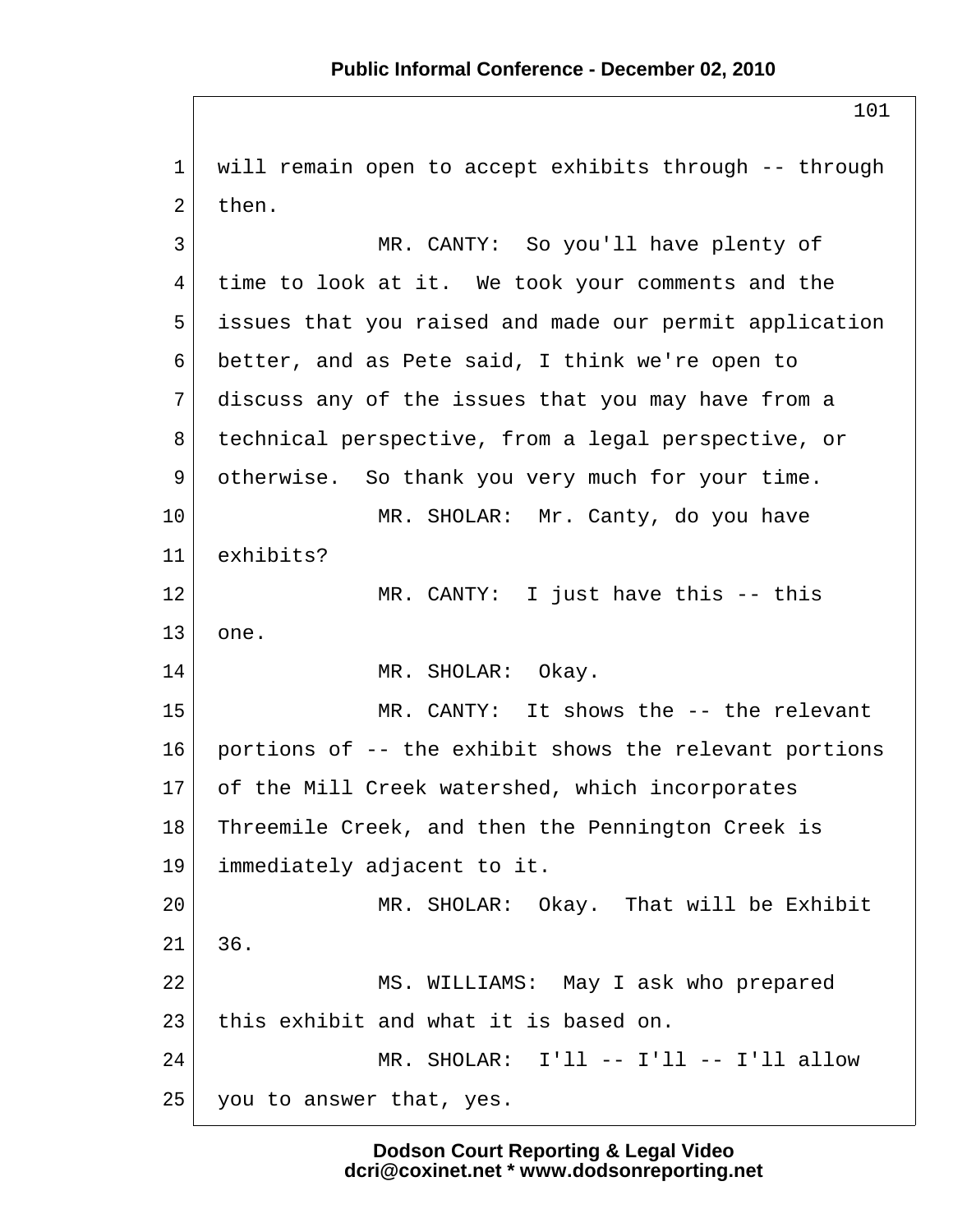1 MR. CANTY: I prepared the exhibit and 2 it was based on our flyover survey, one-foot 3 contours. 4 MS. WILLIAMS: This is based on 5 flyover? 6 MR. CANTY: A flyover survey prepared by 7 professional land surveyors, flyover survey, one-foot 8 contours accuracy. Actually, it's one- and also 9 two-foot contours in some other places. 10 MR. SHOLAR: All right. If you-all have 11 any additional questions, let's -- you can -- when 12 this is over, if you want to ask them about his 13 report, that  $--$  that will be fine. All right. 14 This concludes the -- the testimony portion 15 of today's informal conference. I do want to say 16 again that this was not a legal proceeding, this was a 17 listening session and we were here to -- to listen. 18 You -- at an informal conference no -- no decision has 19 been made, even after -- even after my -- my 20 recommendation goes to the deputy director and he 21 issues a notice, a departmental notice, that the 22 decision is not made -- the final decision is not made 23 until the permit is actually issued after we go 24 through this process, the formal appeal process, and  $25$  anything else that  $-$ - that is required, so no  $-$ - no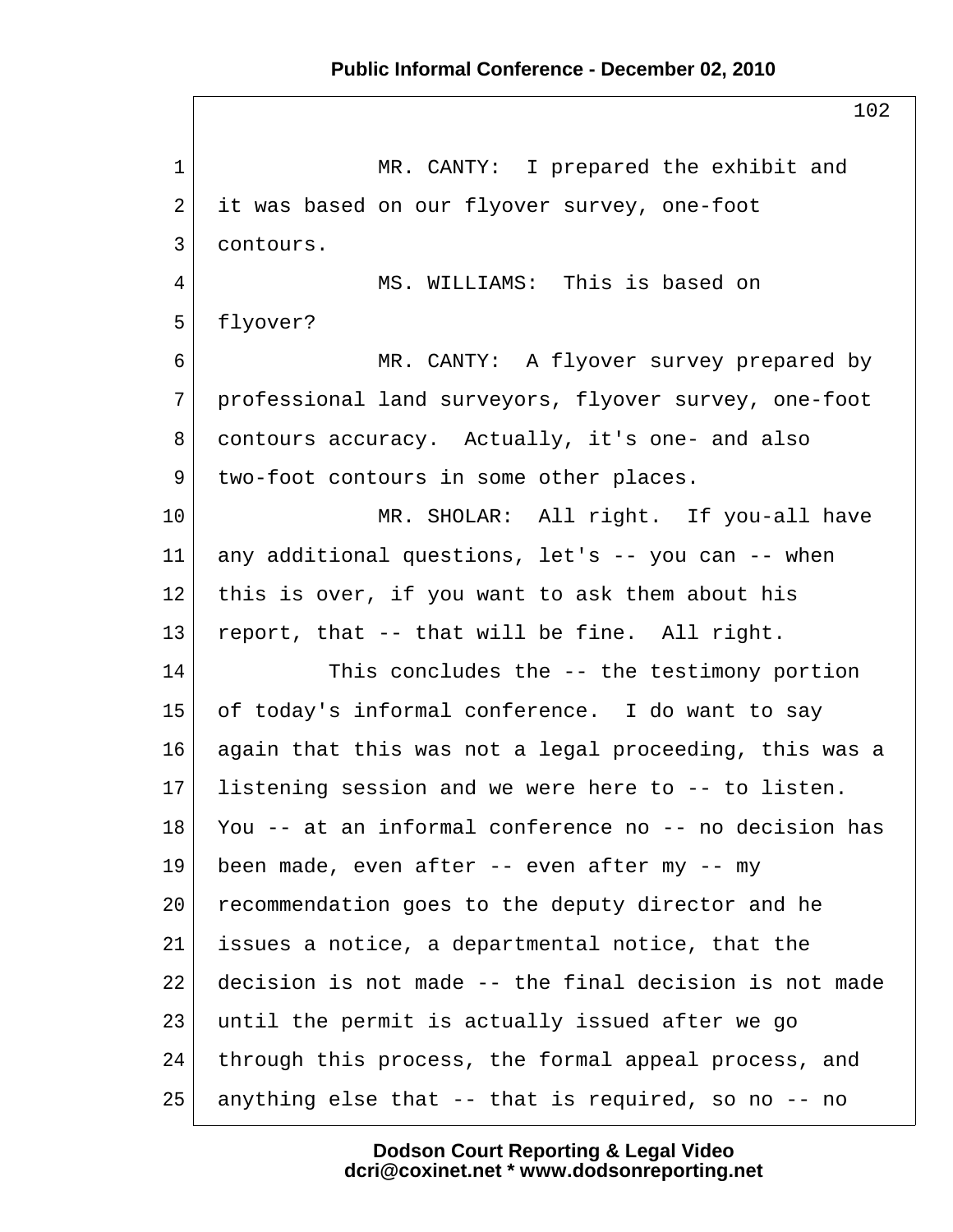1 decision made and that's why we're doing this, to -- 2 to get all the facts and to learn all  $-$ - all the 3 issues involved.

 4 In regards to a -- a formal hearing, what's  $5$  -- the way this will work is I will submit my 6 recommendations to the -- the department. They will 7 issue a notice. Everyone who sent in a protest letter 8 and everyone -- and anybody else who was here today 9 and signed up and gave us their address will receive a 10 copy of that. Once you receive a copy of that, you'll 11 have a time period to submit your request for a formal 12 hearing back to the department. So this -- this today 13 is by no means a final decision, but you do -- you 14 will have that opportunity if you disagree with the  $15$  decision to request that  $-$ - to request that  $-$ - that 16 formal processes.

17 In regards to this informal conference, I'm 18 going to leave the record open until January 14, 2011 19 at 4:30, which is the close of business, to -- that 20 way any additional data that we might have I will be 21 able to look at and to review that -- that -- that as 22 | well. Like I said, a copy will be provided to  $-$  a 23 transcript will be provided if you contact -- contact 24 our office once this -- the decision is made and we've  $25$  -- and we've gone through all the necessary steps.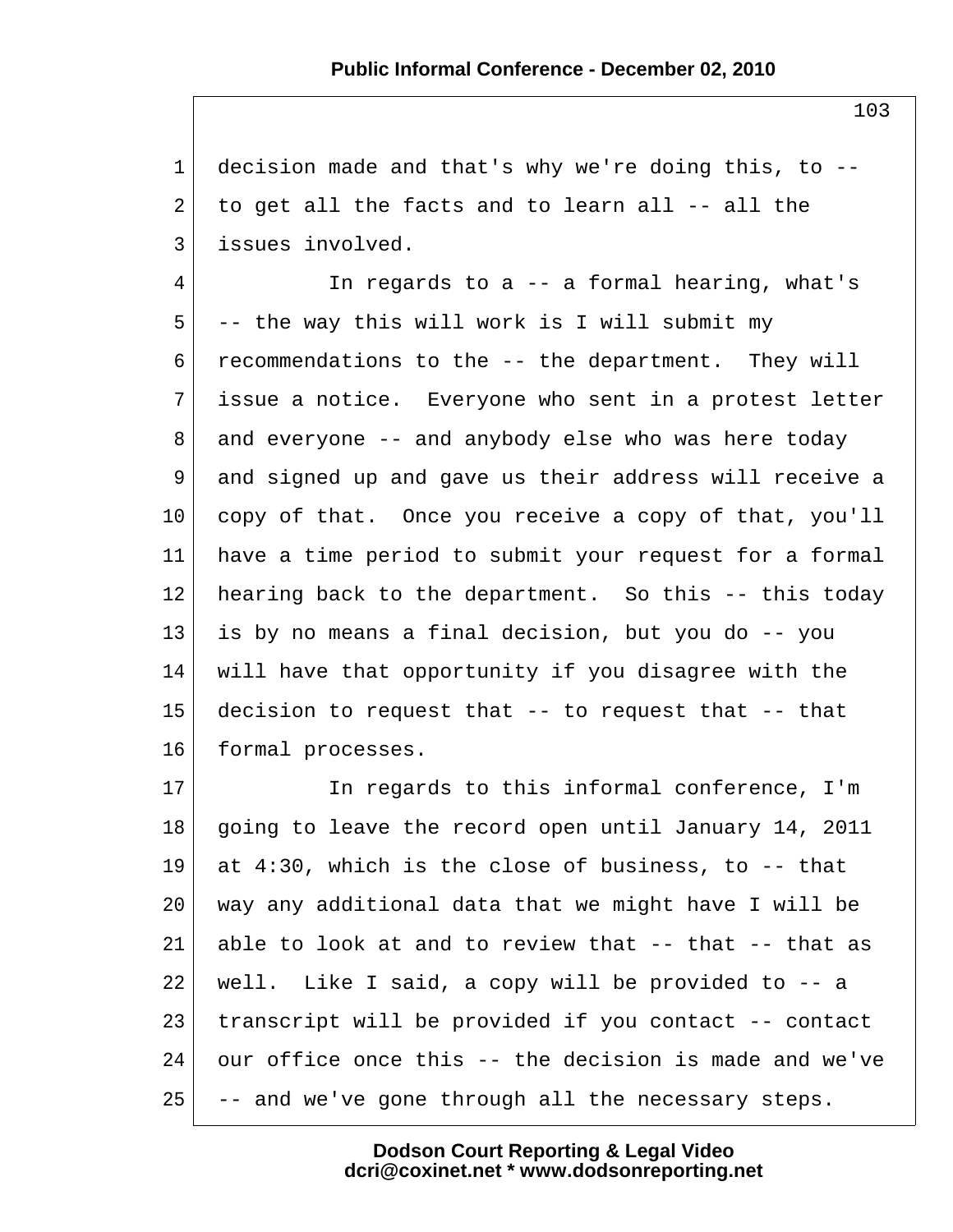| $\mathbf{1}$    | At this time I would like to just thank                   |
|-----------------|-----------------------------------------------------------|
| 2               | everyone for coming today. I mean, these, you know,       |
| 3               | permits aren't just -- just issued. That's why we         |
| 4               | have the public notice, public hearing process, so --     |
| 5               | so citizens can voice their opinions. We do listen to     |
| 6               | what $-$ - what you have to say and it is $-$ - and it is |
| 7               | part of our decision-making process, so we do             |
| 8               | appreciate you coming here and taking your -- your        |
| 9               | morning to -- to speak with us and let us know to help    |
| 10 <sup>°</sup> | us in our -- in our decision. At this time I'm going      |
| 11              | to $--$ I'm going to close.                               |
| 12              | MS. WILLIAMS: You -- I -- I asked                         |
| 13              | earlier if you might address the availability of          |
| 14              | transcripts of this proceeding.                           |
| 15              | MR. SHOLAR: Yeah. Well, the                               |
| 16              | transcripts -- we are making -- the department is --      |
| 17 <sub>2</sub> | I'm making a recording of this today. This is the         |
| 18              | official record of -- of these proceedings. There's       |
| 19              | an independent court reporter here who also is -- is      |
| 20              | making it, but the official one is through the            |
| 21              | department. So if you want to -- a copy of the            |
| 22              | official transcript, you'll have to contact the           |
| 23              | Oklahoma Department of Mines and not just -- not just     |
| 24              | her. She is -- that is an unofficial copy of the          |
| 25              | transcript that she has.                                  |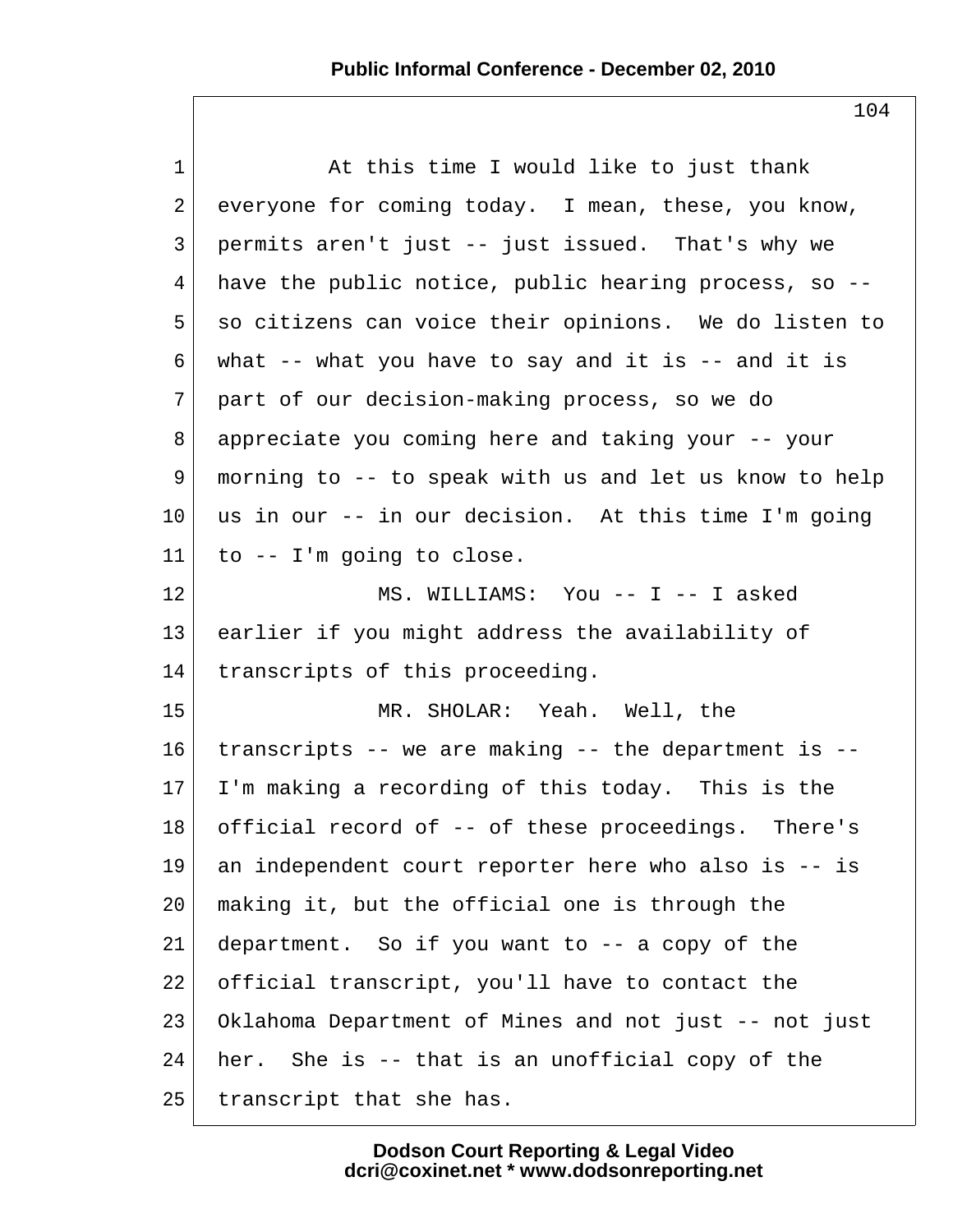1 MS. WILLIAMS: Do you have any idea  $2$  when  $-$  3 MR. SHOLAR: I do not know. I -- 4 basically I want to give this case all the merit it 5 deserves and look at everything, so I'm not going to 6 make a quick decision -- or a quick recommendation.  $7$  I'm just going to look at the facts, look -- listen -- $8$  go over  $-$ - over what I've heard today and look at 9 things before I pass it on to the department. So, you 10 know, a reason -- a reasonable time. I'm not going to 11 give you a date, but it  $-$  but like I said, when that 12 decision is made and notice is sent out, all those 13 parties will be sent a copy of what the department's 14 intent is. 15 MS. WILLIAMS: And I'm -- I'm sorry to 16 ask you so many questions, but this is new to me. 17 When you say your record will be open until January 18 14th, how will we as citizens involved in this know 19 what's been submitted to you over that period of  $20$  time? 21 MR. SHOLAR: Well, when -- when the 22 notice of decision is received, that will be -- that 23 will be part of the record, anything that we receive,  $24$  and so  $-$  and that's not just from the company. It  $25$  can come from the citizens as well, any  $-$  any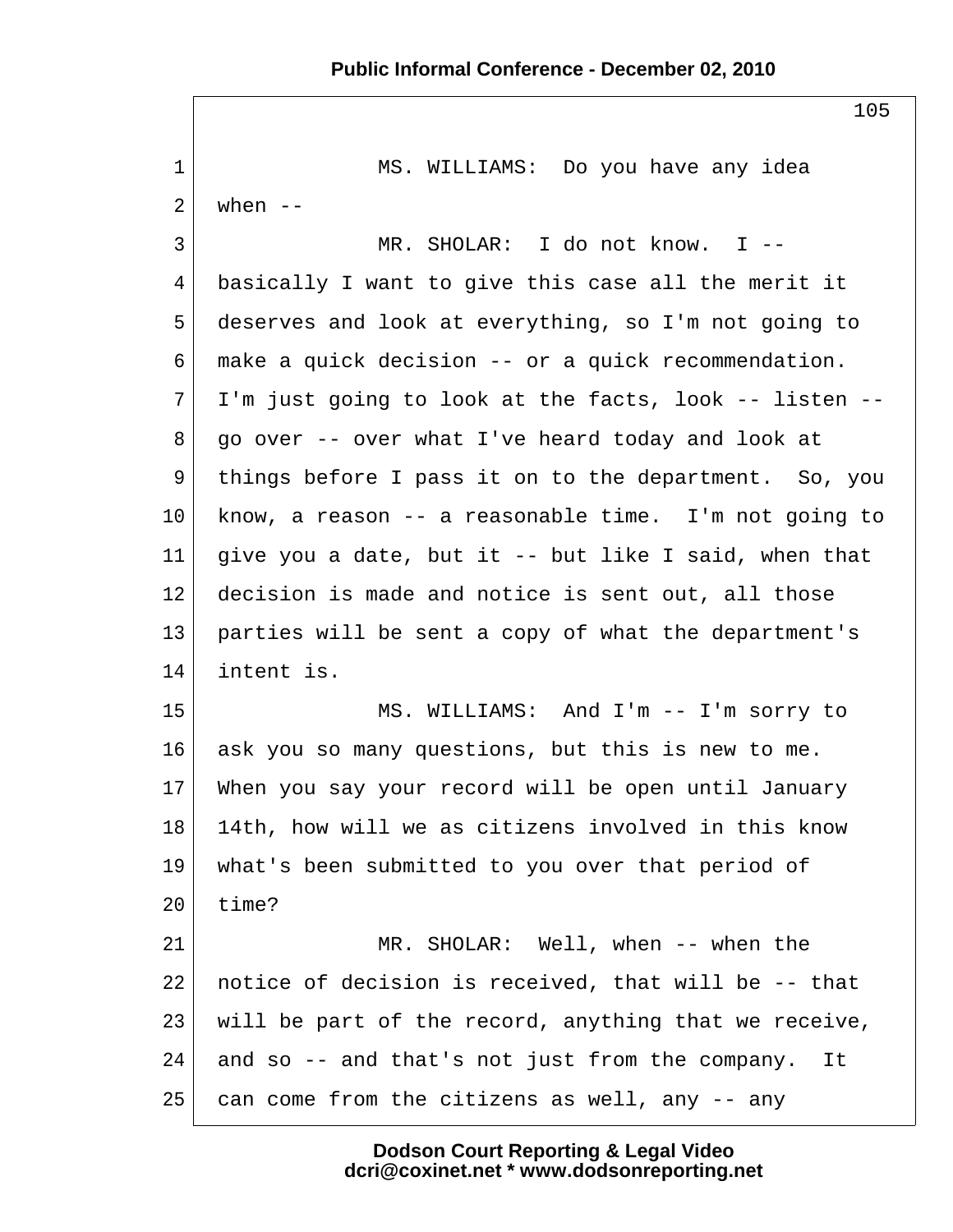1 additional information they might have regarding  $2$  this. 3 MS. WILLIAMS: But if you want to  $4$  respond to something, how do we know that it's  $-$ 5 MR. SHOLAR: Well, the way -- the way  $6$  you'd respond is when the  $-$  if you disagreed with  $7$  the  $-$ - the departmental decision, you would request a 8 formal hearing. 9 MS. WILLIAMS: Just simply when -- when  $10$  it comes out  $-$ 11 | MR. SHOLAR: Yes, ma'am. All right. 12 At this time I appreciate you-all coming and 13 that is the conclusion of our day. Thank you very  $14$  much. 15 (Conference concluded at 12:41 p.m.) 16 (All exhibits were maintained by the 17 Oklahoma Department of Mines.) 18 19 20 21 22 23  $2.4$ 25